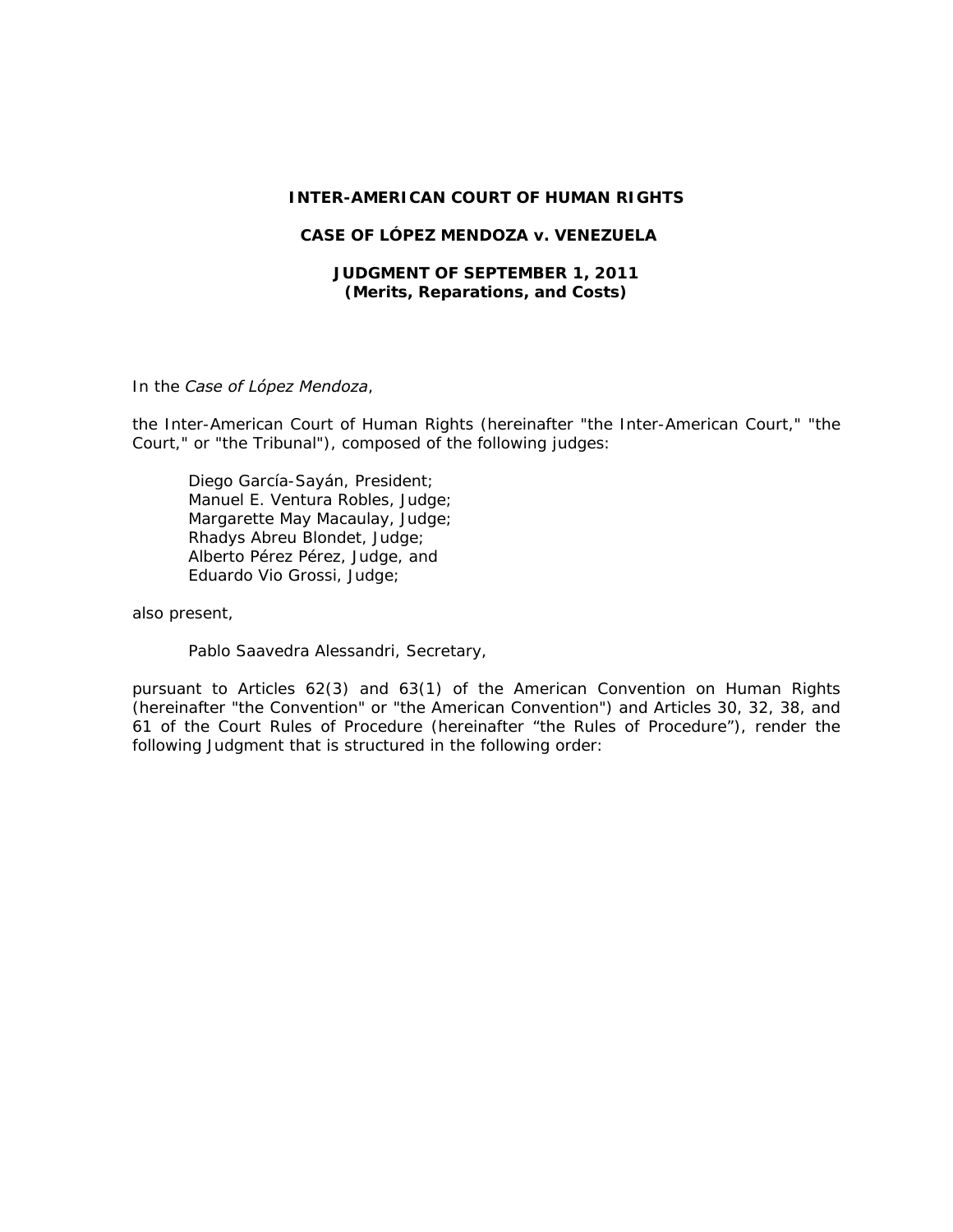## **I. INTRODUCTION TO THE CASE AND PURPOSE OF THE DISPUTE, 5**

## **II. PROCEEDINGS BEFORE THE COURT, 7**

## **III. JURISDICTION, 9**

## **IV. EVIDENCE,9**

**1. Documentary, testimonial, and expert evidence, 10** 

## **2. Admission of documentary evidence, 11**

## **3. Admission of testimonial and evidentiary evidence, 12**

## **V. FACTS OF THE CASE, 13**

## **A. Prior considerations regarding facts not included in the application, 13**

1.Arguments of the parties, 13 2.Considerations of the Court, 14

## **B. Proven facts related to the sanctions imposed on Mr. López Mendoza, 15**

1. The Comptroller General of the Republic and the National System of Fiscal oversight, 15

2. Components and stages of the administrative proceeding for the determination of responsibility,18

3. Administrative Proceeding in relation to the activity of Mr. López Mendoza in PDVSA, 20

- 3.1. Phases of actions of fiscal oversight, 21
- 3.2. Investigative phase, 22
- 3.3. Administrative proceeding for the determination of responsibility, 24
- 3.4. Motion to Reconsider, 26
- 3.5. Imposition of the sanction of disqualification, 26
- 3.6. Motion to Reconsider, 26

3.7. Judicial appeal for annulment of the administrative decision of the State [recurso contencioso administrative de nulidad],27

4. Proceeding in relation to some of the decisions adopted by Mr. López Mendoza as Mayor of Chacao, 30

- 4.1. Phases of action of fiscal oversight, 30
- 4.2. Investigation Phase, 31
- 4.3. Administrative proceeding for the determination of responsibility, 32
- 4.4. Writ of amparo filed by the representatives of the alleged victim, 33
- 4.5. Continuation of the administrative proceeding, 33
- 4.6. Motion to Reconsider, 35
- 4.7. Imposition of the sanction of disqualification, 36
- 4.8. Motion to Reconsider, 36

4.9. Judicial appeal for annulment of the administrative decision of the State [recurso contencioso administrative de nulidad] with the precautionary measure for protection of a constitutional right [medida de amparo cautelar] and suspension of effects, 37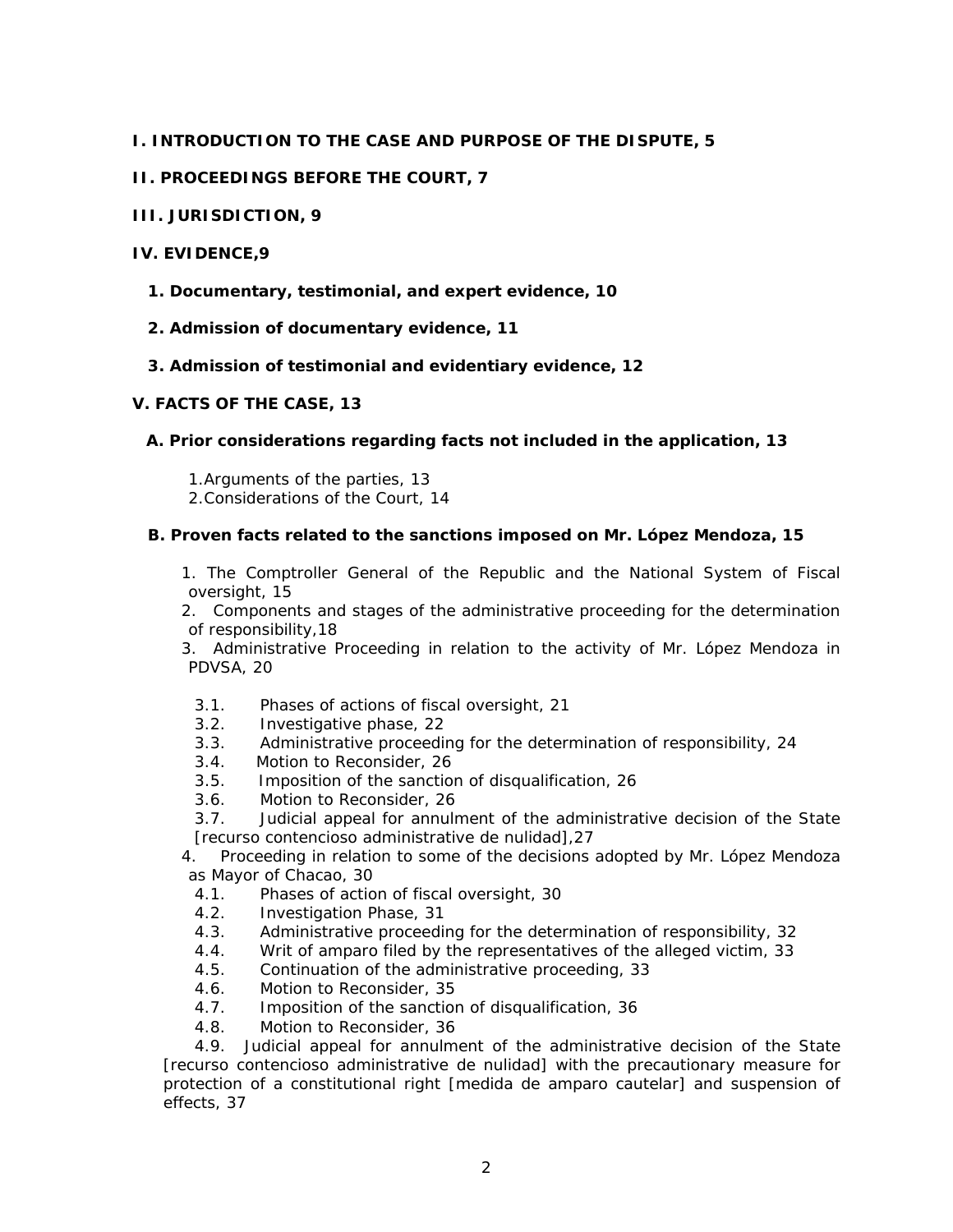- 5. Appeal for annulment together with the request for precautionary measure for protection of a constitutional right, 41
- 6. Facts related to the request to register as a candidate, 42

## **VI. RIGHT TO PARTICIPATE IN GOVERNMENT [POLITICAL RIGHTS], RIGHT TO FAIR TRIAL [JUDICIAL GUARANTEES], JUDICIAL PROTECTION, AND EQUAL PROTECTION BEFORE THE LAWIN RELATION TO THE OBLIGATION TO RESPECT RIGHTS AND DOMESTIC LEGAL EFFECTS, 44**

- 1. Arguments of the parties, 44
- 2. Considerations of the Court, 47

A. Right to be elected, 46

- 1. Arguments of the parties, 46
- 2. Considerations of the Court, 48

B. Judicial guarantees regarding the administrative proceedings, 49

- 1. Guarantees in the administrative proceeding that resulted in a fine, 49
- 1.1. Right to defense and right to appeal the sanctioning decision, 49
	- 1.1.1 Arguments of the parties, 49
	- 1.1.2. Considerations of the Court, 50
- 1.2. Presumption of innocence,52
	- 1.1.1. Arguments of the parties, 52
		- 1.1.2. Considerations of the Court, 53

 2. Right to be heard, obligation to establish cause, and right to defense in relation to the restriction on the right to passive suffrage [stand in an election], 55

2.1 Arguments of the parties, 55

- 2.2 Considerations of the Court, 56
- 3. Reasonable period, 61

 3.1 Regarding the judicial appeal for annulment of the administrative decision against the State, 62

- 3.1.1. Arguments of the parties, 62
- 3.1.2. Considerations of the Court, 63
- i. Complexity, 64
- ii. Procedural actions of the interested parties, 65
- iii. Actions of the judicial authorities, 65

iv. Effect generated to the legal situation of the person involved in the proceeding,66

- 3.2. Regarding the constitutional challenge, 66
- 3.2.1. Arguments of the parties, 66
- 3.2.2. Considerations of the Court, 67
- i. Complexity, 67
- ii. Procedural activity of the interested parties, 68
- iii. Actions of the judicial authorities, 68

iv. Effect generated by the legal situation of the person involved in the proceeding, 69

- 4. Judicial Protection and Effectiveness of the remedy, 69
	- 4.1 Arguments of the parties, 69
	- 4.2 Considerations of the Court, 69

## **C. Equality before the law, 70**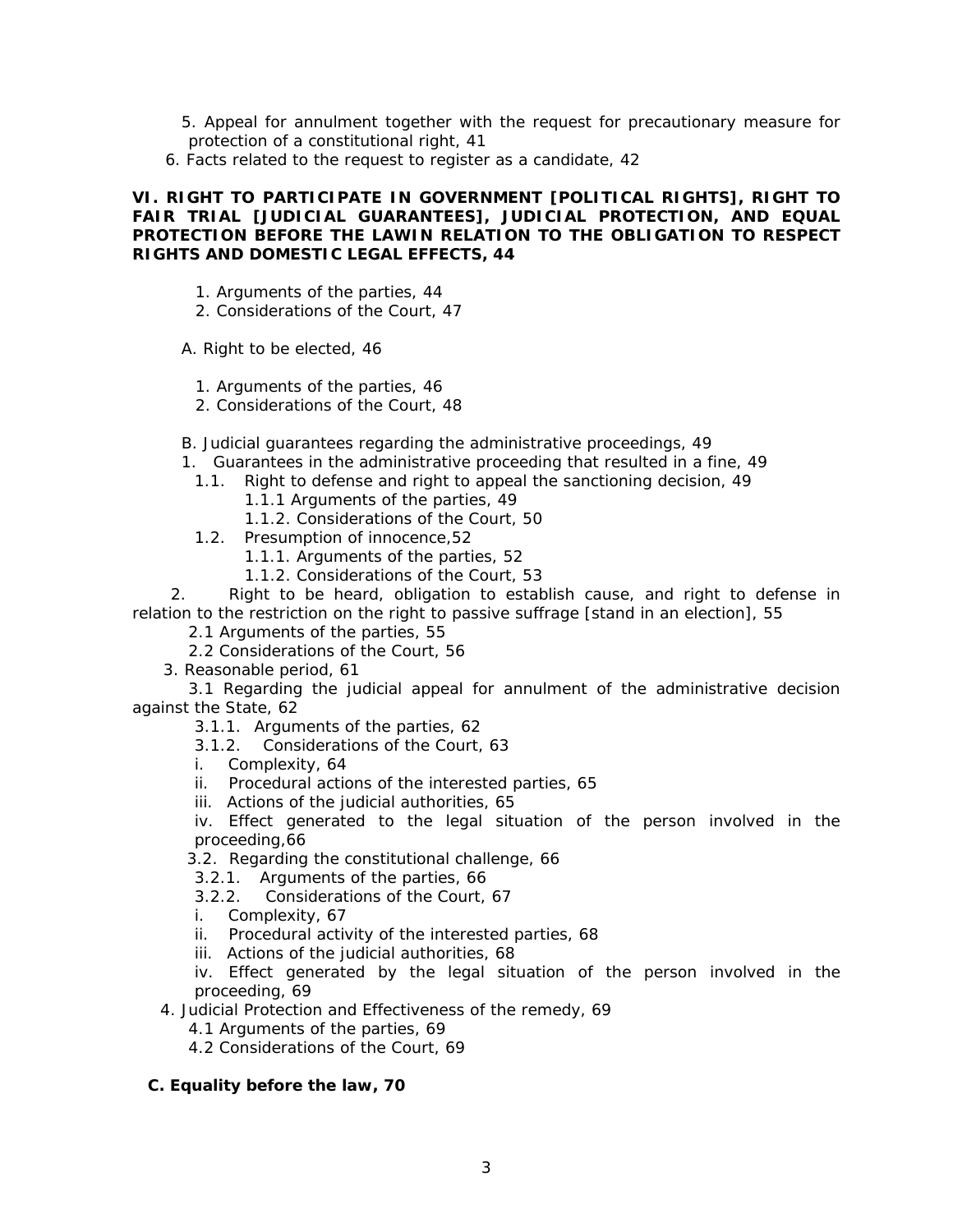- 1. Arguments of the parties, 70
- 2. Considerations of the Court, 71

## **D. Duty to adopt domestic legal effects, 73**

- 1. Arguments of the parties, 73
- 2. Considerations of the Court, 74

## **VIII. REPARATIONS, 77**

## **A. Injured Party,78**

## **B.Measures of comprehensive reparation: restitution, satisfaction, and guarantees of non-repetition, 79**

- 1. Restitution, 79
- 2. Satisfaction, 80
- 3. Guarantees of non-repetition, 80
- 4. Other requested measures of reparation, 82

## **C. Compensatory damages, 82**

## **D.Costs and expenses, 83**

**E. Method of compliance with reimbursement of costs and expenses, 85** 

**Concurring Opinions of Judge Diego Garcia- Sayán and Eduardo Vio Grossi.**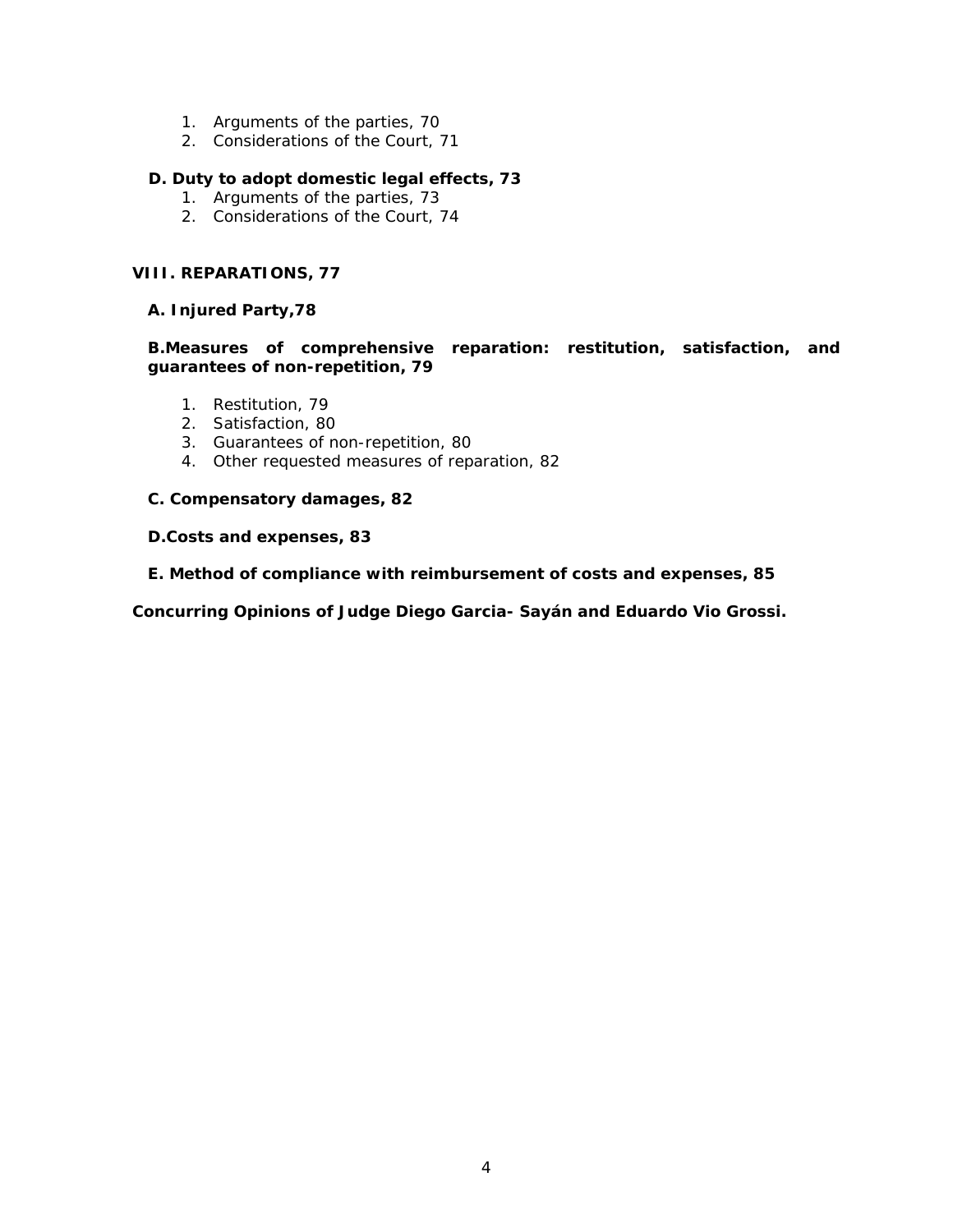#### **INTRODUCTION TO THE CASE AND PURPOSE OF THE DISPUTE**

1. On December 14, 2009, the Inter-American Commission on Human Rights (hereinafter "the Commission" or "Inter-American Commission") filed, pursuant to Articles 51 and 61 of the Convention, a petition against the Bolivarian republic of Venezuela (hereinafter "the State" or "Venezuela") in relation to case No. 12.668, *Leopoldo López Mendoza,* which originated by means of the petition received by the Commission on March 4, 2008, and registered under No. 275-08. On July 25, 2008, the Commission issued Admissibility Report No. 67/08.<sup>1</sup> On August 8, 2009, the Commission adopted the Merits Report No. 92/09 and sent it to the State granting it a period of two months to report on the measures adopted to comply with the recommendations of the Commission. $2$  After considering that Venezuela had not adopted the recommendations included in this report, the Commission decided to submit this case to the Court's jurisdiction. The Commission appointed Paulo Sérgio Pinheiro, Commissioner, and Mr.

-

1 In the Admissibility Report No. 67/08 the Commision "[d]eclar[ed] admissible the petition under analysis, in relation to Articles 23, 8, and 25 of the American Convention, in connection to the obligations established in Articles 1(1) and 2 thereof." Admissibility Report (case file of annexes to the application, tome I, appendixes 1 and 2, folio 10).

2 In the Report on the Merits No. 92/09, the Commission concluded that "the State had incurred in international responsibility for the violation of the right to participate in government [political rights] (Article 23); the right to a fair trail [judicial guarantees] and judicial protection (Articles 8(1) and 25), together with the obligation to respect and guarantee rights and the obligation to adopt domestic effects established in the American Convention (Articles 1(1) and 2, respectively)." The Commission recommended that the State: "[a]dopt the measures necessary to reestablish the political rights of Mr. Leopoldo López Mendoza"; ii) "[a]dopt the domestic legal forum, in particular Article 105 of the Organic Law of the Comptroller General of the Republic and the National Fiscal Oversight System that imposes the disqualification from holding public office won by popular vote, under the provisions of Article 23 of the American Convention," and iii) "[f]ortifying the due process guarantees in the administrative proceeding of the Comptroller General of the Republic pursuant to the standards of Article 8 of the American Convention" (case file of annexes to the application, tome I, appendixes 1 and 2, folio 51).

<sup>∗</sup> Judge Leonardo Franco reported to the Tribunal that for reasons of *force majeure,* he would be unable to be present for the deliberation and signing of this Judgment.

<sup>∗∗</sup> The Deputy Secretary, Emilia Segares Rodríguez, reported to the Court that for reasons of *force majeur,* she would be unable to be present for the deliberation of this Judgment.

<sup>∗∗∗</sup> Pursuant to that provided in Article 79(1) of the Rules of Procedure of the Inter-American Court that came into force on January 1, 2010, entered into force on June 1, 2010, "[c]ontentious cases submitted to the consideration of the Court before January 1, 2010, will continue to be processed in accordance with the preceding Rules of Procedure until the delivery of a judgment." Consequently, the Court's Rules of Procedure mentioned in this judgment correspond to the instrument approved by the Court at its forty-ninth regular session, held from November 16 to 25, 2000, partially amended at its eighty-second regular session held from January 19 to 31, 2009, and that was in force until March 24, 2009 until January 1, 2010.

<sup>2</sup> The right to fair trial [judicial guarantees] and judicial protection (Articles 8(1) and 25), together with the obligations to respect and guaranttee rights and the obligation to adopt domestic legal efffects established in the American Convention (Articles 1(1) and 2, respectively)." The Commission recommended that the State: i) "[a]dopt the measures necessary to reestablish the political rights of Mr. Leopoldo López Mendoza"; ii) "[a]dapt the domestic legal code, in particular Article 105 of the Organic Law of the Comptroller General of the Republic and of the National System of Fiscal Oversight that imposed the disqualification for candidacy to a position of popular election, pursuant to the provisions of Article 23 of the American Covention," and iii) "[f]ortifying the guarantees of due process in the administrative proceedings of the Comptroller General of the Republic pursuant to the standards of Article 8 of the American Convention. Report on the Merits No. 92/09 (case file of annexes to the application, tome I, appendixes 1 and 2, folio 51).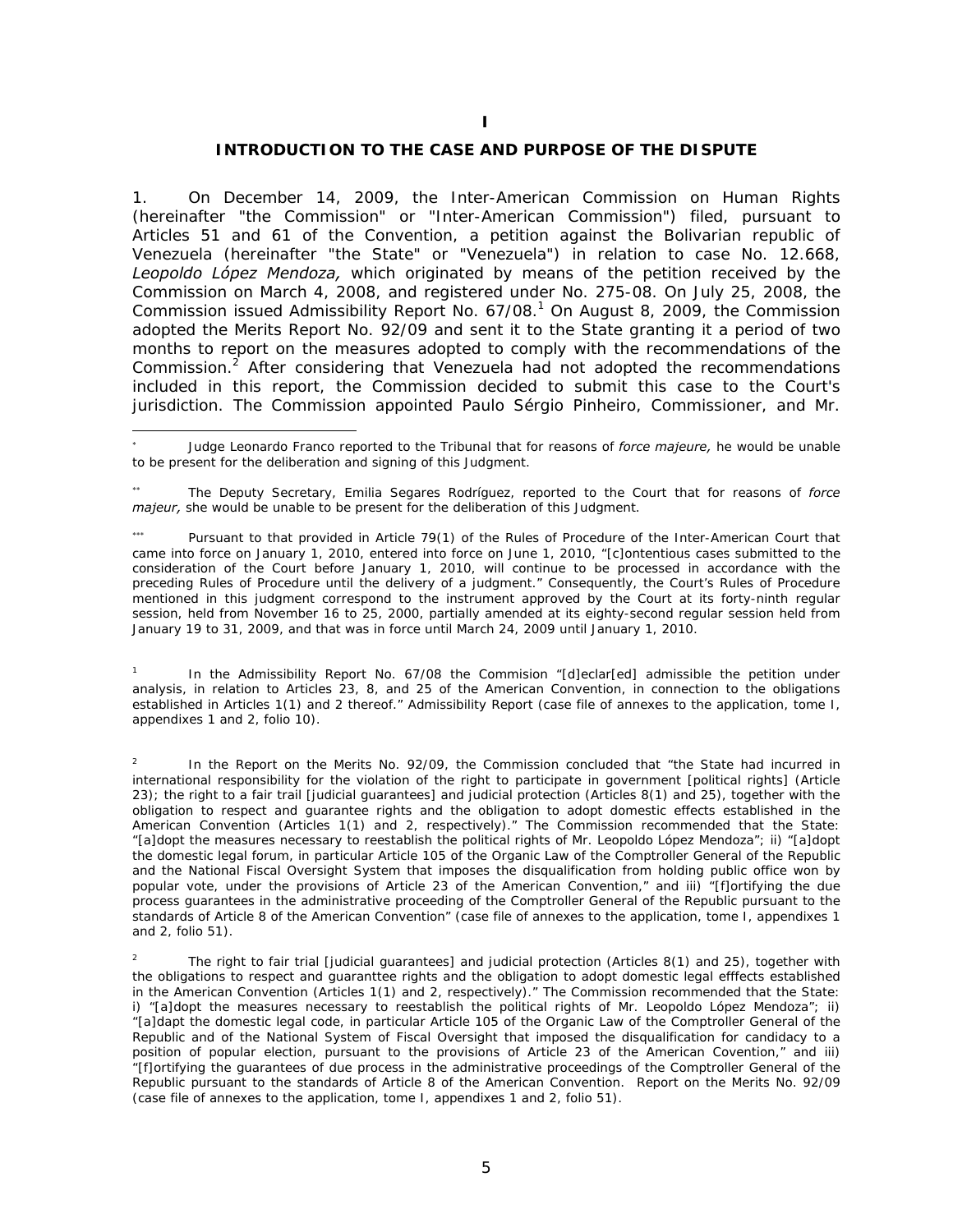Santiago A. Cantón, Executive Secretary, as Delegates, and Mrs. Elizabeth Abi-Mershed, Deputy Executive Secretary, and Mrs. Karla I. Quintana Osuna, Specialist of the Executive Secretary, as legal advisor.

2. The application is related to the alleged "international responsibility [of the State] for disabling Mr. López Mendoza […] from holding public office through administrative means in [alleged] contravention of the standards found in the Convention[;] for having prohibited him from participating in the regional elections in 2008, as well as for not granting him the relevant judicial guarantees and judicial protection or [...] appropriate reparation." According to the application, "upon adopting the decision of disqualification from holding a position in public office of [Mr.] López Mendoza, the Comptroller [General] of the Republic and, under review, the Political-Administrative Chamber of the [Supreme Tribunal of Justice], did not elaborate further arguments that would support the application of a more severe sanction than [that of the] fine [already imposed], or […] did it offer arguments to grade the charge for the type of illicit conduct and its relation to the imposition of one of the maximum additional sanctions."

3. The Commission requested the Court to declare the State of Venezuela responsible for the violation of Articles 23 (Right to Participate in Government [Political Rights]); 8(1) (Fair Trail [Judicial Guarantees]); 25 (Judicial Protection), together with Articles 1(1) (Obligation to Respect Rights) and 2 (Domestic Legal Effects) of the American Convention, to the detriment of Mr. López Mendoza. Moreover, the Commission requested the Court to order the State to adopt measures of reparation, as well as to reimburse costs and expenses.

4. Legal notice of the application was given to the State and to the representatives of the alleged victim, Mr. Enrique Sánchez Falcón and Mr. José Antonio Maes Aponte (hereinafter "the representatives"), on January 15, 2010.

5. On March 19, 2010, the representatives filed their brief of motions, pleadings, and evidence (hereinafter "the brief of motions and pleadings") before the Court, in the terms of Article 40 of the Rules of Procedure. In this brief, they alluded to the facts noted in the application of the Commission, expanding on specific information therein and specifying their request for a declaration of State responsibility for the violation of Articles 23(1)(b), 23(2), 8(1), 8(4), 24, and 25, in accordance with Articles 1(1) and 2, all of the American Convention. Specifically, the representatives indicated that Mr. López Mendoza's rights to "(i) be elected in genuine periodic elections, carried out through universal and equal suffrage and by secret ballot that guaranteed the free expression of the will of the voters[;] (ii) […] not limit the exercise of political rights, except through a final judgment after a criminal proceeding[;] (iii) […] be heard with due guarantees and within a reasonable time, by a competent, independent, and impartial judge or tribunal, previously established by law, for the determination of his rights and obligations[;] (iv) [...] be sanctioned for the same facts by which he was previously sanctioned or acquitted by the competent authority[,] and (v) judicial protection" were not recognized. As well, they added that Mr. López Mendoza was a victim of a violation to equality before the law. Finally, they requested various measures of reparation.

6. On June 4, 2010, the State presented its brief of preliminary objections, answer to the application, and comments to the brief of pleadings and motions (hereinafter "the answer to the application"), in the terms of Article 41 of the Rules of Procedure. In said brief, the State filed the preliminary objection it entitled, "Bias in the roles carried out by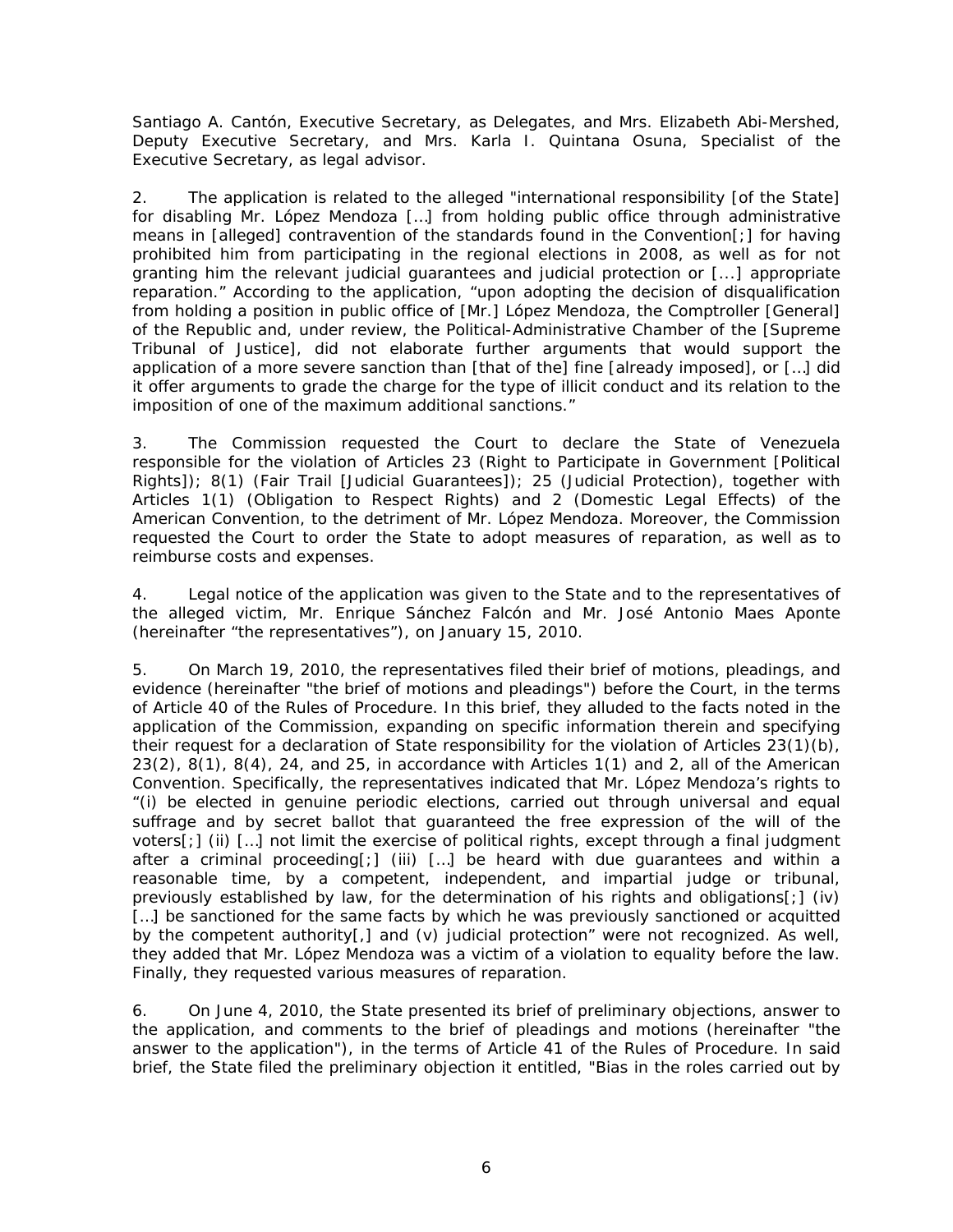some of the judges of the Court." $3$  Moreover, the State denied its international responsibility for the violation of the rights argued by the other parties. The State appointed Mr. Germán Saltrón Negreti as Agent in this case.

## **PROCEEDINGS BEFORE THE COURT**

7. By way of the Order of December 23, 2010,<sup>4</sup> the President (hereinafter "the President") ordered the submission of sworn statements rendered before a notary public (*affidávit*) of a witness proposed by the State and four expert witnesses, two proposed by the Commission, one proposed by the representatives, and the other by the State. Moreover, the President summoned the parties to a public hearing to hear the statements of the alleged victim, proposed by the Commission; of one witness proposed by the State; and of four experts, two proposed by the representatives and two by the State; as well as to hear the final oral arguments of the parties on the merits and possible reparations and costs in this case.

8. On January 25, 2011, the Inter-American Commission reported that Mr. Fabián Aguinaco Bravo, expert witness proposed by it, "regrettably, did not [have] 'the time necessary to draft the [expert report] required" in the Order of December 23, 2010 (*supra* para. 7). Therefore, the Commission "request[ed] the substitution of [Mr.] Aguinaco Bravo with [Mr.] Pedro Salazar Ugarte, […], in order for the latter to make reference to the same points in the expert report." In this regard, by means of a note of the Secretariat on January 31, 2011, it was noted that: i) the Commission filed a list of final declarants on November 8, 2010, wherein it confirmed the proposal for the expert witness, Mr. Aguinaco; ii) legal notice of the summons order to the public hearing was given to the parties on December 23, 2010, and a period of more than one month was granted to present the expert reports; iii) on January 4, 2011, the Commission requested an extension in order to present the statements before a notary public of the experts summoned in the Order and did not allude to the situation of Mr. Aguinaco—request which was granted, and iv) a clear and specific situation of *force majuere* was not argued to justify the granting of this request. Given the above mentioned, the request for substitution is denied.

9. The public hearing was held on March 1 and 2, 2011, during the 90th Regular Period of Sessions of the Court,<sup>5</sup> carried out at the seat of the Court, in the city of San Jose, Costa Rica.

<sup>3</sup> The President in exercise of the Inter-American Court of Human Rights, Judge Alberto Pérez Pérez, issued an Order on September 3, 2010, in relation to preliminary objection filed in the answer to the application. In this order, *inter alia,* he declared that "the allegation of bias in the role of the Judges that make up the Court, presented by the State as a preliminary objection is not of that nature." Similarly, he stated that it corresponds that the Court, as a whole, to continue hearing the case until it is concluded. *Case of López Mendoza V. Venezuela*. Order of the President in exercise of the Inter-American Court of Human Rights of Septemeber 3, 2010. Available at: http://www.corteidh.or.cr/docs/asuntos/López.pdf

<sup>4</sup> Order of the President of the Inter-American Court of Human Rights of December 23, 2010. Available at: http://www.corteidh.or.cr/docs/asuntos/López1.pdf

<sup>5</sup> At the hearing, the following were present: a) for the Inter-American Commission: Paulo Sérgio Pinheiro, Commissioner; Elizabeth Abi-Mershed, Deputy Executive Secretary; Lilly Ching Soto, legal advisor, and Silvia Serrano Guzmán, legal advisor; b) for the representatives: José Antonio Maes, Enrique J. Sánchez Falcón, Carlos Vecchio, Bernardo Pulido Márquez, and Juan Carlos Gutiérrez, and c) for the State: Germán Saltrón Negretti, State Agent for Human Rights; Alexander Elías Pérez Abreu; Luisangela Andarcia, Attorney of the State Agency, and Mónica Gioconda Misticchio Tortorella.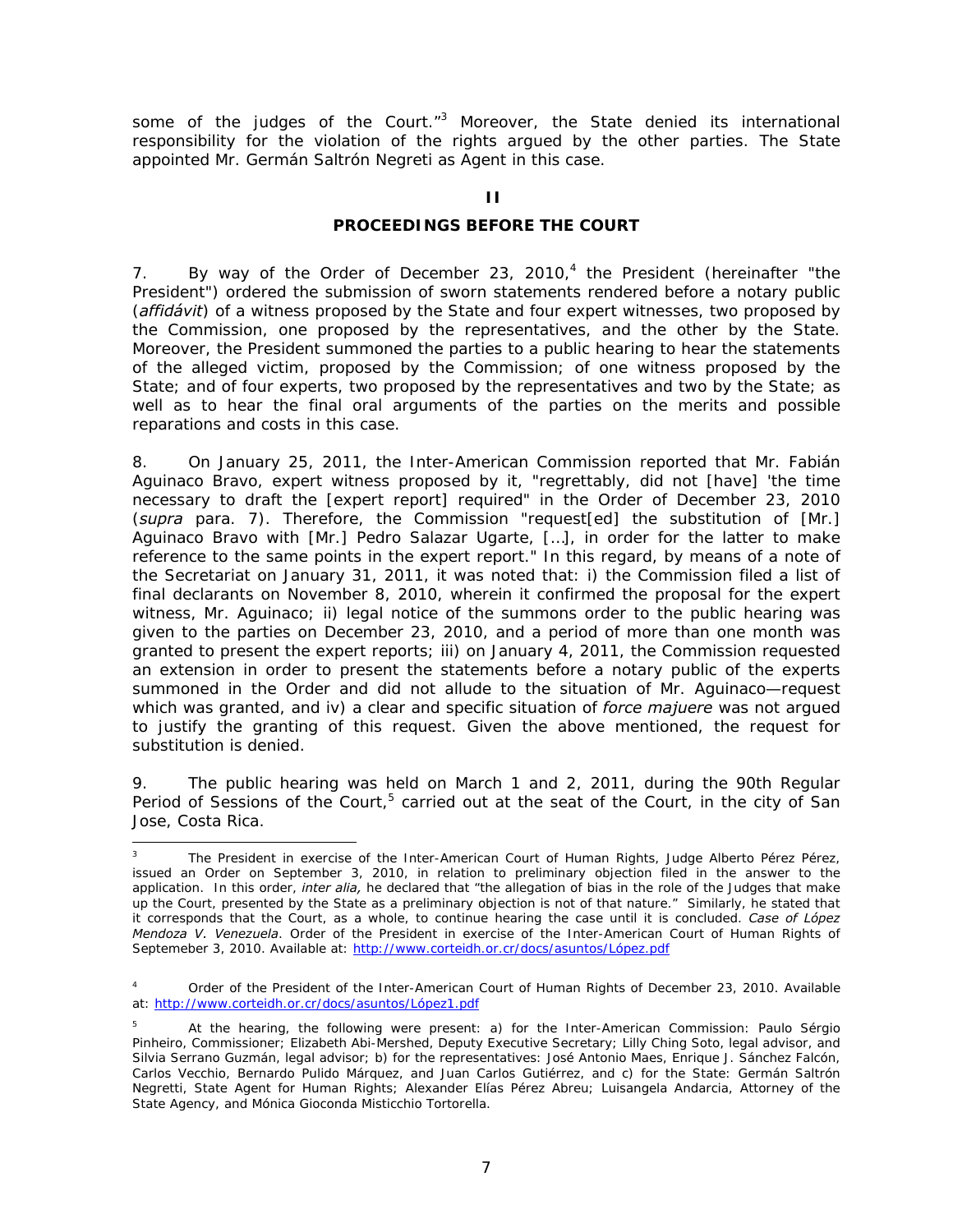10. On the other hand, the Court received *amicus curiae* briefs<sup>6</sup> from the Asociación Venezolana de Derecho Constitucional [Venezuelan Association of Constitutional Law]<sup>7</sup>; The Human Rights Foundation<sup>8</sup>; Mr. Jorge Castañeda Gutman<sup>9</sup>; Mr. Hugo Mario Wortman Jofre,<sup>10</sup> and The Carter Center.<sup>11</sup> These briefs develop diverse ideas regarding judicial guarantees and political rights.

11. By means of a note from the Secretariat of the Court on March 8, 2011, the parties were requested to, together with their final written arguments, present their supporting arguments and documentation, where applicable, in relation to the various topics concerning this case.<sup>12</sup>

8 T The brief was presented on February 25, 2011, by Mr. Javier El-Hage, as Executive Director of The Human Rights Foundation.

9 The brief was presented on March 1, 2011, by Mr. Jorge Castañeda Gutman.

-

<sup>10</sup> The brief was presented on March 1, 2011, by Mr. Hugo Mario Wortman Jofre.

<sup>11</sup> The brief was presented on March 16, 2011, by Mr. John B. Hardman, in representation of The Carter Center.

<sup>12</sup> For the Inter-American Commission: a) The Commission indicated in the application that a period had passed of 2 years to resolve the petition which had been presented in the contentious-administrative forum and this did not comply with a reasonable period. It requested specification in more detail on the reasons for this excessive delay. b) In its application, the Commission argued that the appeal for annulment of the facts in relation to the donations of PDVSA had not come about in three years since the appeal was filed. From this, violations of the Convention ensued. Nevertheless, in the case file it is evident that the appeal was answered on April 1, 2009, prior to the presentation of the application to the Court. In the opinion of the Commission, are there still violations to the Convention in relation to the appeal for annulment? For the Inter-American commission, the representatives and the State: c) Taking into account the type of official exchange rate from the American dollar at the time of the facts, how much, in U.S. dollars, is the total sum of the fines imposed on Mr. López Mendoza? Similarly, specifying the official exchange rate into U.S. dollars of the amount of the donations given to the Civil Association Primero Justicia. d) Article 105 of the LOCGRSNCF is adjusted to the standards noted in Articles 29(a) and 30 of the Convention and in the Advisory Opinion OC-6 of 1986? e) Of the case file provided to the Court it is deemed that the Commission and represenatives have argued that, due to the nature of the administrative proceedings, these do not offer guarantees like those in a criminal proceeding. The State expressed otherwise. In this way, the following was requested, why would have a criminal proceeding offered Mr. López Mendoza more guarantees in the present case? Likewise, indicate, which were, in the opinion of the Commission and the representatives, the specific facts that impacted the judicial guarantees? Specifically, what administrative or judicial remedies were not filed? and what aspect of the right to defense was not exercised? f) Which were the specific difficulties faced to prevent the remedies from meeting the standards of due process? g) Comparative law is a source of interpretation in international law. The parties were requested to present their arguments on the norms and practices of other regions, were non-legal spaces exist that permit the use of sanctioning administrative measures that include the disqualification from holding public office or other similar measures. As an example, the following were mentioned: Argentina (Articles 30 and 33 of the Law No. 25.164 of the National Public Labor Law), Colombia (Article 44 of the Disciplinary Code – jurisdiction of the Attorney General's Office of the Nation), Costa Rica (Article 146 of the Electoral Code - Law No.8765), México (Article 13 of the Federal Law of Administrative Responsibility of Public Servants), Perú (Law 28175 of Public Employment and Article 159 of Supreme Decree N° 005-90-PCM Rules of Procedure of the Law of Administrative Career and Remunerations) and Dominican Republic (Article 84 of the Law No. 41-08 of Public Office). In this sense, further elaboration was sought regarding the general interpretation of what this entails in terms of political rights, as one of the elements of interpretation of international law. For the State: h) What is the state of the compliant filed before the Attorney General of the Republic stated regarding the alleged homicide attempts against Mr. López Mendoza? i) Clarification of the bodies that can declare administrative responsibility and those that are able to impose sanctions established in Article 105 LOCGRSNCF j) What is the evidentiary standard used in the investigation stage of administrative responsibility and the declaration of disqualification

<sup>6</sup> Apart from the amicus curiae, the Court received other briefs that are not of any use in the present case, and as such, are not to be admitted nor mentioned in this Judgment.

<sup>7</sup> The brief was presented on December 20, 2010, by Jesús María Casal, Lolymar Hernández, and José Vicente Haro, President and member of the Board of Directors of the Venezuelan Association of Constitutional Law, respectively.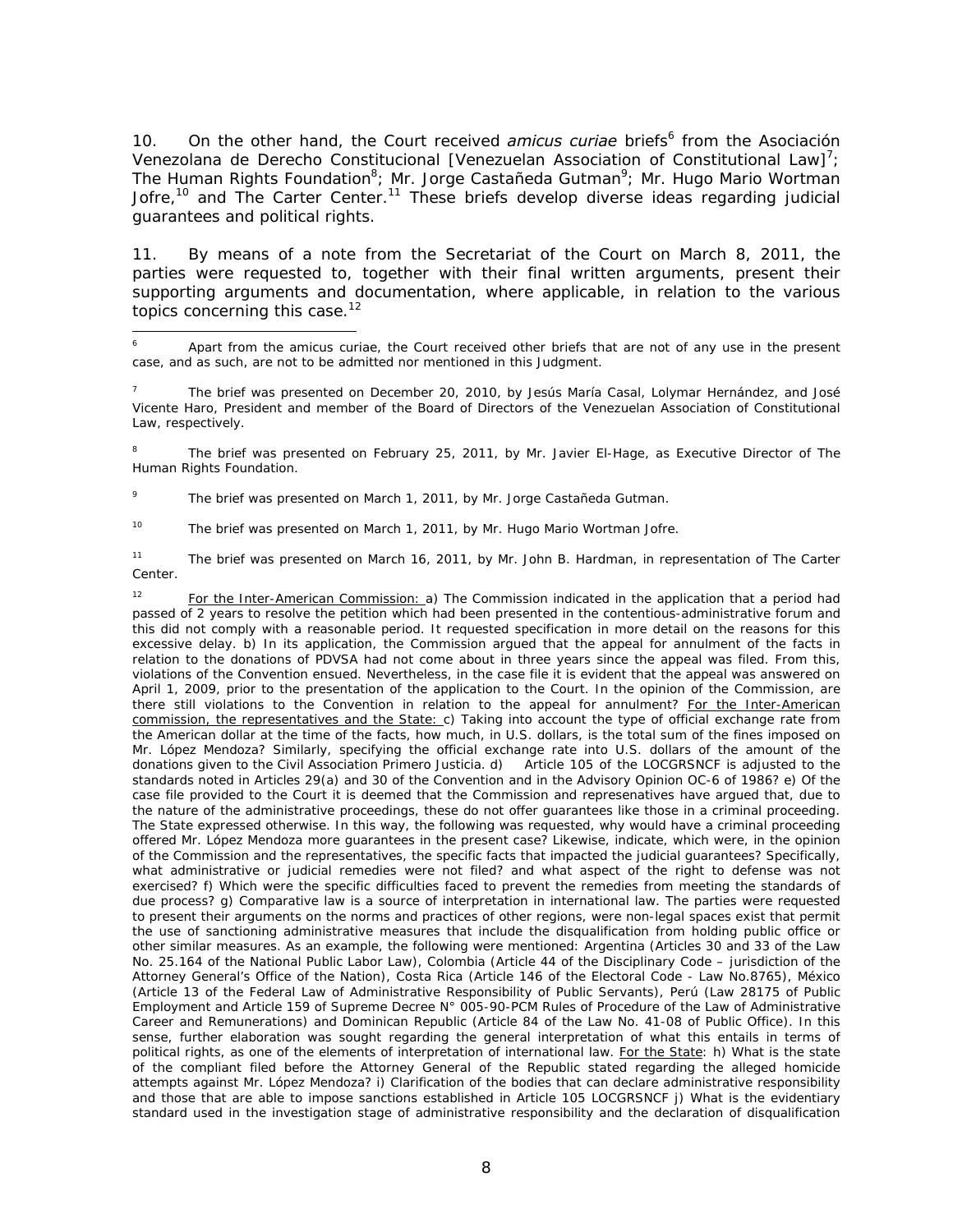12. On April 1 and 2, 2011, the representatives, the State, and the Inter-American Commission, respectively, submitted their final written arguments. On April 5 and 8, 2011, the representatives and the State, respectively, submitted annexes to their final written arguments. By way of a note from the Secretariat of the Court on April 12, 2011, following instructions from the President of the Court, the parties were informed that they had a period until April 25, 2011, to refer specifically, if deemed appropriate, to the information and annexes submitted by the representatives and by the State, in response to the questions made by the Judges of the Court in the note of the Secretariat of March 8, 2011 (*supra* para. 11). It was specified that any other additional argument would not be considered by the Court. On April 25, 2011, the representatives, the Commission, and the State presented their comments.

13. On May 10, 2011, the representatives presented "comments" to the comments formulated by the State regarding the information and annexes submitted by the representatives and the Inter-American Commission as a response to the questions of the judges of the Tribunal found in the note of the Secretariat of March 8, 2011 (*supra* paras. 11 and 12). By means of the note of the Secretariat of the Court of May 25, 2011, it was made known that the cited "comments" of the representatives were not requested by this Court nor by its President. However, the Tribunal admits those observations, exclusively on the matters that could help to establish costs and expenses in this case.

## **III**

### **JURISDICTION**

14. The Inter-American Court has jurisdiction, under the terms of Article 62(3) of the Convention, to hear this case, given that Venezuela has been a State Party to the American Convention since August 9, 1977, and recognized the Court's contentious jurisdiction on June 24, 1981.

#### **IV**

#### **EVIDENCE**

15. Based on that established in Articles 46 and 50 of the Court Rules of Procedure, as well as in its jurisprudence on evidence and its appraisal,<sup>13</sup> the Court will examine and

from holding public office? k) Essential procedural guarantees in the specific proceeding of declaration of disqualification from holding public office. l) What are the differences between the standard of suspension, dismissal and disqualification established in Article 105 of the LOCGRSNCF? m) Is there a norm that states that the Comptroller must await a declaration of responsibility be reaffirmed until the disqualification from holding public office is exercised? n) The Inter-American Convention against Corruption establishes the obligation to codify in the legal code acts of corruption. In this sense, indicate, what is the norm in the Venezuelan legal code that codifies this conduct of which Mr. López Mendoza is accused? In the case that this conduct is a crime, note, why was no criminal action carried out in the present case against Mr. López Mendoza? o) According to the facts of the present case, a fine for one million, two hundred and forty-three thousand two hundred bolivares (Bs. 1,243,200.00) was imposed on Mr. López Mendoza for the facts related to the company PDVSA. For the same facts, in the case file it is evident that he was disqualified for three years. Heading to the standards of proportionality of the punishment, does the State consider a fine imposed for one million, two hundred and forty-three thousand two hundred bolivares (Bs. 1,243,200.00) to be proportional, and at the same time, disqualification for 3 years?

<sup>13</sup> *Cf. Case of "White Van" (Paniagua Morales et al) V. Guatemala. Reparations and Costs*. Judgment of May 25, 2001. Series C No. 76, para. 50; *Case of Vera Vera et al. V. Ecuador. Preliminary Objection, Merits, Reparations, and Costs.* Judgment of May 19, 2011. Series C No. 224, para. 19, and *Case of Chocrón Chocrón*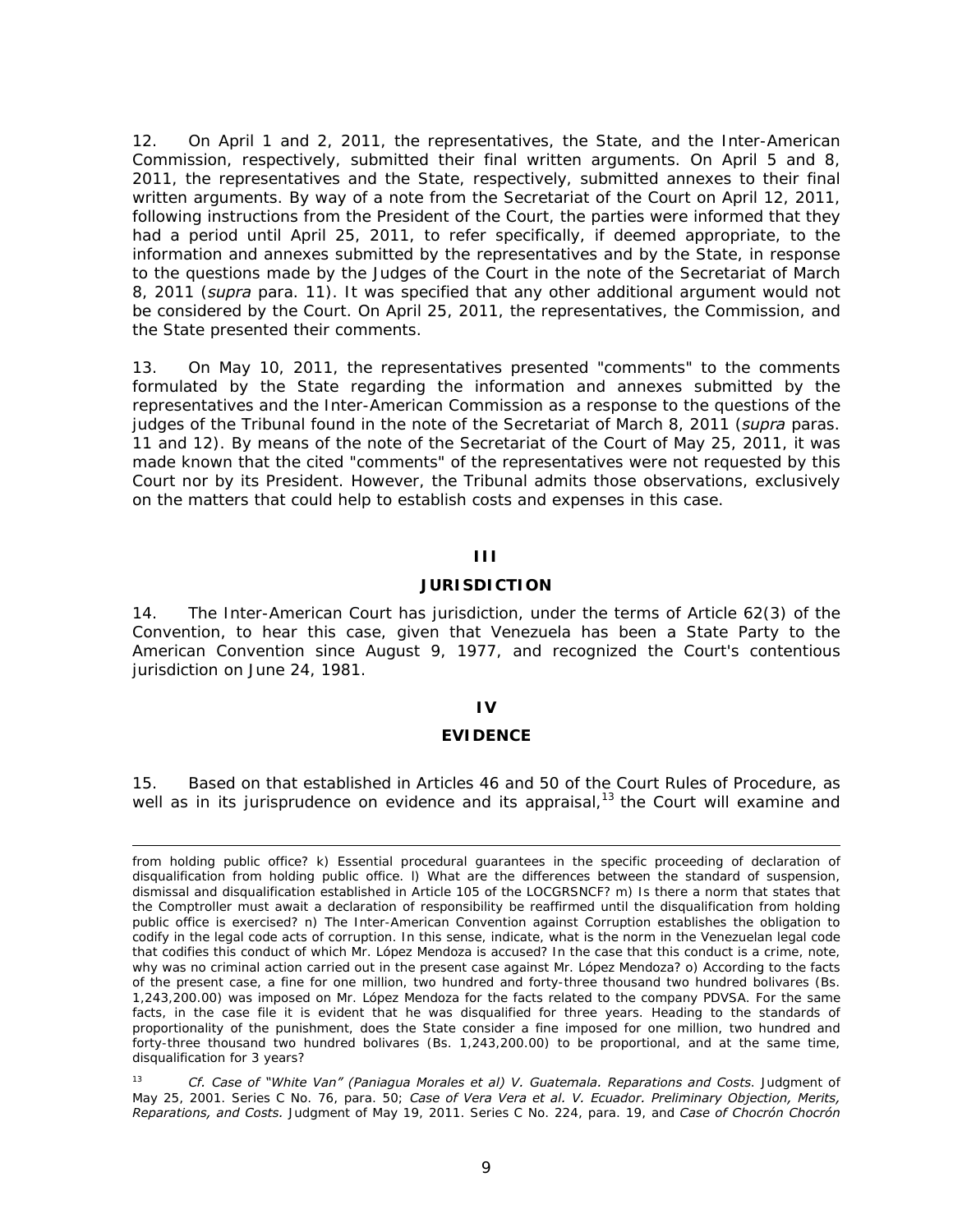assess the documental evidentiary elements submitted by the parties in the various procedural opportunities, as well as the declarations of the alleged victims, the testimonies, the expert reports rendered by sworn statement before a notary public and in the public hearing before the Court, as well as the evidence to facilitate adjudication requested by the Court. Accordingly, the Court will adhere to the principles of sound judicial discretion, within the appropriate normative framework.<sup>14</sup>

# **1. Documentary, testimonial, and expert evidence**

16. The Court received the sworn statement rendered before a notary public (*affidávit*) of three expert witnesses and one witness:

a) *Humberto Nogueira Alcalá*, expert witness proposed by the Commission, University Professor, who rendered an expert report on: i) the permissible limits and scope of political rights in light of the Inter-American and international standards and ii) "the compatibility of the administrative proceeding exercised by the Comptroller General of the Republic of Venezuela to impose the disqualification from holding public office in light of the rights enshrined in the American Convention";

b) *Jorge Carpizo*, expert witness proposed by the representatives, Professor of the Postgraduate Division of the Law School of the Universidad Nacional Autónoma of México, who rendered his expert report on: i) the standards of Constitutional Comparative Law, particularly in Latin America, in relation to the political rights and acceptable restrictions that may be imposed; ii) the grounds, proceedings, and content of the sanctions, and iii) the importance of the full respect for political rights in a democracy;

c) *Yadira Espinoza Moreno*, expert proposed by the State, former General Technical Director of the Comptroller General of the Republic, who declared on: i) "the work carried out by the State of Venezuela against corruption," and ii) "the normative advances it has effectuated" in this regard, and

d) *Marielba Jaua Milano*, witness proposed by the State, General Director of State and Municipal Oversight of the Comptroller General of the Republic, whom declared on: i) "the proceedings of investigative power and the determination of responsibility carried out by the Comptroller General of the Republic against Mr. López Mendoza" and ii) "the rights and guarantees that were [allegedly] taken into account during said proceedings."

17. In regard to the evidence rendered during the public hearing, the Court heard the statements of the alleged victim, a witness, and four experts:

a) *Leopoldo López Mendoza*, alleged victim proposed by the Commission, who declared on: i) "the disqualification which he underwent that prevented him from holding public office"; ii) "the [alleged] conditions for which he was prevented from participating in the 2008 regional elections," and iii) "[t]he [alleged] proceeding he underwent to contest the disqualification";

*V. Venezuela. Preliminary Objection, Merits, Reparations, and Costs.* Judgment of July 1, 2011. Series C No. 227, para. 26.

<sup>14</sup> *Cf. Case of "White Van" (Paniagua Morales et al) V. Guatemala*. *Merits.* Judgment of March 8, 1998. Series C No. 37, para. 76; *Case of Vera Vera et al., supra* note 13*,* para. 19, and *Case of Chocrón Chocrón*, *supra note* 13, para. 26.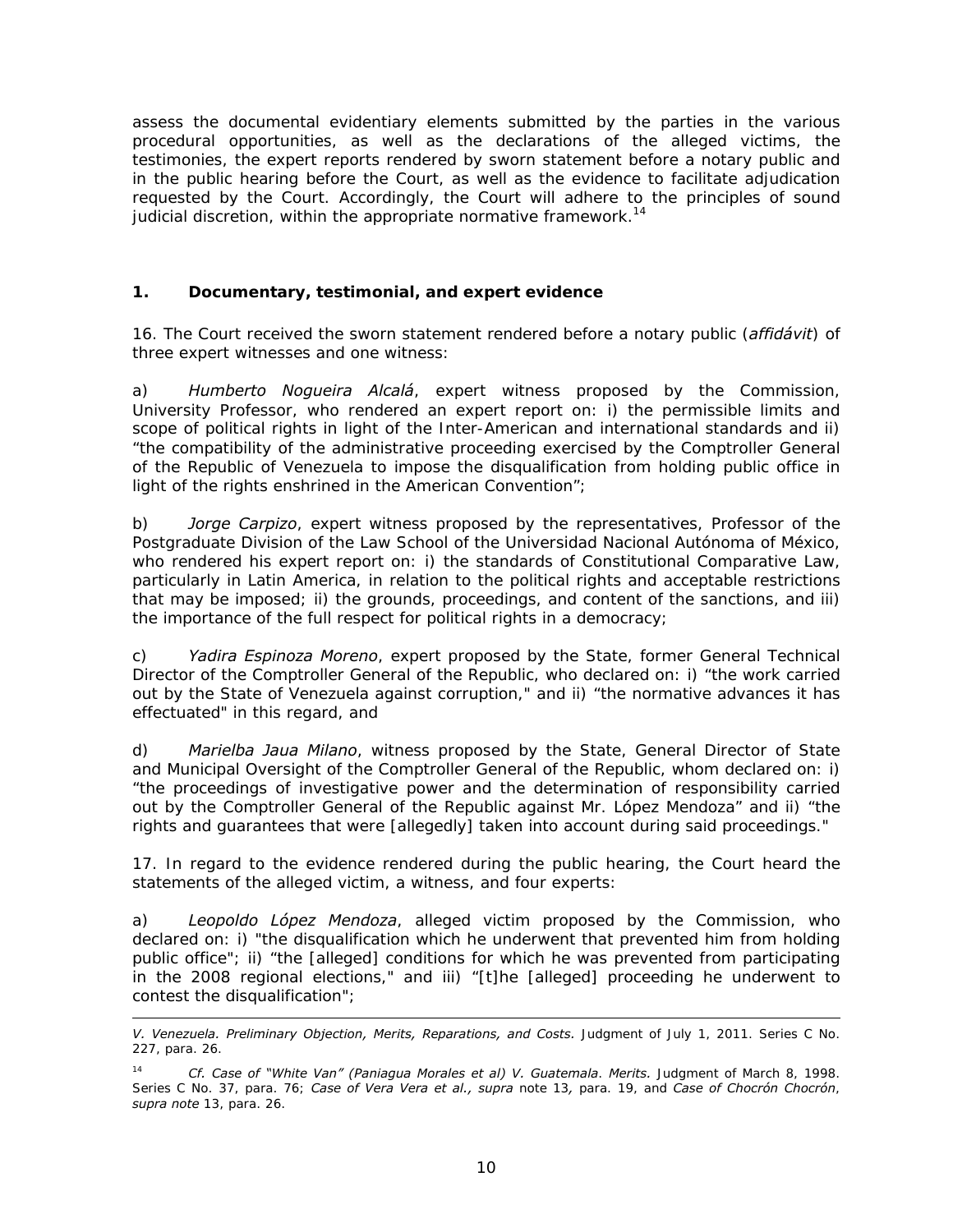b) *Christian Colson*, witness proposed by the State, Attorney representing the Attorney General of the Republic, who declared on: his participation in the defense of the constitutionality of Article 105 of the Organic Law of the Comptroller General of the Republic and the National System of Fiscal Oversight, as well as the purpose, scope, and effect of said Article;

c) *Alberto Arteaga Sánchez*, expert witness proposed by the representatives, Professor of Criminal Law of the Universidad Central of Venezuela, who rendered an expert report on: i) "the system of political disqualifications as additional sanctions in Venezuelan legislation, in light of the Constitution of the Republic [...] of Venezuela, the Penal Code of Venezuela, the Law against Corruption, and the American Convention on Human Rights" and ii) background and requisites for applicability and admissibility" of the system of disqualifications;

d) *Antonio Canova González*, expert witness proposed by the representatives, Professor of Constitutional Law and Administrative Law of the Universidad Central de Venezuela, Católica Andrés Bello, and Monteavila, who rendered an expert report on: i) "the legal restrictions that are appropriate in regard to political rights"; and, ii) "the scope of political rights in Venezuela in light of the Constitution of [...] Venezuela," and iii) "the jurisprudential standards established by the Constitutional Chamber of the Supreme Tribunal of Justice for said purpose";

e) *Jesús Eduardo Cabrera Romero*, expert witness proposed by the State, director of the magazine, Derecho Probatorio [Evidence Law], undergraduate Professor of the Universidad Católica Andrés Bello, former member of the Legislation and Jurisprudence Commission of the Ministry of Justice, former President of the Commission for the Automation of the Notarization and Registration System of the Ministry of Justice, former Associate Judge of the Civil Cassation Chamber of the Supreme Tribunal of Justice, and former Magistrate of the Supreme Tribunal of Justice, who rendered an expert report on: "the jurisprudential standards, issued by the Constitutional Chamber of the Supreme Tribunal of Justice, related to the difference that exists between the policy of political disqualification and the disqualification from holding public office, as well as the compatibility of the latter with the Constitution of the Bolivarian Republic of Venezuela," and

f) *Alejandro José Soto Villasmil,* expert witness proposed by the State, Judge of the Second Court of Administrative Disputes, who rendered an expert report on: "the administrative proceedings regarding the declarations of administrative responsibility," relevant to this case.

# **2. Admission of documentary evidence**

18. In the present case, as in others,  $15$  the Court admits the evidentiary value of said documents submitted by the parties at the opportune procedural moment that were neither contradicted, objected, nor their authenticity questioned.

<sup>15</sup> <sup>15</sup> *Cf. Case of Velásquez Rodríguez V. Honduras. Merits.* Judgment of July 29, 1988. Series C No. 4, para. 140; *Case of Vera Vera et al.*, *supra note* 13, para. 22, and *Case of Mejía Idrovo V. Ecuador. Preliminary Objection, Merits, Reparations, and Costs.* Judgment July 5, 2011. Series C No. 228, para. 38.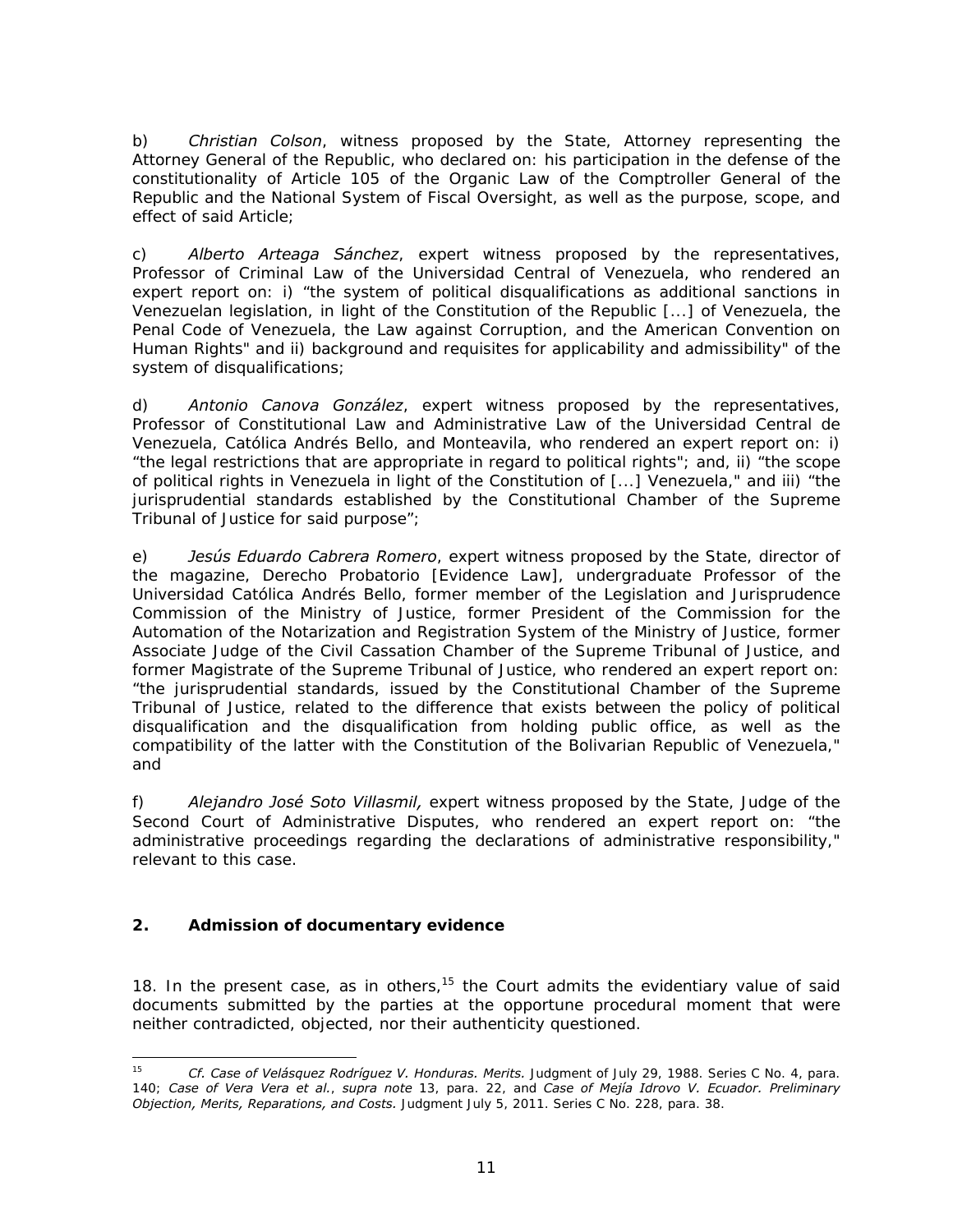19. In regard to the press releases, this Court has considered that they may be assessed when they entail public and notorious facts or declarations by officals of the State, or when they corroborate issues related to the case.<sup>16</sup> The Court decides to admit said documents that are found to be complete or where, at least, their source can be verified and their date is published, and will assess them within the body of evidence, the comments of the parties, and rules of sound judgment.

20. The Court notes that the State questioned the evidence submitted by the representatives in regard to the alleged violations of Article 24 of the American Convention upon noting that "they based their complaint on alleged declarations rendered before social, printed, and audiovisual means of communication that cannot be considered sufficient evidence of the violation of rights and guarantees, since this involves instruments that express the interpretation that the social media gives to the information provided by the interviewee regarding the matter, which does not indicate with certainty that the information came from where it was said to come from or that it is true"; and that "they can, upon not being a true reflection of the assertions of the declarant, even be considered as evidence." As such, the Court considers that these comments make reference to the merits of the controversy, which the Court will assess in the pertinent part of the Judgment (*infra* paras. 190 to 195), the cited evidence in relation to the proven facts of the case, in conformity with the focus of the litigation, considering the body of evidence as a whole, the observations of the State, and the rules of sound judgment.

21. On the other hand, together with the final written arguments, the representatives and the State submitted various documents as evidence, those which were requested by the Court as established in that provided in Article 58(b) of the Court Rules of Procedure (*supra* paras. 11 and 12), which will therefore be incorporated and assessed where appropriate together with the body of evidence, the comments of the parties, and the rules of sound judgment.

22. Lastly, pursuant to that indicated in the note of the Secretariat of the Court on March 8, 2011, the videos and audio included in a CD labeled "Agresiones a Leopoldo López transmitidas por VTV (Canal Oficial del Estado Venezolano)" [Attacks against Leopoldo López transmitted by VTC (Official Channel of the State of Venezuela], presented by the representative during the public hearing (*supra* paras. 9 and 11) were not incorporated into the case file. The plenary of the Court considered that said videos and audio were not related to the specific legal issues the Court is resolving in this case.

# **3. Admission of testimonial and evidentiary evidence**

23. In regard to the statements rendered before a notary public by three expert witnesses and one witness; and the alleged victim, one witness, and four expert witnesses presented at the public hearing, the Court will admit them and deems them relevant only in what regards the purpose defined by the President of the Court in the Order requesting them, (*supra* para. 7) and the purpose of this case, considering the comments.

<sup>16</sup> <sup>16</sup> *Cf. Case of Velásquez Rodríguez*, *supra* note 20, para. 146; *Case of Vélez Loor*, *supra* note 12, para. 76, and *Case of Gomes Lund et al "Guerrilha do Araguaia"*, *supra* note 17, para. 56. *Cf. Case of Velásquez Rodríguez*, *supra note* 15, para. 146; *Case of Abrill Alosilla et al. V. Peru. Merits, Reparations, and Costs*. Judgment of March 4, 2011. Series C No. 223, para. 40, and *Case of Chocrón Chocrón*, *supra* note 13, para. 30.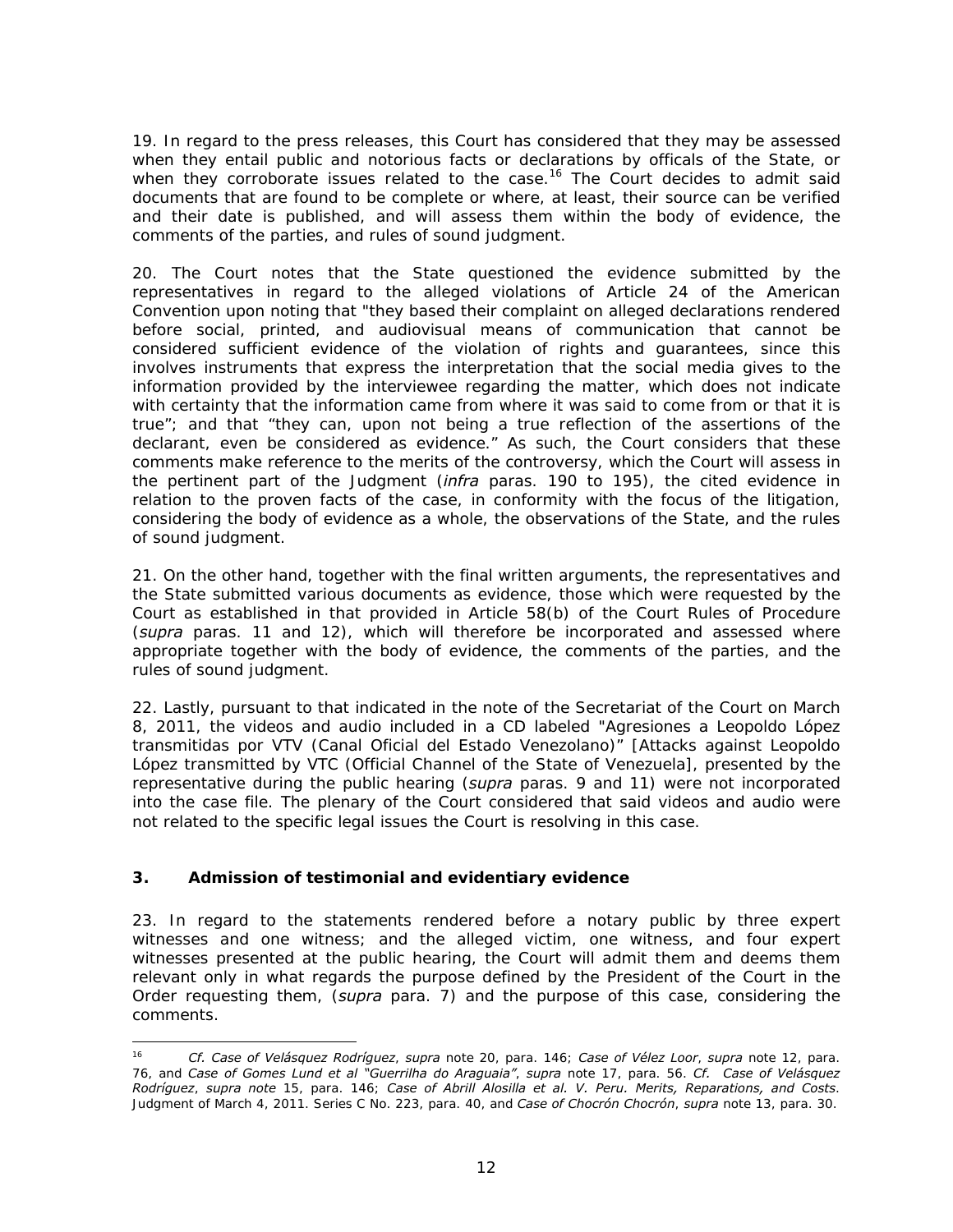24. Pursuant to the jurisprudence of the Court, the declarations rendered by the alleged victims cannot be assessed in isolation but rather together with the body of evidence in the proceeding, given that they are useful in the sense that they can offer more information on the alleged violations and their consequences.<sup>17</sup> Based on the aforementioned, the Court admits said statements, (*supra* para. 17(a)), without failing to consider that the evidence be assessed under the mentioned criteria (*supra* para. 15 and 23).

**V** 

### **PROVEN FACTS**

### **A. Prior considerations regarding facts not included in the application**

### **1. Arguments of the parties**

25. The representatives of the alleged victim argued that in relation to the various domestic instruments to prosecute corruption "there exists a selective State policy regarding its application" and "instruments of political persecution" that "deprive one [of rights] who acts as a dissident against the government and has clear aspirations and a high probability of winning the election." In this way, for the representatives, the administrative investigations against Mr. López Mendoza were initiated "during an election campaign for mayor." Moreover, they cited a report from the Inter-American Commission regarding Venezuela from 2009, wherein it indicated that:

[it] ha[d] received allegations stating that mechanisms have been created in Venezuela to limit the chances that opposition candidates who are government dissidents have to hold power. Specifically, in the most recent regional elections held in Venezuela in November 2008, the Commission received information, through both its hearings and in the individual cases presented to it, indicating that around 400 persons had their political rights restricted through administrative resolutions taken by the Office of the Comptroller General of the Republic based on Article 105 of the Organic Law […]. The information reported was that the Comptroller of the Republic had decided to disqualify these persons from running for public office on the grounds that they had engaged in irregularities in the exercise of their time in public office. The information received by the Commission shows that a great majority of the disqualified persons belonged to the political opposition.**<sup>18</sup>**

26. On its behalf, the State noted that "there is no political persecution," but that "each time a public employee is sanctioned from a political party of the opposition for administrative reasons, one immediately [concludes] that it is political persecution." It added that the sanctions "have been applied to public officials [...] of every political party because the idea is precisely that—to combat corruption."

 $17$ 17 *Cf*. *Case of Loayza TaMayo*. *Merits*. Judgment of September 17th of 1997. Series C No. 33, para. 43; *Case of Vera Vera y otra*, *supra note* 13, para. 23, and *Case of Chocrón*, *supra note* 13, para. 34

<sup>18</sup> Inter-American Commission on Human Rights, Report *"Democracy and Human Rights in Venezuela," of December 2009*. Available at: www.cidh.org/countryrep/Venezuela2009sp/VE09.indice.sp.htm (last visited on September 1, 2011)*.*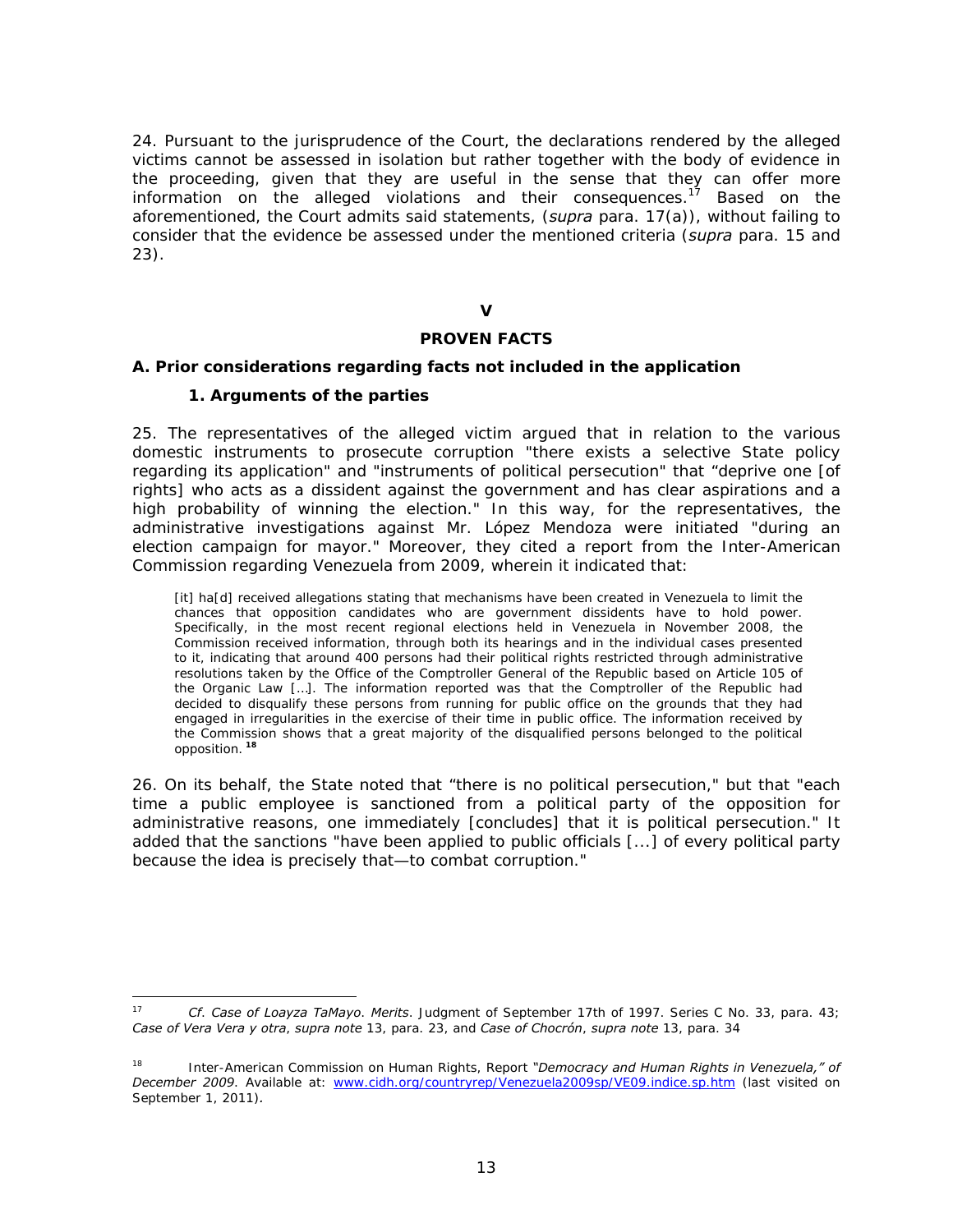#### **2. Considerations of the Court**

-

27. It is the jurisprudence of the Court that the alleged victims, their family members, or representatives in the contentious proceedings before this Court, may invoke the violation of rights different from those included in the Commission's application,**<sup>19</sup>** so long as they refer to facts already included in the application, which constitutes the factual framework of the proceeding.**<sup>20</sup>**In turn, given that a contentious case is substantially litigation between a State and a petitioner or alleged victim, the alleged victims**<sup>21</sup>** or their representatives may refer to facts that explain, contextualize, clarify, or reject those mentioned in the application or even respond to the claims of the State,**<sup>22</sup>** depending on their arguments and the evidence they provide, without this invalidating the procedural balance or adversarial principle, since the State has the procedural opportunities to respond to the arguments of the Commission and the representatives during each stage of the process. Furthermore, at any stage of the proceedings before the judgment is rendered, the Court may be presented with supervening facts,**<sup>23</sup>** provided they are tied to the facts of the case.**<sup>24</sup>** The Court must determine in each case the need to establish the facts as presented by the parties, taking into account other elements of the body of evidence,**<sup>25</sup>** while respecting the right of defense of the parties and the subject of the *litis.* 

28. In the present case, the Court finds that notwithstanding the report presented by the Inter-American Commission in 2009, cited by the representatives (*supra* para. 25), said body did not include in its application any specific reference to other disqualified persons - apart from Mr. López Mendoza – and his situation. The Commission also did not include facts related to a context or pattern of alleged political persecution that frames the context of the administrative proceeding held against the alleged victim nor did it specifically mention facts regarding the alleged context of "restrictions on the ability to rise to power of government dissident, opposition candidates."

29. In this regard, even though in prior occasions the Court has ruled on, in the merits of a case, whether to assess the background or context of a case, to carry out a specific

<sup>19</sup> *Cf. Case of "Five Pensioners" V. Perú. Merits, Reparations and Costs.* Judgment of February 28, 2003. Series C No. 98, para. 155; *Case of Ibsen Cárdenas, and Ibsen Peña V. Bolivia. Merits, Reparations, and Costs.*  Judgment of September 1, 2010. Series C No. 217, para. 228, and *Case of Chocrón*, *supra note* 13, para. 42.

<sup>20</sup> *Cf. Case of the "Mapiripan Massacre" V. Colombia*. *Preliminary Objections*. Judgment of March 7, 2005. Series C No. 122, para. 59; *Case of Ibsen Cárdenas and Ibsen Peña*, *supra* note 19, para. 134, and *Case of Chocrón Chocrón*, *supra* note 13, para. 42.

<sup>21</sup> *Cf. Case of Manuel Cepeda Vargas V. Colombia. Preliminary Objections, Merits, Reparations, and Costs.* Judgment of May 26, 2010. Series C No. 213, para. 49; *Case of Cabrera García and Montiel Flores V. México. Preliminary Objection, Merits, Reparations, and Costs.* Judgment of November 26, 2010. Series C No. 220, para. 56, and *Case of Chocrón Chocrón*, *supra* note 13, para. 42.

<sup>22</sup> *Cf. Case of "Five Pensioners" V. Perú, supra* note 19,para. 153; *Case of Xákmok Kásek Indigenous Community V. Paraguay. Merits, Reparations and Costs.* Judgment of August 24, 2010. Series C No. 214, para. 237, and *Case of Chocrón Chocrón, supra* note 13, para. 42.

<sup>23</sup> In a similar sense, *Cf. Case of "Five Pensioners" V. Perú, supra* note 19, para. 154; *Case of Xákmok Kásek Indigenous Community, supra* note 22, para. 224, and *Case of Chocrón Chocrón, supra* note 13, para. 42.

<sup>24</sup> *Cf. "Five Pensioners" V. Perú, supra note* 19, para. 155; *Case of Manuel Cepeda Vargas, supra* note 21, para. 49, and *Case of Chocrón Chocrón, supra* note 13, para. 42. *Case of González et al. ("Cotton Fields") V. México. Preliminary Objection, Merits, Reparations and Costs.* Judgment of November 16, 2009. Series C No. 205, para. 17, and *Case of Manuel Cepeda Vargas V. Colombia,* para. 49.

<sup>25</sup> *Cf. Case of Yvon Neptune V. Haití. Merits, Reparations and Costs.* Judgment of May 6, 2008. Series C No. 180, para. 19; *Case of Ibsen Cárdenas and Ibsen Peña V. Bolivia, supra* note 19, para. 47, and *Case of Chocrón Chocrón, supra* note 13, para. 42.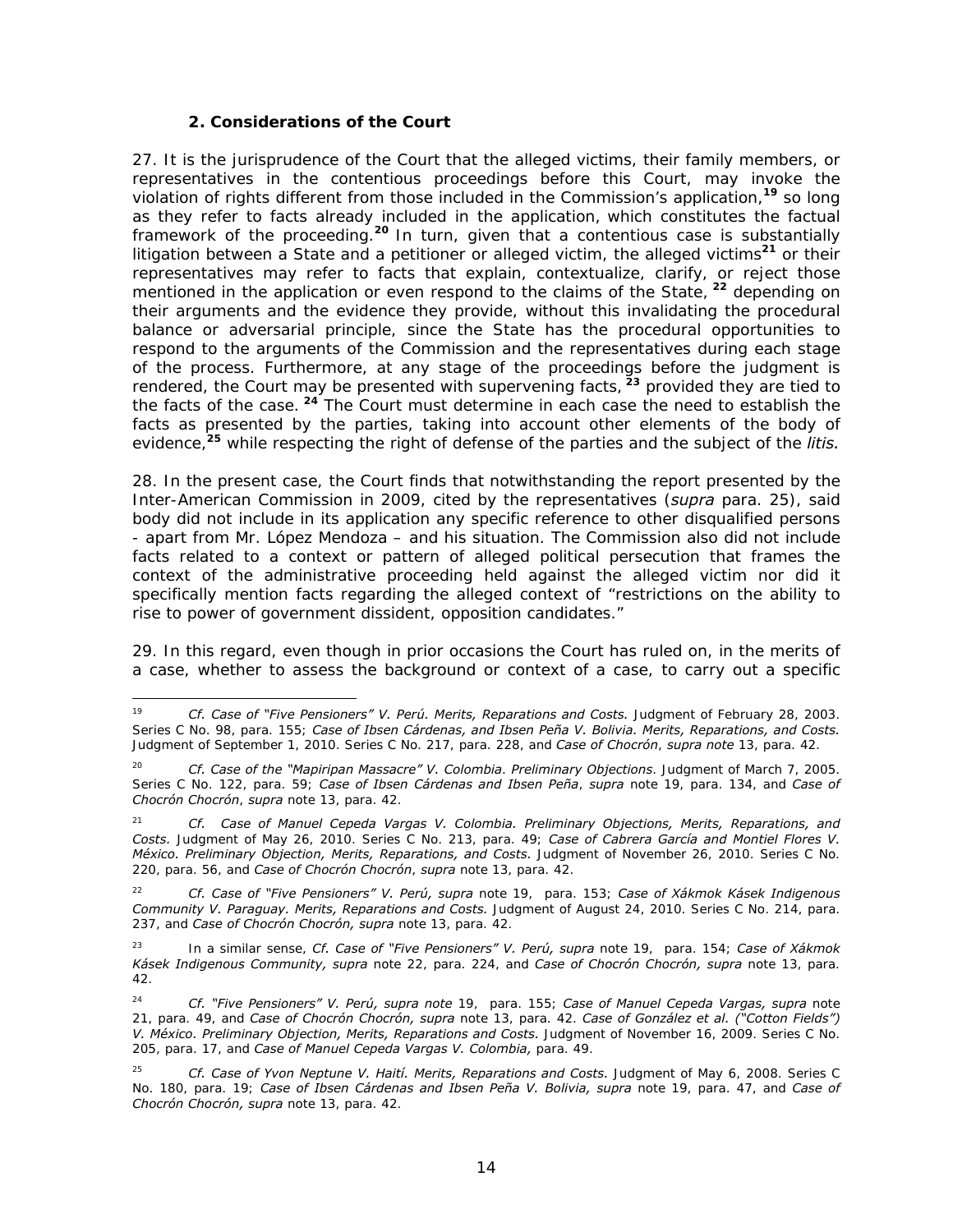analysis, it is necessary for the Commission to have developed specific arguments, something which did not occur in the present matter in regard to the alleged context or pattern in which in the alleged violations against Mr. López Mendoza took place. As such, considering these procedural reasons, the Court considers that it is not appropriate to issue a ruling on the facts alleged by the representatives that were not raised in the application of the Commission.

## **B. Proven facts related to the sanctions imposed on Mr. López Mendoza**

30. On August 4, 2000, Leopoldo López Mendoza was elected by popular vote as Mayor of the Municipality of Chacao and reelected to the same position on October 31, 2004, a position he carried out for eight years, until November 2008. Upon finalizing his term of office, he aspired to run as a candidate for Mayor of the State of Caracas in the respective elections.<sup>26</sup> Nevertheless, he was unable to run as a candidate due to two sanctions of disqualification imposed on him by the Comptroller General of the Republic in the framework of two administrative proceedings. The first investigation to which Mr. López Mendoza was subject is related to the facts that occurred during his tenure at the company Petróleos de Venezuela S.A. [Venezuela Petroleum S.A.] (hereinafter "PDVSA"), before being Mayor (*infra* paras. 40 to 43). The second investigation entails facts that occurred in the framework of his actions during his tenure as Mayor (*infra* paras. 65 to 66). To understand the scope of said investigations, it is necessary to specify the nature of the powers of the Comptroller. Below, the undisputed facts are highlighted which relate to these investigations, specifying, first, the normative framework from which the Comptroller carried out the respective investigations.

## **1. The Comptroller General of the Republic and the National System of Fiscal Oversight**

31. The Comptroller General of the Republic is a constitutional-ranking body that since the Constitution of the Bolivarian Republic of Venezuela of 1999 came into force, went on to form part of the Citizen's Branch [*Poder Ciudadano*, or "Citizens' Power"]. This Branch, which is made up of the Ethics Council [*Consejo Moral Republicano*]**,** is composed of the Ombudsman, the Public Prosecutor's Office, and the Comptroller General of the Republic. Following that established by Constitutional Article 274, the existence of this new branch of Public Power has, among its attributes, the prevention, investigation, and punishment of facts that threaten public ethics and administrative morals. It also safeguards good governance and assures legality in the use of public goods. $n^{27}$  The Comptroller General of the Republic is elected by a Postulation Evaluation's Committee, of the Citizen Branch, or where applicable, by the National Assembly, by way of a favorable vote from two-thirds of the parties that form it.<sup>28</sup>

 $26$ 26 Chacao´s Municipal Paper Number 5381, November MMIVL: Act of the Special Session held on November 06, 2004, based on the Swearing-in of the Citizen-Mayor Leopoldo López Mendoza, (case file of annexes to the application, tome 98, annex 2).

<sup>&</sup>lt;sup>27</sup> Article 274 of the Constitution of the Bolivarian Republic of Venezuela, published in the Official Gazette on thursday, December 30, 1999, No. 36.860 (case file of annexes to the application, annex 1, fokio 56).

<sup>28</sup> Article 279 of the Constituiton of the Bolivarian Republic of Venezuela, *supra note* 27.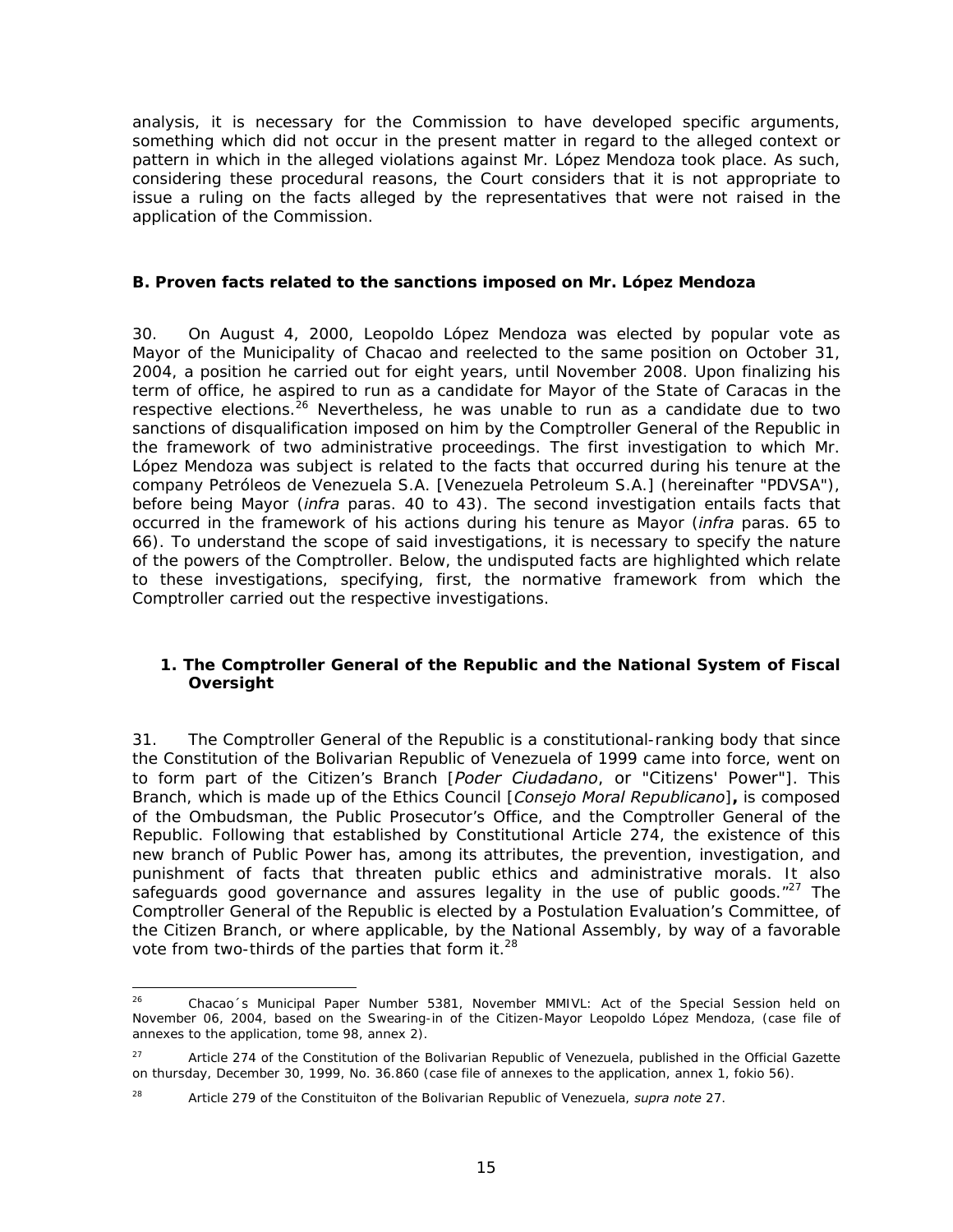32. On the other hand, the Constitution enshrined in its Article 290 of the National System of Fiscal Oversight, which is defined as "the set of bodies, structures, resources, and proceedings that, integrated under the supervision of the Comptroller General of the Republic, interact in coordination to achieve unity in direction of the oversight systems and procedures that help to achieve the general objectives of the various entities and bodies subject to this Law, as well as the proper function of Public Administration."<sup>29</sup>

33. In 2001, the Organic Law of the Comptroller General of the Republic and the National System of Fiscal Oversight (hereinafter LOCGRSNCF). This Law was adopted, unanimously, by all the parties with representation in the General Assembly,  $30$  and it reformed similar laws adopted in 1975, 1984, and 1995, those of which included the possibility of disqualification from holding public office as a consequence of administrative responsibility.31 The LOCGRSNF of 2001 specified the government officials and persons that would be subject to the control, vigilance, and investigation of the Comptroller, $32$  and provided for the possibility of imposing sanctions for actions, events, or omissions, generators of administrative responsibility. $33$  In said law, it is established that

The Laws of 1975, 1984, and 1995 allowed for the disqualification of up to 3 years. In these prior laws, the Comptroller maintained "a residual competence" to impose the disqualification when a government official was not in public office. To the contrary, once the administrative responsibility was declared, "it was the chief of the employee declared responsible" who would impose the disqualification. *Cf.* Judgment No. 1266 of the Constitutional Chamber of the Supreme Tribunal of Justice of August 6, 2008 (case file of annexes to the application, tome I, annex 27, folios 584 to 642) and declaration in public hearing of expert witness Jesús Eduardo Cabrera Romero.

Article 9 of the LOCGRSNCF: The following are subject to the provisions of Law and to control, supervision, and oversight of the Comptroller General of the Republic: 1. The bodies and entities of which the Public-National Power pertains. 2. The bodies and entities of which the State-Public Power is exercised. 3. The bodies and entities to which the Public Power in the Metropolitan District is exercised. 4. The bodies and entities to which the exercise of Municipal-Public Power and the local entities in the Organic Law of the Municipal Regime is exercised. 5. The bodies and entities to which the Public Power of Federal Territories and Federal Dependencies is exercised. 6. The autonomous national, state, district, and municipal institutes are exercised. 7. The Central Bank of Venezuela. 8. The public universities. 9. The other national, state, district, and municipal persons of Public Law. 10. The societies of any nature of which the persons referred to in the previous numerals participate in its social capital, as well as those that constitute that participation. 11. The foundations and civil associations and other institutions created through the use of public funds, or that are directed by persons referred to in the previous numerals or in which the persons designate their authority, or when the budget contributions effectuated in the use of the budget by one or more of the persons referred to in the numerals consisting of fifty percent (50%) or more of the budget. 12. The natural or juridical persons that are contributors or responsible, pursuant to that enshrined in the Tributary Organic Code, or that in any way contract, negotiate, or hold operations with the bodies or entities mentioned in the prior numerals or that receive support, subsidiaries, or other transfers or fiscal incentives, or that in any form intervene in the administration, management, or custody of public remedies. *Cf.* Article 9 of the Organic Law of the Comptroller General of the Republic and the National System of Fiscal Oversight, *supra note* 29, folio 73

<sup>33</sup> Article 93 of the LOCGRSNCF: The sanctioning powers of the oversight bodies will be exercised in accordance with the provisions of the Constitution of the Bolivarian Republic of Venezuela and the Laws, following the procedure laid down in this Act for determining responsibility. This power includes the power to: declare the administrative responsibility of officials, employees and workers providing services in the entities listed in paragraphs 1 to 11 of Article 9 of this Law, as well as individuals who have engaged in acts, events, or

<sup>29</sup> 29 Article 290 of the Constitution of the Bolivarian Republic of Venezuela, *supra* note 27 and Article 4 of the Organic Law of the Comptroller General of the Republic and the National System of Fiscal Oversight, published in the Official Gazette No. 37.347 of Monday December 17, 2001 (case file of annexes tot he application, annex 1, folio 1419).

<sup>&</sup>lt;sup>30</sup> The State indicated that the law was approved unanimously by all political sectors in representation at the National Assembly at the time: Primero Justicia; Movimiento V República –MVR-; Acción Democrática –AD-; Proyecto Venezuela; Comité de Organización Política Electoral Independiente –COPEI-, Patria para Todos –PPT-; Movimiento al Socialismo –MAS-; Convergencia; Un Nuevo Tiempo; Causa R; Alianza Bravo Pueblo; Consejo Nacional Indio de Venezuela, Movimiento Independiente Ganamos Todos; Pueblos Unidos Multiétnicos de Amazonas. *Cf.* Brief of final arguments of the State of April 1, 2011 (case file on the merits, tome III, folio 1396). The representatives did not contest this information provided by the State.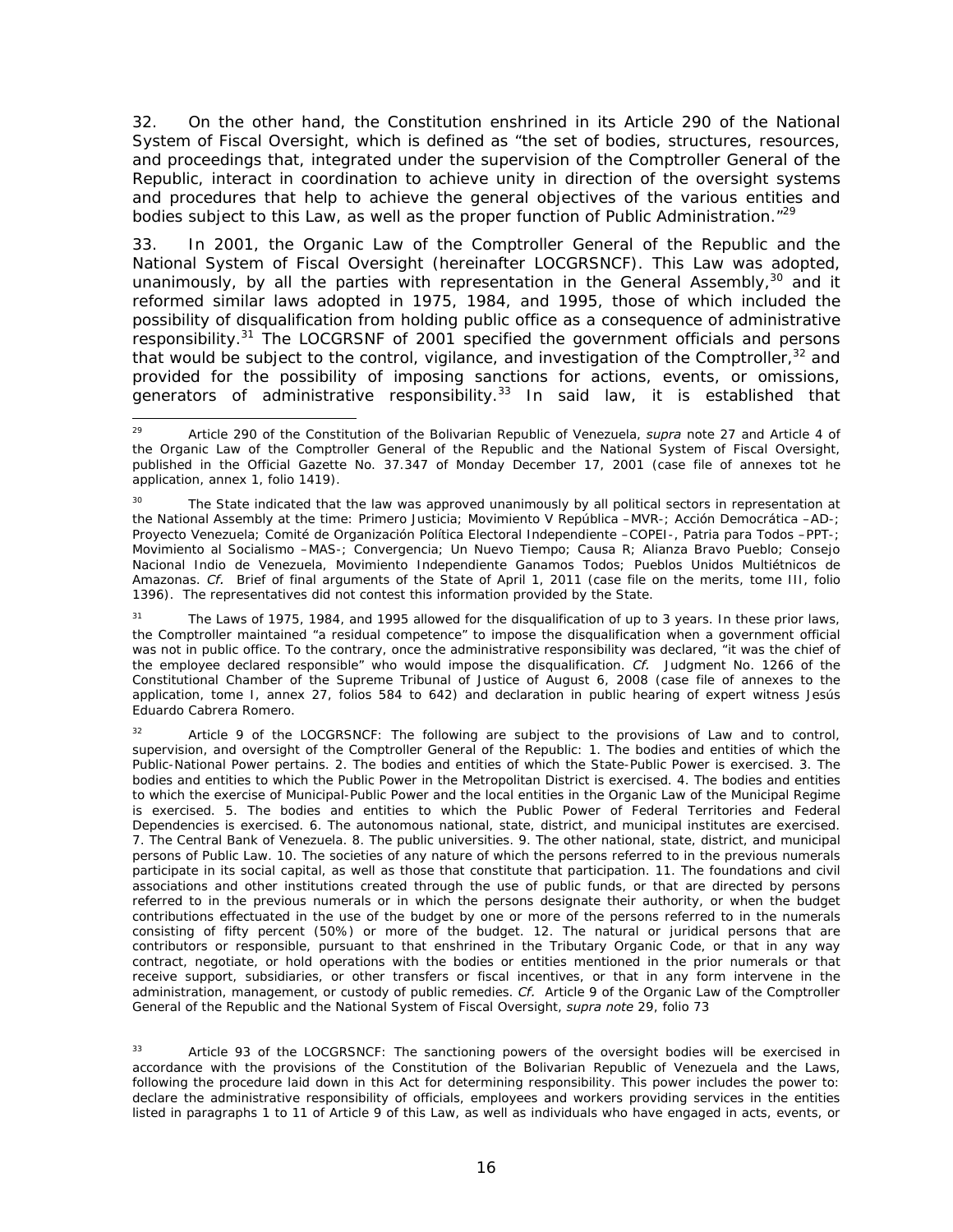administrative responsibility would generate a penalty fine and that the Comptroller may impose sanctions of suspension, dismissal, or disqualification from holding public office:  $34$ 

Article 105: Upon a declaration of administrative responsibility, pursuant to that enshrined in Articles 91 and 92 of this Law, one will be punished with a fine as set in Article 94, in accordance with the severity of the offense and the type of detriment caused. It so corresponds to the Comptroller General of the Republic, in an exclusive and excluding manner, without other proceedings, to call upon the attention of the entity that committed the illicit act, the suspension of the exercise of said charge without salary benefits for a period of no more than twenty-four (24) months or the dismissal of the person deemed responsible, a punishment whose execution will be the responsibility of those of the highest authority; and to impose, heeding to the severity of the irregularity committed, the disqualification from holding public office for a maximum of fifteen (15) years, case in which the relevant information must be submitted to the agency responsible for administration of human resources of the entity or body where the events took place in order for it to carry out the relevant procedures. In those cases where administrative responsibility is declared of the highest authority, the sanction will be executed by the body charged with appointment, removal, or disqualification. The maximum authorities of the bodies and entities established in the numerals 1 to 11 of Article 9 of this Law, before proceeding with the appointment of any public official, are obligated to consult the registry of those disqualified created and maintained by the Comptroller General of the Republic. Any appointment done outside of this rule will be deemed null.

34. On July 9, 2007, the Comptroller General issued an official letter addressed to the Mayors of the country regarding the application of sanctions established in Article 105 of the LOCGRSNCF.35 Pursuant to the official letter, the imposition of the sanctions of suspension, dismissal, or disqualification "require, as the only and exclusive assumption for a declaration of administrative responsibility, that it be the result of a prior, preparatory, and necessary proceeding to allow the application, considering the type and severity of the crime, of the mentioned sanctions." The Comptroller specified that "the sanctions mentioned, apart from the pecuniary nature alluded to in Article 105 *eiusdem,*  are acts established as a consequence, once the administrative illicit act is proven and the administrative responsibility is determined." In this context, it noted that:

a) "the sanction of suspension from the exercise of a public charge without paid leave, implies for the recipient, the temporary separation, in the conditions alluded to, from the charge held at the moment of the execution. Once the action is verified, the official may be reincorporated into the exercise of public office to the same conditions that existed prior to the sanction becoming effective.

b) "[r]egardling the dismissal of the person responsible, [...] it involves breaking the link or relationship between the recipient and [the] entity or agency which he or she provides services for at the moment when the measure is applied."

c) "[f]or its part, the disqualification from holding public office for up to fifteen (15) years, results in, as in the case referred to [...] previous[ly], on the one hand, the rupture or dissolution of the employment relationship that may exist for the period the disqualification is sought, and [on] the other hand, the total inability to hold any other public office for the duration of the disqualification."

35. The Comptroller indicated that the noncompliance of the instructions it imparts regarding the execution of these sanctions generates responsibilities for the respective

omissions of such responsibility; impose fines in cases referred to in Article 94 of this Law; impose the sanctions referred to in Article 105 of this Law. *Cf.* Article 93 of the Organic Law of the Comptroller General of the Republic and the National System of Fiscal Oversight, *supra note* 29, folio 79.

-

Organic Chapter IV of the LOCGRSNCF, entitled: of the Administrative Proceeding for the Determination of Responsibility. Cf. Law of the Comptroller General of the Republic and the National Fiscal Oversight System, *supra* note 29, folios 79 and 80.

Cf. Official letter No. 01-00-00104 of July 9, 2007 issued by the Comptroller General of the Republic and the Mayors of the Bolivarian Republic of Venezuela (case file of annexes to the application, annex 34, folios 1555 to 1558).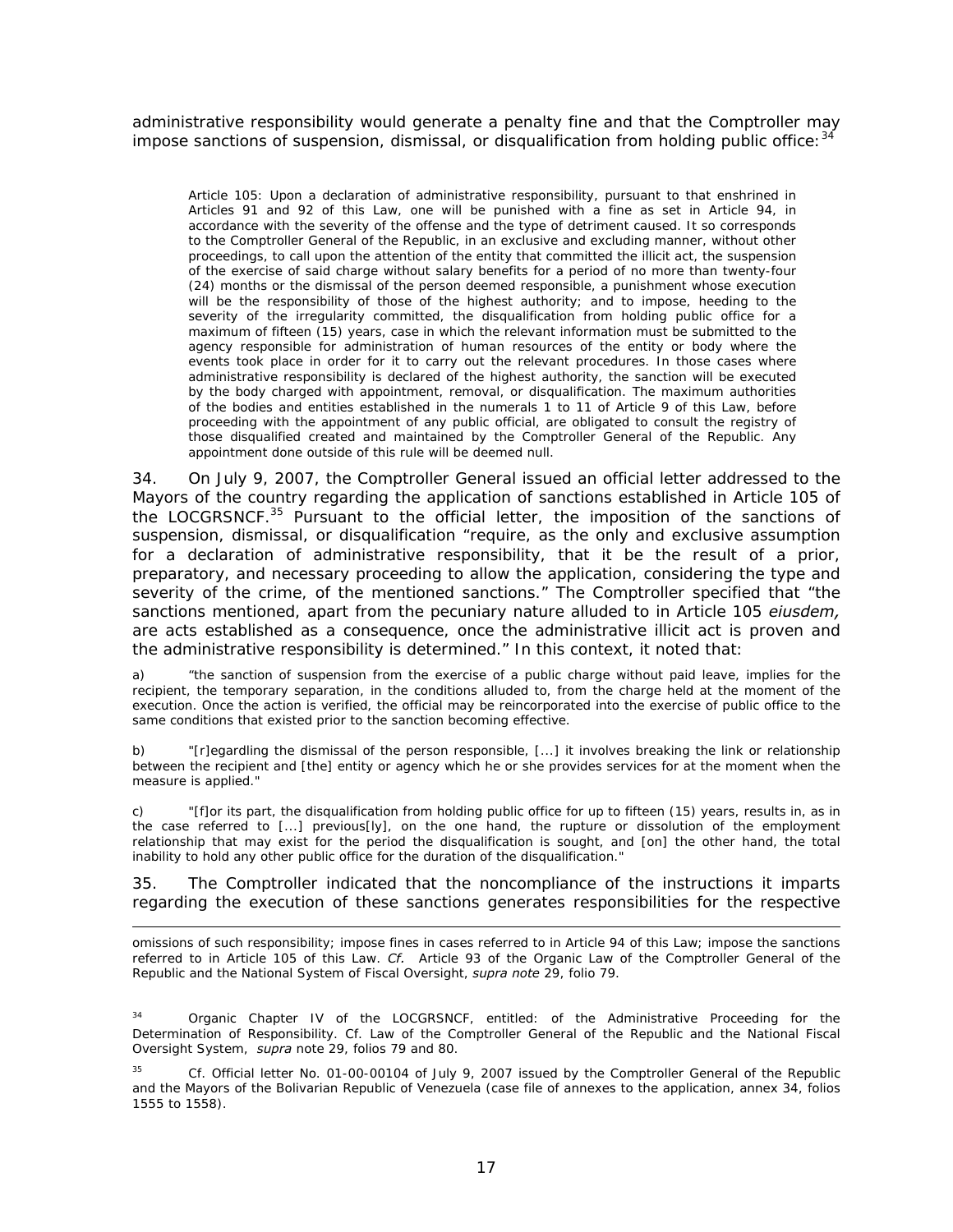government officials and requested information on the consultation to the registry for disqualified persons.<sup>36</sup>

## **2. Components and phases of the administrative proceeding for the determination of responsibility**

36. The administrative proceeding for the determination of responsibility regulated in LOCGRSNCF is preceded by two phases: one is a fiscal oversight phase and the other is an investigative phase.<sup>37</sup>

37. The phase of fiscal oversight is carried out by so-called "Management Agencies" within the Comptroller, which are divided by topics or type of fiscally scrutinized entities. <sup>38</sup> Said phase "stems from the operational or fiscal investigative plans carried out by the Comptroller […] while exercising its powers, or by a complaint or a request brought by any public body[, by means of] account examinations, inspections, or fiscal investigations [and other] measures to determine the alleged facts that may have led to illicit actions of an administrative nature." <sup>39</sup> Subsequently, the respective "findings or [...] results [...] are notified by way of a preliminary report to the body or entity which has been the subject of the audit, in order for it to [...] give its [corresponding] observations,"  $40$  to which the Comptroller will then "analyze and determine, by way of a final report, if the observations made in the investigative action are to be maintained or if attention should be brought to these considerations. Legal notice of this report would then be […] provided to the audited body or entity.  $4^7$  Upon completion of this phase, the investigative phase may begin where "unlike the prior phase, it arises necessarily […] when in the facts determined by the Comptroller […] there is evidence to assume the administrative responsibility of some of the government officials in the exercise of their functions."<sup>42</sup>

42 Statement of expert witness Alejandro José Soto Villasmil, *supra* note 39.

 $36$ The Comptroller noted that "for the best fulfillment of the powers" attributed to the Comptroller regarding the adoption of the sanctions " the execution of these accessory means to administrative responsibility" corresponds "to the office charged with administration of human resources of the entity or body of the official being sanctioned." Likewise, it noted that " both the noncompliance of the instructions made by the [Comptroller], in order for the disciplinary sanctions to be imposed, such as the designation of employees that would have been declared disqualified by the Comptroller […], could constitute facts regarding responsibility for the employee(s) that do not comply with that imposed […]. On the other hand, […] it reported that the Registry of Disqualified Persons must be consulted in the Office for the Determination of Responsibility of the [Comptroller]." Cf. Official letter No. 01-00-00104 of July 9, 2007, issued by the Comptroller General of the Republic to the Mayors of the Bolivarian Republic of Venezuela supra note 35, folios 1555 to 1558.

<sup>37</sup> *Cf.* Articles 77 to 81 of the Organic Law of the Comptroller General of the Republic and National Fiscal Oversight, *supra note* 29, folio 77.

<sup>&</sup>lt;sup>38</sup> In this regard, the Court notes that in the present case, the Oversight Department of the Industry, Production, and Commerce Sector adjoined to the General Office of Decentralized Administrative Oversight of the Comptroller General and the Office of Municipal Oversight of the General Office of State and Municipal Control forwarded their cases concerning Mr. López Mendoza to the Comptroller. *Cf.* Act of the Office of Industry Oversight of July 11, 2002 (case file of annexes to the answer to the application, tome XX, annex A, folios 7754 and 7755) and final report of the Office of Municipal Oversight of September 9, 2003 (case file of annexes to the answer to the application, tome XXIX, annex D, folios 11252 to 11255).

<sup>&</sup>lt;sup>39</sup> Statement of expert witness Alejandro José Soto Villasmil in the public hearing held in this case.

<sup>40</sup> Statement of expert witness Alejandro José Soto Villasmil, *supra* note 39.

<sup>41</sup> Statement of expert witness Alejandro José Soto Villasmil, *supra* note 39.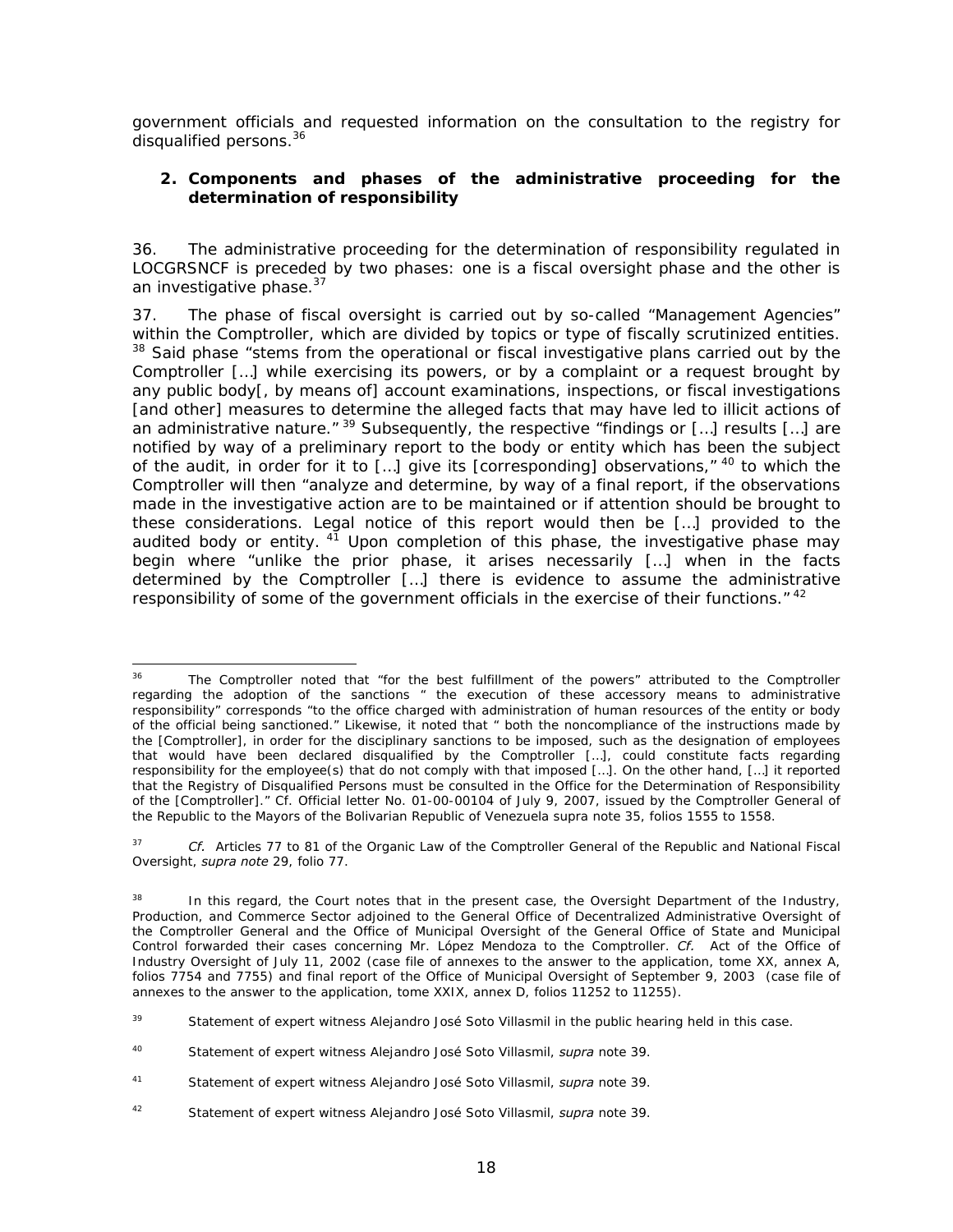38. If there is merit, the respective agency begins an investigative phase by way of an order to initiate issued by the competent fiscal oversight authority, wherein it describes, among other elements, the actions, events, or omissions presumably against the law, the amount of damage to the public good, and the evidence gathered during the respective fiscal oversight action. <sup>43</sup> Once the fiscal oversight body has taken all the actions it deems necessary, it shall record them in the so-called Report on Results, "where it decides to [archive the actions because it deems that the arguments were sufficiently debated and clarified […] or, to the contrary, it decides whether the denominated proceeding to determine responsibilities ensues." 44

39. After the Report on Results, the government official that is in charge of the administrative proceeding is also the Director of Determination of Responsibility.<sup>45</sup> The administrative proceeding for the determination of responsibility<sup>46</sup> consists of three phases: i) one of initiation or commencement, by way of legal notice provided to the defendant of an order<sup>47</sup>; ii) one of contradictions and objections, which extends until the public and oral hearing<sup>48</sup>, and iii) the decision with which the domestic oversight body or its delegation will proceed regarding whether to formulate a reparation for the defendant, declare said persons administrative responsibility, impose a fine, absolve said person, or declare a dismissal, pursuant to what corresponds.<sup>49</sup> Once one of the sanctions is agreed upon, "the remedial or appeals route is opened, where once exhausted, the administrative action in question is considered final.<sup>50</sup> Upon the establishment of the occurrence of the action, the Comptroller General of the Republic is empowered, in attention to that established in Article 105 of the LOCGRSNCF, to establish the additional sanctions, which may include either suspension, dismissal, or disqualification (*supra*  paras. 33 and 34).

<sup>43</sup> *Cf.* Article 77 of the Organic Law of the General Comptroller of the Republic and the National System of Fiscal Oversight, *supra* note 29, folio 77.

<sup>44</sup> Statement of expert witness Alejandro José Soto Villasmil, *supra* note 39.

<sup>&</sup>lt;sup>45</sup> In this respect, the Office of Determination of Responsibility carried out a phase of determination in two proceedings against Mr. López Mendoza. *Cf.* Order of initiation of the Office of Determination of Responsibility of July 16, 2004 (case file of annexes to the answer to the application, tome XI, annex A, folios 5529 to 5584) and Order of initiation of the Office of Determination of Responsibility of July 12, 2004 (case file of annexes to the answer to the application, tome XXIV, annex D, folios 8648 to 8682).

<sup>46</sup> *Cf.* Articles 95 to 111 of the Organic Law of the General Comptroller of the Republic and the National System of Fiscal Oversight, *supra note* 29, folios 79 and 80.

The order to open the investigation should be notified to the accused in order to place the accused before the law, within fifteen (15) days as of notification, so as to proceed with pointing out the evidence that will be shown at the public hearing to be set by express order for the next working day following the expiration of the abovementioned period, and through which it will be indicated that on the next fifteenth (15) business day, there will be an oral and public hearing, to be held before the director of the internal oversight or his delegate. *Cf.* Articles 99 and 101 of the Organic Law of the General Comptroller of the Republic and the National System of Fiscal Oversight, *supra note* 29, folio 79.

Cf. Article 101 of the Organic Law of the General Comptroller of the Republic and the National System of Fiscal Oversight, *supra note* 29, folio 79.

<sup>49</sup> Said decision should be consignated in writing in the case file within five (5) days following the oral pronouncement. *Cf.* Article 103 of the Organic Law of the General Comptroller of the Republic and the National System of Fiscal Oversight, *supra note* 29, folio 79.

<sup>50</sup> Declaration of the expert witness Alejandro José Soto Villasmil, *supra note* 39.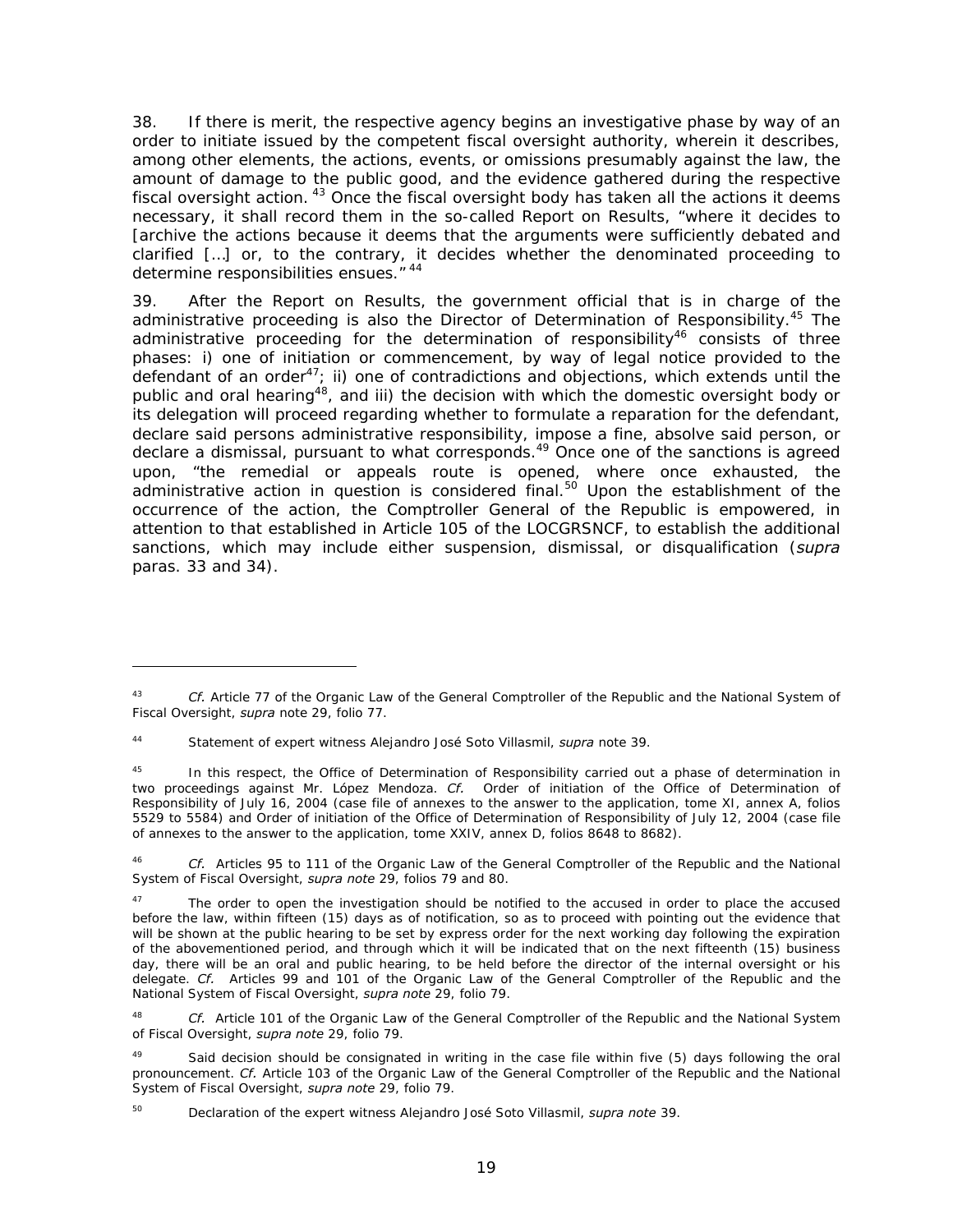### **3. Administrative proceeding in relation to the activity of Mr. López Mendoza in PDVSA**

40. In 1998, Mr. López Mendoza worked as an Analyst of Entorno Nacional [*National Environment*] in the Office of the Chief Economist of PDVSA.<sup>51</sup> At that time, he was also founder of the nonprofit Civil Association Primero Justicia [*First Justice*]."52

41. On July 24, 1998, a Memorandum of Understanding between the Inter-American Foundation (IAF) and PDVSA was signed within the so-called Framework for the Development Base (MDB) by which disadvantaged groups organized to achieve their social, cultural, and economic well-being.<sup>53</sup> In the framework of this memorandum of understanding, on December 23, 1998, a donation was made to the benefit of the Civil Association Primero Justicia for the sum of sixty million, sixty thousand Bolivares (Bs 60,060,000.00), which was granted under the Cooperation Agreement between PDVSA and the IAF, in connection with the project entitled "Expansión y consolidación de la justicia de paz en los Estados Monagas, Anzoátegui, Sucre y Delta Amacuro: una oportunidad para la equidad en un contexto de crecimiento económico Regional" [*Expansion and consolidation of justice for peace in the States of Monagas, Anzoátegui, Sucre, and Delta Amacuro: an opportunity for equity in a context of regional economic growth*]. 54 Similarly, a donation was made in the amount of twenty-five million Bolivares (Bs 25.000.000.00) to the benefit of the same association, this time to support the project entitled "Educando para la Justicia 1998-1999" [*Educating for Justice 1998-1999*], which was delivered on September 11, 1998.<sup>55</sup>

42. At the time of the donation, the mother of Mr. López Mendoza, Antonieta Mendoza de López, played roles as Manager of Public Affairs of the Service Division of PDVSA. <sup>56</sup>

43. The facts related to the activities of Mr. López Mendoza in the company PDVSA led to a proceeding and the corresponding sanctions, of fines and of disqualification. The general accusation against the alleged victim was related to his having engaged in a "conflict of interest" in relation to these donations, given that he served both as an employee of PDVSA as well as a member of the Board of Director of the organization

<sup>51</sup> *Cf.* Work contract for undetermined period between PDVSA and Mr. López Mendoza on October 1, 1992 (case file of annexes to the answer to the application, tome XIX, annex A, folio 7666).

<sup>52</sup> *Cf.* judicial appeal for annulment of the administrative decision of the State filed by Mr. López Mendoza on October 4, 2005, Case file No. 2005-5251 (case file of annexes to the answer to the application, tome XXI, annex B, folio 7967).

<sup>53</sup> *Cf.* Memorandum of understanding between PDVSA and IAF of July 24, 1998 (case file of annexes to the answer to the application, tome XIX, annex A, folios 7540 to 7544).

<sup>54</sup> *Cf.* Act of notary public expedited by Mrs. Antonieta Medoza de López of December 23, 1998 (case file of annexes to the answer to the application, tome XIX, annex A, folio 7595) and Order of initiation of the Office of Determination of Responsibility of the Comptroller General of the Republic of July 15, 2004, Case file No. 08- 01-06-04-005 (case file of annexes to the answer to the application, tome XI, annex A, folios 5534 to 5535).

<sup>55</sup> *Cf.* Reciept issued by PDVSA of September 11, 1998 (case file of annexes to the answer to the application, tome XIX, annex A, folio 7874) and Order of initiation of the Office of Determination of Responsibility of the Comptroller General of the Republic of July 15, 2004, *supra note* 54, folio 5537.

<sup>56</sup> *Cf.* Document of general data of the worker of Mrs. Antonieta Mendoza de López (case file of annexes to the answer to the application, tome XIX, annex A, folio 7661) and Order of initiation of the Office of Determination of Responsibility of the Comptroller General of the Republic of July 15, 2004, *supra note* 54, folios 5534 to 5537.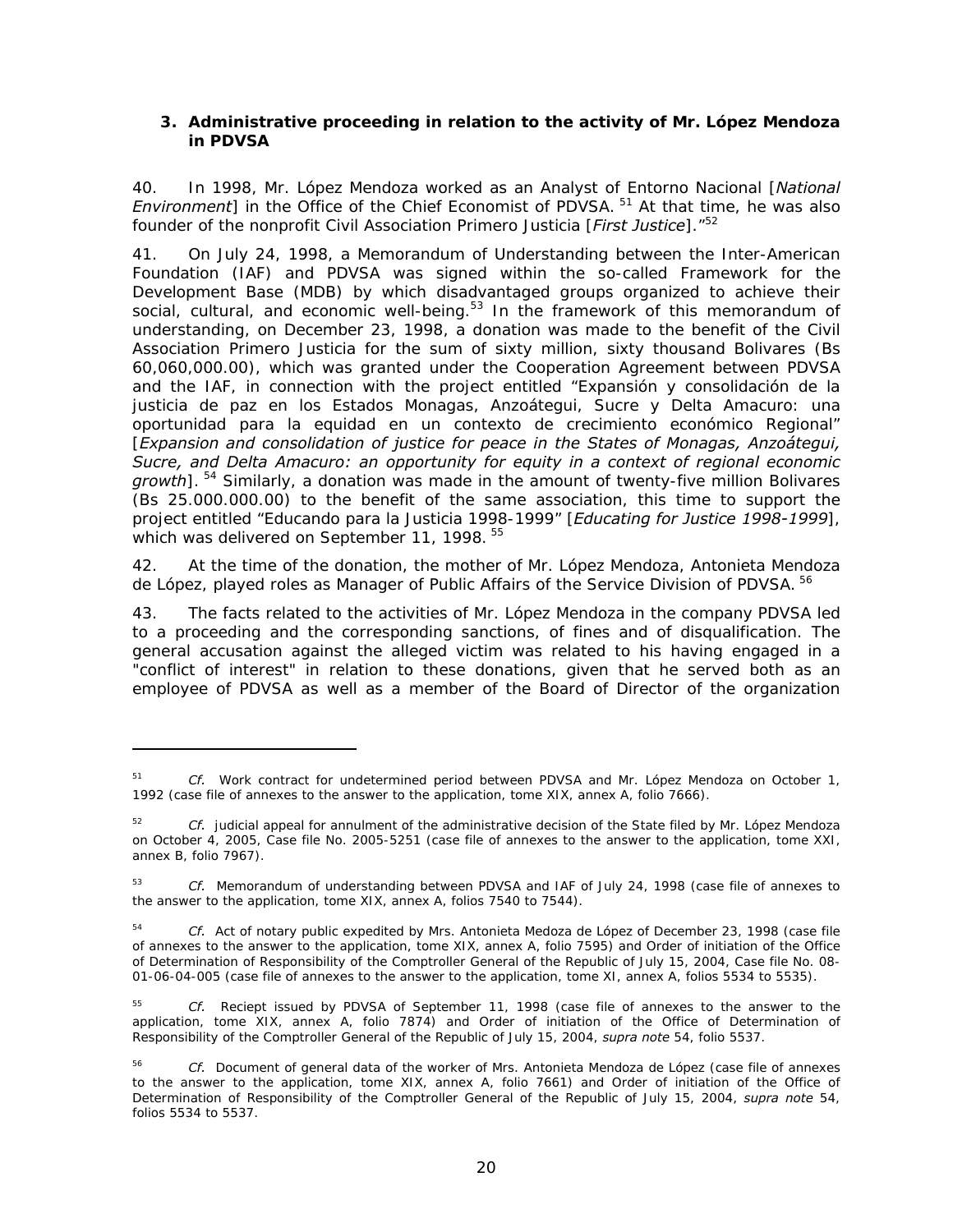receiving the donations of said company, as well as the fact that his mother was the one who authorized one of the donations.  $57$ 

# *3.1. Phase of actions of fiscal oversight*

-

44. In May 2000, PDVSA's Corporate Internal Audit Department drafted a report to verify the legality, reasonability, and compliance of the terms agreed to in the Memorandum of Understanding between [IAF and PDVSA], with particular emphasis on the selection of grantee institutions and the results of projects that used the donations during 1998 and 1999.58

45. As part of its powers, the Oversight Department of the Industry, Production, and Commerce Sector of the Comptroller General of the Republic (hereinafter the "Department of Industry Oversight") examined the audit report mentioned in the context of the review of the financial contributions from PDVSA under the guise of grants and donations.59 The study verified the legality, reasonableness and compliance with the agreed upon terms in the Memorandum regarding the provisions of the domestic regulations of the petroleum corporation. In particular, the provision of grants and donations to nongovernmental organizations, foundations, and civil associations was examined for the period between 1998 and 1999, in order to improve the administration of the agreement.<sup>60</sup>

46. On July 11, 2002, government officials of the Comptroller General's Office adjoined to the General Office of Decentralized Administrative Oversight in the Department of Industry Oversight, gathered at the Office of Social Investment adjoined to the Corporate Affairs Office on Public Matters of the PDVSA. These officials indicated the following in the investigation act<sup>61</sup>: i) that they did not locate the approval of the donation granted to the Civil Association Primero Justicia for the amount of sixty million, sixty thousand Bolivares (Bs 60,060,000.00), ii) that they did not locate any documents "related to the adoption, implementation, and monitoring of resources allocated by way

<sup>&</sup>lt;sup>57</sup> *Cf.* Order of initiation of the Office of Determination of Responsibility of the Comptroller General of the Republic of July 15, 2004, *supra note* 54, folios 5549 and 5553.

In this report, the Corporative Office on public matters mentioned the possible existence of a conflict of interest. It noted that "pursuant to that evident from the donation documents, the donation was given to an organization that has a juridical personality different from the one that corresponds to its directors." *Cf.* Audit Report, Evaluation of the memorandum of understanding between the Inter-American Foundation (IAF) and PDVSA-Years 1998-1999. Report No. 2000-006 of May 2000, Case file No. 22/001/2003 (case file of annexes to the answer to the application, tome XIX, annex A, folio 7492 to 7530).

<sup>&</sup>lt;sup>59</sup> *Cf.* Review of results in the report elaborated by the Internal Audit Office of the Oversight Department of the Industry, Production, and Commerce Sector, Case file No. 22/001/2003 (Case file of annexes to the answer to the application, tome XIX, annex A, folios 7458 to 7489).

Cf. Review of results in the report elaborated by the Internal Audit Office of the Oversight Department of the Industry, Production, and Commerce Sector, *supra note* 59, folios 7458 to 7489.

<sup>&</sup>lt;sup>61</sup> *Cf.* Act of the officials of the Comptroller General of the Republic adjoined to the General Office of Decentralized Administrative Oversight, in the Office of Industry Oversight of July 11, 2002 (case file of annexes to the answer to the application, tome XX, annex A, folio 7754).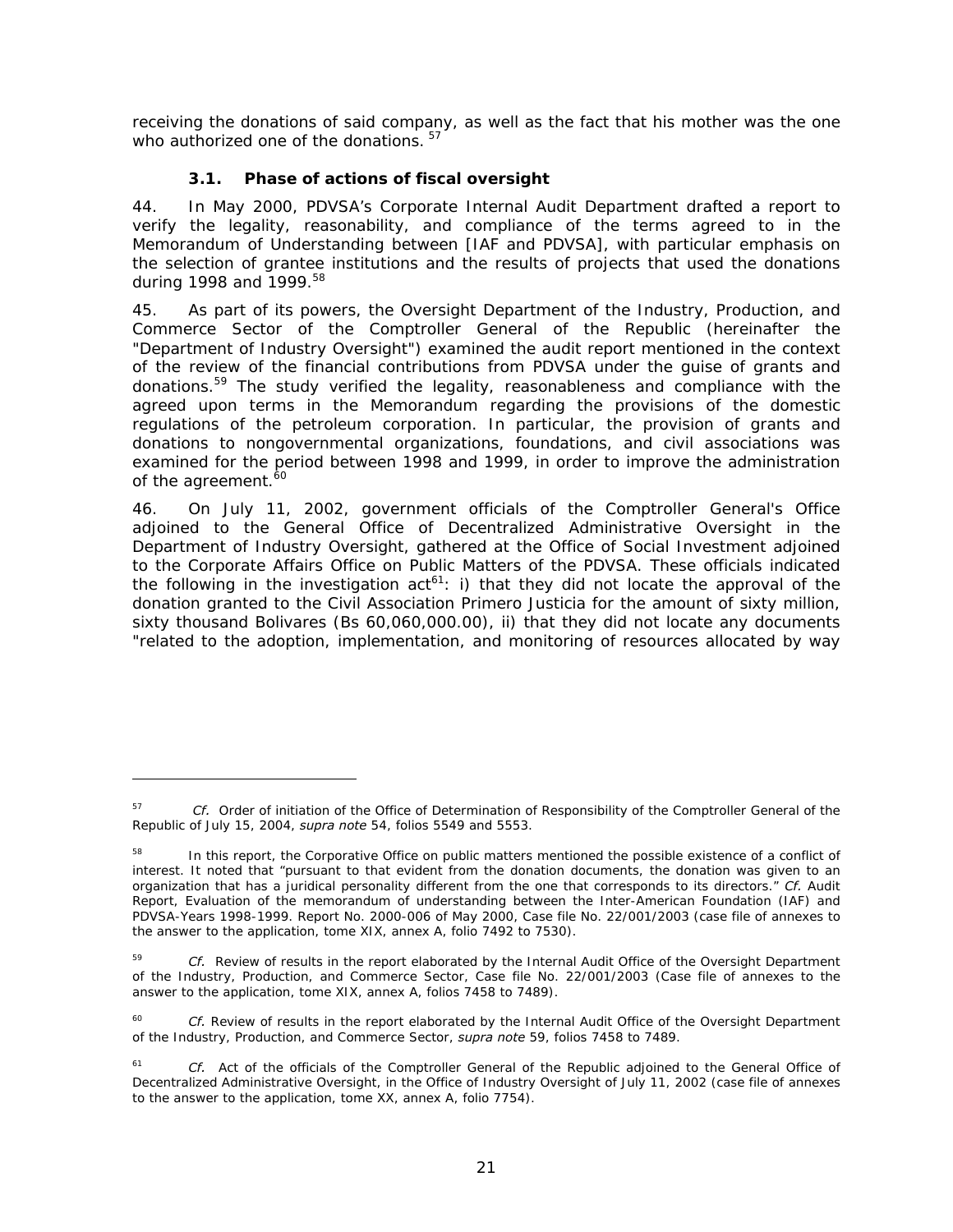of donations," <sup>62</sup> and iii) that they did not find the donation request to PDVSA by the Civil Association, as only the project proposal was found.  $63$ 

# *3.2. Investigative phase*

-

47. On September 8, 2003, an order was issued to proceed with the start of the investigative phase, documented in the Case File No. 22/001/2003, which began in the framework of the reviews conducted by the Department of Industry Oversight. The record shows, *inter alia*, that: i) on May 14, 1998, Mr. López Mendoza had accepted "the Declaration on Conflict of Interests with the Board of Directors of [PDVSA], wherein he stated he was not the Principal Director, nor substitute nor employee, nor had he taken on executive, director, or administrative positions in any other institution, company, or commercial, industrial, or financial firm"  $64$  and ii) at the time of the donation, Mr. López Mendoza "was an active employee in PDVSA and formed part of the Board of Directors of the mentioned association." <sup>65</sup> For this reason, the Department of Industry Oversight concluded that "sufficient elements existed to create an administrative file of the case, and it ordered, among other aspects, that legal notice be provided to those persons who were responsible for an action, event, or omission […] and to incorporate the documentary evidence provided by the interested parties into the case file." <sup>66</sup>

48. On September 12, 2003, <sup>67</sup> legal notice was provided to Mr. López Mendoza of said order to initiate, wherein he was informed that the Comptroller "is carrying out an investigation on the contributions made by […] PDVSA for donations and grants during the years 1998, 1999, 2000, and 2001," and a period was set in which to gather the evidence deemed necessary for his defense. <sup>68</sup> Finally, he was informed that "he would be informed of the results of the investigation […], in the corresponding Report on Results, which would remain in Case File No. 22/001/2003." 69

49. On October 31, 2003, Mr. López Mendoza presented a brief in relation to the investigated facts, wherein he argued "that the fiscal oversight body did not comply with its obligation to inform him 'in a specific and clear manner on the facts of the charges

65 Order to proceed of the Office of Industry Oversight of September 8, 2003, *supra note* 64, folio 7456.

66 *Cf.* Order to proceed of the Office of Industry Oversight of September 8, 2003, *supra note* 64, folio 7456.

67 *Cf.* Official letter No. 06-02-780 of the Office of Industry Oversight of September 12, 2003 (Case file of annexes to the application, tome I, annex 5, folios 252 to 256).

68 *Cf.* Official letter No. 06-02-780 of the Office of Industry Oversight of September 12, 2003, *supra note* 67, folios 252 to 255.

69 Official letter No. 06-02-780 of the Office of Industry Oversight of September 12, 2003, *supra note* 67, folio 256.

<sup>&</sup>lt;sup>62</sup> Act of the officials of the Comptroller General of the Republic adjoined to the General Office of Decentralized Administrative Oversight, in the Office of Industry Oversight, *supra note* 61, folio 7754.

 $63$  In the action, it was stated that the citizens mentioned therein had ten (10) working days to expose, in writing, and before the Comptroller General of the Republic, their observations regarding that mentioned. Act of the officials of the Comptroller General of the Republic adjoined to the General Office of Decentralized Administrative Oversight, in the Office of Industry Oversight, *supra note* 61, folio 7755.

<sup>&</sup>lt;sup>64</sup> Order to proceed of the Office of Industry Oversight of September 8, 2003, Case file No. 22/001/2003 (Case file of annexes to the answer to the application, tome XIX, annex A, folio 7455).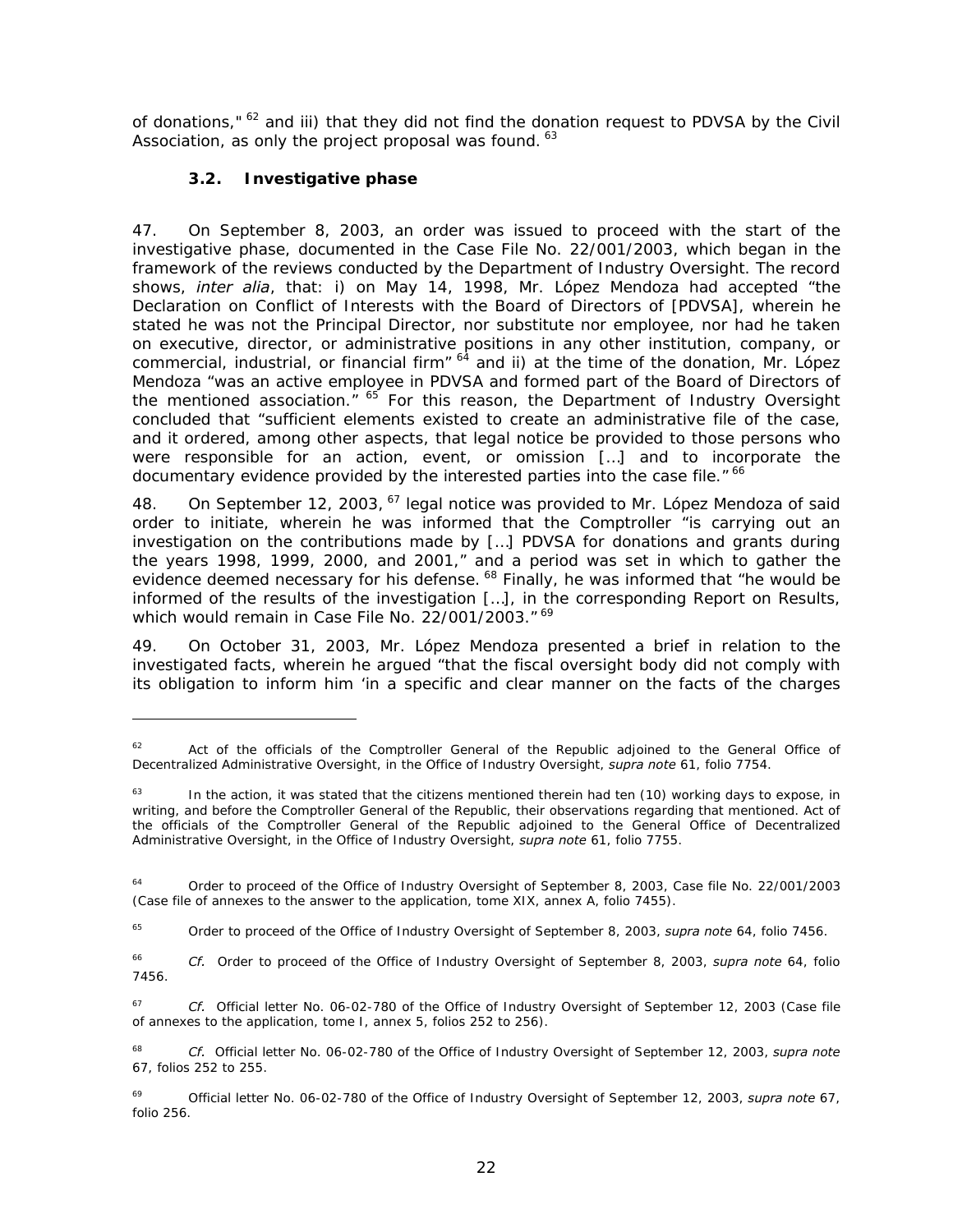against him.'  $70$  Nevertheless, [...] he formulated the arguments he considered 'were pertinent to the facts narrated in the official notification letter."  $71$  Moreover, he noted that he had not satisfied any of the circumstances foreseen in the "Conflict of Interest Regulations" given that he did not gain any benefit from the donations nor did he fail in his commitment expressed in the Declaration on Conflict of Interests.<sup>72</sup> Also, he alluded to distinct documents in the administrative case file and recorded those deemed pertinent. 73

50. The result of the investigation phase was the Report on Results of the Department of Industry Oversight.<sup>74</sup> In said report, the following was indicated regarding the investigated facts, events, and omissions regarding three (3) donations made by PDVSA, two (2) of them to the benefit of the Civil Association Primero Justicia. The report noted regarding the first donation made, that<sup>75</sup>: i) the donation was carried out without contractually establishing "the specification of the objectives for which the donation was intended, its use, the purpose or period of the donation, the management of bank accounts, schedule of reimbursements, reports which the recipient (donee) must present, as well as the follow-up activities that the donor would carry out (PDVSA)"  $76$ ; ii) the donation was formalized by [Mrs.] Antonieta Mendoza de López, […], who ordered the request for issuance of the check and the draft of the donation document, despite the existence of "a direct family relationship between her (the mother) and the citizen Leopoldo López Mendoza (the son), […], who at the time of the donation (December 23, 1998), held a position as a member of the Board of Director of the Civil Association (the beneficiary of the donation)", and iii) Mr. López Mendoza "was an active employee of the PDVSA (Analyst of Entorno Nacional [*National Environment*]) where he had signed a conflict of interest.[…] 'the Declaration on Conflict of Interests.'" On its behalf, regarding the third donation, it was noted that: i) the donation was carried out without contractually stipulating the prior mentioned requisites, and ii) Mr. López Mendoza held a position in PDVSA and was a member of the Board of the Association. As such, the report

Brief presented by Mr. López Mendoza of October 31, 2003, Case file No. 08-01-06-04-005 (case file of annexes to the answer to the application, tome XIV, annex A, folio 6363).

In addition to the alleged violation to the right to defense, Mr. López Mendoza argued that: i) "it was not he who […] received [the donations], nor directly nor indirectly," and ii) neither did he "take part or influence in the donations given to the company, nor did he benefit from them in a personal way, nor did he favor a particular relative[, to which] he did not incurr in any of the alleged conflicts of interest." *Cf.* Brief presented by Mr. López Mendoza on October 31, 2003, *supra note* 70, folios 6359 to 6371.

 $<sup>72</sup>$  Mr. López Mendoza issued on May 14, 1998, the "Declaration on Conflict of Interest" before the Board of</sup> Directors of Petróleos de Venezuela, S.A. wherein he stated he was not the Principal Director, nor Substitute, nor employee, nor did he occupy a director, executive, or administrative position in any instituiton, company, or commercial, industrial or financial firm. *Cf.* Brief presented by Mr. López Mendoza on October 31, 2003, *supra note* 70, folios 6359 to 6371.

In particular, Mr. López Mendoza attached to the brief a copy of the proposed donations and contributions of the company PDVSA of 1999. *Cf.* Brief presented by Mr. López Mendoza on October 31, 2003, *supra note* 70, folios 6359 to 6371.

Cf. Report on results of the Office of Industry Oversight (case file of annexes to the answer to the application, tome XVIII, annex A, folios 7327 to 7449).

<sup>75</sup> *Cf.* Report on results of the Office of Industry Oversight, *supra note* 74, folios 7327 to 7449.

<sup>76</sup> Report on results of the Office of Industry Oversight, *supra note* 74, folio 7442.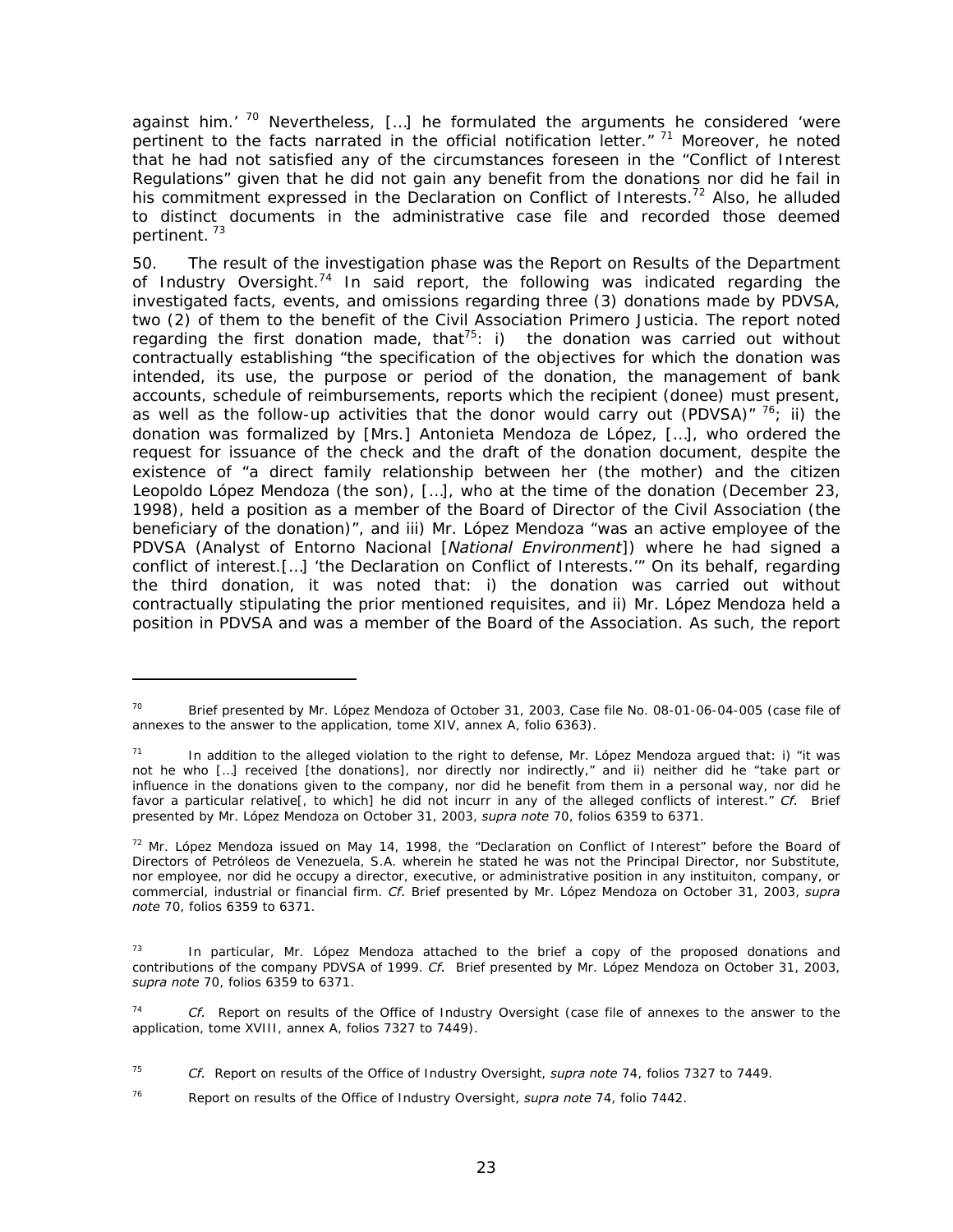concluded that it would "forward the Report on Results to the Office of the Determination of Responsibility, in order for it to carry out the corresponding assessment."<sup>77</sup>

# *3.3. Administrative proceeding for the determination of responsibility*

51. On July 15, 2004, an administrative proceeding was initiated for the determination of responsibility, established in Article 96 of the LOCGRSNF, as a result of the "occurrence of alleged irregular activity," specifically the following: i) "[a]lleged arrangement with the interested parties, regarding the contract and seeking a determined result," ii) [a]lleged carrying out of contracts by third party," and iii) "[s]imulation."  $78$  Given the abovementioned, said order to initiate the proceeding specified that regarding the donations to PDVSA and the situation at hand, it could be subsumed under the assumption of administrative responsibility enshrined in numerals 5 and 7 of Article 113 of the Organic Law of the Comptroller General of the Republic of December 13, 1995, applicable at the time the events occurred.<sup>79</sup>

52. On July 16, legal notice was provided to Mr. López Mendoza and to Mrs. Antonieta Mendoza de López of the Order to Initiate the Administrative Proceeding. <sup>80</sup> In this Order "they are charged with alleged irregular activity, based on the Investigative Power in Case File No. 22-00-2003, and of the documentary evidence that was gathered to that effect." Moreover, it was communicated to him that they counted on a period to present the evidence, as well as to carry out a hearing where legal arguments would be raised.  $81$ Subsequently, on August 25, 2004, Mr. López Mendoza presented documentary evidence to defend himself form the accusations being made regarding the donations. $82$ 

53. On October 5, 2004, in the framework of the hearing before the Director of Determination of Responsibility, the representative of Mr. López Mendoza argued, among

80 *Cf.* Official letter 08-01-1048 issued by the Office of Determination of Responsibility of July 16, 2004 (Case file of annexes to the application, tome I, annex 5, folios 257 and 258).

81 *Cf.* Official letter 08-01-1048 issued by the Office of Determination of Responsibility, *supra note* 80, folios 257 and 258.

<sup>77</sup> 77 Report on results of the Office of Industry Oversight, *supra note* 74, folio 7442.

<sup>78</sup> *Cf.* Order of initiation of the Office of Determination of Responsibility of July 15, 2004, *supra note* 54, folios 5529 to 5584.

 $79$  The reasons for administrative responsbility of which Mr. López Mendoza was charged were established in numerals 5 and 7 of Article 113 of the Organic Law of the Comptroller General of the Republic, in force at the time the events occured. Said numerals of Article 113 stated: "Those facts that are elements of administrative responsibility independent of civil or criminal responsibility, aside from those enshrined in Title IV of the Organic Law of Protection of the Public Good, mentioned below: [...] 5. The celebration of contracts, that, filed by an individual or the individuals representative, with the Republic, State, or Municipality, and other legal persons of public law, except the exceptions established in the law. […] 7 Acting in concert with interested parties to carry out a particular result, or the use of maneuvers or means that lead to this result, carried out by an official, by virtue of his office, carrying out a contract, concession, licitation, liquidation of assets or effects of public goods or in providing them." The Report on Results indicated that que Igual previsión, contemplated in Article 91, numeral 4, and 20 of the [LOCGRSNF] in force of 2001". *Cf.* Order of initiation of the Office of Determination of Responsibility de 15 de Julio de 2004, *supra note* 54, folios 5529 a 5584.

<sup>82</sup> Mr. López Mendoza presented documentary evidence that consisted of: a) original Constitutive Statutes of the Civil Association Primero Justicia and Modification and Consolidation of the Statutes, and b) the "Regulations on Conflicts of Interest" contained in the Manual on Regulations and Administrative Procedures for Personnel of PDVSA, Head Office *Cf.* Brief of Promotion of evidence presented by Mr. López Mendoza on August 25, 2004, Case file No. 08-01-06-04-005 (case file of annexes to the answer to the application, tome XI, annex A, folios 5604 to 5607).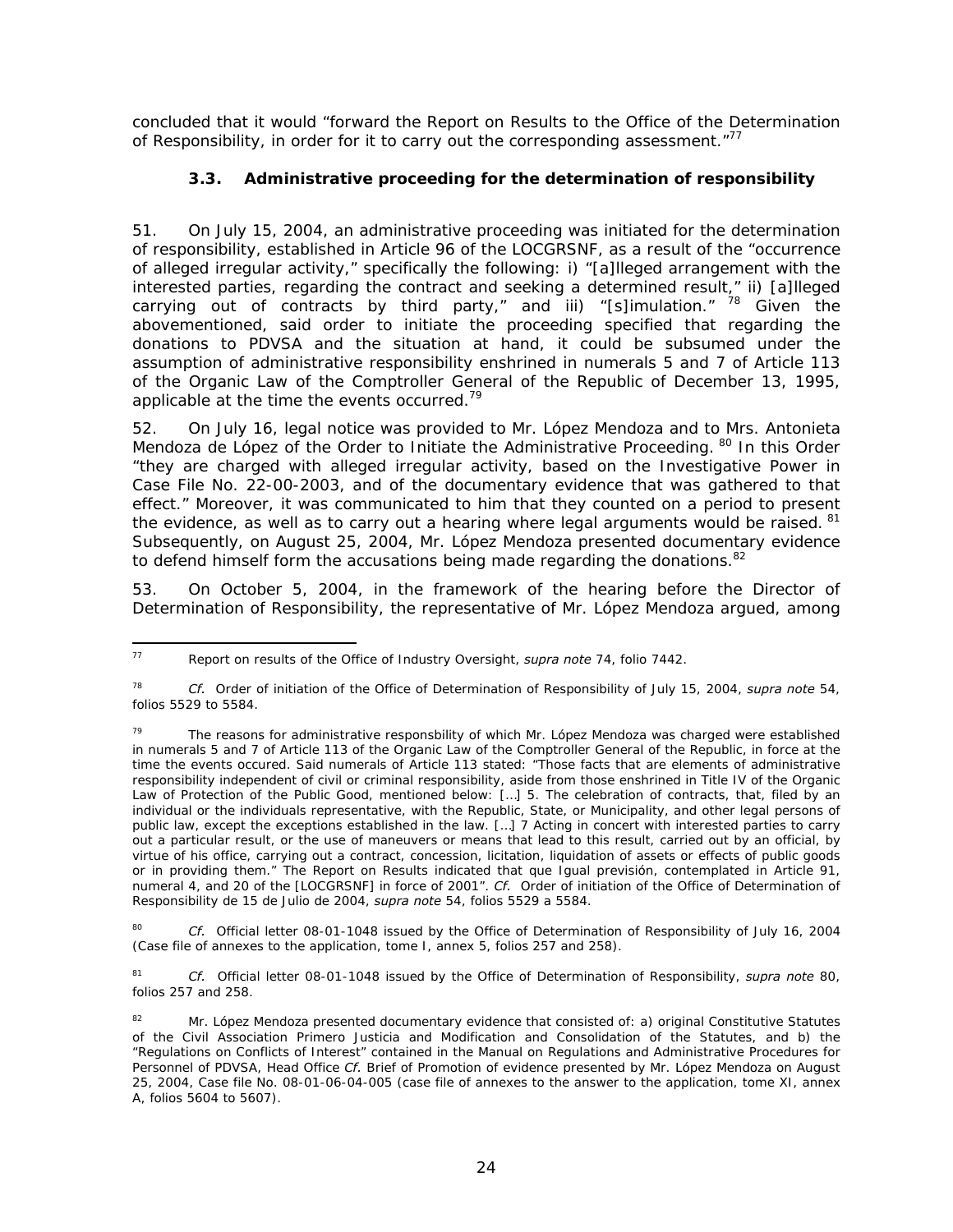other things, the "violation of the right to defense based on the investigative phase and requested the revocation of the decision that initiated the […] proceeding, since no clear or specific accusation was made and the right to defense was violated when the notification established in Article 79 of the [LOCGRSNCF] was made, wherein the alleged reason or motive for responsibility was not indicated, nor was it stated that harm was incurred upon the public good, to which it is an act that is thereby both flawed and void." <sup>83</sup> He also noted, similarly, that in the "Report on Results the elements are not set out that establish the elements of the charge." 84

54. On October 29, 2004, the Deciding Order was made by Office of the Determination of Responsibility of the Comptroller General of the Republic, <sup>85</sup> wherein the following was stated:

The ADMINISTRATIVE RESPONSIBILITY IS DECLARED of the citizens:

LEOPOLDO LÓPEZ MENDOZA, […], for the mentioned facts herein:

IN CONCERT WITH THE INTERESTED PARTIES IN A CONTRACT SEEKING A PARTICULAR RESULT, [...] regarding the donation to the Project entitled "Expansion and Consolidation of Justice for Peace in the States of Monagas, Anzoategui, Sucre, and Delta Amacuro: an opportunity for equity in a context of Regional economic growth "in the amount of SIXTY MILLION SIXTY THOUSAND BOLIVARES (8s. 60.060.000.00), an act that generated responsibility established in paragraph 7 of Article 113 of the Organic Law of the Comptroller General of the Republic, in force at the time of the occurrence of the events, currently contained in section 20 of Article 91 of the [LOCGRSNCF].

CARRYING OUT OF CONTRACT BY THIRD PARTY, [...] in regard to two (2) donations received by the Civil Association Primero Justicia, that is: 1) for the amount of SIXTY MILLION SIXTY THOUSAND BOLIVARES (Bs 60,060,000.00) in relation the Project entitled "Expansion and Consolidation of the Justice for Peace of the States of Managas, Anzoategui, Sucre, and Delta Amacuro: an opportunity for equity in a context of regional economic growth," and 2) the amount of TWENTY-FIVE MILLION BOLIVARES (25.000,000,00 Bs), related to the project entitled "Educating for Justice (1998-1999)," events which generated administrative responsibility as established in numeral 5 of Article 113 of the derogated Organic Law of the Comptroller General of the Republic, in force at the time of the occurrence of events, enshrined at the moment in numeral 4 of Article 91 of the [LOCGRSNCF]. 86

55. Given this declaration of responsibility, the Order imposed a fine on Mrs. Mendoza López and on Mr. López Mendoza in the amount of one million two hundred forty-three thousand two hundred Bolivares (Bs, 1,243,200.00) each. The fine imposed on Mr. López Mendoza was equivalent, at the time of the events, to U.S\$ 647.50 dollars pursuant to the value of the official exchange rate of the Banco Central de Reserva de Venezuela [*Central Bank Reserve of Venezuela*], confirmed by the parties in their final written arguments.

<sup>&</sup>lt;sup>83</sup> Act of the public hearing carried out by the Office of Determination of Responsibility on October 5, 2004 (case file of annexes to the answer to the application, tome XI, annex A, folio 5828).

<sup>&</sup>lt;sup>84</sup> Act of the public hearing carried out by the Office of Determination of Responsibility of October 5, 2004, *supra* note 83, folio 5828.

<sup>85</sup> *Cf.* Deciding order of the Office of Determination of Responsibility of October 29, 2004 (Case file of annexes to the application, tome I, annex 3, folios 117 to 216).

<sup>86</sup> Deciding order of the Office of Determination of Responsibility of October 29, 2004, *supra* note 85, folios 212 to 213.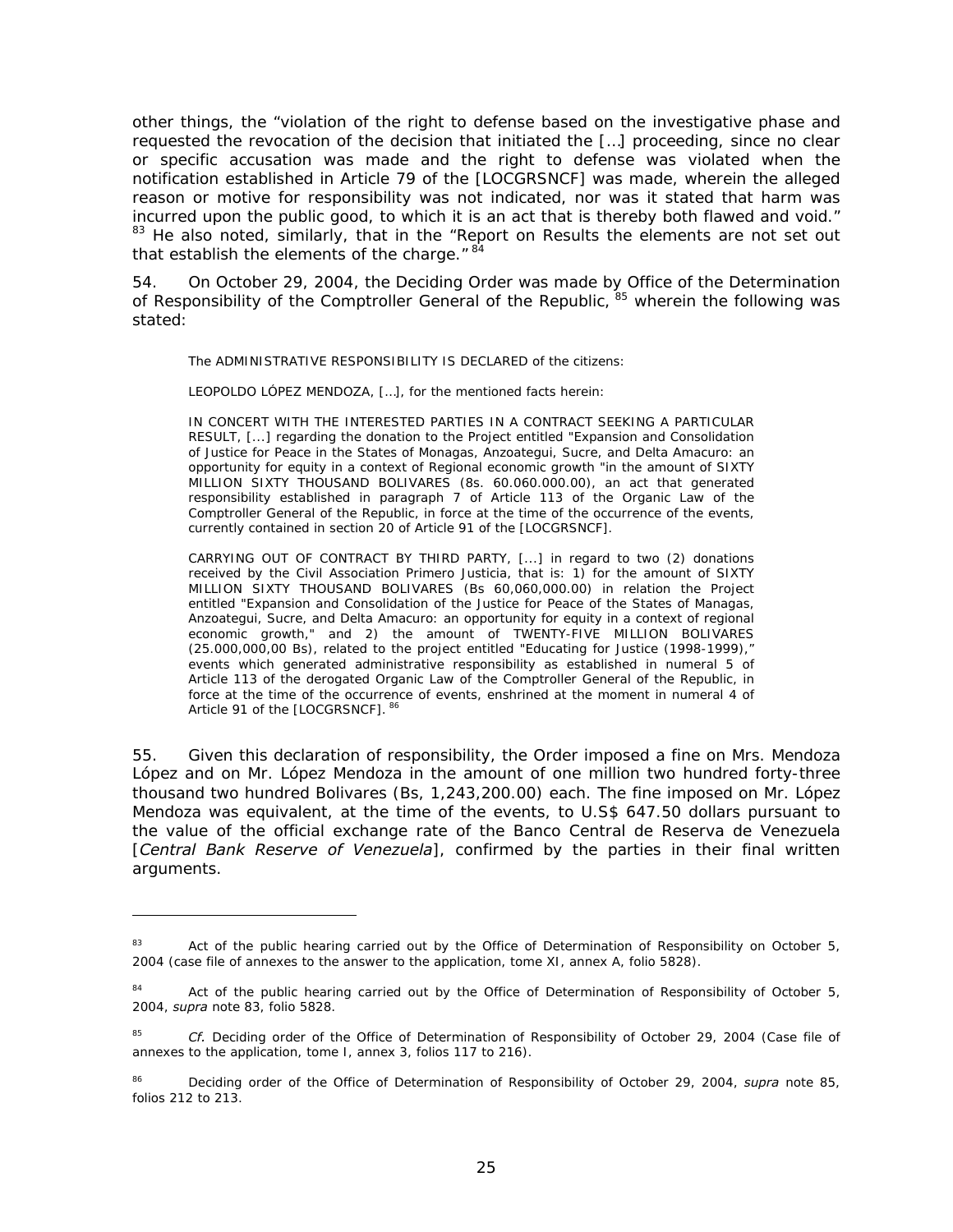## *3.4. Motion to Reconsider*

56. On November 22, 2004, Mr. López Mendoza filed a motion to reconsider, <sup>87</sup> arguing irregularities in the accusation as well as the irregular denial of certain evidence.

57. On March 28, 2005, the Director of the Office of the Determination of Responsibility of the General Office of Special Procedures dismissed the motion to reconsider and confirmed the October 2004 decision. <sup>88</sup> The administrative body determined that for the declaration of administrative responsibility, a proceeding took place in accordance with the applicable normative law, and that there was a correct evaluation of the facts and of the body of evidence and of the causal relationship between these and the actions of the petitioner. 89

## *3.5. Imposition of the sanction of disqualification*

58. On August 24, 2005, the Comptroller General issued Resolution No. 01-00-  $000206<sup>90</sup>$  as a result of the final decision in the administrative forum of the declaration of administrative responsibility which occurred on March 28 of that year, imposing on Mr. López Mendoza the sanction of disqualification from holding public office for a period of three (3) years in accordance with Article 122 of the Organic Law of the Comptroller General of the Republic of 1995-in effect at the time the events occurred,- and Article 105 of the LOCGRSNCF.<sup>91</sup>

## *3.6. Motion to Reconsider*

59. On September 22, 2005, Mr. López Mendoza filed a motion to reconsider<sup>92</sup> against the order imposing his disqualification for 3 (three) years, arguing "the manifest lack of cause or motivation for the action taken, thereby violating the right to defense and

88 *Cf.* Resolution of the Office of Determination of Responsibility of March 28, 2005 (Case file of annexes to the application, annex 4, folios 218 to 248).

89 *Cf.* Resolution of the Office of Determination of Responsibility of March 28, 2005, *supra note* 88, folios 218 to 248.

90 *Cf.* Resolution N° 01-00-000206 of August 24, 2005 issued by of the Comptroller General of the Republic (Case file of annexes to the application, tome I, annex 14, folios 396 to 400).

<sup>87</sup> 87 In this regard, he indicated that in the official letters No. 06-02-776 and 06-02-7809, both of September 12, 2003, "there is no specific or clear accusation against Antonieta Mendoza de López and Leopoldo López Mendoza […]. There is simply the free narration of facts pertaining to various people, from which no charge is clearly and specifically laid out for such people, nor with indication of any of the alleged law from which the complaint stems. "Also violated was the right to defense [...] in the same way that, in an illegal manner, the use of the evidence was denied, put forward by the representation [...]. The same [would have happened], regarding the testimonial evidence promoted in due course and that was never gathered because of the obstacles imposed by this Body, from which it could be inferred that it has no interest in the truth [...] coming to light on this issue." Motion for reconsideration filed on November 22, 2004 by Mr. Leopoldo López Mendoza with the Director of accountability of the General Office of Special Procedures of the Comptroller General of the Republic (case file of annexes to the application, tome V, appendix 3, folios 2620 to 2651 ).

<sup>91</sup> On September 1, 2005, through Official Letter No. 08-01-881 of August 30, 2005, Mr. López Mendoza was notified of the resolution. Cf. Official letter No. 08-01-881 on August 30, 2005 issued by the General Office of Special Procedures of the Comptroller General's Office (Case file of annexes to the application, tome I, annex 13, folios 388 and 389).

<sup>&</sup>lt;sup>92</sup> *Cf.* Motion to reconsider of September 22, 2005 filed by Mr. Leopoldo López Mendoza (Case file of annexes to the application, tome IV, apéndice 3, folios 2728 to 2737).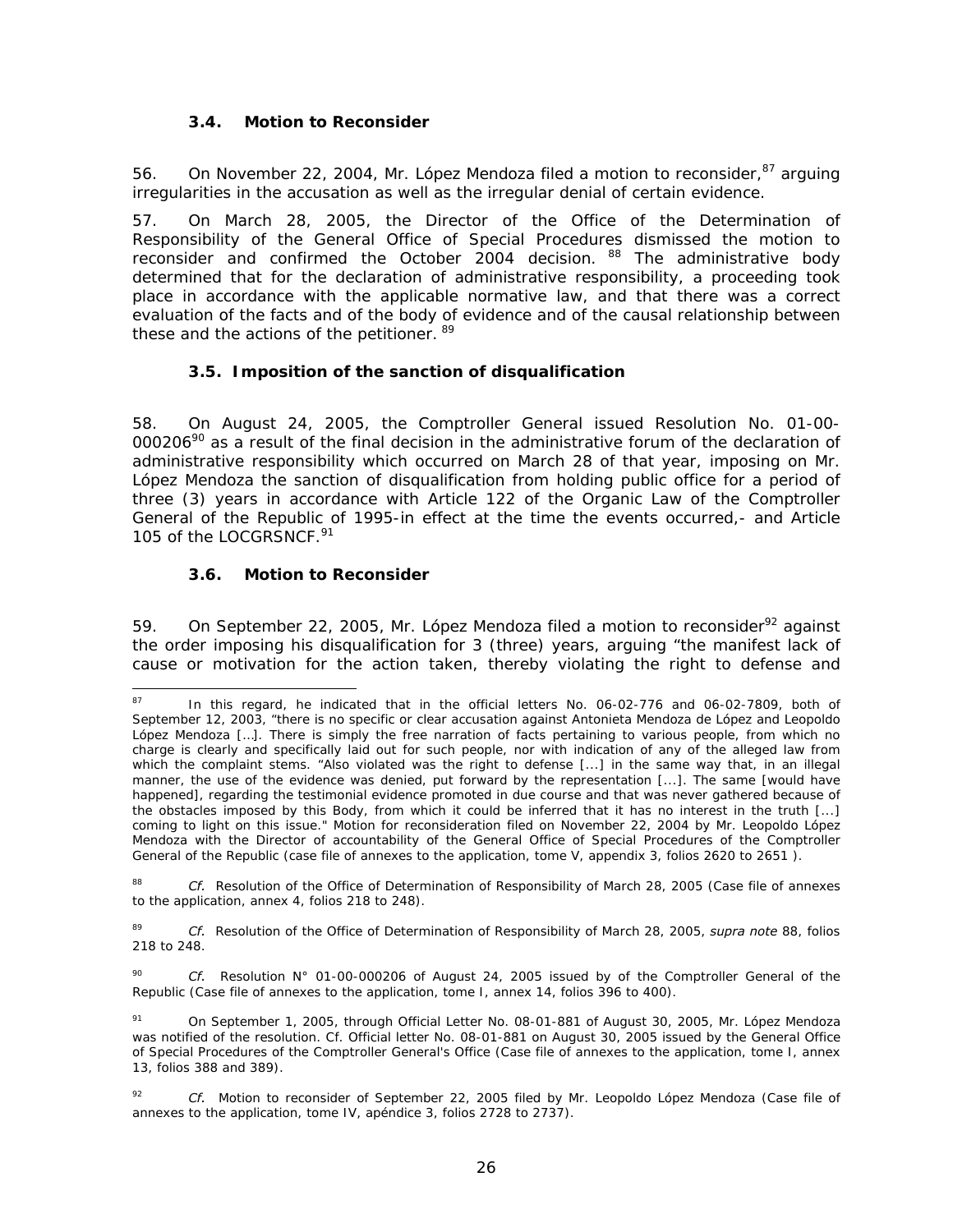making the order null." In this regard, he noted that nowhere in the Resolution is there reference to the reasons of fact or law upon which the Comptroller General of the Republic considered the punishable actions of sufficient severity to apply the sanction of disqualification. Similarly, he argued that cause is not given regarding the reason why the sanction for disqualification is applied for a period of three (3) years, which is the maximum term permitted by Law, and that the requirement was ignored of demonstrating the detriment caused. The latter is required by Article 122 of the Organic Law of the Comptroller General of the Republic of 1995, applicable *rationae temporis*.<sup>93</sup>

60. On January 9, 2006, the Comptroller General's Office issued Resolution No. 01-00- 00004 which dismissed the motion to reconsider.<sup>94</sup> According to the resolution, Article 105 of the LOCGRSNCF, in accordance with that established in Article 122 of the derogated Organic Law of the Comptroller General of the Republic of 1995, stated that "it is clear that the imposition of sanctions, which set as unique and exclusive requirements: a) the declaration of administrative responsibility of the entity or person investigated, and b) that this become the final decision in the administrative forum. In this regard, such sanctions are legal consequences that pursuant to the Law, arise from the declaration of responsibility, once it becomes a final decision in the administrative forum." <sup>95</sup>

### **3.7.** *Judicial appeal for annulment of the administrative decision of the State* **[Recurso contencioso administrative de nulidad]**

61. On October 4, 2005, Mr. López Mendoza, before the Political-Administrative Chamber of the Supreme Tribunal of Justice, filed a judicial appeal for annulment of the administrative decision of the State regarding the Resolution of March 28, 2005, <sup>96</sup> which established as final the declaration of responsibility. In the appeal, he argued: i) that the proceeding was flawed since he was not provided with a clear, specific, and precise charge regarding the actions for which he was being accused, given that only a "vague narration of the facts" was provided without noting the specific law upon which the

<sup>93</sup> *Cf.* Motion to reconsider of September 22, 2005 filed by Mr. Leopoldo López Mendoza, *supra note* 92, folios 2728 to 2737.

Cf. Resolution N° 01-00-00004 of January 9, 2006, issued by the Comptroller General of the Republic (Case file of annexes to the application, tome I, annex 16, folios 407 to 417).

<sup>&</sup>lt;sup>95</sup> In the same sense, the Resolution indicatd that: "applying that provided in the case under analysis, one can assess that the administrative has the foundations or cause that was the basis for the decision rendered, each time that in the act it is noted[…], that the sanctions established in Article 105 of the [LOCGRSNCF], related to Article 122 of the derogatd Organic Law of the Comptroller General of the Republic." "Adding to this, it is held that within the orbit of discretion conferred to the Comptroller General of the Republic and in light of the documentation provided by the Office for the Determination of Responsibility of the Oversight body, there was a ponderation made by the entity of the severity of the irregularities upon which administrative responsibility was declared against the petitioner, which obviously, implied the excercise of an analysis of power, evaluation, and appreciation of the merits of the circumstances (of fact and of law, positive and negative) indicated in the background of the case, and in the magnitud of the conduct assumed to have been carried out by the petitioner in his position as Analyst of ENTORNO NACIONAL [National Environment] in the Office of the Chief Economist of the PDVSA" Moreover, it was indicated that "given Resolution N° 01-00-000004 de 9 de January de 2006 emitida por of the Comptroller General of the Republic, *supra note* 94, folios 412, 415 y 416. By way of Official letter No. 08-01-21 of January 11, 2006, said resolution was notified to Mr. López Mendoza. *Cf.* Official letter No. 08-01-21 of January 11, 2006 (case file of annexes to the application, annex 18, Tome I, folios 433 to 446).

<sup>96</sup> *Cf.* Judicial appeal for annulment of the administrative decision of October 4, 2005, presented by Mr. Leopoldo López Mendoza (Case file of annexes to the application, tome I, annex 20, folios 451 to 475). This appeal was filed under Case file N° 2005-5251 and was admitted on February 1, de 2006.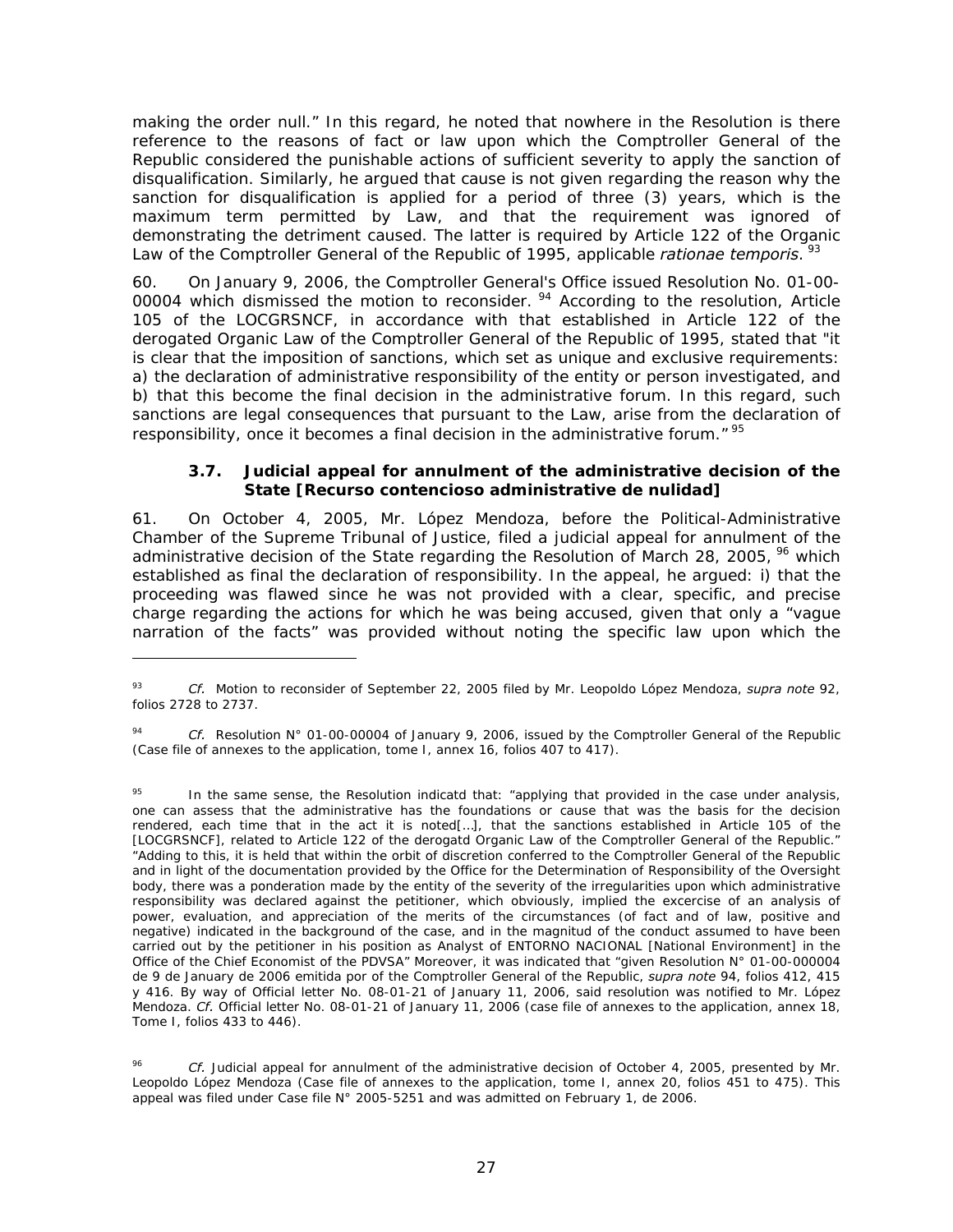charges are based;<sup>97</sup> ii) that he was not permitted to appeal certain actions because they were deemed to still be in process,<sup>98</sup> and iii) that the evidence that was requested was not gathered regarding the testimony of persons that had knowledge of the facts under investigation.<sup>99</sup> Subsequently, on May 23, 2006, Mr. López Mendoza presented evidence,<sup>100</sup> which was admitted on June 21, 2006.<sup>101</sup>

62. On July 12, 2007, the oral reports were presented before the Political-Administrative Chamber of the Supreme Tribunal of Justice.<sup>102</sup> Mr. López Mendoza's representatives and the representation of the Comptroller General of the Republic and of the Public Prosecutor's Office "presented their arguments" and "established their conclusions" regarding the judicial appeal for annulment filled by the alleged victim. Subsequent to the reading of the arguments and conclusions, the Chamber "ordered they be added to the file." 103

<sup>103</sup> Proof of July 12, 2007, of the Political-Administrative Chamber of the Supreme Tribunal of Justice, *supra note* 102, folios 8077 to 8170.

<sup>-</sup><sup>97</sup> "[I]t is clear that the 'specific and clear manner' to report the facts in order to charge a person-even in the "investigative" phase- is to explicitly state what is the assumption based in the law under which the conduct of the person concerned is subsumed, that is, indicating the infringement for which he or she is charged that under the condified elements of the principle of legality of the faults must be pre-determined by law." Judicial appeal for annulment of the administrative decision of October 4, 2005, presented by Mr. Leopoldo López Mendoza, *supra note* 96, folio 460.

<sup>&</sup>lt;sup>98</sup> "The fact that [their] has been debate regarding the legal code on whether prior acts are actionable does not lead to the conclusion that such acts can not affect rights. Indeed, such a possibility has been expressly considered by the legislature, to the point that the Organic Law on Administrative Procedures, considering the processing of actions, contemplated the appealability of the actions that infringed the right to defense (Article 85). Judicial appeal for annulment of the administrative decision of October 4, 2005 presented by Mr. Leopoldo López Mendoza, *supra note* 96, folio 462.

They also indicated that "officials of the Comptroller never solicited testimonials from people who had perfect knowledge of the facts under investigation, as evidence in the file itself. They did not even request the testimony of the person who received the donations made by the Association PDVSA to the Civil Association Primero Justicia." Judicial appeal for annulment of the administrative decision of the State of October 4, 2005 presented by Mr. Leopoldo López Mendoza, *supra note* 96, folio 465.

<sup>100</sup> Said evidence is: i) "The document denominated 'Social Investment Budget. Results. 1998, drafted in January 1999, which runs to page 1592 and of the brief of the results of the excercise of the investigative power by the C.G.R"; ii) Offer for "Expansion and Consolidation of Justice for Peace in the States of Monagas, Anzoategui, and Delta Amacuro" of 1998, with a follow-up report of October 1999 and other annexes"; iii) "Minutes of the session of March 29, 200[0], held between the representatives and the Inter-American Foundation, Ron Arms and Vicente Valdes, and the representative of PDVSA"; iv) "Official letter of Mireya Vargas, Director of SOCSAL, addressed to PDVSA to put forward short term work plans and visiting plans to the pending requests, to evaluate and carry out the follow-up on the social projects"; v) "Report on the Internal Corporate Budget of PDVSA, denominated Evaluation of Memorandum of Understanding between the Inter-American Foundation (IAF) and PDVSA 1988-1999"; vi) "Note of Closure of Audit Report of May 22, 2001"; vii) "Authenticated document of donation [of Bs. 60.060.000.00] effectuated by PDVSA"; viii) "original Constitutive Statutes of the Civil Association Primero Justicia […] and Modification and consolidation of said Statutes"; ix) "The 'Regulations of Conflicts of Interest' contained in the Manual on Norms and Administration Procedures of Personnel of PDVSA, Head Office," and x) "simple [c]opy of the judgment N° 940 of June 25, 2003, (Case of Arnaldo León D' Alessandro)". *Cf.* Brief without date of consignation of May 23, 2006, by the defense of Mr. Leopoldo López Mendoza (case file of annexes to the answer, tome XXI, annex B, folios 8053 to 8057).

<sup>101</sup> *Cf.* Resolution of June 21, 2006, of the of the Substantiation Court of the Political-Administrative Chamber of the Supreme Tribunal of Justice, Case file 2005-5251 (case file of annexes to the answer to the application, tome XXI, annex B, folios 8059 and 8060).

<sup>102</sup> *Cf.* Proof of July 12, 2007, of the Political-Administrative Chamber of the Supreme Tribunal of Justice (case file of annexes to the answer to the application, tome XXI, annex B, folios 8077 to 8170).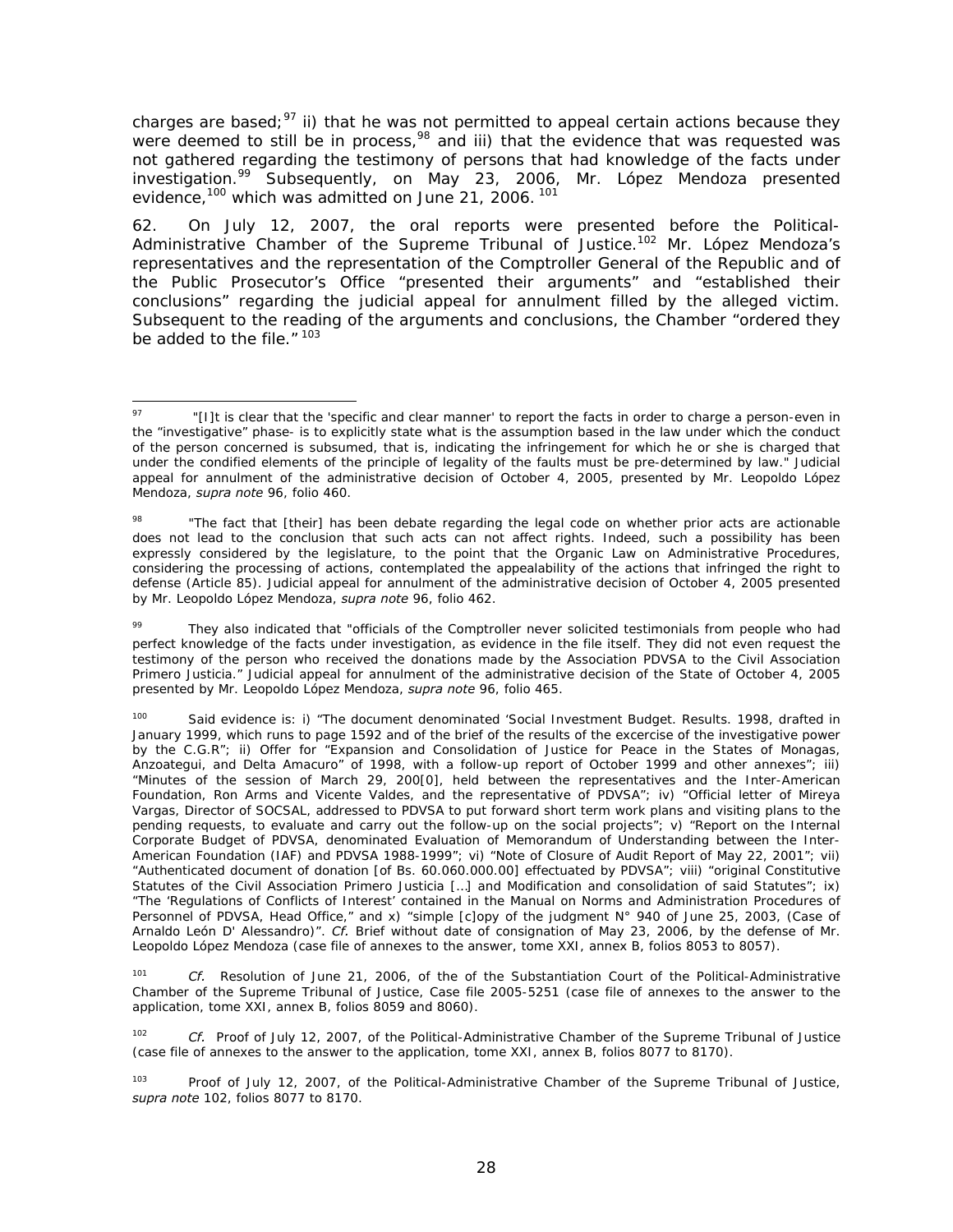63. On March 31, 2009, the Judgment No. 426 was rendered by the Political-Administrative Chamber of the Supreme Tribunal of Justice, dismissing the judicial appeal for annulment, and as a consequence, reaffirming the decision that declared the administrative responsibility of Mr. López Mendoza.<sup>104</sup> In this regard, in the judgment, the Political-Administrative Chamber addressed the following controversies: i) compliance of the right to defense in the investigation and determination of responsibility phases; ii) "false assumption of law," since it was argued that the facts could not be subsumed under the "legal codification of agreement of interested parties in order to obtain a result," to which a response was given of a detailed description of the facts that proved the classification of the charge,105 as well as reaffirming that "said agreement […] had nothing to do with the fate of the resources obtained [since] the classification [does not imply] a necessary economic privilege;  $n^{106}$  iii) "false assumption of law" for the use of the element of "third party," to which the response was that "even though in the file there was no evidence of [Mr.] López Mendoza's specific and formal action in the granting of donations[, it is possible] to conclude that the Civil Association Primero Justicia served as a third party for him in order to obtain the purpose that involved him, that is, that he was expressly interested in forming part of its Board of Directors; which denotes an action contrary to the obligations imposed on him as an employee of [...] PDVSA, S.A."  $107$ ; iv) the denial to examine the evidence of witnesses and reports put forward in the administrative proceeding, and iv) the application of pecuniary sanctions.<sup>108</sup>

64. On December 2, 2004, the Comptroller General forwarded the actions in the PDVSA to the Public Prosecutor's Office<sup>109</sup> for the corresponding criminal investigation to take place, given that the administrative offenses could be related to criminal offenses.<sup>110</sup>

106 Judgment of March 31, 2009, issued by the Political-Administrative Chamber of the Supreme Tribunal of Justice, *supra note* 104, folio 5351.

<sup>107</sup> Judgment of March 31, 2009, issued by the Political-Administrative Chamber of the Supreme Tribunal of Justice, *supra note* 104, folio 5351.

<sup>108</sup> "As a consequence, this Chamber deems that the Fiscal Oversight body, on imposing the sanction of a fine to the citizens Antonieta Mendoza de López and Leopoldo López Mendoza, considering their role as public officials and the noncompliance of the laws leading to the infractions for which they are accused. For these reasons, the argument must be rejected regarding the legal represention of plaintiffs on the unconstitutionality of that standard." Judgment of March 31, 2009, issued by the Political-Administrative Chamber of the Supreme Tribunal of Justice (case file of annexes to the brief of pleadings and arguments, annex H, Tome h, folio 5356).

109 *Cf.* Official letter N° 01-00-000772 of December 2, 2004 (Case file on the merits, tome IV, annex C, folios 1665 to 1673).

<sup>104</sup> Cf. Judgment of March 31, 2009, issued by the Political-Administrative Chamber of the Supreme Tribunal of Justice (Case file of annexes to the brief of pleadings and motions, annex H, Tome x, folios 5322 al 5358).

<sup>105</sup> *Cf.* Judgment of March 31, 2009, issued by the the Political-Administrative Chamber of the Supreme Tribunal of Justice, *supra note* 104, folios 5346 to 5348.

<sup>&</sup>lt;sup>110</sup> The State reported of various criminal codifications, enshrined in the Law against Corruption, that could be related to the unlawful administrative acts of which Mr. López Mendoza was declared responsible: Article 70: "The public official that, upon intervening for reasons that involve his position in the handling of a contract or other operation, involves him or herself with the interested parties or intermediares in order to obtain a particular result, or uses an particular ploy or device to obtain this result, will be punished with prision for two (2) to five (5) years. If the crime's objective was to obtain undue money, gifts or monetary gains that were offered or given to him or her or to a third party, shall be punished with two (2) to six (6) years and fines up to one hundred percent of the benefit given or promised. The same punishment applies to those who acts in concert with the officials, and who promises or gives the undue money, gains, or gifts referred to in this Article." Article 72: "The person defined in the codified cases, the public official or person who on their own behalf of by way of another person illegly seeks a use from an act of public administration, shall be punished with one (1) to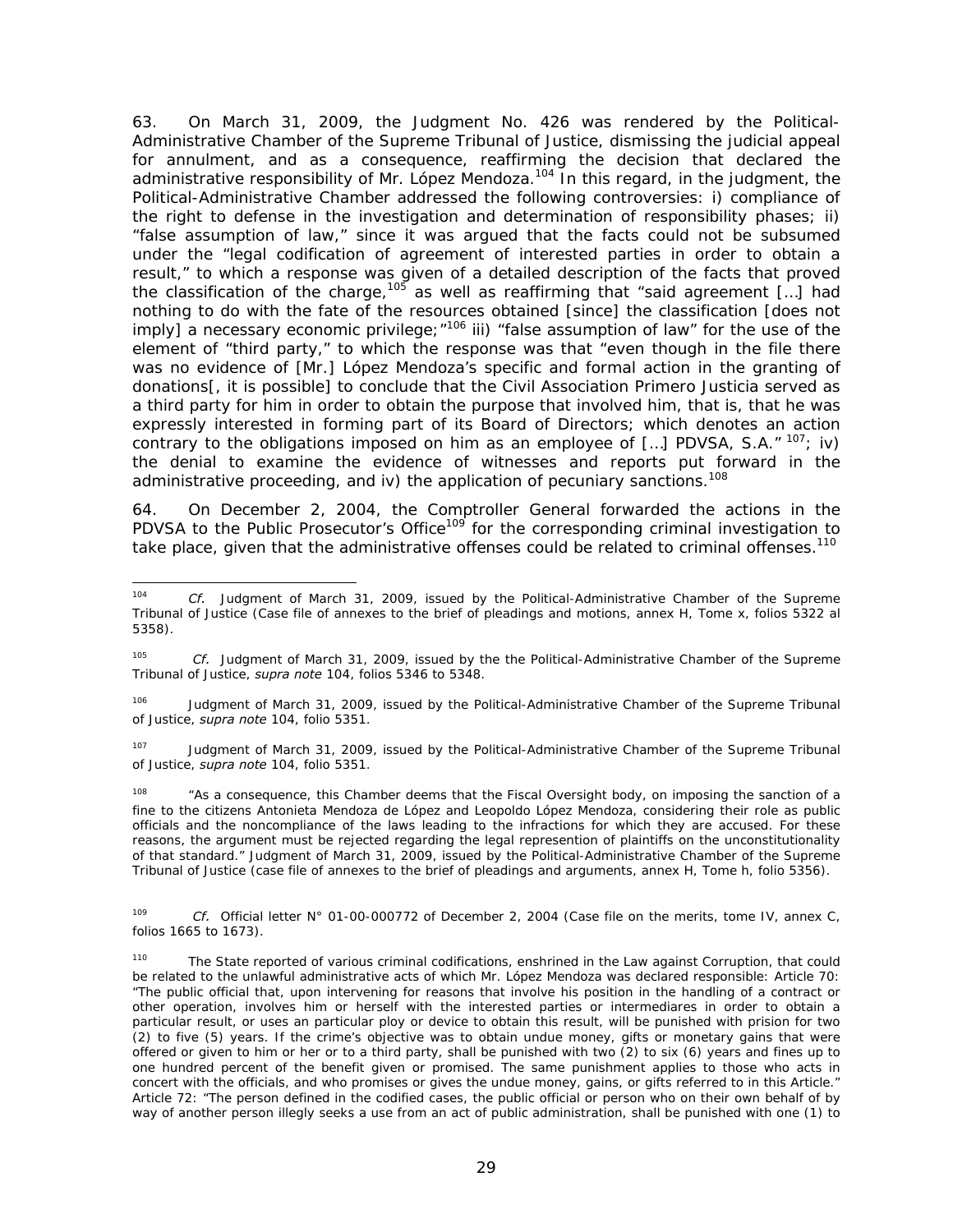## **4. Proceeding in relation to some of the decisions adopted by Mr. López Mendoza as Mayor of Chacao**

65. As mentioned, Mr. López Mendoza served as mayor of the municipality of Chacao (*supra* para. 30). Each year the Municipalities, one being the Municipality of Chacao, that make up the Metropolitan District of Caracas, had to transfer to the Metropolitan District 10% of "their own revenues."<sup>111</sup> On the other hand, the Municipal Councils could approve additional allocations to the Expenses Budget, at the request of the mayors, and for this, authorization could be declared on the total or partial annulment of certain budget consignations not used in full or those partially used.  $112$ 

66. On October 25, 2002, Mr. López Mendoza declared a partial shortage of some budget appropriations. <sup>113</sup> Subsequently, the Municipal Council of Chacao approved additional financial allocations which were financed with the resources resulting from the aforesaid entry, which had been declared as insufficient.  $114$  These facts led to a proceeding and the corresponding sanctions, fines, and disqualification against Mr. López Mendoza. The accusations against the alleged victim was that he granted a different purpose to the respective budget consignment than that provided by law.

## *4.1. Phases of action of fiscal oversight*

-

67. On December 6, 2002, the Office of Municipal Oversight addressed the Municipal Comptroller of the Municipality of Chacao requesting "a detailed report on the use given to the resources destined for the Metropolitan Mayors Office of Caracas, as provided in Article 22 of the Special Law on the Regime of the Caracas Metropolitan District and that the Mayor's Office of the Municipality of Chacao was forced to transfer, in [that] year, that equivalent of 10% of its own revenues collected in the previous fiscal year."<sup>115</sup> On January 23, 2003, the Office of Municipal Oversight reiterated this request to the Office of Municipal Oversight.<sup>116</sup>

five (5) years and fined for up to fifty percent (50%) of the use sought." Brief of final arguments of the State, *supra note* 30, folios 1603 y 1605.

111 *Cf.* Judgment No. 912 of August 6, 2008, of the Political-Administrative Chamber of the Supreme Tribunal of Justice, Case file No. 2005-5124) (Case file of annexes to the application, tome I, annex 23, folios 503 to 535).

112 *Cf.* Judgment No. 912 of August 6, 2008 of the Political-Administrative Chamber of the Supreme Tribunal of Justice, *supra note* 111, folios 503 to 535.

113 *Cf.* Official letter DA. 3255.10.2002 and DA. 3253.10.2002 signed by Mr. López Mendoza on October 28, 2002 (case file of annexes to the answer to the application, tome XXIV, annex D, folios 8703 and 8705).

114 *Cf.* Agreement of the Municipal Council of Chacao (case file of annexes to the answer to the application, tome XXIV, annex D, folios 8706 and 8707).

Official letter No. 07-02-4457 of December 6, 2002, from the Office of Municipal Oversight to the Municipal Comptroller of the Municipality of Chacao (case file of annexes to the answer, tome XXVII, annex D, folio folio 10693).

116 Official letter No. 07-02-169 of January 23, 2003, addressed by the Office of Municipal Oversight to the Municipal Comptroller of the Municipality of Chacao (case file of annexes to the answer, Tome XXVII, annex D, folio 10694).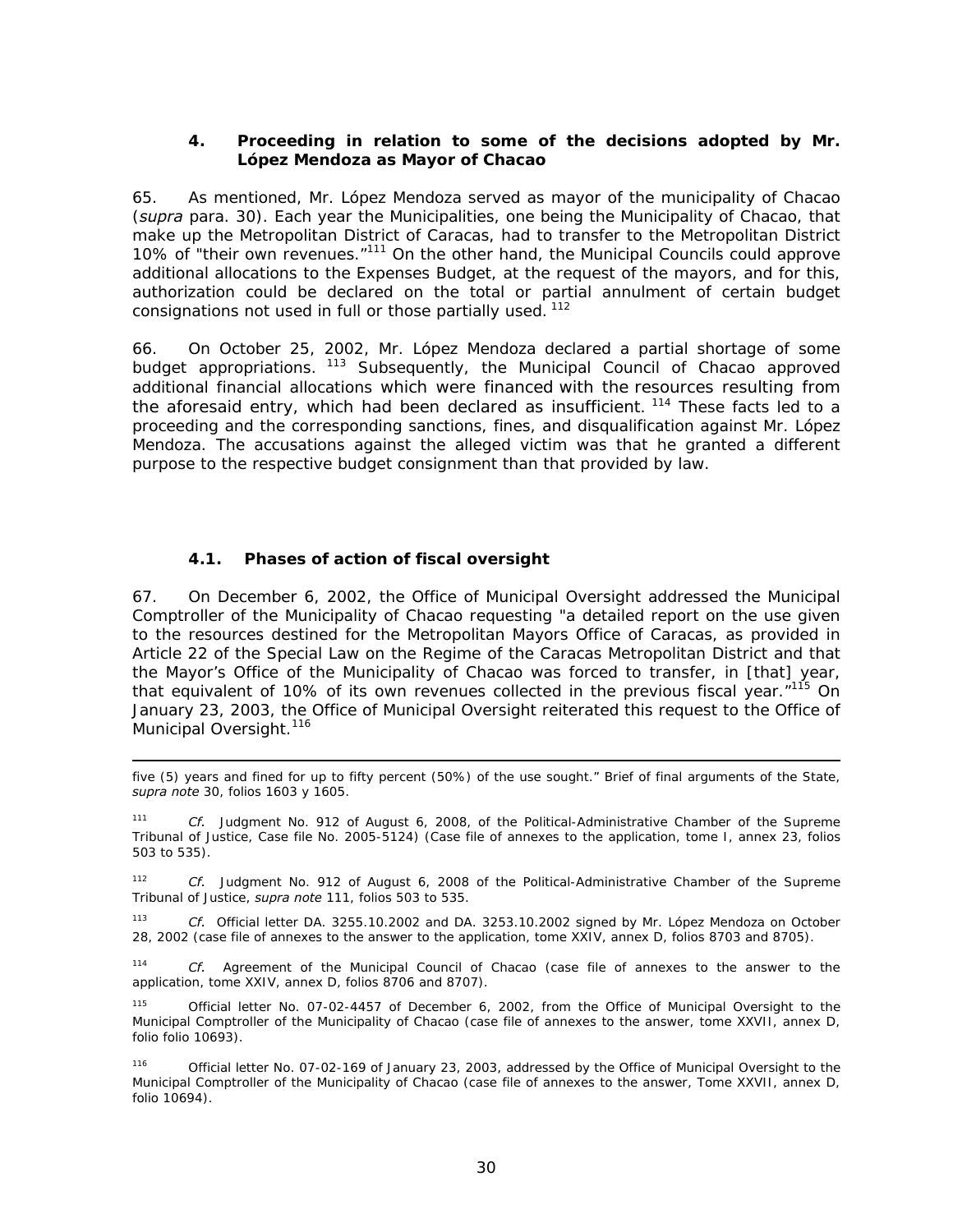68. On September 9, 2003, the Office of Municipal Oversight issued a Final Report pursuant to the Inspection and Fiscalization Program under the Annual Plan of the General Office of State and Municipal Oversight. The report referred to the following findings:

The Mayor's Office of the Municipality of Chacao should have transferred to the Metropolitan District of Caracas Bs. 5,571,686,030.00 in 2002 on account of 10% of its own collected revenues [...], however the total amount transferred was Bs. 618,390,427.17  $[\ldots]$ . As such, a budget annulment was determined.<sup>117</sup>

69. Based on these findings, on December 23, 2003, through an Order to Proceed, the Office of Municipal Oversight decided to create the administrative record of case No. 07- 02-PI-2003-020 and ordered that legal notice be provided to the people involved in the events being investigated.<sup>118</sup>

### *4.2. Investigation Phase*

70. On February 18, 2004, Mr. López Mendoza was informed that "the Office of Municipal Oversight [...] agreed to initiate an investigation in order to verify the budget modifications made by the Mayor of the Municipality of Chacao in fiscal 2002 year."119 It was stated that in order to guarantee the right to a defense, a period was granted of 10 working days counted from the date of legal notice of the respective official letters in order for him to put forward all the arguments and evidence in defense of his actions. <sup>120</sup> On March 4, 2004, Mr. López Mendoza provided, by means of his attorney, a brief in relation to the facts under investigation.<sup>121</sup>

71. On April 26, 2004, the Report on Results was issued,<sup>122</sup> wherein the investigated facts, events, and omissions were indicated, those in relation to the "fiscal inspection

<sup>118</sup> Report of the Office of Municipal Oversight of December 23, 2003 (case file of annexes to the answer to the application, tome XXIX, annex D, folios 11252 to 11255).

Official letter 07-02-160 of February 10, 2004, issued by the General Office of State and Municipal Oversight of the Comptroller General of the Republic (case file of annexes to the application, Tome VI, folios 3222 to 3231).

<sup>120</sup> *Cf.* Official letter 07-02-160 of 10, issue dby the Office of Municipal Oversight of February 10, 2004, *supra note* 119, folios 3222 to 3231.

 $121$  In said report it was deemed that the alleged violation to the right of defense, in as much as the facts for which Mr. López Mendoza was being charged were not stated in a clear and express manner. *Cf.* Brief presented by Mr. López Mendoza on March 4, 2004 (case file of annexes to the answer to the application, tome XXX, annex D, folios 11883 to 11887).

122 *Cf.* Report on Results of April 26, 2004, issued by the Office of Municipal Oversight (case file of annexes to the answer tome XXX, annex D, folios 11892)

<sup>117</sup> Moreover, it was noted that: in compliance with that provided in the numeral 5 of the Article 22 of the Special Law of the Regime of the Metropolitan District of Caracas, which provides: 'The following are revenues of the Metropolitan District of Caracas: (...) Financial support, in each fiscal year, of the municipalities belonging to the Metropolitan District of Caracas, in proportion equivalent to ten percent (10%) of the indivdiual income actually received by each them in the immediately preceding fiscal year ...,' the budget ordinance of Chacao Municipality of Miranda State, for the fiscal 2002 year, prior to a budget appropriation in the amount of Bs 5,545,000,000.00, to be transferred to the mentioned Metropolitan District. Final report of the the Office of Municipal Oversight of September 9, 2003 (case file of annexes to the answer to the application, tome XXIX, annex D, folios 11252 to 11255).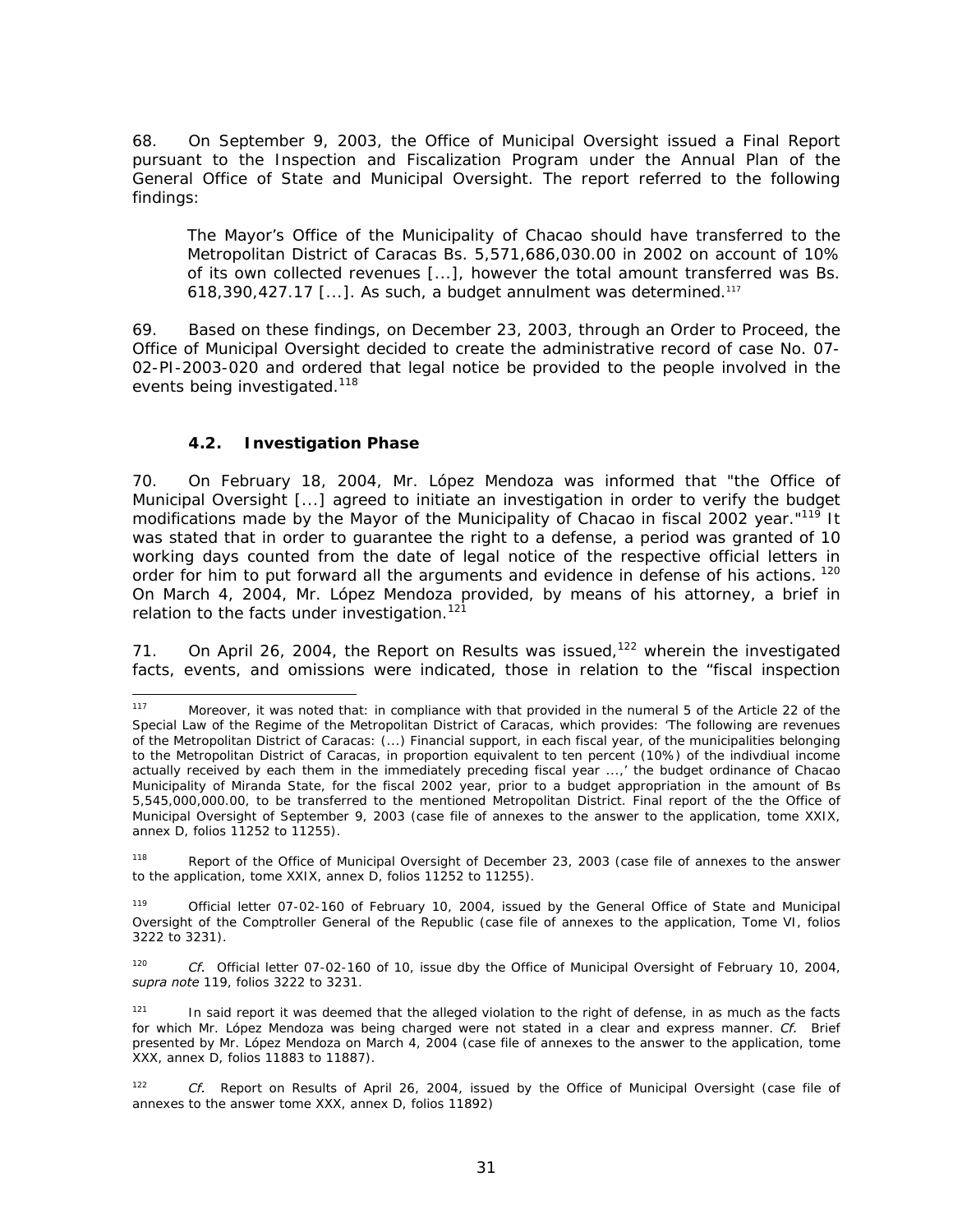aimed at verifying the budget modifications effectuated in the Municipal Mayor's Office of Chacao during the fiscal year of 2002. $n^{123}$  In a particular manner, the following was indicated: i) "the Municipal Mayor of Chacao […] declared a partial annulment in the amount of Bs. 2,743,464,041.57 of the budget allocations to Consignment No. 4.07.02.02.04 'Transfers of Capital to Federal Entities' pertaining to Sector 15 'Costs not classified by sector<sup> $m$ 124</sup>; ii) the partial annulment of the budget allocations assigned to the already identified consignee, financing […] additional allocations […] approved by the Councils of the mentioned Municipality as evident from the minutes of the Chamber's Session"<sup>125</sup>; iii) "the mentioned contributions constitute a legal obligation, enshrined in the aforementioned normative provisions, by which they cannot be used for means distinct from those foreseen, such as the cancelation of commitments to pay, nor for the financing of additional allocations and that according to the law, the amount that should have been transferred is effectively collected in the fiscal year immediately preceding the current one,<sup>"126</sup> and iv) "it corresponds to the Mayor's Office of the Municipality of Chacao to transfer to the Mayor's Office of the Metropolitan District of Caracas, during the 2002 year, the amount of Bs. 5,344,198,335.21 for the 10% of the revenues collected in the prior fiscal year."127

### *4.3 Administrative proceeding for the determination of responsibility*

72. On July 12, 2004, the Office of the Determination of Responsibility of the General Office of Special Procedures of the Comptroller General of the Republic issued the Order to Initiate the administrative proceeding for the determination of responsibility of Mr. López Mendoza.<sup>128</sup> In said order, the Office of the Determination of Responsibility specified that "given that elements do arise that […], [may] be sanctioned by the Highest-ranking Oversight Body in relation to that provided in numerals 21 and 22 of Article 91 of the [LOCGRSNCF], the initiation of the administrative procedure for the determination of responsibility was established, pursuant to that provided in Article 96"  $129$  of said law.<sup>130</sup>

-

124 *Cf.* Report on Results of April 26, 2004, issued by the Office of Municipal Oversight, *supra note* 122, folio 11893.

125 Report on Results of April 26, 2004, issued by the Office of Municipal Oversight, *supra note* 122, folio 11893.

126 Report on Results of April 26, 2004, issued by the Office of Municipal Oversight, *supra note* 122, folio 11901.

127 Report on Results 26 de Abril de 2004 issued by the Office of Municipal Oversight, *supra note* 122, folio 11894.

128 Initiation Order of July 12, 2004, issued by the Office of Determination of Responsibility of the General Office of Special Procedures of the Comptroller General of the Republic (case file of annexes to the answer to the application, tome XXIV, annex D, folios 8648 to 8682).

129 Order of initiation of July 12, 2004, issued by the Office of Determination of Responsibility, *supra note* 128, folio 8681.

<sup>130</sup> On Augus 9, 2004, Mr. López Mendoza was notified "that by order of July 12, 2004, the initiation of the administrative procedure for Determination of the Responsibility, where he was charged for irregular activities [...] based on the results of the Investigative Power [...], and the documentary evidence that was gathered. Moreover, he was informed that according to that enshrined in Article 99 of the [LOCGRSNCF] he could, within a period of fifteen (15) working days as of the notification of the […] order, indicate the evidence regarding the public actions referred to in Article 101 *ejusdem*. Upon the lapse of said period, [the] Office would establish, by

<sup>123</sup> *Cf.* Report on Results of April 26, 2004, issued by the Office of Municipal Oversight, *supra note* 122, folio 11892.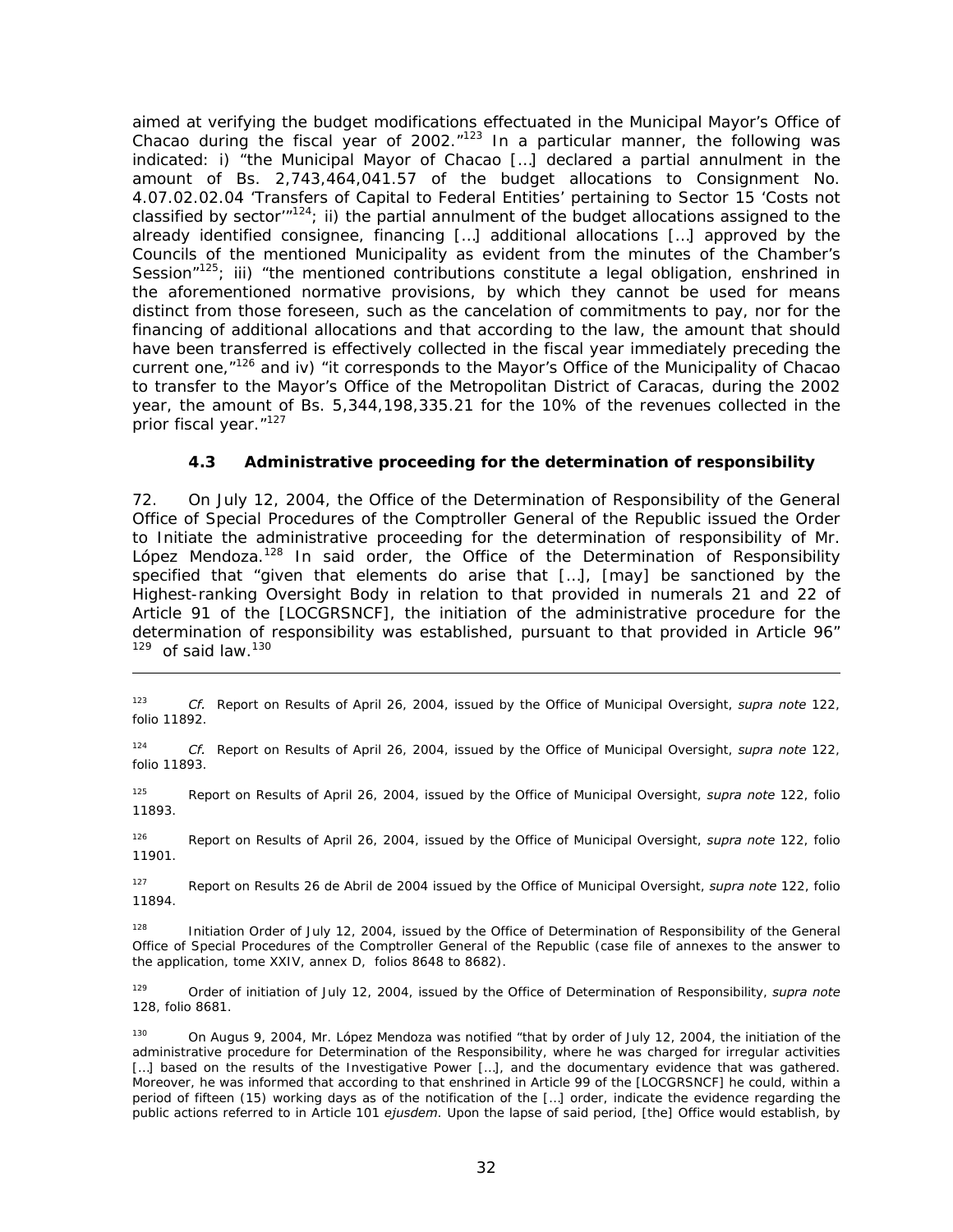## *4.4. Writ of amparo filed by the representatives of the alleged victim*

73. On August 10, 2004, the representatives of Mr. López Mendoza filed a Writ of amparo "in order to protect the [victim] from the alleged flagrant violation of his right to a defense […] due to the actions of the Office of Municipal Oversight of the Office of the Determination of Responsibility, […], which entailed an account of the events that occurred in regard to the budget modifications effectuated by the Mayor of the Municipality of Chacao and approved by members of the Municipal Council of that Municipality during the 2002 fiscal year."<sup>131</sup>

74. On August 25, 2004, the Seventh Superior Court in Administrative Disputes of Caracas declared the writ of amparo inadmissible<sup>132</sup> upon noting that the official letters, reports, and orders issued in the case, to date,  $133$  were "actions that were rendered in the course of an administrative proceeding, under terms that are not final, that is, that they involve actions regarding the processing or substantiation of the case that are not challengeable [...]. Consequently, since the administrative actions [of] the those who allege a violation of their constitutional rights are not final and are not adjudicatory proceedings but rather proceedings that entail the processing of the case, given that they only facilitate prosecution for the Administration through the open investigation of the actors, it is for this reason that this Tribunal deems them as acts in preparation of the final resolution to close the investigation. $"$ <sup>134</sup>

## *4.5. Continuation of the administrative proceeding*

-

75. On August 31, 2004, Mr. López Mendoza, by way of his attorney, noted the documentary evidence that would be brought forward at the hearing.<sup>135</sup> On October 26,

express order, the fifteenth (15th) day for the interested parties or the legal representatives express, in an oral or public setting, the arguments they deemed pertinent to assist the defense of the interested parties." Official letter 08-01-1011 of July 16, 2004, issued by the General Office of Special Procedures of the Comptroller General of the Republic and was notified on August 9, 2004 (Case file of annexes to the application, tome VI, folios 3236 to 3239).

131 Appeal for Protection of a Constitutional Right [Writ of amparo] of August 10, 2004, filed by Mr. López Mendoza (case file of annexes to the application, tome I, annex 8, folio 325).

Order of August 25, 2004, issued by the Seventh Superior Court of the Administrative Contentious Forum of Caracas (Exp. No. 0791-04) (case file of annexes to the application, annex 9, Tome 1, folios 344 to 353).

133 Official letters Nos. 07-02-164, 07-02-166, 07-02-165, 07-02-163 and 07-02-160, dated 10-02-2004 and the Report on Results in the Brief Nro. 07-02-PI-2003-02; as well as the order of initiation dated 12-07- 2004, renderd in brief Nro. 08-01-07-04-003, and the official letters of notification dated 16-07-2004, distnguished with Nos. 08-0101010, 08-01-1014, 08-01-1013, 08-01-1012 and 08-010-1011. Decision of August 25, 2004, of the Seventh Superior Court on Administrative Disputes, *supra note* 132, folio 351.

134 Decision of August 25, 2004, of the Seventh Superior Court on Administrative Disputes, *supra note* 132, folio 351.

<sup>135</sup> In said brief, the following was designated as evidence: i) Journal N° 1: Supporters of the Situaiton of the Municipal Treasury of the Mayor's Office of Chacao, corresponding to the 2002 year, issued by the Municipal Treasury of the Office of Planification and Budget of the Office of Tributary Administration of the Mayor of Chacao, and ii), the Transfer Agreement between the East Firefighter Fleet and the Metropolitan Firefighters Fleet." Brief of August 31, 2004, filed by Mr. Leopoldo López Mendoza (case file of annexes to the answer to the application, tome XXV, annex D, folios 9864 to 9867).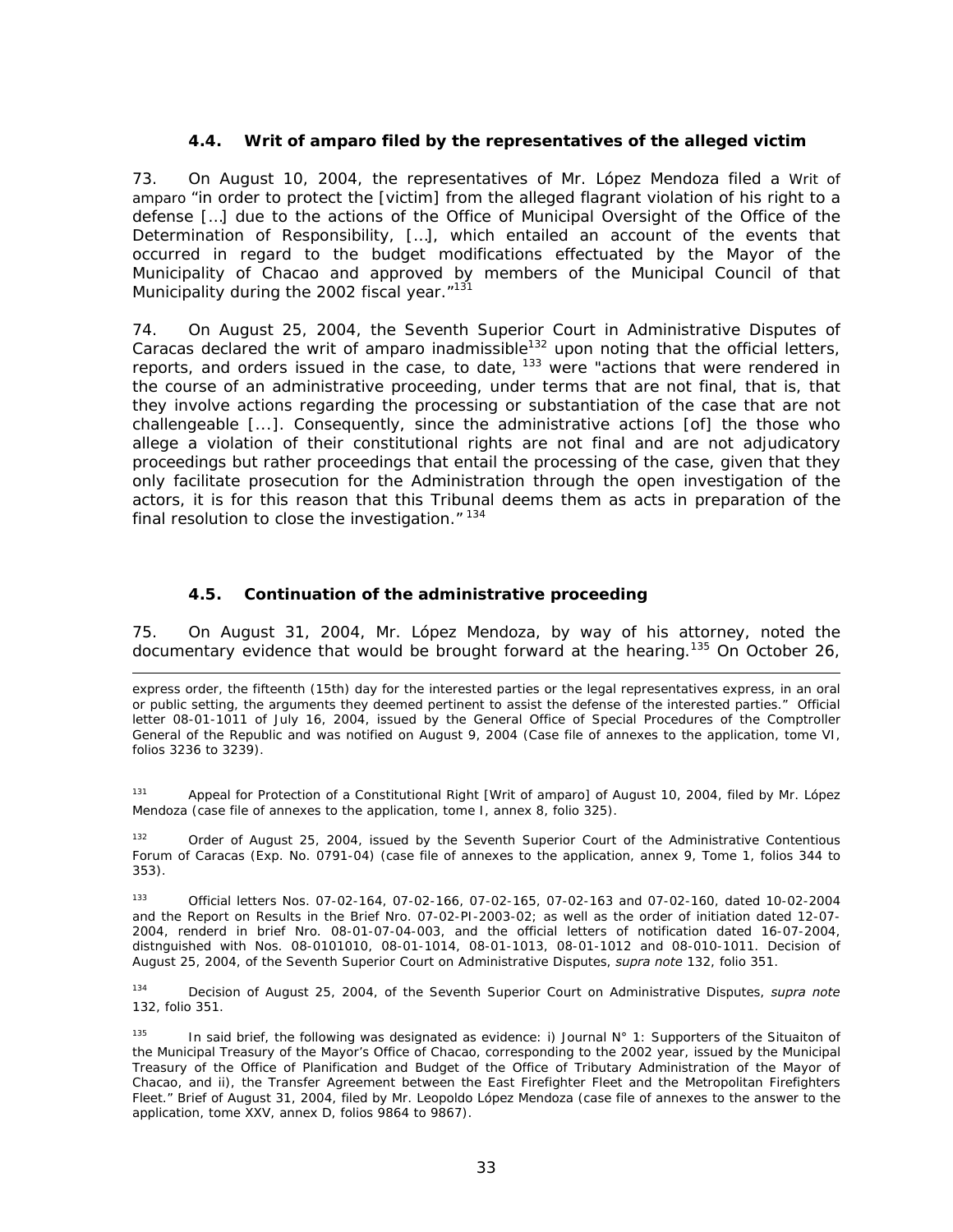2004, the public hearing was held.<sup>136</sup> In the framework of said hearing, Mr. López Mendoza's defense presented various arguments of fact and law,<sup>137</sup> regarding, among other things, his right to defense, the budget authorizations for each Mayor, the procedures to change the budget consignation, and the fact that "in the present case, there could be a violation of the right to equality before the law, given the declarations of the […] Comptroller […], which were brought on the fifth-day seminar that corresponded to the week of the 15th to the 22nd of October 2004, specifically in the case of  $FICM<sub>1</sub><sup>138</sup>$ in which, pursuant to the defense's criteria, he should have received the same treatment."<sup>139</sup>

76. On November 2, 2004, the Office of the Determination of Responsibility of the General Office of Special Procedures of the Comptroller General Republic issued a Deciding Order.<sup>140</sup> This order, after recounting the facts, declared that: i) "in light of the constitutional and legal provisions […], the obligation arises upon the competent public official to carry out the budget, to carry out said activity, heeding to, on the one hand, the budget resources assigned for specific fiscal activities, and on the other hand, the need to make use of State funds for their intended purposes and not for other purposes, even though the latter is related to the inherent activities of the administration itself,"<sup>141</sup> and ii) "for the purposes of a possible declaration of administrative responsibility, it would be enough to determine, at first, the change in the consignation of the public funds, and second, that said purpose is different from the one that was originally foreseen, whether by law, regulation, or administrative act. This implies that any violation to the restrictive nature of the budget allocation, in terms of its qualitative nature, is enough cause to

-

"[T]he President of the Republic, given the deficit, (as characterized by the Comptorller General of the Republic in an interview conceded on the Fifth Seminar Day, the week of October 15 to 22, 2004, No. 414, pages 22 and 23) would define as priority, the payment of the bonuses of the active and retired workers, instead of directing the funds used to make those payments, to the Funds Investment for the Macroeconomic Stablization (FIEM)". The specific response of the Comptroller was the following: "With the Funds Investment for the Macroeconomic Stablization (FIEM) there was a cash deficit. I'll state it in an example: the Republic should have honored expenses for Bs. 2 thousand and obtained income for Bs. 1 thousand; it decides if it passes this 1 mil to FIEM or uses them in for operating costs. The Republic decided the latter." Minutes of the public hearing on October 26, 2003, *supra note* 136, folio 10746.

139 Minutes of the public hearing on October 26, 2003, *supra note* 136, folios 10702 and 10703.

<sup>140</sup> *Cf.* Deciding order of November 2, 2004, issued by the Office of the Determination of Responsibility of the General Office of the Special Procedures of the Comptroller General of the Republic (case file of annexes to the application, annex 3, Tome V, folios 3240 to 3359).

141 Deciding order of November 2, 2004 of the Office of Determination of Responsibility, *supra note* 140, folio 3284.

<sup>136</sup> Decision of October 26, 2003, in the administrative proceeding for the determination of responsibility (case file of annexes to the answer, tome XXVI, annex D, folios 10700 to 10754).

<sup>137</sup> In particular, the following was argued: i) "in the Investigative Power carried out by the Comptroller General of the Republic, the right to defense was severed […], each time that he was not charged or accused specifically with regard to the evidence found in that phase,"; ii) "this Comptroller showed gross conceptual errors, in relation to the budget modifications, specifically those refered to the declarations of nonsubsistence; iii) "there is an evident lack of knowledge by the Comptroller, of the competencies of the Mayor as chief of the executive branch,"; iv) "in the current moments, before the Supreme Tribunal of Justice in the Constituitonal Chamber, there is an annulment hearing for unconstituitonality of numeral 4 of Artilce 22 of the Special Law on the Regime of the Metropolitan District of Caracas"; v) "in regard to the use of the Funds for differing purposes, [...] the established proceedings were met, and the actions were issued by the competent authorities"; vi), and "the decisions adopted by the Council were supported by the opinion of the Municipal Comptroller of Chacao." Minutes of the public hearing of October 26, 2003, *supra note* 136, folio 10702.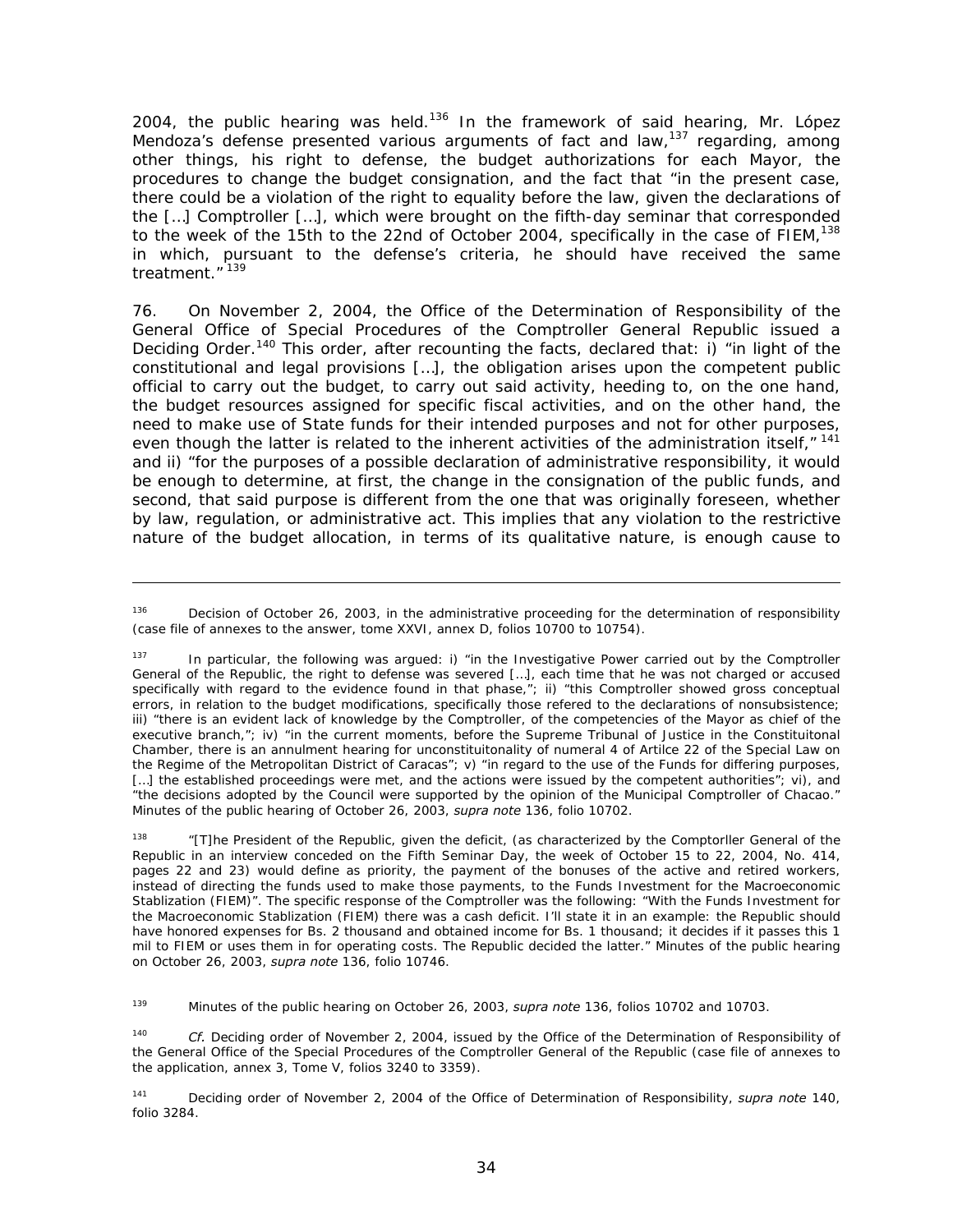declare the administrative responsibility of the government official or individual offender." 142

77. Taking into account the aforementioned, in said Order it was decided that:

1.- Administrative Responsibility is declared for the following citizens: LEOPOLDO LÓPEZ MENDOZA, ANTONIO JIMENEZ CABRERA, NELSON YANEZ VILLAMIZAR, EVA ELIZABETH RAMOS RAMÍREZ, SHULLY ROSENTHAL WAINTRUB AND THIBALDO COROMOTO AULAR BORJAS, […] the first, in his charge as Mayor of the Municipality of Chacao, and the rest as Council members of the Municipal Chamber of said Municipality.<sup>14</sup>

78. As a consequence of this declaration of responsibility, Mr. López Mendoza was fined eight million, one hundred and forty thousand Bolivares (Bs. 8,140,000.00), <sup>144</sup> equivalent to US\$4,239.58, according to the official exchange rate of the Central Reserve Bank of Venezuela in force at the time the fine was imposed, pursuant to the information confirmed by the parties in the final written arguments.

## *4.6. Motion to Reconsider*

-

79. On November 22, 2004, Mr. López Mendoza filed a Motion to Reconsider.<sup>145</sup> In this motion, he argued the violation of his right, among others, to a defense as well as the principle of "non bis in idem" and the doctrine of exhaustion of the administrative decisions [*globalidad de la decision*]**,** regulated by Article 62 of the Organic Law of Administrative Proceedings, according to which the decisive administrative act should resolve all the issues raised in the proceeding. <sup>146</sup>

80. On March 28, 2005, a Resolution was issued which dismissed the Motion to Reconsider, and as such, reaffirmed the decision of October 26, 2004.<sup>147</sup> According to said resolution: i) the Comptroller acted in conformity with the law, "considering that the alleged elements of responsibility upon which the investigation was brought that could be subsumed for the purpose of establishing possible administrative responsibility, do not constitute a legal requirement for the phase in discussion"  $148$ ; ii) "it is not evident from the actions taken in the case file, that on a prior date [Mr.] López Mendoza, […], under his charge as Mayor of the Municipality of Chacao, was declared administratively

<sup>142</sup> Deciding order of November 2, 2004, of the Office of Determination of Responsibility, *supra note* 140, folio 3288.

<sup>&</sup>lt;sup>143</sup> Deciding order of November 2, 2004, issued by the Office of the Determination of Responsibility of the General Office of the Special Procedures, *supra note* 140, folio 3354.

<sup>144</sup> Deciding order of November 2, 2004, of the Office of Determination of Responsibility, *supra note* 140, folio 3356.

<sup>145</sup> *Cf.* Motion to reconsider of November 22, 2004, filed by Mr. López Mendoza (case file of annexes to the application, Tome V, folios 3360 to 3399).

<sup>146</sup> *Cf.* Motion to reconsider of November 22, 2004, filed by Mr. López Mendoza, *supra note* 145, folios 3360 to 3399.

<sup>147</sup> *Cfr* Resolution of March 28, 2005, of the Office of Determination of Responsibility, Exp. No. 08-01-07- 04-003) (case file of annexes to the application, annex 10, Tome 1, folios 355 to 385)

<sup>148</sup> Resolution of March 28, 2005, of the Office of Determination of Responsibility, *supra note* 147, folio 366.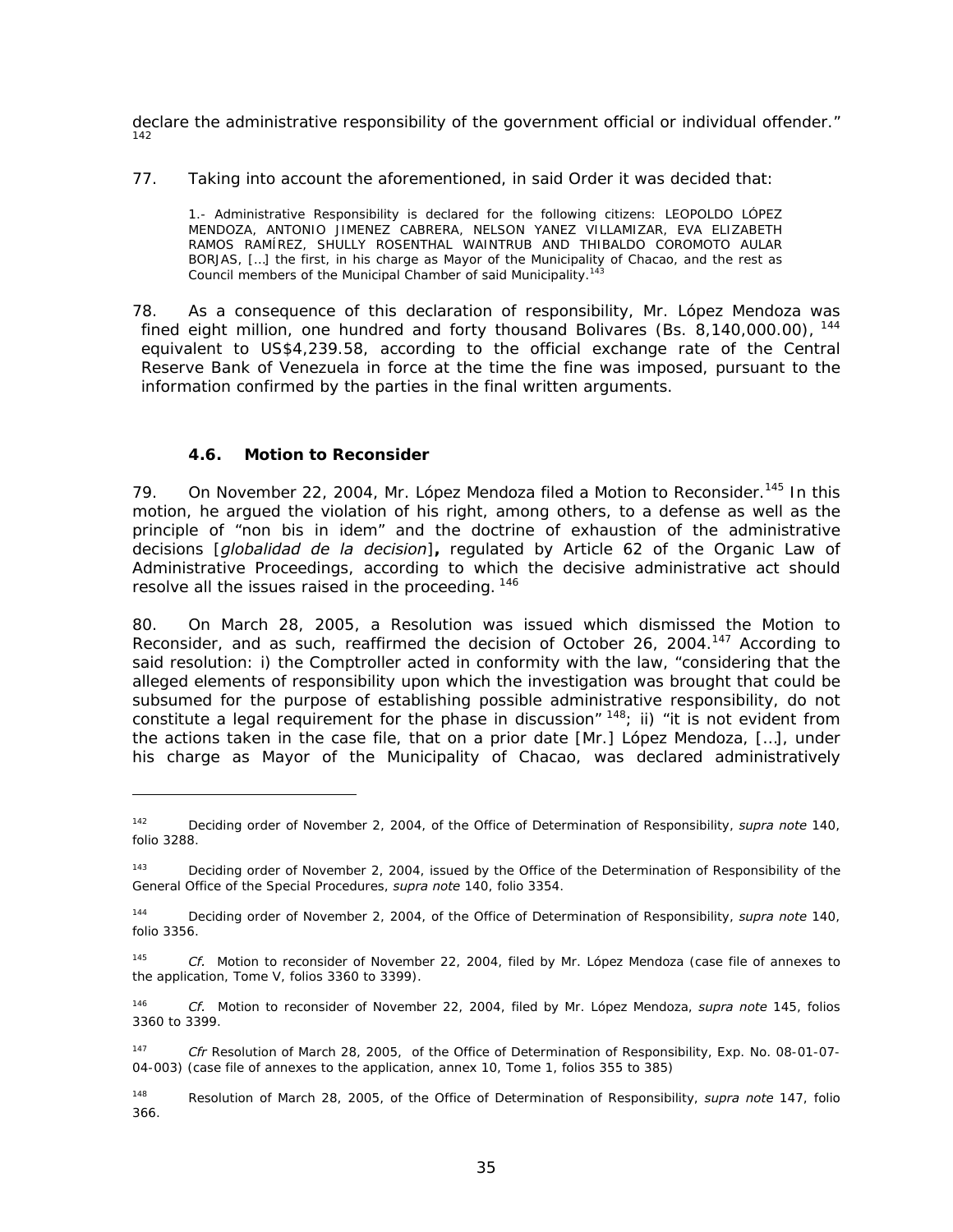responsible for the same irregular activity and investigated during the same period,"  $149$ and iii) "the reaffirmation where the petitioners adduce that the decisive order under analysis, lacks cause, because it does not stem from the same elements that determine punishable acts that could carry civil or criminal elements, which is in any light not in conformity with the prior analysis, thereby demonstrating that the argument is based on the superficial analysis of fiscal oversight matters.<sup>"150</sup>

## *4.7. Imposition of the sanction of disqualification151*

81. On September 26, 2005, the Comptroller General issued a resolution<sup>152</sup> indicating "the severity of the irregular activity committed, punishable through the declaration of administrative responsibility of November 2, 2004, affirmed on March 28, 2005 […], as well as the reoccurrence of the irregular activity that is the subject of the sanction in the aforementioned terms," determining "the imposition on [Mr.] LÓPEZ MENDOZA, […], of the sanction of disqualification from holding public office for a period of six (06) years.  $7153$ 

## *4.8. Motion to Reconsider*

-

82. On November 15, 2005, Mr. López Mendoza filed a Motion to Reconsider, <sup>154</sup> noting "the manifest lack of cause of the contested act, which thereby is in violation of the right to a defense *null ab initio* […]."155 Moreover, Mr. López Mendoza argued that "nowhere in

150 On April 5, 2005, the resolution was notified to Mr. López Mendoza. Case file of annexes to the application, tome I, annex 10, folios 384 and 385).

<sup>151</sup> In this regard, the State reported that the Constitutional Chamber of the Supreme Tribunal of Justice had established that the Comptroller cound not use the additional sanctions of dismissal and suspension in relation to the persons elected by popular vote and has established that a sanction for disqualification can only operate when the respective final mandate has ended. In particular, the Constitutional Chamber stated that "it is not possible by way of an administrative sanction to dismiss an popularly elected public official, [...] notwithstanding, the Comptroller General of the Republic can excercise, in relation to this representative of popular election, any of the other administrative sanctions that do not imply the definitive loss of their investiture. As a consequence, it may impose fines, disqualification […] and suspension […]." Judgment N° 1.056 of May 31, 2005 (Comptroller General of the Republic). Moreover, the Constitutional Chamber has noted that "the sanction imposed can not hinder the functions of the people's representative in the period for which he was elected, [and therefore] said disqualification must begin to take effect upon expiration of the statutory period for the sanctioned official was elected, or upon the effective end of his functions as of the new elections." Judgment No. 174, dated March 8, 2005 issued by the Constitutional Chamber of the Supreme Tribunal of Justice. Case of the Chamber of the Municipality of Sucre of the State of Miranda. Cited in Judgment No. 1266 of August 6, 2008, of the Constitutional Chamber of the Supreme Tribunal of Justice *supra note* 31, folio 639.

152 *Cf.* Resolution 01-00-235 of September 26, 2005, issued by the Comptroller General Republic (case file of annexes to the application, annex 12, tome 1, folios 391 to 394).

153 Resolution 01-00-235 of September 26, 2005, issued by the Comptroller General of the Republic, *supra note* 152, folios 393 and 394. On October 28, 2005, the resolution was notified to Mr. López Mendoza. In the corresponding official letter it was reported that "against said decision, an Motion to reconsider before the Comptroller could be filed, in a period of fifteen (15) working days as of the date of notification, pursuant to that enshrined in Article 94 of the Organic Law of Administrative Procedures." Moreover, it was indicated that "an appeal for annulment could also be filed […] before the Supreme Tribunal of Justice, in the period of six (6) days as of the date of […] notificatio, pursuant to that provided in section 20 of Article 21 of the Organic Law of the Supreme Tribunal of Justice." Official letter No. 08-01-1074 of September 27, 2005 of the Office of Determination of Responsibility (case file of annexes to the application, , Tome VI, folios 3468 to 3471).

154 *Cf.* Motion to reconsider of Mr. López Mendoza presented on November 15, 2005 (case file of annexes to the application, annex 34, Tome IV, folios 3472 to 3492).

<sup>149</sup> Resolution of March 28, 2005, of the Office of Determination of Responsibility, *supra note* 147, folio 370.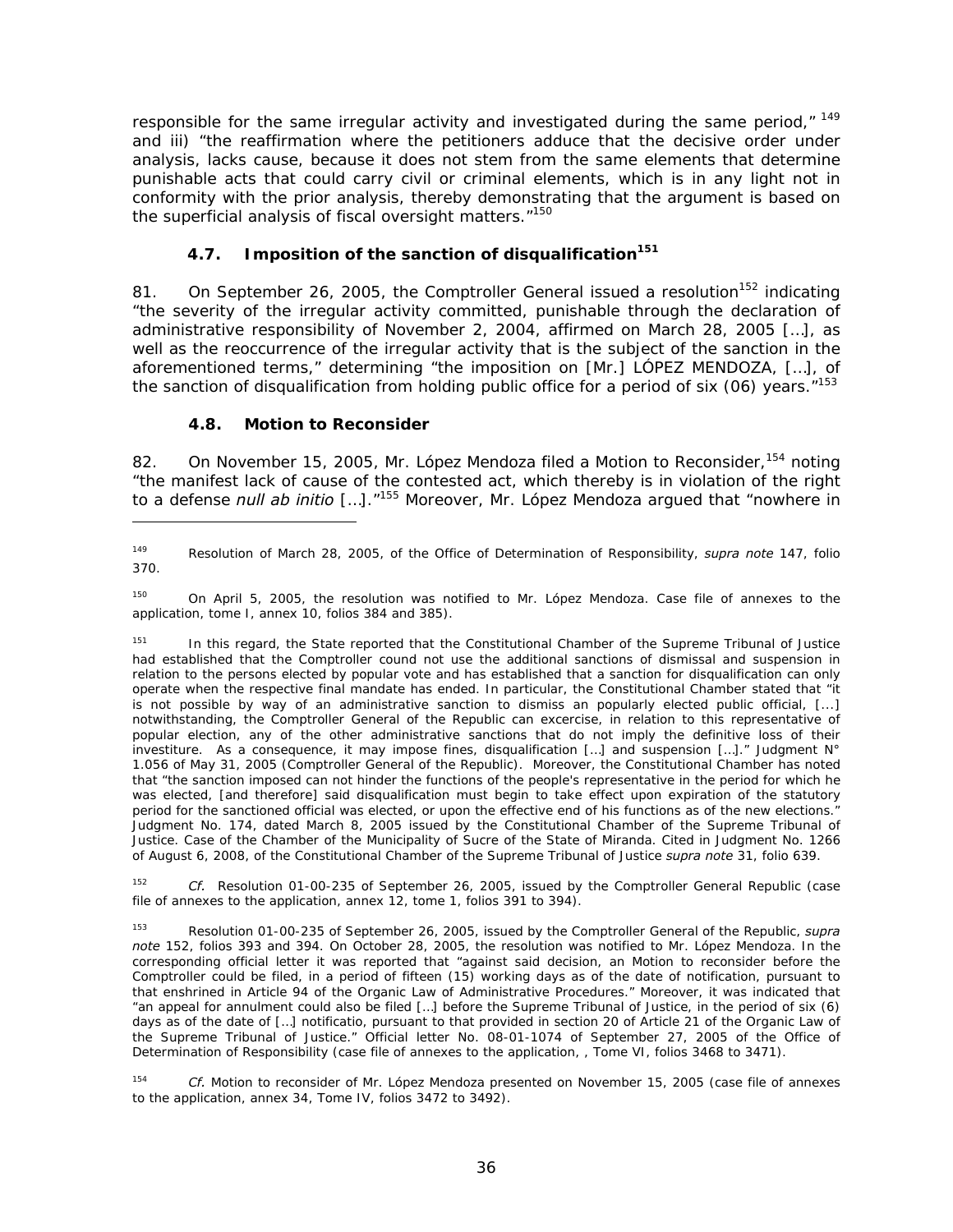this Resolution, is there any mention of the reasons of fact or law regarding why the Comptroller General […] considered the punishable act of sufficient severity to apply the sanction of disqualification, and that the lack of cause is even more so evident because the Resolution ignored the requirement of demonstrating the detriment caused."<sup>156</sup>

83. On January 9, 2006, the Comptroller issued a resolution dismissing the Motion to Reconsider.157 According to the Comptroller, "the factual basis of the contested Resolution, is based on the citation made in said decision, of the specifics in which the declaration of administrative responsibility is based, and which provide the grounds for the considerations made by the Comptroller [in] order to determine the severity of the irregular activity, as required by Article 105" of the LOCGRSNCF.158 In regard to the foundations of law, the Comptroller noted that "in the mentioned Resolution, it expressly indicated the circumstances of law that motivated the decision, by indicating the regulation that establishes the alleged sanction imposed. That is, the cited Article."<sup>159</sup>

#### *4.9. Judicial appeal for annulment of the administrative decision of the State [recurso contencioso administrative de nulidad] with the precautionary measure for protection of a constitutional right [medida de amparo cautelar] and suspension of effects*

84. On August 4, 2005, Mr. López Mendoza filed, before the Political-Administrative Chamber of the Supreme Tribunal of Justice, a judicial appeal for annulment of the administrative decision together with the precautionary measure for protection of a

<sup>155</sup> Resolution N° 01-00-00005 of January 9, 2006, of the Comptroller General of the Republic (Case file of annexes to the application, tome I, annex 16, folio 420).

<sup>156</sup> Resolution N° 01-00-00005 of January 9, 2006, of the Comptroller General of the Republic *supra note* 155, folio 422.

<sup>157</sup> *Cfr* Resolution N° 01-00-00005 of January 9, 2006 issued by the Office of the Comptroller, *supra note* 155, folios 419 to 432.

<sup>158</sup> Moreover, it was noted that "the questioned administrative act contains foundations or motives that served as a basis to dictate the decision, each time that the act alluded to, as has been established, *supra,* that the sanction for disqualification was imposed […], in an exclusive and excluding manner and without other proceedings distinct from the one on determination of responsibility, on the basis of discretional power, according to the gravity of the infraction, that is, said sanction is a legal consequence that, pursuant to the Law stems from the declaration of responsibility of Mr. López Mendoza"[...a]dding that it is in the power of discretion of the Comptroller […] and in the light of the documentation provided by the Office of Determination of Responsibility of the Comptroller Body, there was by the authority, a ponderation of the irregular activities for which the administrative responsibility was declared, which implies the excercise of power of analysis, evaluation, and apreciation of the merit of circumstances (of law and fact, positive and negative) noted in the background of the case, and the magnitud of the conduct assumed by the petitioner in his role as Mayor of the Municipality of Chacao [...].Resolution N° 01-00-00005 of January 9, 2006, of the Comptroller General of the Republic, *supra note* 155, folios 429 and 430.

Resolution N° 01-00-00005 of January 9, 2006, of the Comptroller General of the Republic, *supra note* 155, folio 429. On the other hand, in an official letter of January 11, 2006, the resolution was notified to Mr. López Mendoza. In that official letter, it was stated that "contrary to Resolution No. 01-00-000005 [...], the relevant appeal for annulment could be brought [...] before the Supreme Court of Justice, in the span of six (6 ) months as of the date of [the] notification in accordance with paragraph 20 of Article 21 of the Organic Law of the Supreme Tribunal of Justice." *Cf.* Official letter No. 08-01-24 of January 11, 2006, of the Office of Determination of Responsibility (Case file of annexes to the application, tome I, annex 19, folios 448 and 449).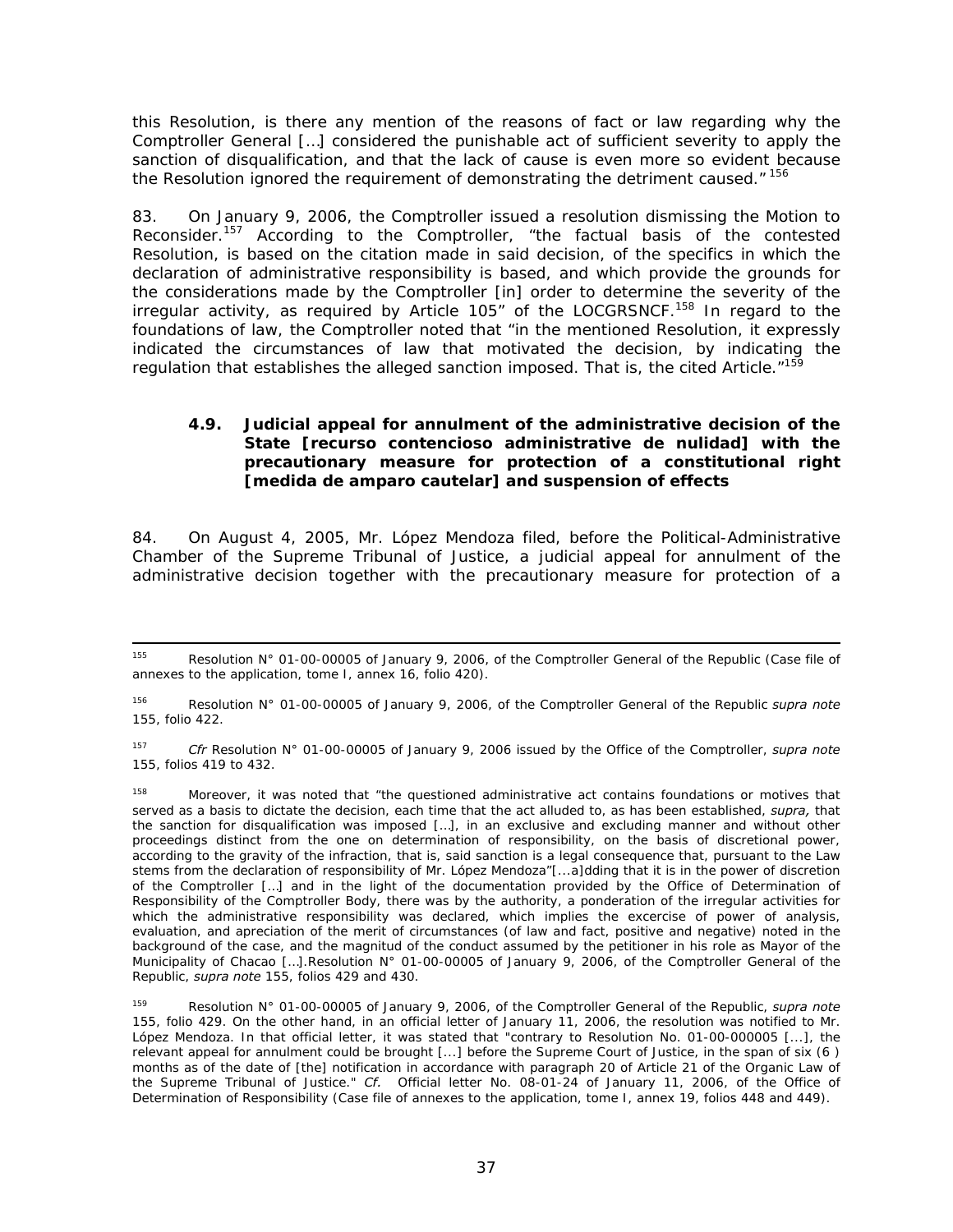constitutional right and request for suspension of effects.<sup>160</sup> In said appeal, Mr. López Mendoza noted that: i) his right to defense was violated, because no specific accusation was made<sup>161</sup>; ii) "[f]alse assumption of fact for assuming that the declaration of annulment was a simulated action"<sup>162</sup>; iii) "false assumption of law and violation of the presumption of innocence [...] for assuming [...] the objective responsibility"<sup>163</sup>; iv) "false assumption of law for assuming that the authorization to spend contained in the budget of the Municipality of Chacao [...]was a committed or incurred credit line<sup>"164</sup>; v)"[f]alse assumption of law for assuming that in the budget modification [...] there had been any use of appropriations for purposes other than those intended,  $n^{165}$  and vi)" violation of the principle of exhaustion of the administrative decisions."<sup>166</sup> Furthermore, by requesting a precautionary measure for protection of a constitutional right*,* they "required that "the Comptroller not apply [Article 105 of the LOCGRSNCF] during the annulment lawsuit."<sup>167</sup>

85. On March 8, 2006, the Political-Administrative Chamber of the Supreme Tribunal of Justice issued a judgment<sup>168</sup> noting that "upon charging the petitioners with the sanction of disqualification from holding public office, effectively, […] the precautionary measure for protection of a constitutional right lacked cause."  $169$  In this way, it declared that it "ADMITTED, without detriment to any verification by the Substantiation Court of the Chamber, in what pertains to the lapse of the legal action, the judicial appeal for annulment of the administrative decision of the State being exercised." It added that, "[being] that the definitive admission is appropriate, the Substantiation Court would order the continuation of the proceeding in conformity with that provided in section II of Article 21 of the Organic Law of the Supreme Tribunal of Justice." Finally, it declared "the precautionary measure for protection of a constitutional right INADMISSABLE" as well as the "measure for temporary suspension of Article 105" of the LOCGRSNCF. 170

162 Appeal for annulment of August 4, 2005, filed by Mr. López Mendoza, *supra note* 160, folio 1571.

- 164 Appeal for annulment of August 4, 2005, filed by Mr. López Mendoza, *supra* note 160, folio 1581.
- 165 Appeal for annulment of August 4, 2005, filed by Mr. López Mendoza, *supra* note 160, folio 1584.

166 Appeal for annulment of August 4, 2005, filed by Mr. López Mendoza, *supra* note 160, folio 1587.

167 Appeal for annulment of August 4, 2005, filed by Mr. López Mendoza, *supra note* 160, folio 1588. Moreover, on September 29, 2005, the Comptroller General of the Republic forwarded a brief to the President and other Magistrates of the Political-Administrative Chamber of the Supreme Tribunal of Justice in regard tot he appeal filed by Mr. López Mendoza. In said official letter, the Comptroller noted that "for the imposition of the sanctions […] enshrined in [Article 105 of the LOCGRSNCF], there is a requirement that by way of a declaration of administrative responsibility, imposed by the […] Comptroller […], without necessity of a proceeding, such sanction extends as a consequence that assumes there was prior exhaustion of remedies of an administrative proceeding circumscribed within the standards that makeup the rules of dules process." Official letter without number on September 29, 2005, of the Comptroller General of the Republic (Case file of annexes to the application, tome III, folios 1595 to 1606).

168 *Cf.* Judgment of March 8, 2006, of the Political-Administrative Chamber of the Supreme Tribunal of Justice, EXP. N° 2005-5124 (case file of annexes to the application, annex 21, Tome 1, folios 477 to 488).

<sup>169</sup> Judgment of 8 de Marzo de 2006 of the Political-Administrative Chamber of the Supreme Tribunal of Justice, *supra note* 168, folio 485.

<sup>170</sup> Judgment of 8 de Marzo de 2006 of the Political-Administrative Chamber of the Supreme Tribunal of Justice, *supra note* 168, folio 487.

<sup>160</sup> Cf. Appeal for annulment of August 4, 2005, filed by Mr. López Mendoza (Case file of annexes to the application, tome III, folios 1560 to 1591).

<sup>161</sup> Appeal for annulment of August 4, 2005, filed by Mr. López Mendoza, *supra note* 160, folio 1565.

<sup>163</sup> Appeal for annulment of August 4, 2005, filed by Mr. López Mendoza, *supra* note 160, folio 1575.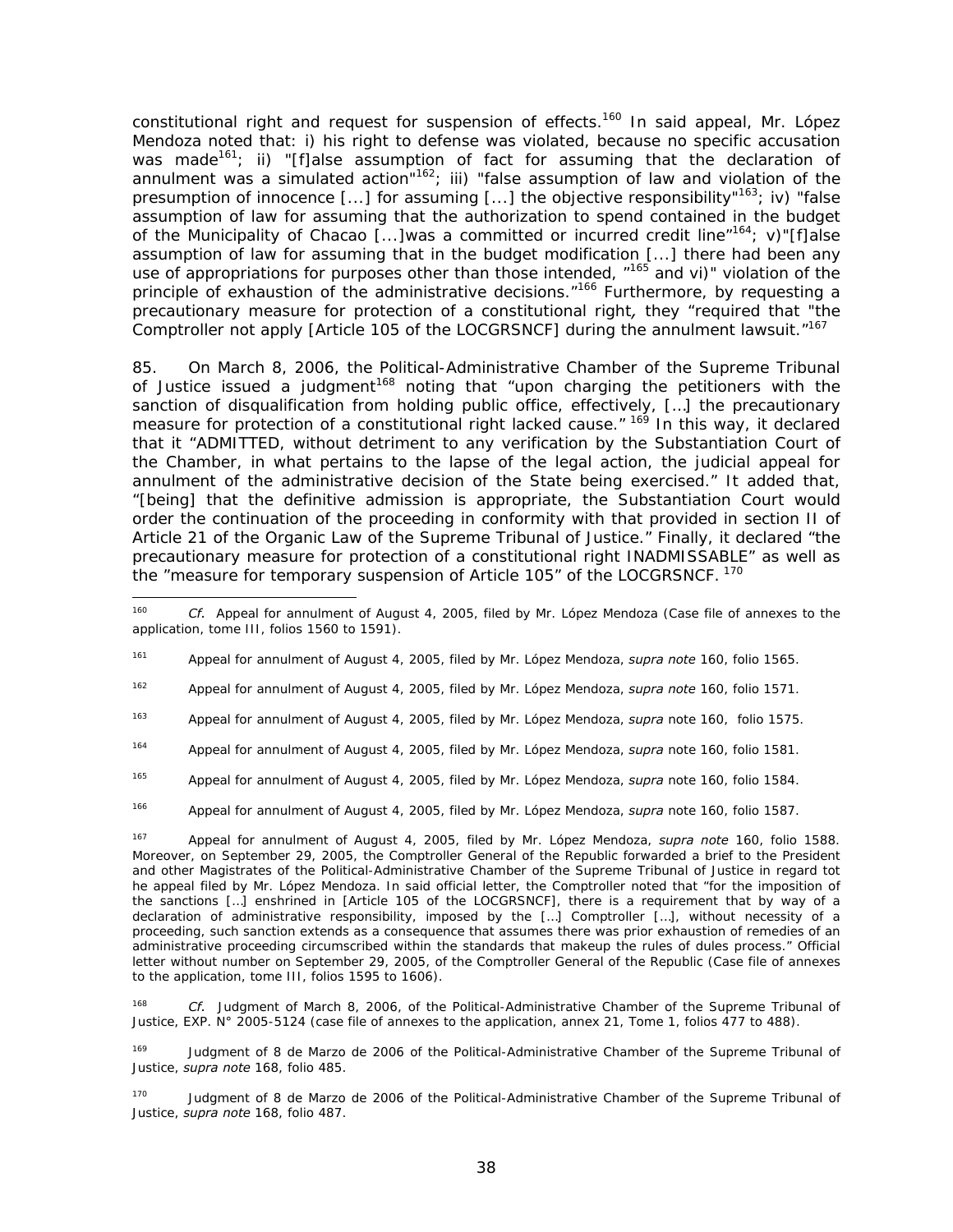86. On July 27, 2006, Mr. López Mendoza provided evidence<sup>171</sup> and on March 29, 2007, the act for oral reports was carried out. $172$ 

87. On August 5, 2008, the Political-Administrative Chamber of the Supreme Tribunal of Justice, by way of Judgment No. 912, declared the appeal unfounded.<sup>173</sup> Regarding the facts of the Municipality of Chacao, the Political-Administrative Chamber established the following as legal grounds to dismiss the appeal for annulment $174$  given his accusation of a simulated legal transaction:<sup>175</sup> i) "[Article 22 of the Special Law of the Regime of the Metropolitan District] establishes "as part of the revenues of the Metropolitan District, ten percent (10%) of the individual revenues of the Municipalities that make up the District that were collected in the immediately preceding fiscal year. Thus, the Municipalities that make up the Metropolitan District- one of which is the Municipality of Chacao–can only provide ninety percent (90%) of its own revenues"  $176$ ; ii) "the contribution of ten percent (10%) of the individual revenues of the Municipalities that make up the Metropolitan District of Caracas, […], constitute one of the revenues established by law in favor of that District to exercise its jurisdiction" and as such "is a monetary obligation […], regarding the individual revenues, and compliance must be demanded by way of an autonomous

-

<sup>172</sup> Official letter without number of date March 27, 2007, issued by the Comptroller General of the Republic (case file of annexes to the application, Tome II, folios 1692 to 1715).

<sup>173</sup> Judgment No. 912 of the Political-Administrative Chamber of the Supreme Tribunal of Justice of August 6, 2008 (EXP. No. 2005-5124) (case file of annexes to the application, annex 23, Tome I, folios 502 to 535).

174 Judgment No. 912 of the Political-Administrative Chamber of the Supreme Tribunal of Justice on August 6, 2008 *supra note* 111, folios 502 a 535.

<sup>&</sup>lt;sup>171</sup> The evidence submitted was: i) "Supporting evidence of the processing of the nonsubsistence and additional allocations refered to in the Resolution." ii) "Supporteres of the situation of the Municipal Treasury of the Mayor's Office of Chacao corresponding to the 2002 year, […], which contained a series of documents of 45 pages, from the Municipal Treasurey, of the Office of Planification and Budget of the Office of Tributary Administration of the Mayor's office of Chacao". iii) "Certified Copy of the Sessions Acts of the Ordinary Chamber, No. 0-80, held on November 26, 2002, wherein, in reference to the additional allocations Nos. 45, 46, 47, the council […] explressly, requested evidence of the favorable vote due to the communication of the Municipal Comptroller dated November 18, 2002, read at the same session, 'where it is concluded that the declaration of nonsubsistence ordered by the Mayor is within the law." Iv) "[C]opy certified of the communication No. CMDC/GLI776 dated 18/11/2002, containing the report of the Municipal Comptroller of Chacao, […], evidence of the opinion of said body on the legality of the declaration of nonsubsistene contained in Resolution 148-02 of the Mayor's Office of Chacao". v) "[C]opy of the judgment of that Political-Administrative Chamber distinguished by numbers 5192 of July 27, 2005, and 968 of April 20, 2006, and of the copies of the transactions that arrived at the Mayor's Office of the Municipality of Liberator and the Municipality of Baruta with the Mayor's Office of the Metropolitan District of Caracos, unified by those judgments." Brief of July 27, 2006 filed by Mr. López Mendoza (Case file of annexes to the application, tome III, folios 1662 to 1665). On August 8, 2006, the Court of Substantiation of the Political-Administrative Chamber of the Supreme Tribunal of Justice admitted the documents presented by Mr. López Mendoza. Cf. Resolution of August 8, 2006, issued by the Court or Substantiation of the Political-Administrative Chamber of the Supreme Tribunal of Justice (case file of annexes to the application, Tome III, folios 1678 to 1679).

<sup>175</sup> Numeral 21 of Article 91 of the LOCGRSNCF established that "[n]otwithstanding the detriment to the civil or criminal responsibility, and of what is provided in other laws, those acts, events, or ommissions considerd to generate administrative responsibility are: (... omissis .. .) 21. the simulated or fraudulent actions in the administration or carrying out of actions by entities and bodies in the numeral 1 to 11 of Article 9 of this Law...". Article 91 of the Organic Law of the General Comptroller of the Republic and the National System of Fiscal Oversight, *supra note* 29, folio 78.

<sup>&</sup>lt;sup>176</sup> Judgment No. 912 of August 6, 2008, of the Political-Administrative Chamber of the Supreme Tribunal of Justice, *supra note* 111, folio 517.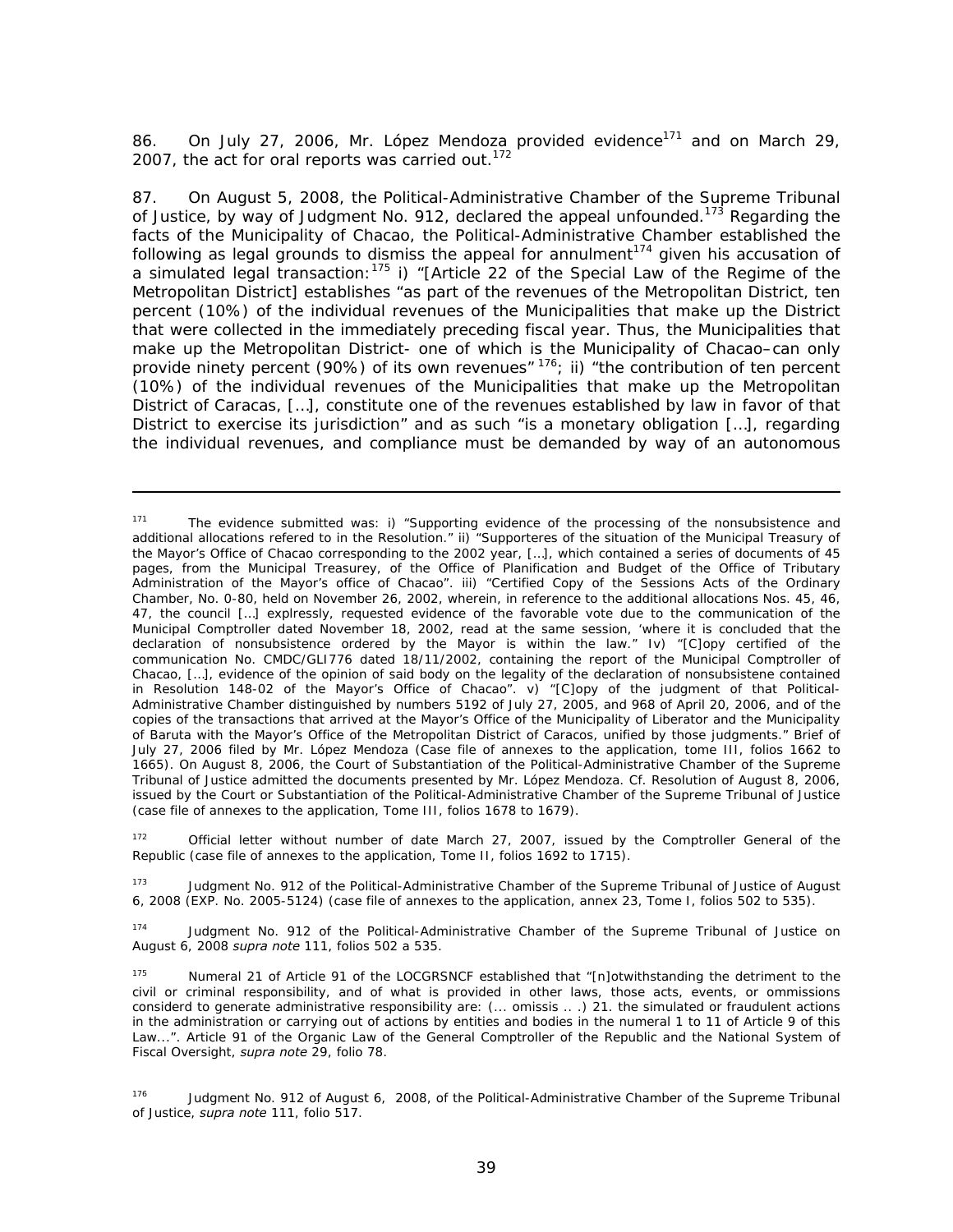judicial action"  $177$ ; iii) "the Municipal Councils may approve additional budget allocations to the Expenses Budget, per request of the Mayor, with funding from-among others-the savings from the expenses made or estimated in the fiscal year, to which the Organic Law of the Municipal regime authorizes the declaration of total or partial annulment, only of the budget allocations of programs, subprograms, projects, and consignations that would reflect the savings from the expenses; that is, consignations not used entirely or only partially used<sup>178</sup>; iv) "the Municipalities can approve additional allocations to cover the necessary costs not foreseen or insufficient budget allocations, by way of the declaration of non-subsistence or annulment of a budget consignation in order to direct it to the consignation that corresponds to those expenses […]. [S]aid annulment is not appropriate for those consignations aimed at complying, based on a legal mandate, with a specific purpose,"  $179$  such as that of the 10%; v) the Mayor's Office of the Municipality of Chacao was to transfer the amount for [f]ive [t]housand [f]ive [h]undred and [f]ortyfive [m]illion Bolivares (Bs. 5,545,000,000.00) […] to the Metropolitan District of Caracas, during the 2001 fiscal year pursuant to that foreseen in the law. Notwithstanding, the highest authority of the Municipality declared the partial annulment of the budget allocations assigned to Consignment No. 4.07.02.02.04 denominated 'Transfer of Capital to Federal Entities,' for the total amount of [t]wo [t]housand [s]even [h]undred and [f]orty-three [m]illion, [f]our hundred and sixty-four thousand and forty one Bolivares and fifty-seven cents (Bs. 2,743,464,041.57), […], by way of Resolution No. 148-02 of October 25, 2002,<sup>"180</sup> and vi) "of the reading of the actions raised in the sessions Nos. 0-73,0-74, EXT.13 and 0-80 of October 31, November 5, 15, and 26, 2002, respectively, it is noted that the Municipal Council of Chacao approved the additional allocations with the funds stemming from the consignation whose annulment was declared by the Mayor of the stated Municipality,"<sup>181</sup> thereby employing the public funds for purposes distinct from those established in the Law.

88. On April 5 and 18, 2005, the Comptroller General forwarded the actions undertaken in the case of the Municipality of Chacao to the Public Prosecutor's Office<sup>182</sup> in order for the corresponding criminal investigation to be carried out, since the respective administrative offenses could be related to some criminal offenses.<sup>183</sup>

-

<sup>177</sup> Judgment No. 912 of August 6, 2008, of the Political-Administrative Chamber of the Supreme Tribunal of Justice, *supra* note 111, folio 519.

<sup>&</sup>lt;sup>178</sup> Judgment No. 912 of August 6, 2008, of the Political-Administrative Chamber of the Supreme Tribunal of Justice, *supra* note 111, folio 521.

<sup>&</sup>lt;sup>179</sup> Judgment No. 912 of August 6, 2008, of the Political-Administrative Chamber of the Supreme Tribunal of Justice, *supra* note 111, folios 521 and 522.

<sup>&</sup>lt;sup>180</sup> Judgment No. 912 of August 6, 2008, of the Political-Administrative Chamber of the Supreme Tribunal of Justice, *supra note* 111, folio 522.

<sup>181</sup> Judgment No. 912 of August 6, 2008, of the Political-Administrative Chamber of the Supreme Tribunal of Justice, *supra* note 111, folio 532.

<sup>&</sup>lt;sup>182</sup> Official letters Nros. 08-01-375 and 08-01-407 of the Comptroller General of the Republic of April 5 and April 18, 2005, (Case file on the merits, tome IV, annex C, folios 1675 to 1679).

<sup>&</sup>lt;sup>183</sup> The State reported several criminal codifications, enshrined in the Law against Corruption, which could be related to the administrative offenses of which Mr. López Mendoza was found liable, namely: "Article 54. The public official who, unduly, for perosnal benefit or purposes contrary to those stipulated in the laws, regulations, resolutions or orders of service, uses or allows another person to use public property or assets held by a public body or State entity whose administration, possession, or custody has been entrusted to him or her, shall be punished with imprisonment of six (6) months to four (4) years. Article 56. The public official who illegally gives income or funds under his or her charge for a different use other than that budgeted or targeted, even if for the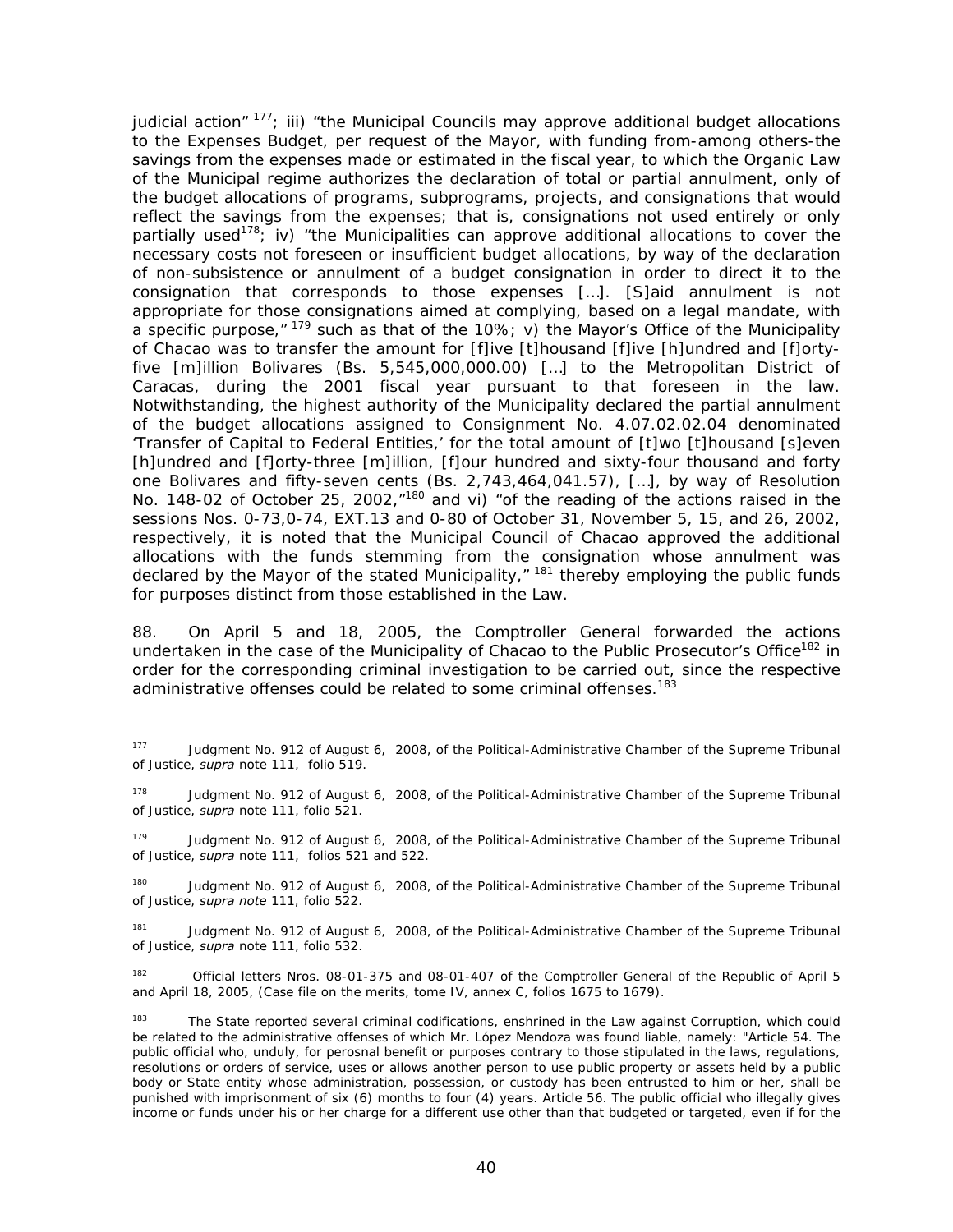#### **5. Appeal for annulment together with the request for precautionary measure for protection of a constitutional right**

89. On June 21, 2006, Mr. López Mendoza filed, before the Constitutional Chamber of the Supreme Tribunal of Justice, appeal for annulment together with the request for precautionary measure for protection of a constitutional right, arguing the unconstitutionality of Article 105 of the LOCGRSNCF. 184

90. On August 6, 2008, the Constitutional Chamber of the Supreme Tribunal of Justice declared the appeal by way of judgment No. 1.266 UNFOUNDED. <sup>185</sup> In this judgment a recount of the historical background of Article 105 of the LOCGRSNCF was provided, and an analysis was carried out of the compatibility of this regulation with Articles  $42^{186}$  and 65<sup>187</sup> of the Venezuelan Constitution and subsequently, responses were provided to each one of the arguments of unconstitutionality made regarding the possible violation of the right to defense, the principle of criminal codification, the principle of proportionality, and political rights. 188

public interest, shall be punished with imprisonment for three months to three years, depending on the severity of the crime." Brief of final arguments of the State, supra note 30, folio 1606.

<sup>184</sup> Constitutionality challenge of June 21, 2006, filed by Mr. López Mendoza (Case files of annexes to the answer to the application, tome XXIII, annex C, folios 8379 and 8408).

<sup>185</sup> Judgment No. 1266 of August 6, 2008 of the Constitutional Chamber of the Supreme Tribunal of Justice *supra* note 31, folios 584 to 642.

186 The Constitutional Chamber noted that "[h]eeding to the content of [Articles 42 and 65 of the Constitution] it is necessary to note that the sanctioning authority of the Comptroller General of the Republic is of the administrative level; that is, it is not a political sanction [...] given that the sanction of disqualification refers to the administrative functions [...]. This disqualification applies to all administrative functions, including those that stem from popularly elected positions, given that the role of the government necesisarily involves the means to excercise public positions. […]It is noted that the criminal sentence alluded to in Articles 42 and 65 of the Constitution of the Bolivarian Republic of Venezuela suspends the exercise of political rights, and that imposed in exchange by the Comptroller General of the Republic disqualifies from the exercise of public functions, [...] and as a result of the disqualification, it restricts the ability to be a public official, as would be the case with the restriction based on majority or of foreigners to hold public office, emphasizing that any public official, even those elected by popular choice, in that the individual being sanctioned can not be an official, and thereby can not be in government. Based on this distinction, and understanding that they are two different disqualifications arising from various constitutional provisions, Articles 42, 65 and 289(3), it corresponds to the organs of public administration not to allow the sanctioned citizens to take on public positions, that is, not to appoint them or allow their candidacy." Judgment No. 1266 of August 6, 2008 of the Constitutional Chamber of the Supreme Tribunal of Justice supra note 31, folios. 635 to 637.

<sup>187</sup> In a similar vein, the Constitutional Court in Judgment No. 1265 stated that "Article 65 of the Constitution of the Bolivarian Republic of Venezuela [...] does not exclude the possibility that such disqualification can be established either by an administrative body in the strict sense or a body with functional autonomy, as in this case, the Comptroller General of the Republic. Note that the regulation, while it states that the prohibition from running for public office arises from a conviction for committing a crime, it does not prevent that such a prohibition may have a different origin; the regulation only raises a hypothesis, does not deny other comparable circumstances." Judgment No. 1265 of August 5, 2008, of the Constitutional Chamber of the Supreme Tribunal of Justice. Answer to the application brief (Case file on the merits, tome I, folio 301) availale at: http://www.tsj.gov.ve/decisiones/scon/Agosto/1265-050808-05-1853.htm (last visited on September 1, 2011).

Under this line of thinking, the Constitutional Chamber referred to the compatibility of Article 105 of the LOCGRSNCF with Article 23 of the American Convention in Judgment No. 1.270, upon noting that "the additional sanction that contemplated Article 105 of the [LOCGRSNCF], and imposed by the Comptroller General of the Republic, does not involve political disqualification that restricts the excercise of the citizens or political rights, but rather said power foreseen in the law of fiscal oversight which consists in a legal limitation –not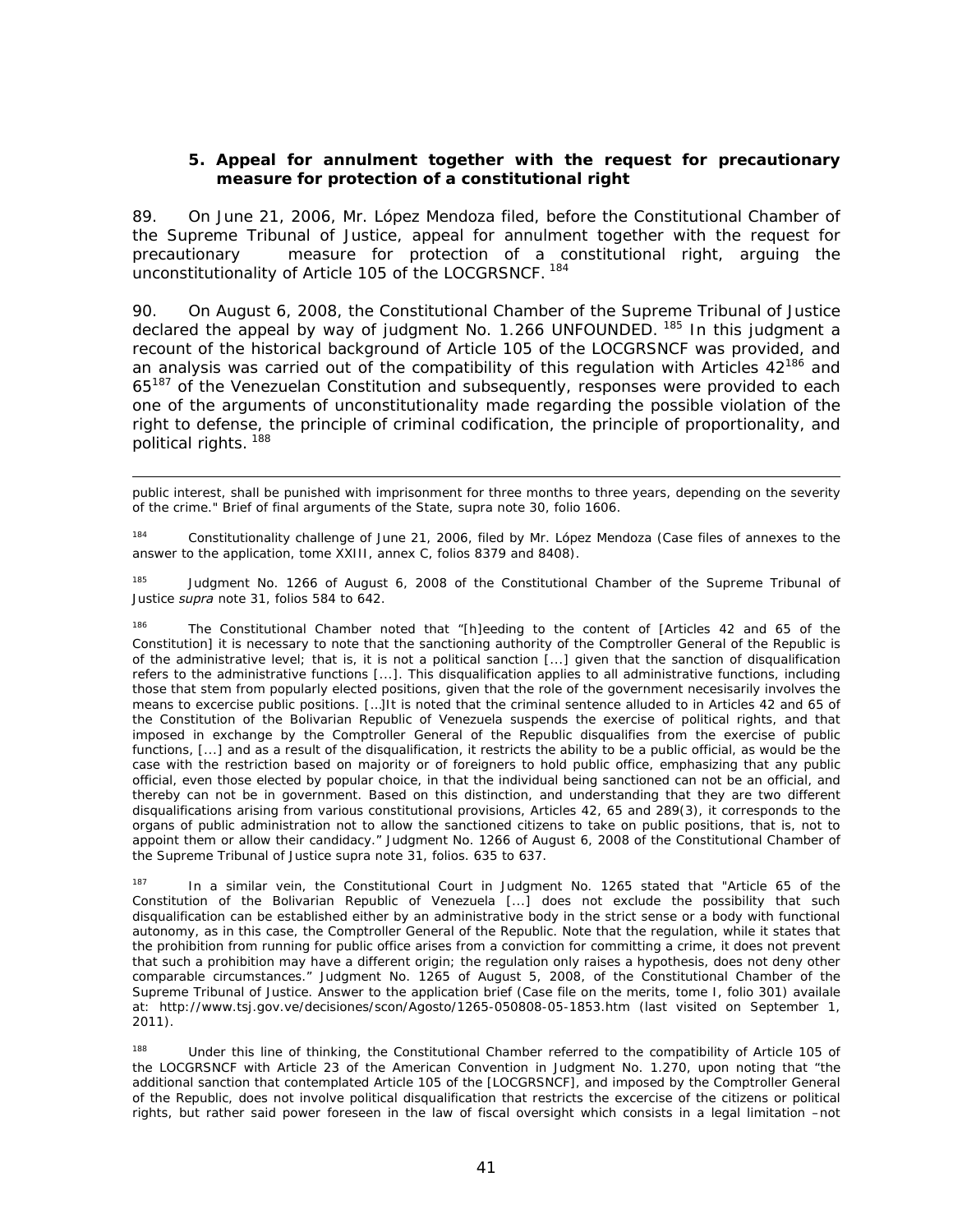#### **6. Facts related to the request to register as a candidate**

91. On July 21, 2008, the National Electoral Council (CNE) approved a law to regulate the running of candidates for positions won by popular election in November 2008. Article 9 of said regulation establishes that:

"[the] following may not run for a position through popular election […] 1.-[t]hose who committed acts enshrined in Article 65 of the Bolivarian Republic of Venezuela and the other laws of the Republic [, and] 2.- [t]hose who are subject to civil interdiction or disqualification."<sup>18</sup>

92. Previously, the CNE had received from the Comptroller General of the Republic a list of approximately four hundred (400) persons disqualified from holding public office due to administrative sanctions imposed by its Office.<sup>190</sup>

93. Article 18 of the mentioned laws on the candidacy, note that the first step in running in an election is to enter, using electronic means, an automatic candidate system of the CNE and to fill out a form.<sup>191</sup> For this, on August 5, 2008, Mr. López Mendoza

Article 9 of the "Regulations governing the registration of candidates for Governor, Legislator or Legislative Council, Mayor of the Metropolitan District of Caracas, the City Council Councillor, and Councillor of the Council of Caracas Metropolitan, Mayor of the District of Alto Apure, Councillor to the District Council of Alto Apure and Mayor of the Municipality for elections held in November 2008 " (Case file de anexos de la demanda, tome I, annex 1) and available at: http://www.cne.gov.ve/web/normativa\_electoral/elecciones/2008/regionales/documentos/RESOLUCION\_NORM AS\_DE\_POSTULACIONES\_VERSION\_FINAL.pdf (last visited on September 1, 2011).

<sup>190</sup> On February 26, 2008, the Comptroller checked this list. According to the Comptroller's statements to the media, this verification was carried out in order to "enforce legal mechanisms for the process of nomination of candidates for regional elections on the [23rd] of November [of that year]." Also, the official explained that the list "correspond [ed] with the support that [...] the [Comptroller] set up from 2000 to 2008, by which administrative responsibilities are established." Newspaper clippings that refer to the act by which of the Comptroller General of the Republic verified a list of 400 persons disqualified from the exercise of public functions to the National Electoral Council Recortes periodísticos que se refieren al acto mediante el cual of the Comptroller General of the (Case file of annexes to the brief of pleadings and motions, tome X, annex E, folios 5240 to 5244).

<sup>191</sup> Article 18 of the "Regulations for the registration of the candidates for Governor, Legislator, or Legisator of the Legislative Council, Mayor of the Metropolitan District of Caracas, Counil to the Caracas

contrary to the Constituiton nor the […] Pact –for the excercise of a charge or public function. In addition, it can't be forgotten that Article 23[(2) of the American Convention] states the law may "regulate" the rights contained therein; while Articles 30 and 32, numeral 2 invokes the restriction and limitation of the rights by law, The rights of each person are limited by the rights of others, by the security of all, and by the just demands of the general welfare, in a democratic society, which coincides with the standards of this chamber[…] with the suspension of the citizenry and political rights, refered to in Articles 42 and 65 of the Fundamental text, which exist peacefully, without being contrary to the Constitution or the American Convention […,] the limitations that in the law (in a strict sense) are established for the excercise of public funtions, such as the requirements of age, suitability, attitude, aptitud, experience to perform a public function or for the exercise of public office. From there, it is constitutionally valid that in protecting a higher interest such as the handling and management of public assets, the [LOCGRSNCF] lends to the highest authority of the Comptroller General of the Republic, member of the Citizen Power organ, the power to apply prior to a proceeding [...], the corresponding sanctions and to limit or disqualify the public official from the exercise of public office for a determined period, [...] in any way, the constriction of rights to the citizenry nor the denial of rights. [...] The sanction of "disqualification" from the exercise of public functions, [is] then a valid limitation and not contrary to the Constitution, which in no way undermines the provisions of Articles 42 and 65 of the Constitution or the American Convention on Human Rights (Article 23), when it regulates a situation other than that provided in these regulations and does not imply a lack of knowledge of the political rights of the sanctioned individual linked to citizenship." Judgment No. 1.270 of August 12, 2008, of the Constitutional Chamber of the Supreme Tribunal of Justice. Brief in response to the application (Case file on the merits, tome I, folios 306 and 307) and available at: http://www.tsj.gov.ve/decisiones/scon/Agosto/1270-120808-04-0143.htm (last visited on September 1, 2011).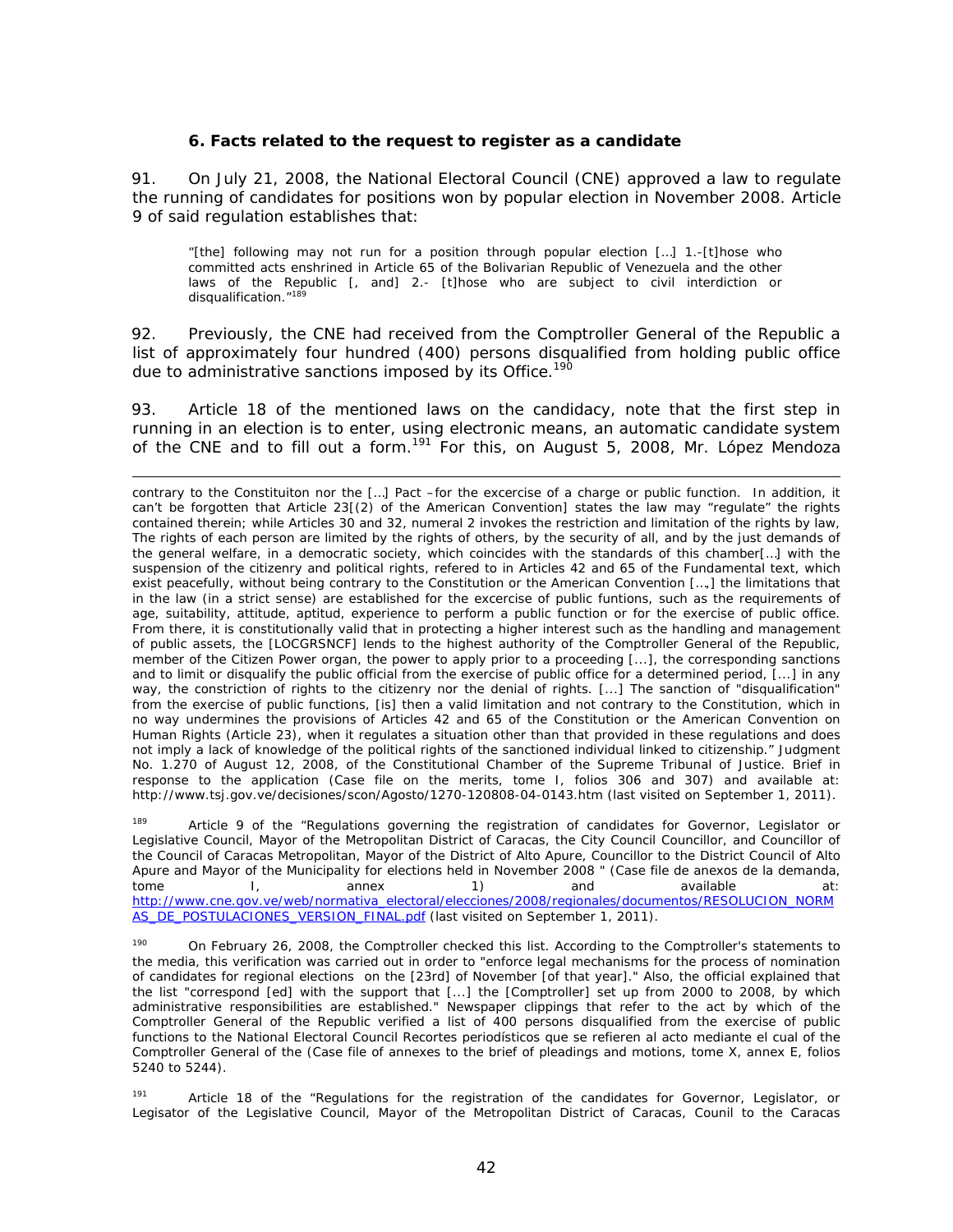entered the automatic system of candidates via the web page: www.cne.go.ve of CNE in order to register as a candidate. Pursuant to an annex presented by the Commission, the system indicated on the screen: "López Mendoza Leopoldo Eduardo. This person is politically disqualified (code 8),<sup>"192</sup> while an annex presented by the State showed that the electronic system indicated that he had been "disqualified from holding public office by the Comptroller General of the Republic.<sup>"193</sup> Mr. López Mendoza was not able to fill out the respective electronic form, which prevented him from formalizing the registration as a candidate for the position of Mayor of the Metropolitan District of Caracas before the Electoral Board of said district.<sup>194</sup>

94. After the imposition of the disqualification from holding public office, Mr. López Mendoza has: i) participated in the political organization "Movimiento Primero Justicia" (MPJ) [*First Justice Movement*], as a member of the National Board of Directors, since its registration in 2007 where new authorities were appointed<sup>195</sup>; ii) participated in the political organization "Un Nuevo Tiempo Contigo" (UNTC) [*A New Time with You*], as Vice-President for Citizen Participation<sup>196</sup>; iii) exercised his right to vote in the elections of November 28, 2008, and in the consultation regarding the constitutional amendment of February 15, 2009, wherein he was also selected as a polling station member<sup>197</sup>; iv)

-Metropolitan Council, Mayor of the District of Alto Apure, Councillor or District Councillor to the City Council of Alto Apure and Mayor of the municipality for elections to be held in November 2008" (Case file de anexos de la<br>demanda, demanda, demanda, demanda, demanda, demanda, demanda, demanda, demanda, demanda, demanda, demanda, de demanda, tome I, annex 1) and available at: http://www.cne.gov.ve/web/normativa\_electoral/elecciones/2008/regionales/documentos/RESOLUCION\_NORM AS\_DE\_POSTULACIONES\_VERSION\_FINAL.pdf (last visited on September 1, 2011).

<sup>192</sup> The State specified that "the registration of the candidates is carried out automatically by way of a webpage of the electoral body that has a table of ojections, which uses since 1973 objection tables last checked in 2006 [...] and if a disqualified individual attempts to register, the application will be rejected immediately, and code 7 or 8, whichever is appropriate, appears." Cf. copy of the request for candidacy of Mr. López of August 5, 2008. (Case file of annexes to the application, tome I, annex 28, folios 661 and 662).

The Court notes that together with the report of the "Automated System for Candidacy, Regional Elections of 2008" forwarded by the State, there is the certification of the General Secretary of the National Electoral Council, and said document "is a true and exact copy of the original." Copy of the result of the "Automated System of Candidacy, Regional Elections of 2008" of the National Electoral Council given the registration of Mr. López Mendoza (Case file on the merits, annex D, folios 1683 and 1684).

<sup>194</sup> In the act, it is noted that "[i] light of the message that threw off the automated system designed by the National Electoral Council, according to which [Mr.] López Mendoza was disqualified politically, it was impossible to continue with the steps specified in the legislation to formalize the registration of [his] candidacy [...], for Mayor of the Metropolitan District of Caracas." Act of August 11, 2008, signed at the headquarters of the Metropolitan Board of Elections in which 10 people left proof that Mr. López Mendoza was unable to register his candidacy given the response of the Automated System of the National Electoral Council (Case file of annexes to the application, tome I, annex 29, folios 663 to 669).

<sup>195</sup> Copy of the Electoral Gazette of the Boliviarian Republic of Venezeula of August 1, 2003, wherein there is proof of the registration of "Movimiento Primero Justicia" (MPJ) as a political party (case file of annexes to the answer to the application, tome XXXVIII, annex F, folios 13659 to 13660) and communication of March 16, 2009, forwarded by the President of the National Electoral Council to the Comptroller General of the Republic (case file of annexes to the answer to the application, tome XXXVIII, annex F, folios 13653 to 13655).

196 Copy of the Electoral Gazette of the Bolivarian Republic of Venezuela of September 6, 2006, wherein there is proof of the agreement of registration of "Un Nuevo Tiempo Contigo" (UNTC) as a political party (case file of annexes to the answer to the application, tome XXXVIII, annex F, folios 13657 to 13658 and 13661) and copy of the Extraordinary Assembly where the National Consulting Council and the National Organizational Commission of the Political Party "Un Nuevo Tiempo Contigo" were designed. (case file of annexes to the answer to the application, tome XXXVIII, annex F, folios 13661 to 13666).

<sup>197</sup> Official letter No. PRES/2007/N° 0241 of March 17, 2009, issued by the President of the National Electoral Council to the Comptroller General of the Republic, with proof of the votes for Mr. López Mendoza's in the regional elections of November 23, 2008, and in the referendum of February 15, 2009, (case file of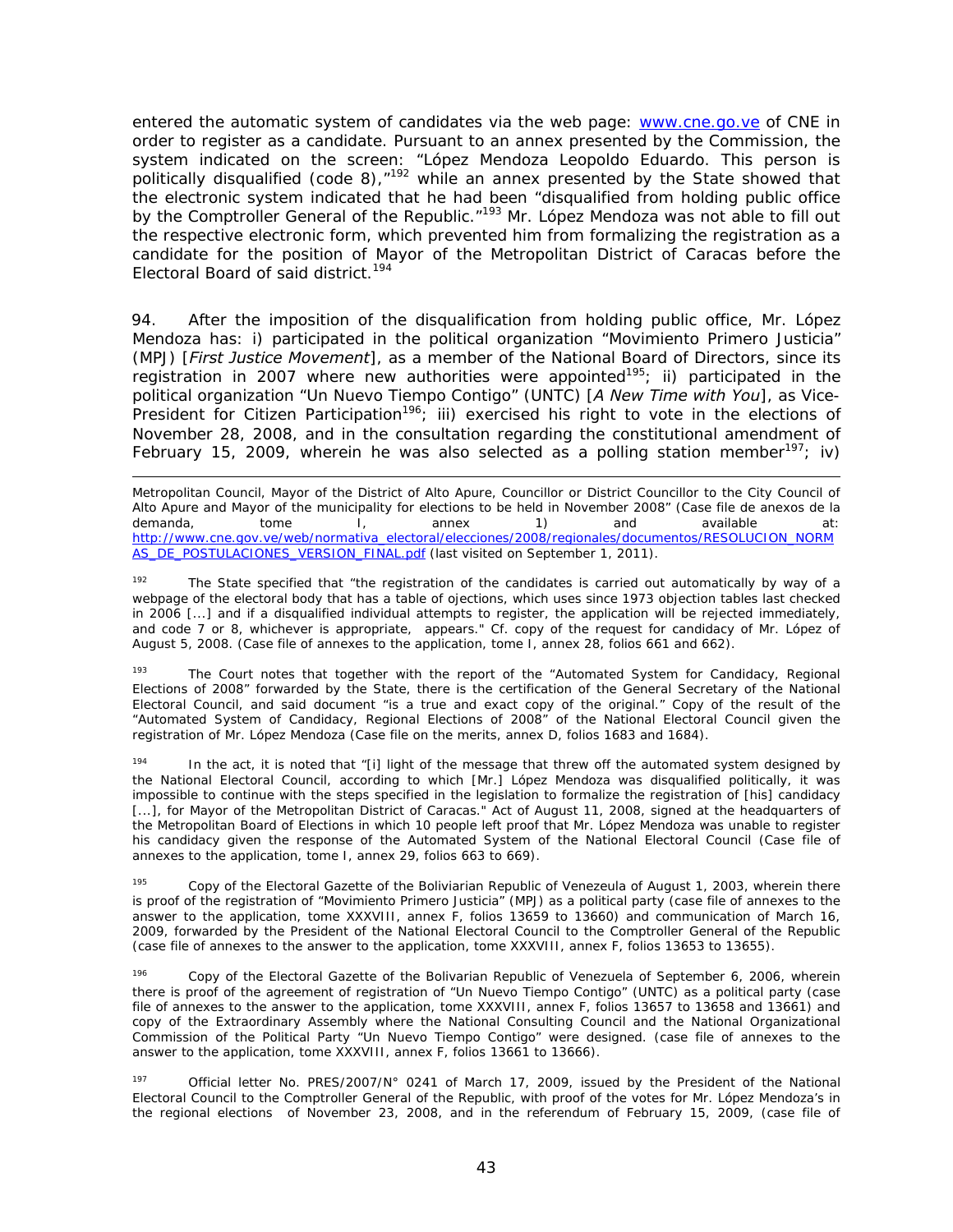carried out a position as National Director of a political organization "Redes Populares" [*Popular Networks*,] where he carried out activities of a political nature<sup>198</sup>; v) presented the electoral proposal "TU Todos Unidos" [You, All United]<sup>199</sup>, and iv) ran as a part of the Partido Voluntad Popular [Popular Will Party]. 200

#### **VI**

#### **RIGHT TO PARTICIPATE IN GOVERNMENT [POLITICAL RIGHTS], RIGHT TO FAIR TRIAL [JUDICIAL GUARANTEES], JUDICIAL PROTECTION, AND EQUAL PROTECTION BEFORE THE LAWIN RELATION TO THE OBLIGATION TO RESPECT RIGHTS AND DOMESTIC LEGAL EFFECTS**

#### **1. Arguments of the parties**

-

95. Regarding the alleged violation of Articles  $23^{201}$ ,  $8^{202}$ , and  $25^{203}$  in relation to Articles  $1(1)^{204}$  and  $2^{205}$  of the American Convention, the Commission noted that "the

annexes to the answer to the application, tome XXXVIII, annex F, folios 13667 al 13671). See also, copy of the portal to the National Electoral Council, wherein there is proof of Mr. López Mendoza's qualification in the year 2009 (case file of annexes to the answer to the application, tome XXXVIII, annex F, folio 13656).

198 Copy of newspaper articles where there is proof that Mr. López Mendoza acted as Coordinator of the "Redes Populares" (case file of annexes to the answer to the application, tome XXXVIII, annex F, folio 13684).

199 Copy of newspaper articles where there is evidence of the presentation of the electoral offer of "TU Todos Unidos" on behalf of Mr. López Mendoza (case file of annexes to the answer to the application, tome XXXVIII, annex F, folio 13684).

<sup>200</sup> Copy of newspaper articles where there is evidence of Mr. López Mendoza's announcment regarding the creation of the Partido Voluntad Popular (case file of annexes to the answer to the application, tome XXXVIII, annex F, folios 13682 to 13683 and 13689 to 13691).

<sup>201</sup> Article 23 of the American Convention (Right to Participate in Government [Political Rights]) established that:

1. Every citizen shall enjoy the following rights and opportunities: a. to take part in the conduct of public affairs, directly or through freely chosen representatives; b. to vote and to be elected in genuine periodic elections, which shall be by universal and equal suffrage and by secret ballot that guarantees the free expression of the will of the voters; and c. to have access, under general conditions of equality, to the public service of his country.

2. The law may regulate the exercise of the rights and opportunities referred to in the preceding paragraph only on the basis of age, nationality, residence, language, education, civil and mental capacity, or sentencing by a competent court in criminal proceedings

<sup>202</sup> Article 8(1) of the American Convention (Right to Fair Trial [Judicial Guarantees]) establishes that:

1. Every person has the right to a hearing, with due guarantees and within a reasonable time, by a competent, independent, and impartial tribunal, previously established by law, in the substantiation of any accusation of a criminal nature made against him or for the determination of his rights and obligations of a civil, labor, fiscal, or any other nature.

<sup>203</sup> Article 25(1) of the American Convention (Judicial Protection) establishes that:

1. Everyone has the right to simple and prompt recourse, or any other effective recourse, to a competent court or tribunal for protection against acts that violate his fundamental rights recognized by the constitution or laws of the state concerned or by this Convention, even though such violation may have been committed by persons acting in the course of their official duties.

 $204$  Article 1(1) (Obligation to Respect Rights) of the American Convention states that:

1. The States Parties to this Convention undertake to respect the rights and freedoms recognized herein and to ensure to all persons subject to their jurisdiction the free and full exercise of those rights and freedoms, without any discrimination for reasons of race, color, sex, language, religion, political or other opinion, national or social origin, economic status, birth, or any other social condition.

 $205$  Article 2 of the American Convention (Domestic Legal Effects) established that: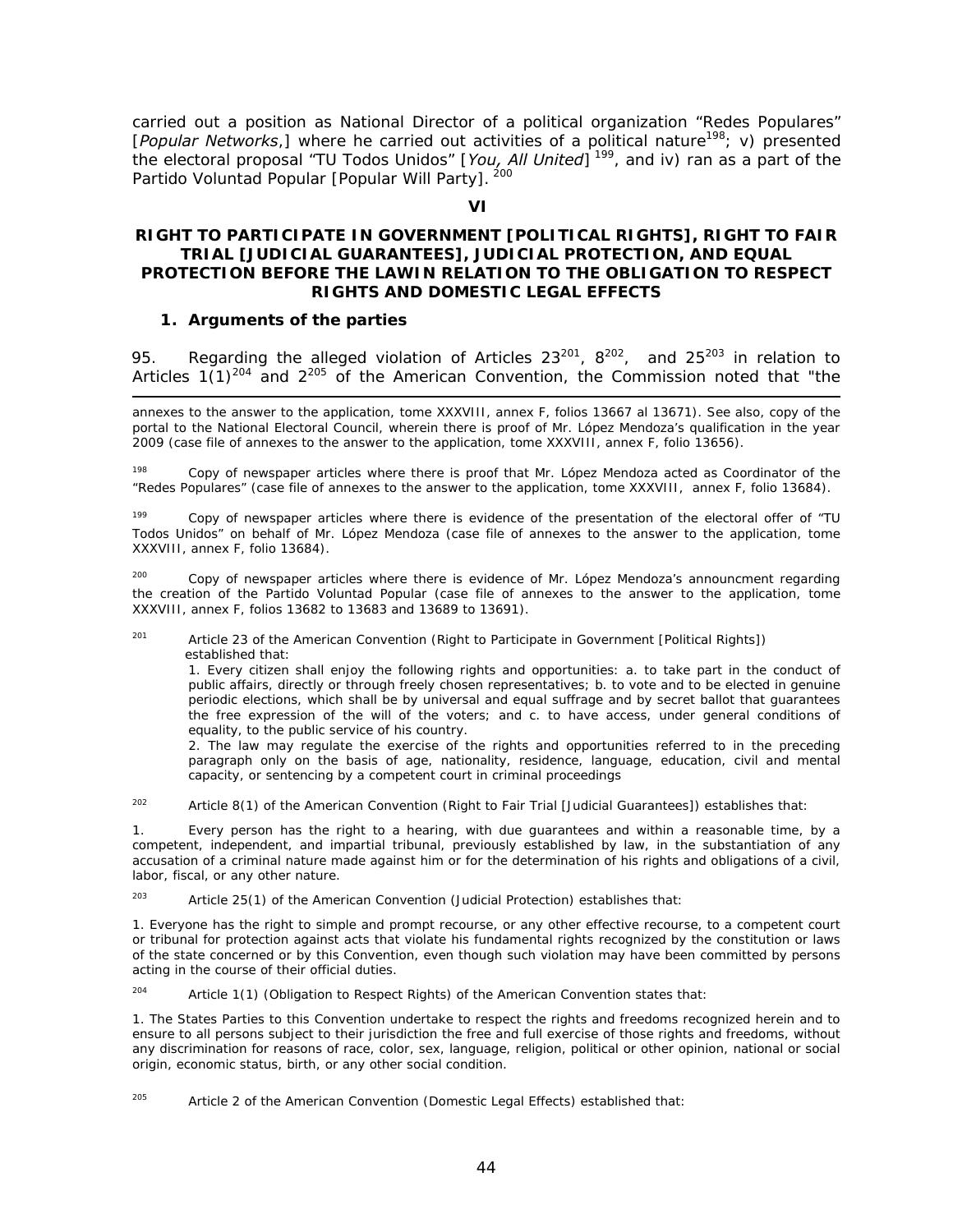purpose of the present case is centered on the imposition of restrictions to the political right of running for a public office –standing for election - to apply for a position won by popular vote" in the "absence of a founded criminal judgment rendered by a competent judge." It added that "the case also entails the existence of alleged procedural delays and ineffectiveness of the attempted domestic remedies." The Commission noted that "it will not attempt to debate the facts and the assertions and/or the errors in the assessment of the domestic Venezuelan tribunals in determining the declaration of administrative responsibility" of Mr. López Mendoza.

96. The representatives agreed with the Commission but added various arguments regarding the alleged violation of judicial guarantees in the proceedings that led to a finding of administrative responsibility. Moreover, they alluded to the violation of the right to equality before the law. In relation to the irregularities Mr. López Mendoza was charged with regarding some donations issued when he was a public official of PDVSA, they indicated that the Comptroller General "fraudulently fabricated a sanctioning proceeding" and that the facts allegedly related to corruption "were, effectively and satisfactorily executed" in the framework of an agreement between the company PDVSA and a foundation. They indicated that "no proceedings were initiated or carried out against any of the members of the Board of Directors of PDVSA who approved the granting of said funds," that the Comptroller "dismissed any means of providing for a remedy or appeal," and that "there was no patrimonial harm/damage" and that the "funds were used for the legitimate and foreseen means." In relation to the actions that provoked the sanction related to the actions developed as Mayor by Mr. López Mendoza, they indicated that "they do not refer in any way to acts of corruption or appropriation of funds," and it involved "the use of public funds that remained in a budget consignation as a result of the budget of said consignation, reason for which an administrative action was taken to allow for the sending of those funds to the Municipal Treasury, counting on the prior approval of the Municipal Comptroller, for the payment of teachers, firefighters, police, among others, reason for which the legal parameters were met and administrative acts were rendered, and reason for which all possibilities of a simulation were discarded, thereby denoting the fraudulent action and political persecution of the Comptroller." They indicated that the Comptroller "carrying out a false appreciation of the facts and a manipulation of the law fabricated a sanctioning administrative proceeding with the intention of disqualifying from public office."

97. The State argued that "it acted legitimately and in strict respect for human rights" when it declared, on two occasions, the administrative responsibility" of Mr. López Mendoza and upon "imposing on him, as a consequence, the sanction of disqualification from holding public office for a period of six years." TIV 1618 Moreover, it noted that "the sentence imposed by a competent judge, in a criminal proceeding," "is not the only way in which a person may be limited from exercising political rights" and that it is possible to do so in relation to the "civil capacity of the citizens, that is, their aptitude, their suitability for the exercise of a charge in public office."

<sup>-</sup>Where the exercise of any of the rights or freedoms referred to in Article 1 is not already ensured by legislative or other provisions, the States Parties undertake to adopt, in accordance with their constitutional processes and the provisions of this Convention, such legislative or other measures as may be necessary to give effect to those rights or freedoms.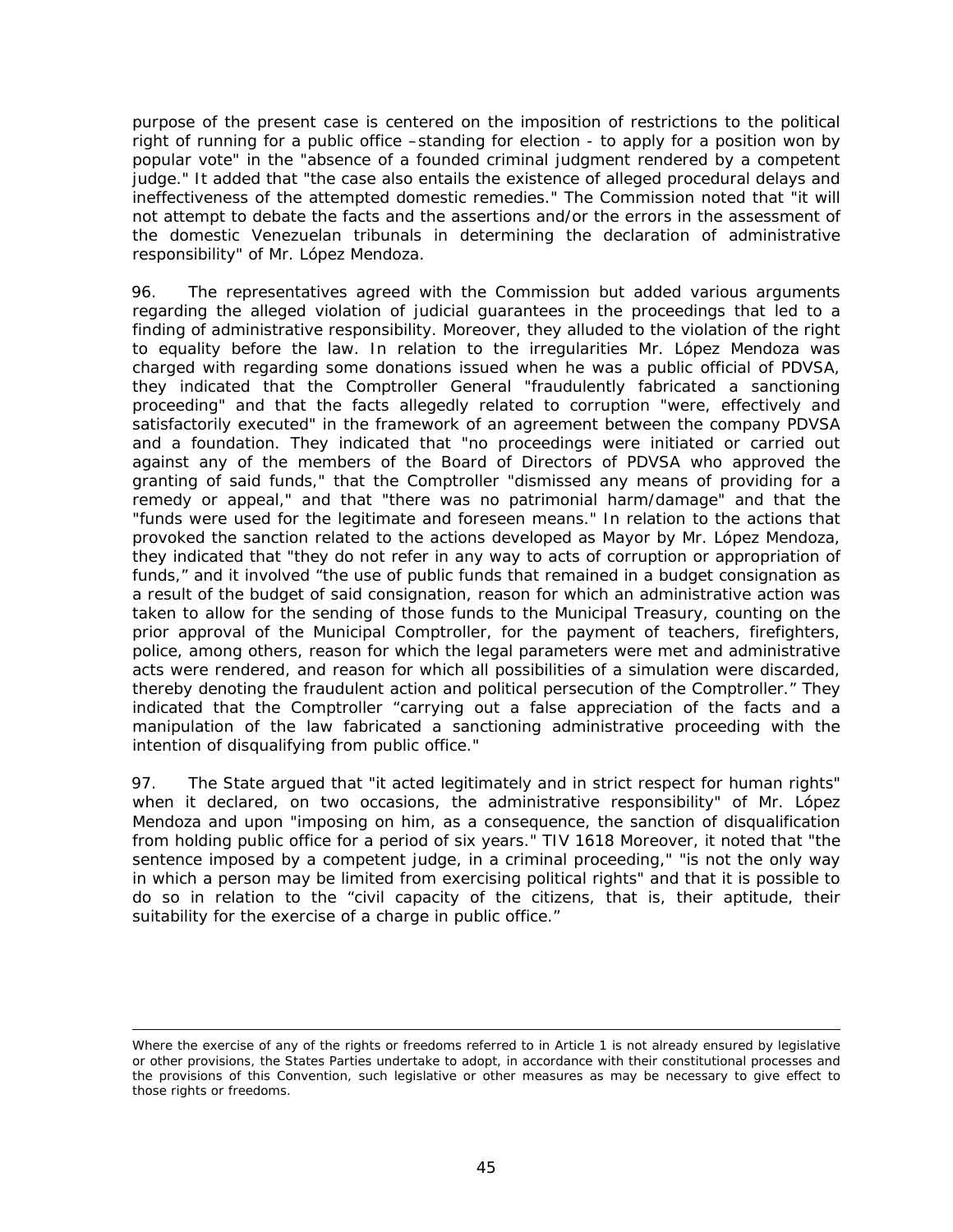# **2. Considerations of the Court**

98. In this regard, the Court specifies that it is not a criminal court or a forum appropriate for analyzing or determining criminal, administrative or disciplinary responsibility of individuals,<sup>206</sup> and that it does not have jurisdiction to do this. As a consequence, the Court will not declare wither Mr. López Mendoza is guilty or innocent regarding the irregular actions for which he was sentenced, given that this is a matter for the Venezuelan jurisdiction.

99. The following will be analyzed: i) the right to be elected; ii) a fair trial [judicial guarantees] in developed administrative procedures; iii) equality before the law, and iv) the obligation to adopt of domestic legal effects.

# **A. Right to be elected**

100. The main point of this case lies in the sanctions of disqualification imposed on Mr. López Mendoza by way of a decision of an administrative body, applying Article 105 of the LOCGRSNCF, which prevented him from registering his candidacy for an elective office. After outlining the arguments of the parties, the Court will determine whether such sanctions and their effects on the alleged victim are compatible with the American Convention.

# **1. Arguments of the parties**

101. The Commission and the representatives argued that the sanction for disqualification from holding public office unduly restricted the political rights of Mr. López Mendoza, given that it was imposed by an administrative proceeding and not by "sentencing by a competent court in criminal proceedings" as indicated in Article 23(2) of the American Convention, in such a way that "only a criminal court in a criminal proceeding can restrict the right" and "any restriction rendered from said proceeding must strictly respect criminal guarantees." He added that "the Comptroller General and its respective agencies are not criminal judges or tribunals in a strict sense and its decisions pertain to the administrative forum." Moreover, it indicated that the alleged victim "is subject to restrictions that prohibit his nomination and appointment to public office, [in such a way that] when he tried to register to participate in elections for mayor of the Metropolitan District of Caracas [...] his disqualification materialized."

102. The representatives added that "Article 105 [of the LOCGRSNCF] has not been able to establish political disqualification to hold public office by public vote, given that pursuant to Article 30 of the American Convention the law can only develop restrictions that are already authorized by the American Convention, and in this case, the only authorized political disqualification is one that a competent court in a criminal proceeding can establish." Moreover, they expressed that "Article 105 is a restriction that is more serious than those foreseen by the Convention" in violation of Article 29 of the American Convention. In the specific case, the representatives argued that the "constitutional provisions [particularly Articles 65 and 42] are clear and compatible with the American Convention upon affirming that the criminal responsibility, due to the management of

<sup>206</sup> 206 *Cf. Case of Velásquez Rodríguez V. Honduras, supra* note 15, para. 134; *Case of Ibsen Cárdenas and Ibsen Peña*, *supra* note 19, para. 199, and *Case of Vera Vera et al.*, *supra* note 13, para. 93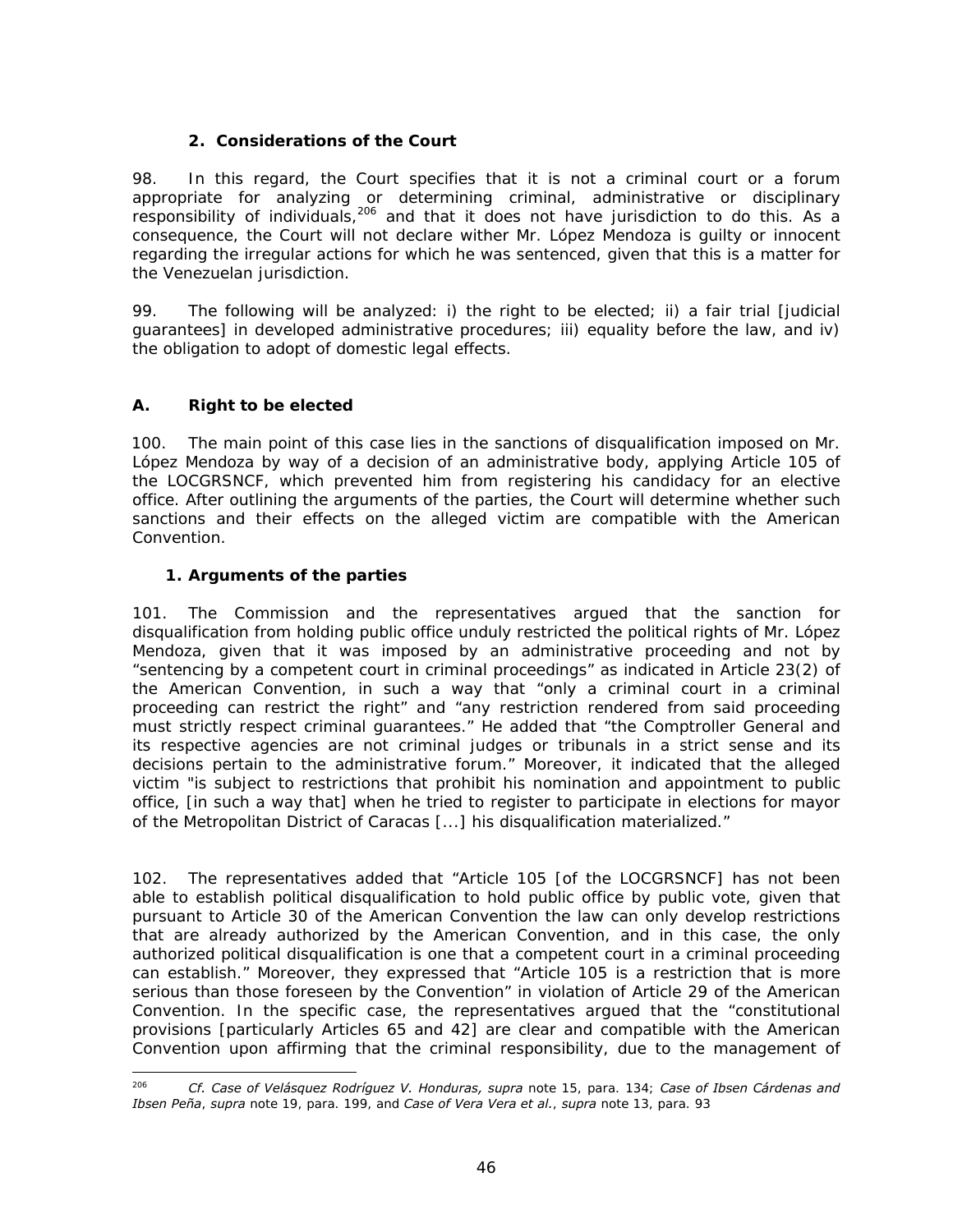public funds, as a consequence, generates the disqualification of the convicted person, upon a final judgment."

103. On its behalf, the State expressed that Article 105 of the LOCGRSNCF "must be interpreted pursuant to the parameters established in Article 30 […]of the Convention, which specifies the scope of the permitted restrictions to the enjoyment and exercise of rights and freedoms so recognized, that can be applied pursuant to the laws rendered for reasons attributed to the general interest and for the purpose for which they were established." In this regard, the State noted that "in the unlikely event that there is a contradiction between Article 23(2) [of the Conviction] and the Constitution […] of Venezuela, the prevalence of the international treaty is not absolute or automatic." Therefore, the State argued that "that which is enshrined in Article 23(2) cannot be invoked in isolation, […] against the competence and duties of the National Public Power, as is the Citizen or Moral Power." It further argued that "the sanction of disqualification from public office for a period of time, imposed by the Comptroller General of the Republic, [...] is not a disqualification of a political nature, and therefore, it is totally different from a political disqualification [...] that derives from a criminal conviction, declared by a judge in a final judicial decision, after having gone through a criminal proceeding." Under this argument, the State raised the issue that "a political disqualification suspends the exercise of all political rights of the convicted, which is a circumstance that is radically different from what happens in the course of the sanction of disqualification from public office, [... ] which only disables the subject from the exercise of public functions for a given period, regardless of the way such position comes to be held[. T]his [...] can be by appointment, contest, appointment, or popular election, and obviously, as a result of this impediment may not register to qualify for elected office, because that is precisely the mechanism that would allow entry to the exercise of public functions." In support of this argument, the State made an extensive presentation on how its domestic courts have interpreted the laws applied in this case, as well as on legislation enacted by other countries in the fight against corruption. Moreover, the State also argued that the sanction of disqualification imposed by the Comptroller is aimed at fighting corruption and protecting public funds, which serves a compelling governmental interest.

# **2. Considerations of the Court**

-

104. The Court must determine whether the sanction of disqualification imposed on Mr. López Mendoza by a decision of an administrative body and the subsequent failure to register his candidacy for an elective office is compatible with the American Convention. It is not necessary, however, that the Court rule on the interpretation of Venezuelan domestic law and in particular on the compatibility or incompatibility of Article 105 of the LOCGRSNCF with the Venezuela Constitution. <sup>207</sup> Moreover, the Court also considered that in deciding this case it is not necessary to rule on the arguments of comparative law presented by the State. If in the future, a case appears before the Court in which one of the standards cited by the State is applied, it then follows suit to analyze it in the light

<sup>&</sup>lt;sup>207</sup> La Constitución de la República Bolivariana de Venezuela de 1999 establece en sus artículos 42 y 65 lo siguiente: Artículo 42. Quien pierda o renuncie a la nacionalidad pierde la ciudadanía. El ejercicio de la ciudadanía o de alguno de los derechos políticos sólo puede ser suspendido por sentencia judicial firme en los casos que determine la ley. Artículo 65. No podrán optar a cargo alguno de elección popular quienes hayan sido condenados o condenadas por delitos cometidos durante el ejercicio de sus funciones y otros que afecten el patrimonio público, dentro del tiempo que fije la ley, a partir del cumplimiento de la condena y de acuerdo con la gravedad del delito (énfasis añadido). Artículos 42 y 65 de la Constitución de la República Bolivariana de Venezuela, *supra* note 27, folio 55.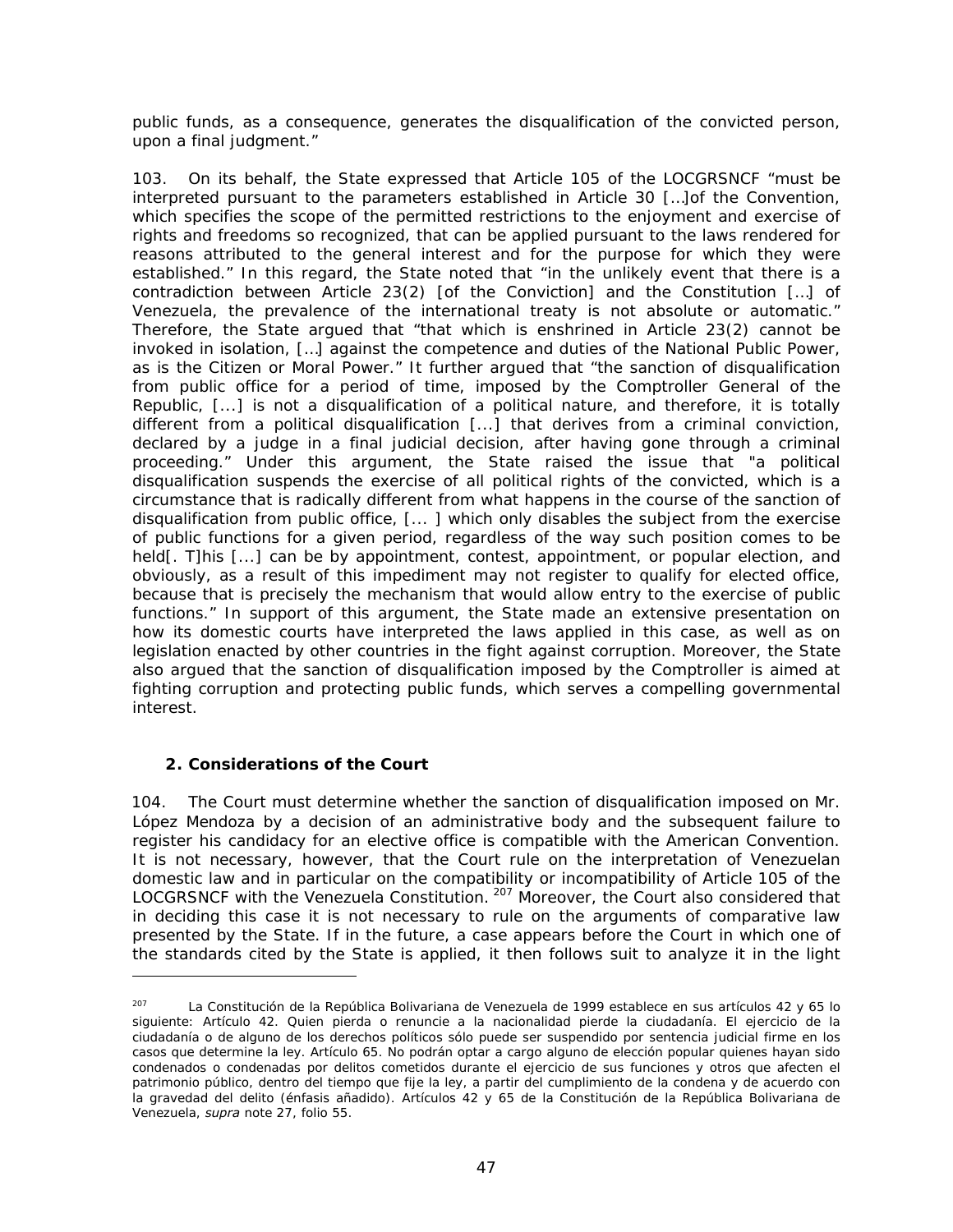from the provisions of the American Convention.<sup>208</sup>

105. Thus, referring specifically to the particular case at hand, the Court understands that this issue should be resolved through the direct application of the provisions of Article 23 of the American Convention, because it involves sanctions that imposed a clear restriction on one of the political rights recognized in paragraph 1 thereof, without complying with the applicable requirements in accordance with paragraph 2 thereof.

106. Article 23(1) of the Convention establishes that every citizen shall enjoy the following rights and opportunities, which must be guaranteed by the State under equal opportunity: i) to take part in public affairs, directly or through freely chosen representatives; ii) to vote and to be elected in genuine periodic elections, which shall be by universal and equal suffrage and by secret ballot that guarantees the free expression of the will of the voters; and iii) to have access to the public service of one's country.  $^{209}$ 

107. Article 23(2) of the Convention sets out the various causes that can restrict the rights recognized in Article 23(1) and, where applicable, the requirements that must be met for such a restriction to be applied appropriately. In this case, which is about a restriction imposed by way of a sanction, it should be about a "conviction by a competent court in criminal proceedings." None of these requirements have been fulfilled, given that the body that imposed the sanctions was not a "competent court," there was no "conviction," and the sanctions were not applied as a result of a "criminal proceeding," where the judicial guarantees enshrined in Article 8 of the American Convention should have been respected.

108. The Court considers it appropriate to reiterate that "the effective exercise of political rights is an end in itself and, a fundamental means that democratic societies have to ensure that other human rights enshrined in the Convention are guaranteed <sup>210</sup> and that their holders, in other words, citizens, not only enjoy rights, but also "opportunities." The latter term implies the obligation to guarantee with positive measures that anyone who holds formal political rights has a real opportunity to exercise them.<sup>211</sup> In this case, although Mr. López Mendoza was able to exercise his political rights (*supra* para. 94), it is fully proven that he was deprived of passive suffrage, that is, the right to be elected.

109. Under the foregoing, the Court finds that the State violated Articles 23(1)(b) and 23(2) in relation to Article 1(1) of the American Convention, to the detriment of Mr. Leopoldo López Mendoza.

-

<sup>&</sup>lt;sup>208</sup> On the other hand, this Court considers that the fight against corruption is of great importance, and it will keep in mind such circumstance when in it is presented with a case wherein it has to rule on such matter.

<sup>209</sup> *Cf. Case of Yatama V. Nicaragua. Preliminary Objections, Merits, Reparations, and Costs.* Judgment of June 23, 2005. Series C No. 127*,* paras. 195 to 200, and *Case of Castañeda Gutman V. México. Preliminary Objections, Merits, Reparations, and Costs.* Judgment of August 6, 2008. Series C No. 184, para. 144.

<sup>210</sup> *Cf. Case of Castañeda Gutman, supra* note 209, para. 143.

<sup>211</sup> *Cf. Case of Yatama, supra* note 209, para. 195.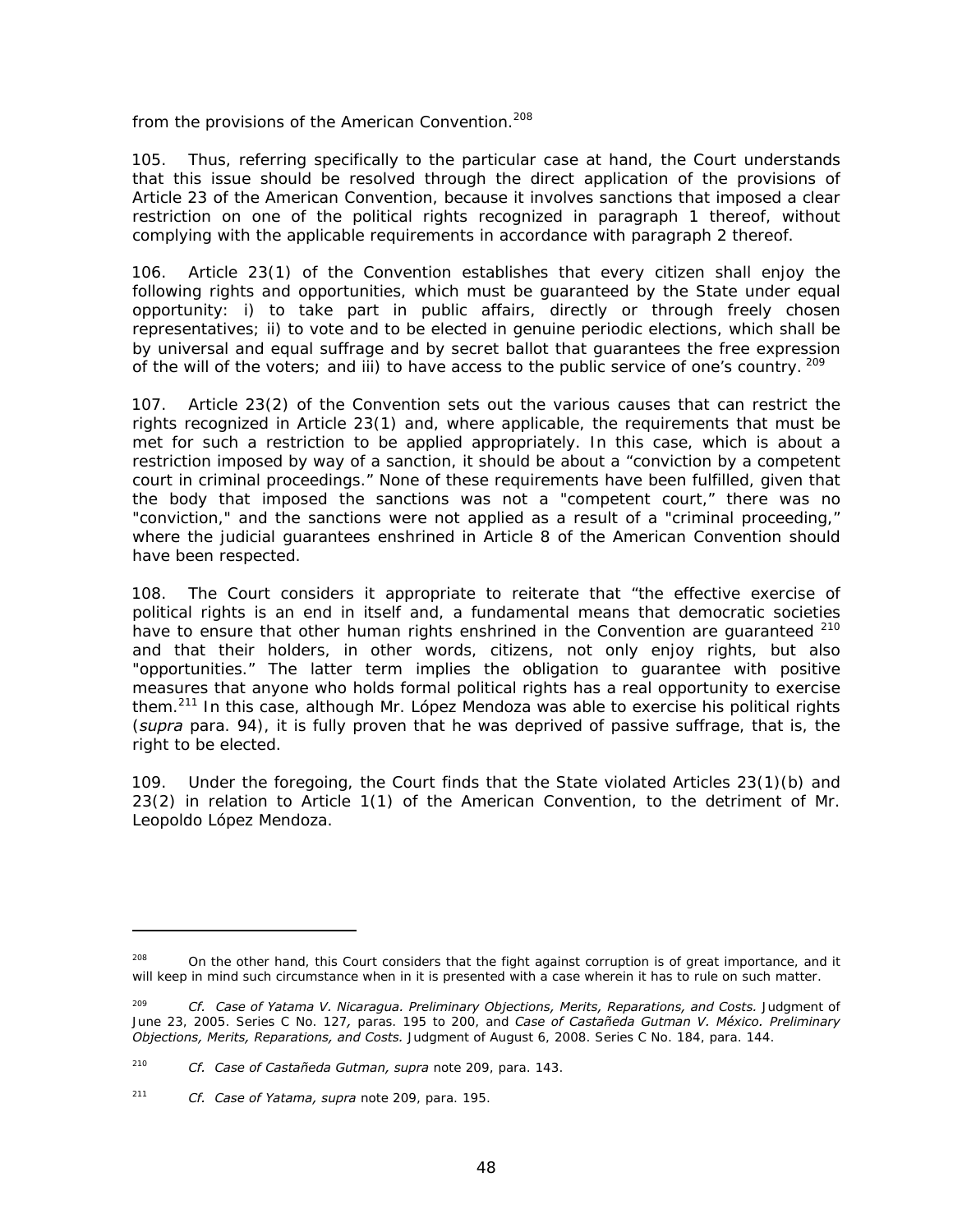# **B. Judicial guarantees regarding the administrative proceedings**

110. Notwithstanding the foregoing, regarding the right to be elected, the Court shall proceed with an analysis of the controversy between the parties regarding the alleged violation of various guarantees in the administrative proceedings that took place both for the imposition of the fine as well as for the disqualification as a candidate.

111. The Court has stated that all bodies which exercise functions of a judicial nature, whether criminal or not, have a duty to adopt fair decisions based on the full respect for the guarantees of due process established in Article 8 of the American Convention.<sup>212</sup> The Court also recalls that established in its jurisprudence in that the administrative and disciplinary sanctions are, like the criminal ones, an expression of the punitive power of the State and, on occasions, of the same nature. <sup>213</sup>

# **1. Guarantees in the administrative proceeding that resulted in a fine**

112. The Commission did not develop specific arguments regarding the alleged violation of the right to defense and the presumption of innocence in relation to the administrative responsibility proceedings that resulted in sanctions in the form of a fine. Therefore, in the following sections, the controversy between the representatives and the State will be analyzed in respect to these guarantees.

# *1.1. Right to defense and right to appeal the sanctioning decision*

# *1.1.1. Arguments of the parties*

113. The representatives argued that Mr. López Mendoza "was not guarante[ed] the right to be heard within a reasonable period of time" nor "the appropriate time or means to prepare his defense" and was granted only "15 working days to present evidence and defend himself" after the charge against him was filed. Similarly, they also noted that "he was not guaranteed the right to be assisted by counsel provided by the State nor the right to question witnesses." They also indicated that the alleged victim was denied the "right [...] to request the temporary suspension of sanctions during the annulment hearing," that "a corresponding charge was never provided," and that "only a motion to reconsider was possible" before the same official who imposed the sanctions.

114. In this regard, the State indicated that the administrative proceeding, consisting of various procedural phases and stages "offered all the guarantees for the individual to defend his rights and interests." Moreover, it added that the Inter-American System cannot act as a fourth instance in cases brought before its jurisdiction.

 $212$ 212 *Cf. Case of Ivcher Bronstein V. Perú. Merits, Reparations, and Costs.* Judgment of February 6, 2001. Series C No. 74, para. 104, and *Case of of the Constitutional Court V. Perú. Merits, Reparations, and Costs.*  Judgment of January 31, 2001. Series C No. 71, para. 71.

<sup>213</sup> *Cf. Case of Baena Ricardo et al. V. Panamá. Merits, Reparations, and Costs.* Judgment of February 2, of 2001. Series C No. 72, para. 106, and *Case of Vélez Loor V. Panamá. Preliminary Objections, Merits, Reparations, and Costs.* Judgment November 23, 2010 Series C No. 218, para. 170.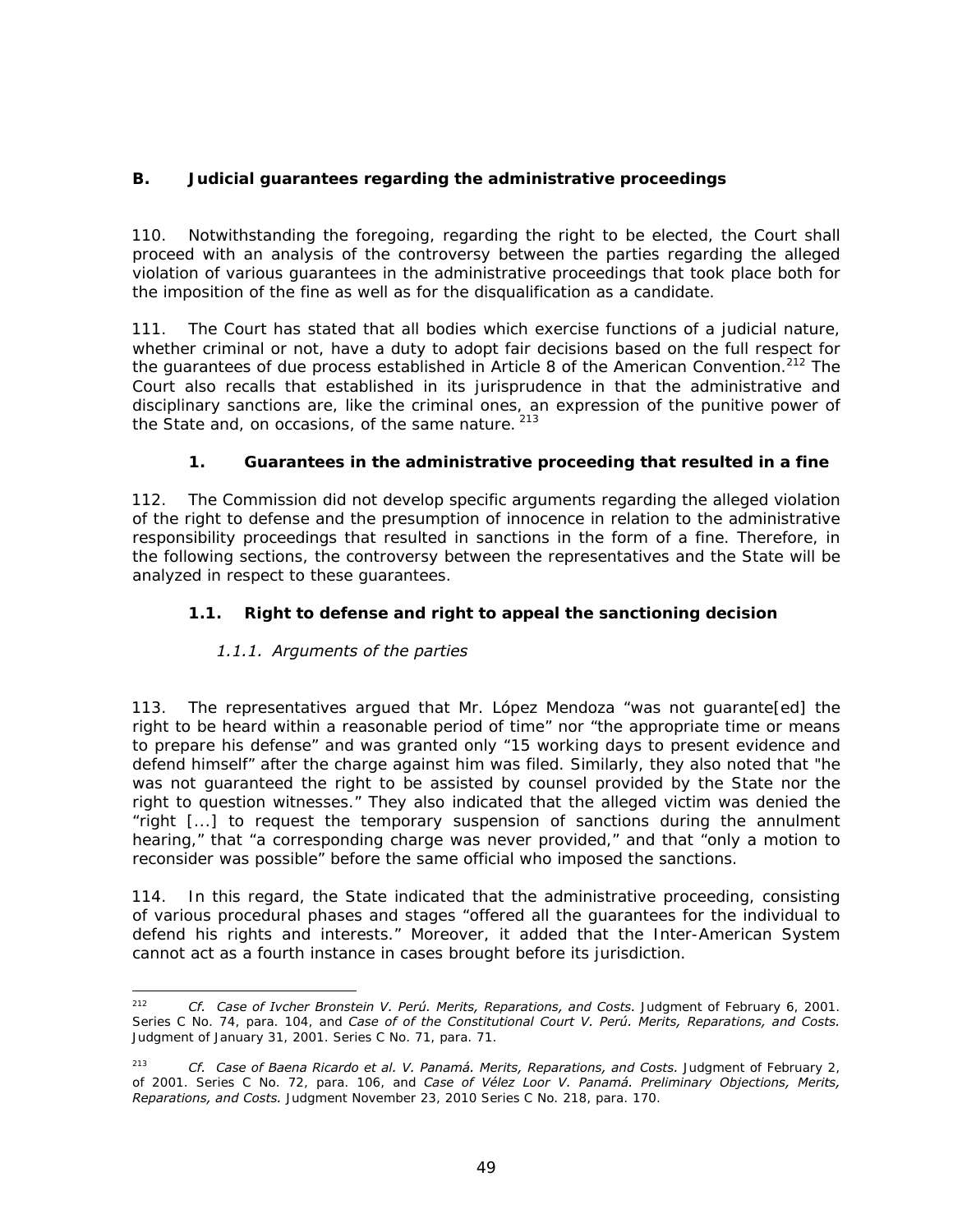## *1.1.2. Considerations of the Court*

115. The Court notes that in the public hearing in this case, Mr. López Mendoza noted that "he never [was given] the opportunity to present [his] arguments." According to the alleged victim, the administrative procedures "led to some fines," without "following the corresponding steps that would allow for the possibility of being heard. $"^{214}$ 

116. According to expert witness Soto Villasmil, "[i]n order to prevent or punish the crimes of an administrative nature," the Venezuelan State has established that the relevant proceedings to determine responsibility are made up of a series of phases in which, from the onset, "assessments of the arguments are gathered as well as [the evidence brought forward] by the legitimate interested parties allegedly responsible [...] in order to contest the presumed actions being alleged." This is brought forward in addition to the subsequent "remedies." 215

117. The Tribunal has previously established that the right to defense should be exercised from the point in which a person is a possible perpetrator or participated in a criminal act, and it ends when the proceeding is final.<sup>216</sup> To prevent a person from exercising his or her right of defense is to strengthen the investigative powers of the State at the expense of the fundamental human rights of the person being investigated. The right to defense requires the State to treat the individual at all times as a true subject of the proceeding, in the broadest sense of the concept, and not merely as a subject therein. 217

118. Thus, the Court notes that at the various phases of the administrative proceedings on responsibility, opportunities and hearings were offered to Mr. López Mendoza for the presentation of arguments and evidence. In fact, the alleged victim actively participated in the proceedings against him,  $218$  was provided legal notice of the initiation of these proceedings *(supra* paras. 48 and 70), had the opportunity to be represented by counsel, presented testimonial and documentary evidence (*supra* paras. 61, 75, and 86), filed appeals (*supra* paras. 56, 61, 73, 79, and 84), always obtaining responses to his requests.<sup>219</sup> Thus, the Court finds that no violation of the right to the defense of Mr.

<sup>214</sup> Statement of Mr. Leopoldo López Mendoza in the public hearing heldo in this case.

<sup>215</sup> Report or expert witness Alejandro José Soto Villasmil, *supra note* 39.

<sup>&</sup>lt;sup>216</sup> *Cf. Case of Barreto Leiva V. Venezuela. Merits, Reparations, and Costs. Judgment of November 17,* 2009. Series C No. 206, para. 29. See *mutatis mutandis Case of Suárez Rosero V. Ecuador. Merits.* Judgment November 6, 1997. Series C No. 35, para. 71; *Case of Heliodoro Portugal V. Panamá. Excepciones Preliminares, Merits, Reparations, and Costs.* Judgment of August 12, 2008. Series C No. 186, para. 148, and *Case of Bayarri V. Argentina. Preliminary Objections, Merits, Reparations, and Costs*. Judgment of October 30, 2008. Series C No. 187, para. 105.

<sup>217</sup> *Cf. Case of Barreto Leiva*, *supra* note 216, para. 29.

<sup>&</sup>lt;sup>218</sup> For example, by way of a brief presented on July 27, 2006, by the representation of Mr. López Mendoza, evidence was alleged before the the Political-Administrative Chamber of the Supreme Tribunal of Justice. Brief of July 27, 2006, presented by Mr. López Mendoza, *supra note* 171, folios 1662 to 1665.

<sup>&</sup>lt;sup>219</sup> Así, la Corte toma note que the Office of Determination of Responsibility, en su auto decisorio en el Case of relacionado con los hechos de PDVSA, respondió a los alegatos de la defensa señalando que "[e]n relación con la reiterada denuncia sobre violación del derecho a la defensa en la fase de potestad investigativa [...] advi[rtió] que no se puede considerar que hubo violación [de la] garantía constitucional de la defensa, en la fase correspondiente a la Potestad Investigativa, porque conforme a lo previsto en el artículo 77 de la Ley que rige [sus] actividades, esta fase tiene por objeto, realizar las actuaciones que sean necesarias a fin de verificar la ocurrencia de actos, hechos u omisiones contrarios a una disposición legal o sublegal, determinar el monto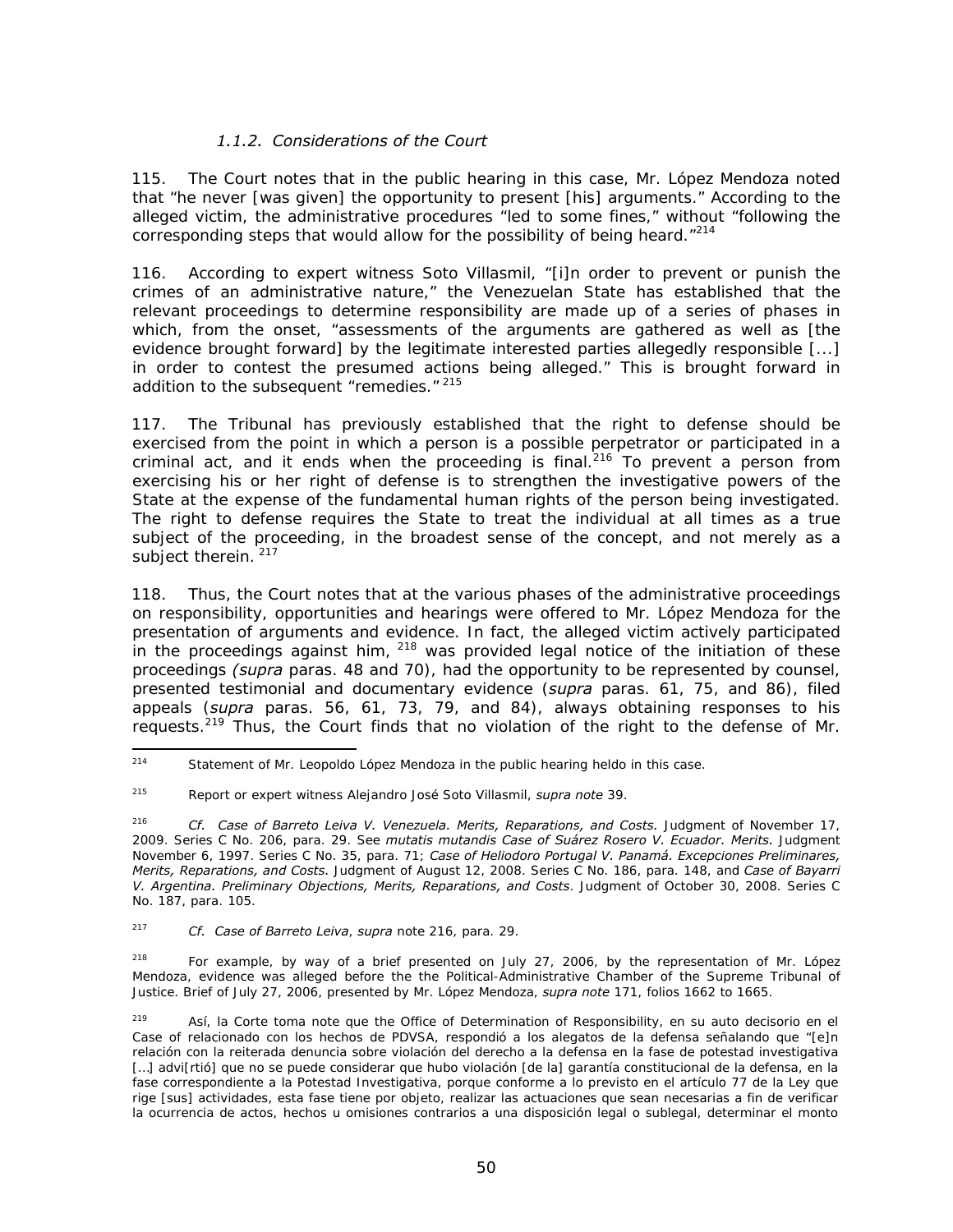López Mendoza regarding administrative and judicial authorities that rendered decisions regarding fines in his case.

119. Furthermore, given the questioning of the alleged victim regarding the lack of specification regarding the charges filed against him, the Court notes that the evidence in the record allows one to understand that from the initial phase of investigation there was clarity regarding the type of material irregularities regarding the investigation concerning Mr. López Mendoza. Thus, from an initial point, he was notified that the Comptroller was to conduct "an investigation into the contributions made by [...] PDVSA, regarding grants and donations during the years 1998, 1999, 2000 and 2001" (*supra* para. 48) and that the Director of Municipal Oversight requested "a detailed report on the use of resources destined for the Metropolitan Mayor's Office of Caracas" in the fiscal 2002 year (*supra* para. 70).<sup>220</sup> The Court noted that, notwithstanding the declaration of the alleged victim in the sense that "there was never any sign of damage to the public good, $1221$  he submitted respective discharge briefs and evidence after the respective notifications (*supra* para. 49, and 70), making it possible to conclude that Mr. López Mendoza, reasonably, was clear on the facts of investigation that could possibly be used against him.

120. Furthermore, the Court considers that it is not *per se* contrary to the American Convention that it be established in domestic law of the States that in certain proceedings, certain procedural actions not be subject to objections. Additionally, the Court notes that the representatives did not present sufficient argumentation on the adverse impact that this impossibility to contest the proceeding might have had on Mr. López Mendoza's right to defense. <sup>222</sup> The evidence in the record allows for the conclusion

<sup>220</sup> En el Report on results of the Office of Industry Oversight se señaló que "[r]esulta incierto que en el Order to proceed ofl 8 de septiembre de 2003, no se hayan mencionado los fundamentos de hecho y de derecho por los cuales se inició la investigación, es decir, esta Dirección de Control cumplió con el ejercicio de la potestad investigativa, en los términos a que se contraen los artículos 77 y siguientes de la LOCGRSNCF. Particularmente, fueron claramente narrados los hechos, actos u omisiones detectados en la actuación de control practicada, así como las normas de orden que presuntamente resultaron inobservadas con las referidas conductas". Report on results of the Office of Industry Oversight, *supra note* 74, folio 7380. De otra parte, the Office of Determination of Responsibility señaló que "mal podría alegarse que no se precisó la imputación a los fines de ejercer una correcta defensa, ya que en la fase correspondiente a la Potestad Investigativa, sólo se señalan los hechos o hallazgos obtenidos de la actuación de control fiscal, sin que esté dado, subsumir esos hechos o hallazgos de auditoría en alguno de los supuestos generadores de responsabilidad administrativa contemplado[s] en el artículo 91 de la [LOCGRSNCF], o en cualquier otro supuesto generador de esa responsabilidad que esté contemplado en otro instrumento legal". Auto decisorio de 29 de Octubre de 2004 de the Office of Determination of Responsibility, *supra note* 85, folio 188.

221 Statement of Mr. Leopoldo López Mendoza, *supra note* 214.

-

<sup>222</sup> For example, the Court expressed in regard to the act of initiation rendered by the Office of Determination of Responsibility "that it does not produce a failure of defense, since from its content one can deduce with clarity the facts being charged, who has been urged by the investigative body to present evidence and defend at the public hearing to refute the facts and allegations made. Consequently, for this Court a lack of defense does not exist, notwithstanding that given the inability to promote evidence, have access to the case file, not setting the public hearing, failure to provide notice of any act of investigation or the denial of admission to an administrative proceeding, the extraordinary protection of constitutional right could still proceed." Decision of August 25, 2004, of the Seventh Superior Court of the Administrative Disputes, *supra note* 132, folios 344 to 353.

de los daños causados al patrimonio público, si fuere el caso, así como la procedencia de acciones fiscales, todo lo cual evidencia, que en esta fase, el órgano de control aun no ha formado criterio respecto al carácter presuntamente irregular del hecho investigado y de las consecuencias que de él pudieran derivarse, porque sólo, en esa fase, se tiene certeza respecto al hallazgo encontrado durante la auditoría sin que de ella pueda, en esta fase investigativa, determinar las posibles acciones fiscales que eventualmente y previa conclusión de esta fase, se pudieran derivar". Auto decisorio de 29 de Octubre de 2004 de the Office of Determination of Responsibility, *supra note* 85, folio 187.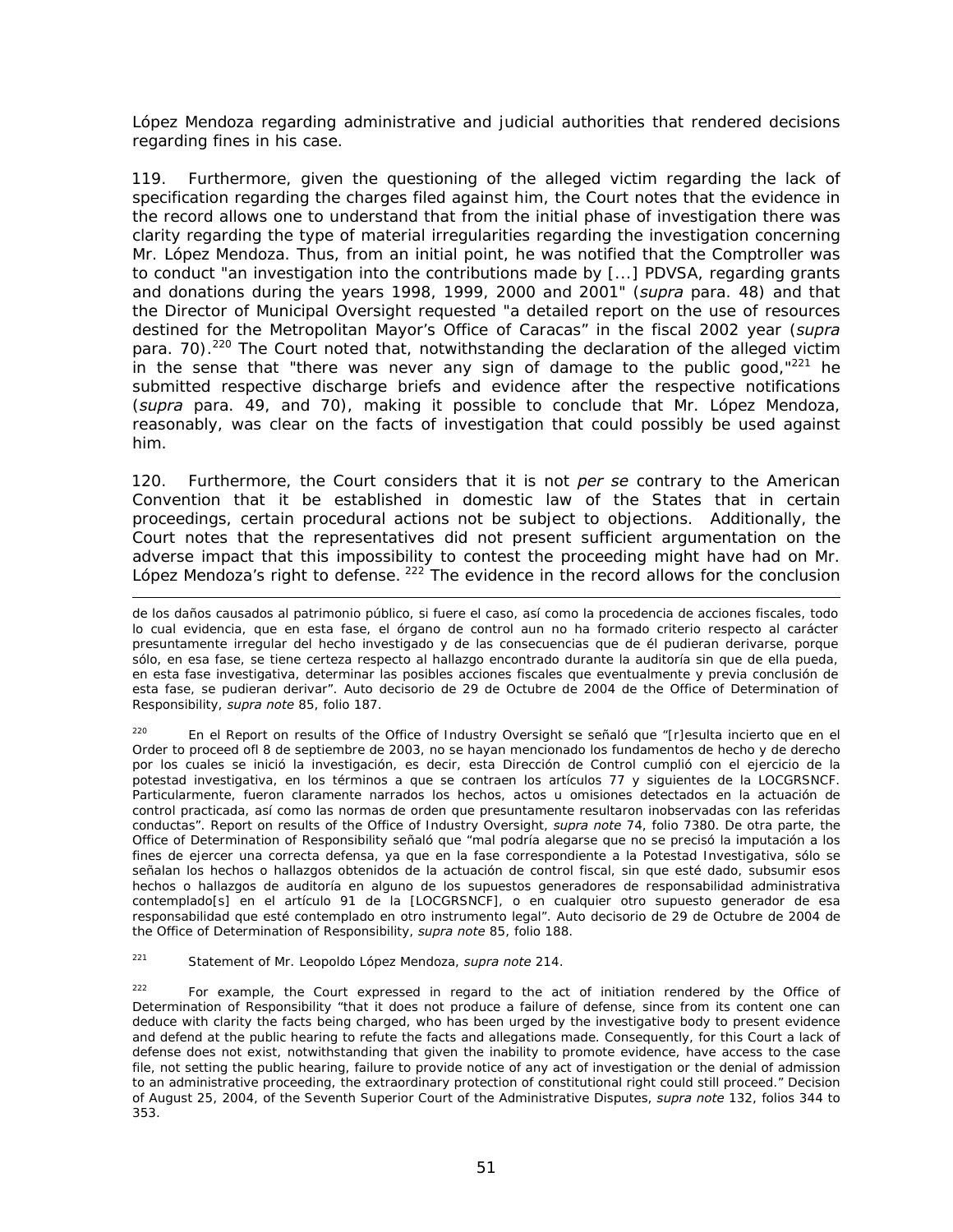that not challenging the procedural actions did not affect the ability to challenge subsequent actions nor did it prevent, on the whole, the due defense regarding the fines that were imposed on the alleged victim.

121. On the other hand, the Court notes that no specific argumentation was presented to substantiate that the 15 working days to provide evidence *per se* constituted a disproportionate restriction of the right to defense. Thus, in the specific case, the representatives did not show how that period limited the possibility of an adequate defense, as it has been demonstrated in another case before this Court that proved that a day for counsel to review the entire case file was a violation of the right to defend the accused. 223

122. Moreover, the Court considers that the arguments of the Venezuelan domestic courts are not unreasonable for not having considered certain witnesses proposed by the alleged victim in the respective proceedings for the determination of responsibility. In any case, the Court notes that the representatives did not make a statement regarding the State's argument on the alleged testimonial evidence indicated by the defense of Mr. López Mendoza that despite the determination of dates to be put forward this evidence, were never submitted.<sup>224</sup> Finally, the Court notes that Mr. López Mendoza had the opportunity to appeal the decision against him and that in response to the appeal for annulment filed there was a judicial assessment of the allegations of the defense in connection with the determination of the facts and the applicable law in connection with administrative offenses and fines imposed. (*supra* paras. 57, 63, 80, and 85).

123. For these reasons, the Court finds that there is no violation in regard to the right to defense and the right to appeal the sanctioning decision against Mr. López Mendoza, in connection with administrative proceedings that ended the determination of responsibility and in the imposition of fines.

# *1.2. Presumption of innocence*

-

# *1.2.1. Arguments of the parties*

124. The representatives stated that the presumption of innocence involves the "right to prove one's innocence" and, nevertheless, in this case the charges against Mr. López Mendoza are based on an "objective responsibility, [...] that does not [...] require guilt or injury for its imposition, but rather requires a mere transgression of the law regarding the

<sup>223</sup> *Cf. Case of Castillo Petruzzi et al. V. Perú. Merits, Reparations, and Costs*, Judgment May 30, 1999. Series C No. 52, para. 141

<sup>&</sup>lt;sup>224</sup> The Office of Determination of Responsibility noted that "regarding the testimonial eveidence indicated by the defense, […] it warned that in order to safeguard the constitutional right of the accused [on the 24th and 29th of September, 2004, […] the opportunity was given to receive the information that the representation of the accused sought to provide, nevertheless, at no time did the representation provide said witnesses. As a consequence, the deciding body decided that upon not having produced such testimony, there is no basis for a decision." Deciding order of October 29, 2004, of the Office of Determination of Responsibility, *supra note* 85, folios 199 and 200. Similarly, upon resolving the Motion to reconsider, this criteria was reiterated upon noting that "the petitioners did not present, for review, on the dates set (24th and 29th of September 2004), the witnesses promoted by the Comptroller General, this being an obligation of the interested party, to which the deciding body, deemed in the order […] given that no testimony was rendered, there was no facts upon which to render a decision. From this, the Comptroller General—pursuant to law and in no way—violated the right to defense of the petitoners." Resolution of March 28, 2005, of the Office of Determination of Responsibility, *supra note* 88, folio 278.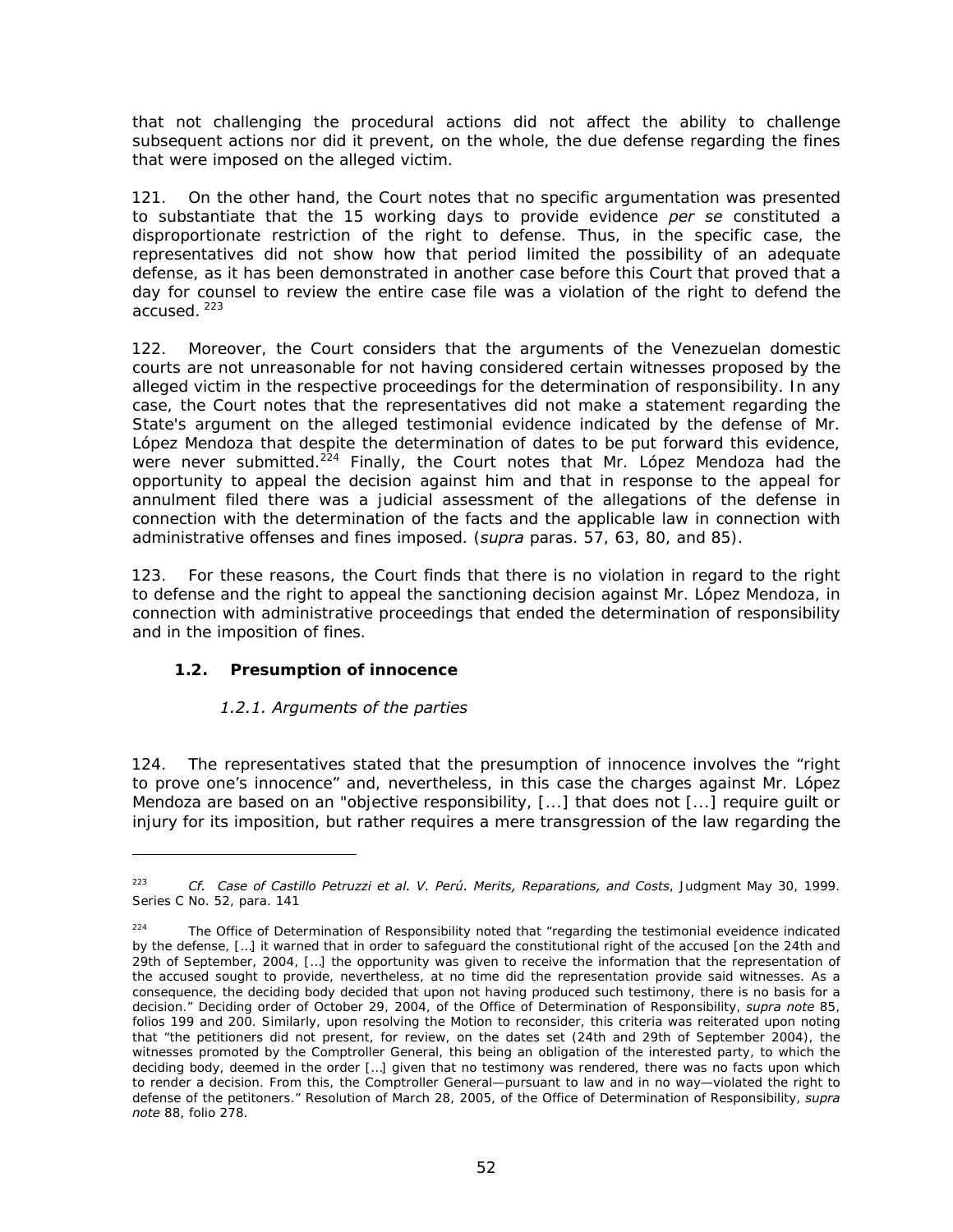management of public funds." In this sense, the representatives questioned that "it was not of the same interest to determine the guilt of the defendant as it was to demonstrate the occurrence of the event." Thus, they concluded that "the presumption of innocence was not guaranteed" and that "upon initiating the proceeding and even before the accused was given notice of [the] initiation of a proceeding against him, he had been charged for the same unproven acts and [that] he had not been able to contest them, before the civil and criminal courts."

125. In this regard, the State referred to the decision by the Constitutional Chamber of the Supreme Tribunal of Justice, in judgments of August 6 and 12, 2008, regarding the constitutionality of Article 105 of the LOCGRSNCF. In its final written arguments, in regard to the appeals filed for the actions of the Municipality of Chacao, the State argued that Mr. López Mendoza "claim[ed] in an unfounded manner that the judgment [at issue], took on a regressive stance regarding the right to presumption of innocence upon validating the argument that the alleged administrative responsibility under the LOCGRSNCF and in particular, that relating to the recipient change of the budgetary appropriations, are cases of objective administrative responsibility in which it is not necessary to assess the conduct of the accused." Thus, the State argued the "objective character of the administrative offenses" and noted that the representatives contradict themselves upon "maintaining [...] on the one hand, that the aforementioned responsibility is subjective in nature and, on the other hand, that the same assumption of responsibility is by nature objective."

#### *1.2.2. Considerations of the Court*

-

126. The Court notes that the Constitutional Chamber of the Supreme Tribunal of Justice has ruled on the presumption of innocence in regard to the application of Article 105 of the LOCGRSNCF as follows:

Its essential content is that throughout the administrative sanctioning or disciplinary proceeding, there should be evidentiary activity designed to establish the guilt of the official, without disclosing any opinion as to the merits of the matter. It is a right that directly involves how the evidentiary phase of the sanctioning proceeding is developed. Thus, the presumption of innocence requires that the act that declares administrative responsibility be the only determination of the culpability of the official under investigation.<sup>225</sup>

#### 127. Subsequently, the Constitutional Chamber of the Supreme Tribunal stated that:

"... the sanctions contained in Article 105 [...] must be issued after the substantiation of the respective administrative proceeding in which the person under investigation may raise all the arguments and evidence deemed relevant to his or her defense and where, all procedural safeguards are guaranteed, among which is the presumption of innocence, so that from its inception until right before the issuance of administrative responsibility the individual under investigation is presumed innocent and this is the treatment that must be made. However, once the substantiation of the proceedings and instruction in the case has been completed and the administrative responsibility for the commission of an unlawful administrative act has been determined, the presumption of innocence of the investigation is swapped, applying the punitive legal consequences provided for in said Article 105 [...] without this implying a violation of the constitutional guarantee of presumption of innocence, as it has already been asserted in the procedure-guarantee."  $^{226}$ 

<sup>&</sup>lt;sup>225</sup> Judgment No. 1.266 of August 6, 2008, issued by the Constitutional Chamber of the Supreme Tribunal of Justice, *supra note* 31, folio 633.

<sup>&</sup>lt;sup>226</sup> Judgment N° 1.270 of August 12, 2008, of the Constitutional Chamber of the Supreme Tribunal of Justice *supra note* 188, folio 1421.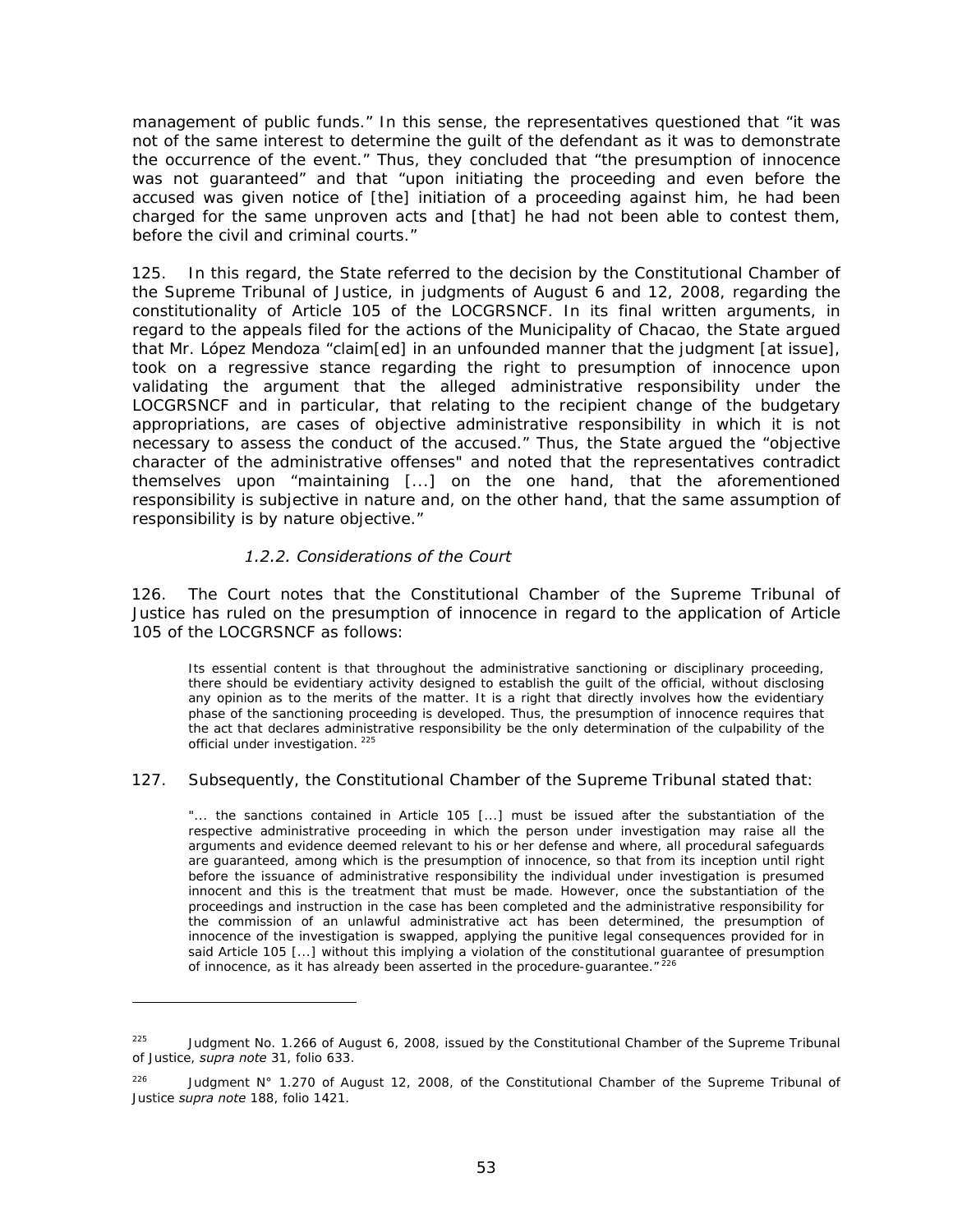128. This Court has noted that the principle of presumption of innocence constitutes a foundation of the right to fair trial [judicial guarantees].<sup>227</sup> The presumption of innocence implies that the defendant must show that he or she committed the crime attributed to him or her, and that the *onus probandi* correspond to the accuser.<sup>228</sup> Thus, the clear evidence of guilt is a prerequisite for criminal punishment, in such a way that the burden of proof falls on the prosecution and not on the accused.<sup>229</sup> Thus, the lack of presentation of convincing evidence of responsibility in a guilty verdict is a violation of the principle of presumption of innocence, $^{230}$  which is essential for the effective realization of the right to defense and accompanies the accused throughout the trial proceedings until a final judgment is issued that determines quilt.<sup>231</sup> On the other hand, the presumption of innocence implies that judges do not initiate the proceeding with a preconceived idea that the defendant committed the crime for which he or she is being charged, as the burden of proof falls on the accuser and any doubt should be used to benefit the accused. The presumption of innocence is violated if, before the accused is found guilty, a court decision renders that he or she is quilty. <sup>232</sup>

129. Thus, the Court notes that in the phase of performance of fiscal oversight of the administrative proceeding at hand, (*supra* para. 38) the respective oversight bodies conduct account assessments, inspections, and audits to determine the alleged facts that could lead to an unlawful administrative action. Thus, the next phase of investigation (*supra* para. 38) arises only when derived from the previous phase, it is concluded that there is evidence to presume the administrative responsibility of some employees or officials in the exercise of their functions. The results report which concludes this phase also involves the carrying out of proceedings that involve the accused to debate and clarify if it is appropriate to proceed with the proceeding regarding determination of responsibility" that includes a specific phase for objections that extends into the oral or public hearing. (*supra* para. 39).

130. With regard to questions raised by the representatives regarding the viability of the alleged objective administrative responsibility under the LOCGRSNCF, the Court notes

 $227$ 227 *Cf. Case of Suárez Rosero V. Ecuador. Merits, supra* note 216, para. 77; *Case of Chaparro, Álvarez,*  and Lapo Íñiguez V. Ecuador. Preliminary Objections, Merits, Reparations, and Costs. Judgment of November 21st of 2007. Series C No. 170, para. 14, and *Case of Cabrera García and Montiel Flores*, *supra note* 21, para. 182.

<sup>228</sup> *Case of Ricardo Canese V. Paraguay. Merits, Reparations, and Costs.* Judgment of August 31, 2004. Series C No. 111, para. 154 and *Case of Cabrera García and Montiel Flores*, *supra* note 21, para. 182.

 $229$  Similarly, the Human Rights Committee of the United Nations has noted that, "The presumption of innocence, which is fundamental to the protection of human rights, imposes on the prosecution the burden of proving the charge, guarantees that no guilt can be presumed until the charge has been proved beyond reasonable doubt, ensures that the accused has the benefit of doubt, and requires that persons accused of a criminal act must be treated in accordance with this principle. It is a duty for all public authorities to refrain from prejudging the outcome of a trial, e.g. by abstaining from making public statements affirming the guilt of the accused." United Nations. Human Rights Committee. General Comment N° 32, Right to equality before courts and tribunals and to a fair trial (HRI/GEN/1/Rev.9 (vol. I)), para. 30.

<sup>230</sup> *Cf. Case of Cantoral Benavides V. Perú. Merits. Judgment August 18th of 2000. Series C No. 69, párr.*121 and *Case of Cabrera García and Montiel Flores*, *supra* note 21, para. 183.

<sup>231</sup> *Cf. Case of Ricardo Canese, supra* note 228, *para.* 154 and *Case of Cabrera García and Montiel Flores*, *supra* note 21, para. 183

<sup>232</sup> *Case of Cabrera García and Montiel Flores*, *supra* note 21, para. 184, citing ECHR, *Case of Barberà, Messegué, and Jabardo v Spain*, Judgment of December 6th of 1988, App. Nos. 10588/83, 10589/83, 10590/83, paras. 77 and 91.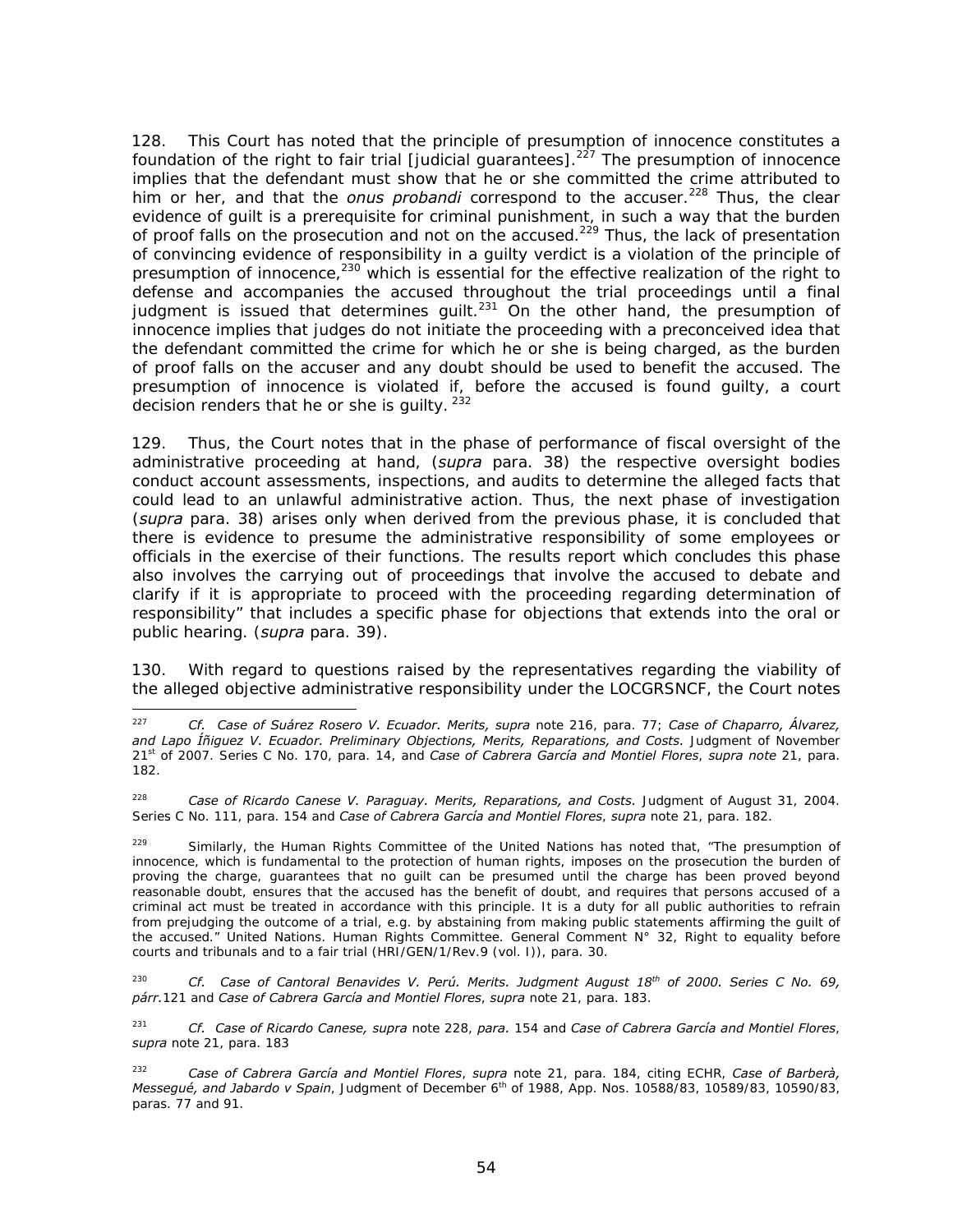that a similar plea was answered by the Political-Administrative Chamber to resolve the appeal filed by the victim (*supra* para. 63 and 85)." The Political-Administrative Chamber of the Supreme Tribunal noted that "in terms of administrative responsibility, injury and guilt are not valued with the same rigor as in criminal law, and the mere establishment of fact enshrined in the law as unlawful or punishable is enough to verify the responsibility of public official." In that sense, although the Chamber appreciates "that from the minutes of the administrative case file the need for justification regarding the approval of additional appropriations was evident, [...] the actions of both the Mayor of Chacao Municipality [...] as well as the Councilors who approved the appropriations with resources that came from Consignment No. 4.07.02.02.04, made them responsible 'objectively' as they were involved in the alleged conduct set out in paragraphs 21 and 22 of Article 91 of the [LOCGRSNCF]." Under the Supreme Tribunal of Justice, "despite the presumed intention of the municipal authorities of covering other expenses of the Municipality with the authorization of additional appropriations, the appellant diverted funds destined for the consignment corresponding to the transfer of funds to the Metropolitan District of Caracas."<sup>233</sup>

131. Moreover, in this case, the Court finds no sufficient evidence that would allow it to consider that the victim has been treated as guilty in the proceeding that resulting in the imposition of fines. Overall, the different levels of oversight, from the start of the proceedings, granted Mr. López Mendoza respect as if he was a person whose disciplinary responsibility was still pending a clear and sufficient determination. In the case of disciplinary conduct, the oversight bodies, through different phases, sought to assess the potential responsibility of Mr. López Mendoza in regard to the alleged administrative offenses.

132. Thus, the Court finds that there is no evidence that the State violated Article 8(1) of the Convention to the detriment of the victim, in relation to the presumption of innocence in proceedings against him which culminated in the determination of responsibility and fines.

133. Now, once the arguments have been assessed regarding the controversies that relate to the imposition of fines, the Court will consider the allegations made by the parties regarding the alleged violation of judicial guarantees in the early stages of the proceedings that ended in the sanctions of disqualification from public office.

#### **2. Right to be heard, obligation to establish cause, and right to defense in relation to the restriction on the right to passive suffrage [stand in an election]**

# *2.1. Arguments of the parties*

134. The Commission argued that Mr. López Mendoza "was subjected, without legal notice, to the discretionary decision of an administrative authority [that] was empowered to impose at the moment it so decided, and without an established time limit, the [additional] sanctions as serious as political disqualification, without establishing the cause for such a decision [with additional arguments that support the implementation of a more onerous punishment than that of a fine and without defining the standards used

 $233$ Judgment of August 5, 2008, of the Political-Administrative Chamber of the Supreme Tribunal of Justice (Exp. No. 2005-5124) (case file of annexes to the answer to the application, tome XXXV, folios 12873 and 12874).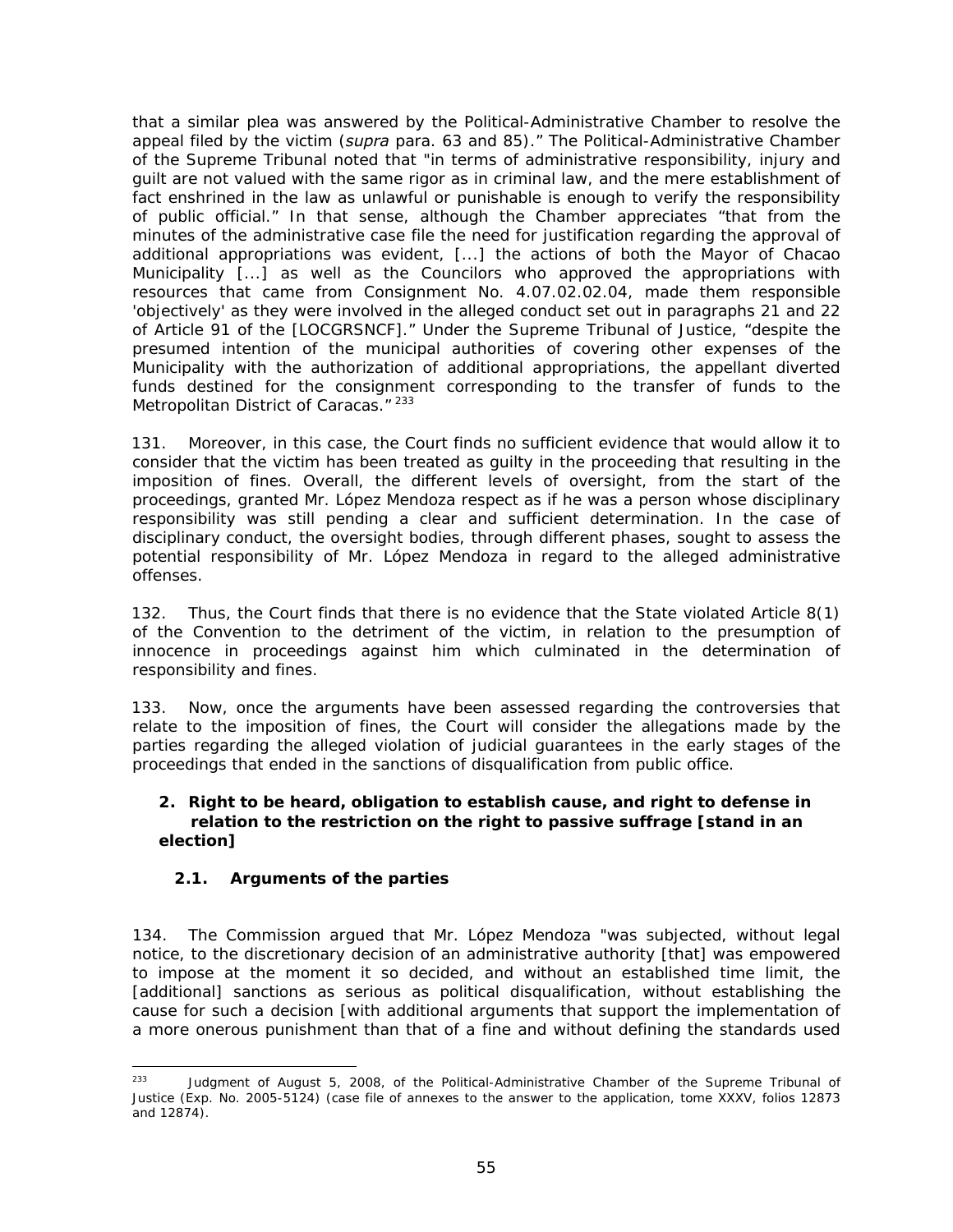for grading the sanction pursuant to the gravity of the behavior], in breach of his right to defense. It added that "the type of defense and promotion of evidence, among others, introduced by the victim would be materially different from that which could be developed in the face of an administrative sanction that imposes an economic fine." Moreover, the Commission indicated that "the absence of a proceeding prevented Mr. López Mendoza from exercising his right to be heard regarding the appropriateness and proportionality of the sanction of disqualification."

135. The representatives indicated that there was no proceeding to "determine the severity of the offense and the type of damage caused, which were actually not existent." In particular, the representatives argued that Mr. López Mendoza was "never provided with legal notice" of the "possibility of being subject [to] a disqualification" and that "there was no opportunity" to "defend [or contest] the seriousness of the facts and extent of the damage." Moreover, they also noted that it was "impossible" for "a person who is not provided legal notice of the possible implementation" of additional sanctions "to be able to defend oneself in the substantiation of the administrative proceedings to determine responsibility, since it is impossible for the accused to know the extent of the damage and the severity of the crime when both have not yet been determined." Thus, for the representatives "it is absolutely unsustainable" that "the procedures that led to the declaration of administrative responsibility and imposition of fines […] also represent the administrative proceedings for the sanction of disqualification," as they had distinct purposes, cause, elements, and moreover, occurred much later. Thus, they questioned that the imposition of the additional sanction "does not require a different substantiation to that already previously issued by the Comptroller upon declaring the administrative responsibility."

136. Meanwhile, the State indicated that "for the imposition of the sanction of disqualification," "there is no need to carry out a different proceeding than that in which administrative responsibility is declared" because "the proceeding is one of its kind" and "is of a complex nature." It added that the alleged victim "exhausted, in the administrative and judicial forums, his constitutional right to plead and prove all that was necessary against the aforementioned sanction." Regarding the alleged lack of correspondence between the principle sanction and the additional sanctions, the State indicated that the imposition of the sanction "understood as a whole, is that it should be externalized or motivated from the relationship that exists between the unlawful act and the sanction to be imposed."

# *2.2 Considerations of the Court*

137. Of the arguments made by the parties, the Court considers it necessary to analyze: i) the alleged lack of notice of the possible imposition of disqualification; ii) the alleged need to expose independent arguments and evidence in order to ensure the right to defense, and iii) the Comptroller's duty to establish cause when imposing the disqualification.

138. Regarding the alleged lack of notice of the possible imposition of an additional sanction, the expert Cabrera Romero noted that it was not necessary to provide notice that, as a result of a declaration of administrative responsibility, a sanction of disqualification was to be imposed, as that is "a matter of law, because the legislation so provides in Article 105 [of LOCGRSNCF]." 234 In this regard, the Court notes that Article 105 of the LOCGRSNCF is clear in pointing out the possibility that the Comptroller impose

<sup>234</sup> 

<sup>234</sup> report or expert witness Jesús Eduardo Cabrera Romero, *supra note* 31.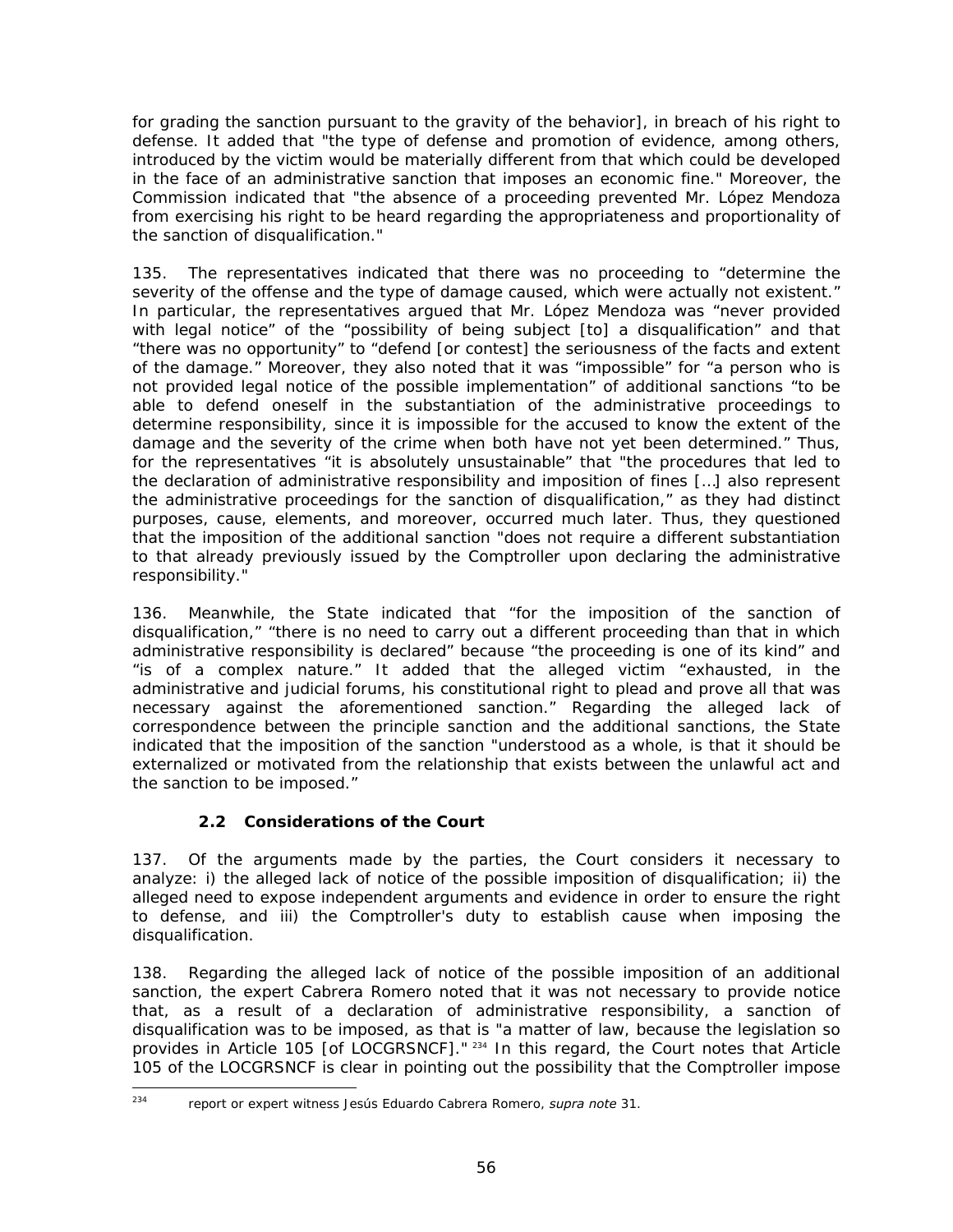any of the additional sanctions - suspension, removal, and disqualification,- once the declaration is final of administrative responsibility of the public official, to which, in principle, the official that has been found responsible can foresee that any such sanction could be imposed. Thus, in an initial analysis, the specific notice of the situation in question does not seem necessary, provided that the person has had the procedural opportunity to present arguments and specific evidence related to the possible sanctions and that the administrative decision that has been imposed had proper cause.

139. Now, in regard to the procedural opportunity to present arguments and specific evidence related to the possible sanctions, Article 105 of the LOCGRSNCF states that "the Comptroller shall [...] in an exclusive and excluding manner, without there being any other proceeding" impose additional sanctions. In this regard, the Constitutional Chamber of the Supreme Tribunal has noted that this implies that the imposition of sanctions shall be done as a result of a "complex proceeding" in the following terms:

"The tagline: 'without there being any other proceeding,' as in the previous laws, refers to the power to declare the administrative responsibility of an official through a process of a complex nature, given that the power to declare the administrative responsibility comes from the power to impose sanctions that result from such declaration. [Thus], the establishment of administrative responsibility does not require a new proceeding, as it entails establishing the sanction derived from administrative responsibility declared by the Comptroller General of the Republic, as stipulated in the previous proceeding established by the law. [...] Thus, it is the manifestation of two administrative acts of the same sanctioning power, making up what the doctrine calls "a complex process.

[...]

[T]he complex proceeding establishes the manifestation of the power to impose sanctions in two interrelated phases, in which the declaration of administrative responsibility is a necessary requirement for imposition of the sanction of suspension, removal, or disqualification; all processed in a single proceeding [...] because each of these phases are independently and effectively satisfied before bodies that, as a whole, form part of the National Fiscal Oversight System. [Thus,] the Chamber considers that [...] there is no violation to the constitutional right to due process, which necessarily must be met to establish the administrative responsibility. The sanctions that correspond to the designation of administrative responsibility do not merit a new proceeding because these are consequences of the declaration of administrative responsibility." 235

140. In this regard, the Court stresses that there is an important difference between the sanction of a fine and the additional sanction of disqualification, which, as noted, implies a limitation to stand for election (*supra* para. 108). Now, although the Court notes that Mr. López Mendoza did not have a procedural period between the declaration of responsibility and the imposition of the disqualification in any of the administrative proceedings that were carried out against him in which he could present arguments and specific evidence regarding the possible additional sanctions that could be imposed, the foregoing does not imply a violation of his right to defense by that fact alone, since Mr. López Mendoza had the opportunity to challenge the magnitude of the administrative

<sup>235</sup> Judgment No. 1.266 of August 6, 2008, of the Constitutional Chamber of the Supreme Tribunal of Justice *supra note* 31, folios 623 and 624. Moreover, in a prior judgment, said Chamber indicated that "the establishment […] of a distinct proceeding is not necessary for the application of the additional sanction, given that the principle sanction as well as the additional sanction arise from the same unlawful act demonstrated during the proceeding of the declaration of responsibility and the sanctioning entity is always the Comptroller General of the Republic. The situation would be different if the sanctioning entity invoked a distinct unlawful action to sustain or apply the additional sanction, given that in this case the installation of a new proceeding would result indispensible for the sanctioning body, one in which the the official under investigation is guaranteed his right to due process and a defense." Judgment No. 1.265 of August 5, 2008, of the Constitutional Chamber of the Supreme Tribunal of Justice *supra note* 187, folio 5279. Some of these standards were reitereated in the decision rendered by the Constitutional Chamber of the Supreme Tribunal of Justice on August 12, 2008. *Cf.* Judgment N° 1.270 of August 12, 2008, of the Constitutional Chamber of the Supreme Tribunal of Justice *supra note* 188, folio 1421.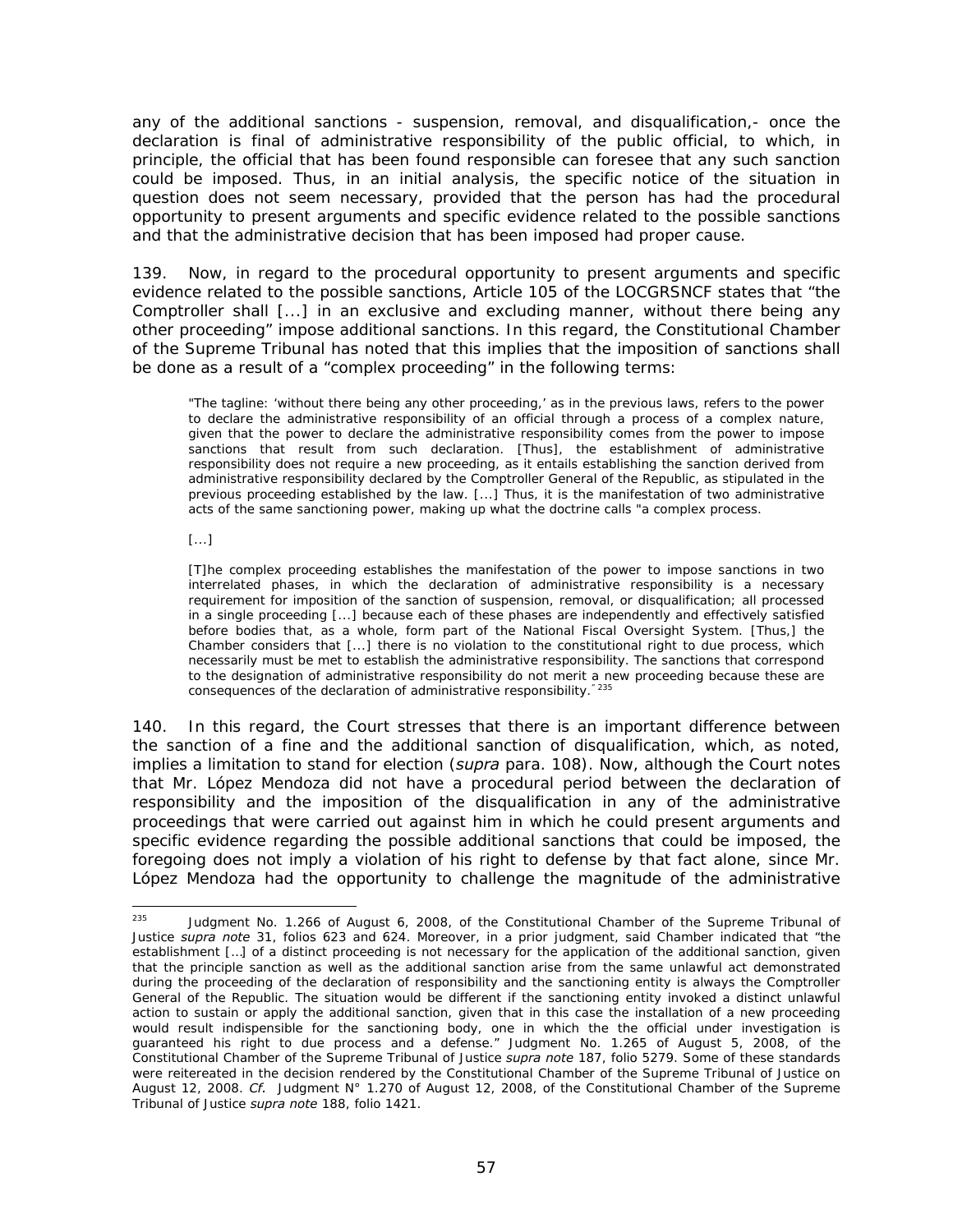failures or of the seriousness of the irregularities in subsequent appeals. Therefore, in the specific circumstances of this case, the Court considers that it was unnecessary for there to be an independent procedural stage, in which Mr. López Mendoza could have had the opportunity to present arguments or evidence to satisfy his right to defense against the possible imposition of additional sanctions.

141. Concerning the requirement that there be cause established by the Comptroller, the Court reiterates that the cause is "the reasoned justification that permits a conclusion to be made." 236 The obligation to provide cause in the resolutions is a guarantee associated with the proper administration of justice, which protects the right of citizens to be tried for the reasons that the law provides, and grants credibility to the legal decisions within the framework of a democratic society. <sup>237</sup> Therefore, decisions adopted by domestic bodies that could affect human rights should be properly grounded, otherwise they would be arbitrary decisions.<sup>238</sup> In this sense, the argumentation of a ruling and of certain administrative actions should allow one to know what the facts, reasons and regulations are on which it bases the decision-making authority, to therefore rule out any hint of arbitrariness. <sup>239</sup> Moreover, it must also show that it has duly taken into account the arguments of the parties and that the evidence has been analyzed. Therefore, the duty of cause is one of the "due guarantees" included in Article 8(1) to safeguard the right to due process.

142. Venezuelan domestic law also recognizes the obligation to establish cause for administrative actions. In this regard, the Venezuelan Organic Law of Administrative Procedures (*infra* para. 201) states:

Article 9.- The administrative actions of a particular nature must be motivated, with the exception of those of simple processing or unless the law expressly provided for this exception. They must refer to the facts and legal basis for the action.

Article 12 .- Even when a legal or regulatory provision leaves a measure or action to the judgment of a competent authority, such measure or action shall maintain due proportionality and suitability with the alleged facts and the purposes of the regulation, and satisfy the processing measures, requirements, and formalities for its validity and effectiveness."

143. In this case, the Court noted that through Resolution No. 01-00-000206 (*supra*  para. 58), the Comptroller outlined the following considerations to impose disqualification for three years on Mr. López Mendoza due to the facts related with the company PDVSA:

<sup>236</sup> 236 *Case of Chaparro Álvarez and Lapo Íñiguez*, *supra* note 227, para. 107*; Case of Escher et al. V. Brasil. Preliminary Objections, Merits, Reparations, and Costs.* Judgment of July 6, 2009. Series C No. 200, para. 208, and *Case of Chocrón Chocrón*, *supra* note 13, para. 118.

<sup>237</sup> *Cf. Case of Apitz Barbera et al. (*"First Court of Administrative Disputes") *V. Venezuela. Preliminary Objection, Merits, Reparations, and Costs.* Judgment of August 5th of 2008. Series C No. 182, para. 77; *Case of Escher y et al.*, *supra* note 236, para. 208, and *Case of Chocrón Chocrón*, *supra* note 13, para. 118. Similarly, the European Court has established in the Case of Suominen: "[T]he Court then reiterates that, according to its established case-law reflecting a principle linked to the proper administration of justice, judgments of courts and tribunals should adequately state the reasons on which they are based." *Cf. Suominen v. Finland*, no. 37801/97, para. 34, 1 July 2003

<sup>238</sup> *Cf. Case of Yatama V. Nicaragua, supra* note 209, párrs. 152 y 153; *Case of Escher et al.*, *supra* note 236, para. 139, and *Case of Chocrón Chocrón*, *supra* note 13, para. 118. Likewise, the European Court has point out that the Judges should clearly state the reasons on which their decisions are based. *Cf.* ECHR, Hadjianastassiou v. Greece, Judgment December 16, 1992, Series A no. 252, para. 23.

<sup>239</sup> *Cf. Case of Claude Reyes et al. V. Chile. Merits, Reparations, and Costs.* Judgment of September 19th of 2006. Series C No. 151, para. 122; *Case of Apitz Barbera et al. ("First Court of Administrative Dispute")*, *supra note* 237, para. 78, and *Case of Chocrón Chocrón*, *supra* note 13, para. 118.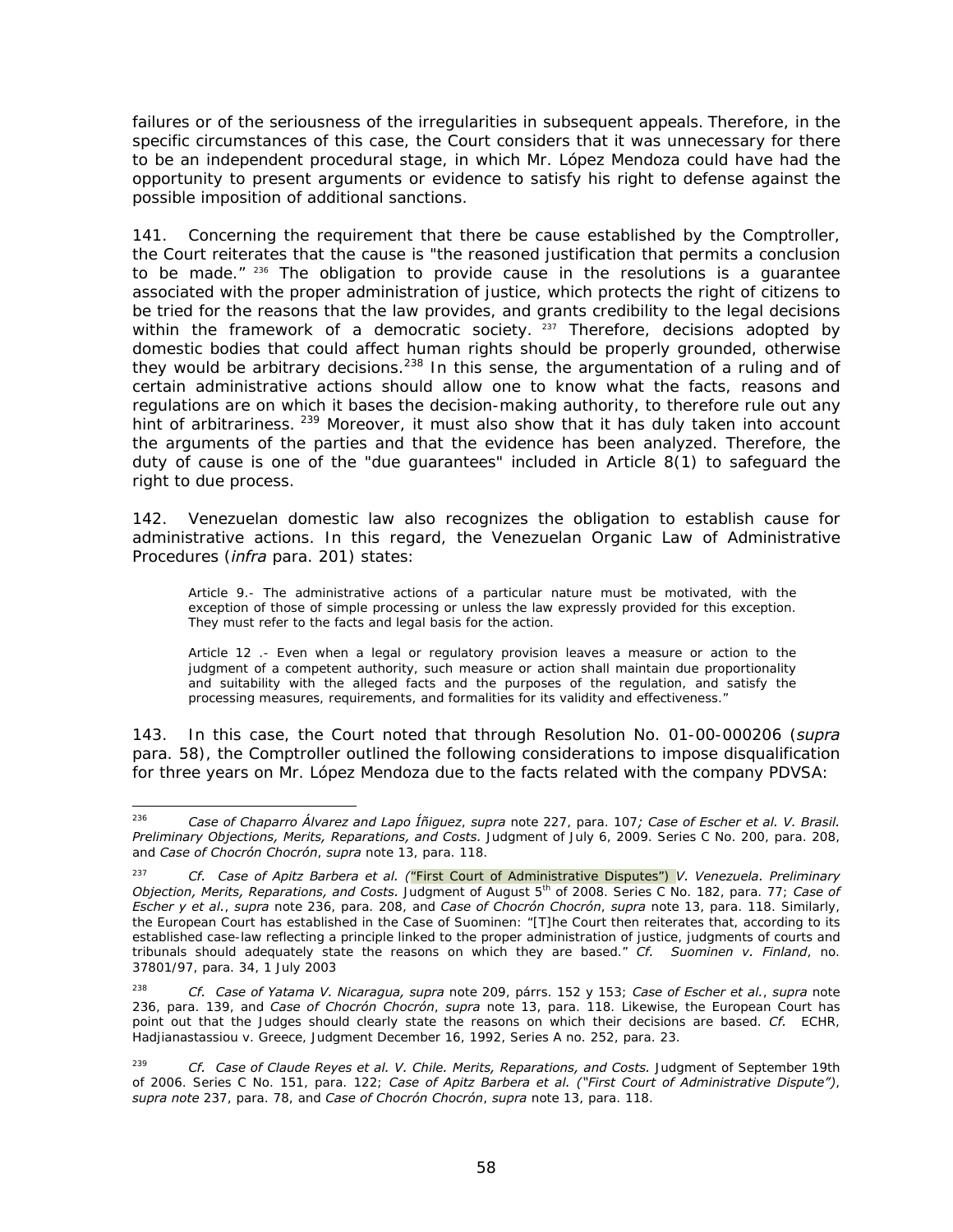That by way of the decision dated October 29, 2004, the administrative responsibility [was] declared, among others, of [Mr.] López Mendoza, [...] in his capacity as National Environmental Analyst in the Office of the Chief Economist of Petróleos de Venezuela S.A. [Venezuela Petroleum S.A.] (PDVSA), for the following facts:

A) for having acted in concert with the Mrs. Antonieta Mendoza de López [...] with whom there is a blood relationship of first-degree (mother) who served as Public Affairs Manager of the Services Division of PDVSA [...] that as of December 23, 1998, the company represented by her [...] made a donation in the amount of sixty million sixty thousand Bolivares (Bs. 60,060,000.00) in favor of the Primero Justicia Civil Association, where [Mr.] López Mendoza, on the date of the donation was serving simultaneously as an officer of PDVSA. [...] The conduct that once verified was subsumed in the assumption of administrative responsibility provided for in paragraph 7 of Article 113 of the Organic Law of the Comptroller [...], in force at the time of occurrence of the irregular activity, which maintains said nature in numeral 20 of Article 91 of the current [LOCGRSNCF].

B) for having acted in concert with a third party, where on September 11 and December 23, 1998, dates where the donations were formalized in the amounts of twenty-five million Bolivares (Bs. 25,000,000, 00) and sixty million sixty thousand Bolivares (Bs. 60,060,000.00) both in favor of Civil Association Primero Justicia, [Mr.] López Mendoza, served simultaneously as a member of the Board of Directors of the beneficiary of the donations (Civil Association Primero Justicia) and as the National Environmental Analyst in the Office of the Chief Economist of PDVSA, in violation of the "Guidelines on Conflicts of Interest," [...] Conduct that once verified was subsumed in the assumption of administrative responsibility provided for in paragraph 5 Article 113 of the Organic Law of the Comptroller [...], in force at the time of the occurrence of the irregularities, fact which remains valid in numeral 4 of Article 91 of the current [LOCGRSNCF].

[…]

Considering: the severity of the irregular activities, which were the subject of sanction according to the decision dated October 29, 2004. 240

144. As such, the considerations presented by the Comptroller by way of Resolution 01- 00-235 (*supra* para. 81) to impose the sanction for disqualification for six years on Mr. López Mendoza regarding the facts of the Municipality of Chacao, were:

That by way of the decision dated November 2, 2004, the administrative responsibility [was] declared, among others, of [Mr.] López Mendoza, [...] in his capacity as Mayor of the Municipality of Chacao of the State of Miranda, for following fact: For having declared, by way of Resolution No. 148-02 dated October 25, 2002, [...] a partial annulment of the total amount of two thousand seven hundred forty-three million, four hundred and sixty-four thousand and forty-one bolívares and fiftyseven cents (2,743,464,041.57 Bs) of the budget allocations assigned to Consignment No. 4.07.02.02.04 "Transfer of Capital to Federal Entities," which could not be legally provided, since it corresponded to the compulsory contributions for the city of Caracas for the fiscal year 2001. This situation is in violation of the provisions of numeral 5 of Article 22 of the Special Law on the Regime of the Metropolitan District.

[…]

The severity of the irregular activity committed, sanctioned by way of the decision of administrative responsibility dated November 2, 2004, […] as well as the reoccurrence of irregular activities have been the subject of sanctions in the terms mentioned prior. <sup>241</sup>

145. Moreover, the Court considers that in response to the motions for reconsideration that Mr. López Mendoza filed against the resolutions that imposed the respective disqualification, he was answered with the following in both cases:

<sup>240</sup> Resolution N° 01-00-000206 of August 24, 2005, issued by the Comptroller General of the Republic, *supra note* 90, folios 397 to 399.

<sup>241</sup> Resolution 01-00-235 of September 26, 2005, issued by the Comptroller General of the Republic, *supra* note 152, folios 392 and 393.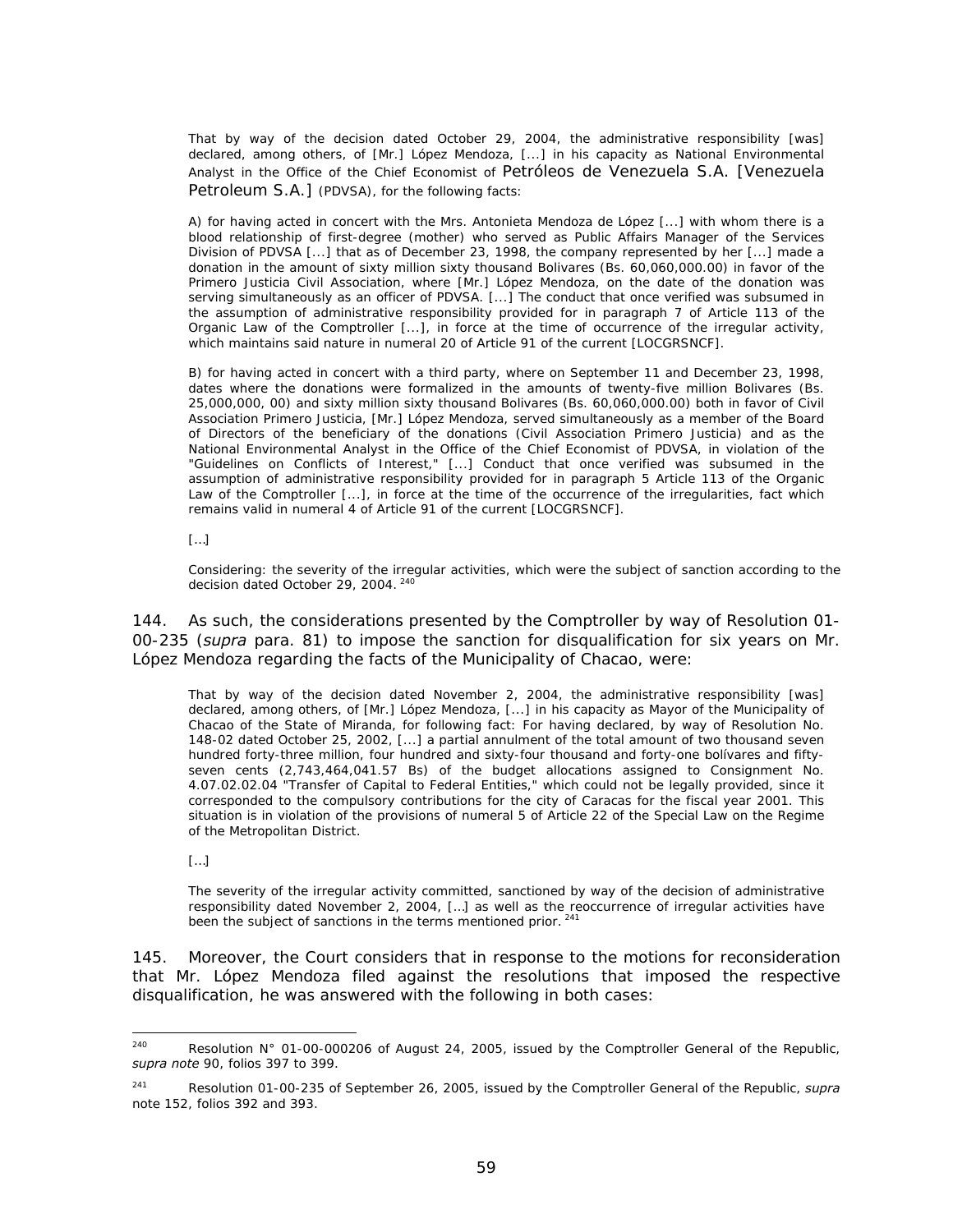[...] of the reading given to the text of Articles [105 and 122 of the LOCGRSNCF], it is clear that the imposition of sanctions established therein, require as the sole and exclusive criterion: a) the declaration of administrative responsibility of the person investigated; and b) that this decision be final in the administrative forum. In this sense, the sanctions, are legal consequences of the Law, derived from the declaration of responsibility, once it has become final in the administrative forum.<sup>242</sup>

[...] that the cause for the administrative actions, requires the compliance of the following specifications:

a) that the factual and legal foundations of the administrative action be expressly indicated, which includes pointing out the facts and law, inherent in the particular case. These circumstances refer to the specifics indicated: i) reference to the legal elements in the record supporting the decision and, ii) the analysis of the allegations made by the individual, and iii) the regulatory basis that establishes the decision.

b) that, in general, from text of the decision, the reasons behind the issuance of an administrative act are evident, regarding which there is no need for a comprehensive or detailed exposition of the non-essential aspects or specifications regarding the reason or legal basis of the action.<sup>243</sup>

146. In this regard, the Court notes that the two resolutions of the Comptroller for disqualification focused on highlighting the facts from which Mr. López Mendoza was found responsible by the Director of the Office of the Determination of Responsibility (*supra* paras. 60 and 83). While the Court believes that the duty to provide cause does not require a detailed response to each and every one of the arguments of the parties,  $244$ the Court finds that the Comptroller General was to respond and independently support its reasons, and not merely to refer to previous declarations of responsibility. Indeed, from a reading of those decisions, the Court finds no concrete analysis of the relationship between the severity of the facts and the effect on the collectivity, on public ethics, and on administrative morals.

147. Although the State argues "the high degree of involvement that [the] conduct of [Mr. López Mendoza] had on the values of public ethics and administrative morals, as well as the negative impact that his behavior as a public official had on the community," (*supra* para. 103), the Court notes that the domestic decisions did not establish these aspects with sufficient accuracy. The Court considers that given the scope of the restriction on the right to stand in an election involved in a disqualification to run as a candidate, the Comptroller had a obligation to provide explicit cause for the decision, both qualitatively and quantitatively. The Comptroller was to develop specific reasons and grounds regarding the seriousness and magnitude of the fault allegedly committed by Mr. López Mendoza and the proportionality of the sanction imposed. Moreover, the Court also considers that a proper reason for imposing the disqualification provides assurance that

<sup>242</sup> Resolution N° 01-00-00004 of January 9, 2006, issued by the Comptroller General of the Republic, *supra* note 94, folio 412.

<sup>&</sup>lt;sup>243</sup> Resolution N° 01-00-00005 of January 9, 2006, issued by the Comptroller General of the Republic, *supra* note 155, folios 428 and 429.

<sup>&</sup>lt;sup>244</sup> The European Court has noted that: "The Court reiterates that Article 6 para. 1 (art. 6-1) obliges the courts to give reasons for their judgments, but cannot be understood as requiring a detailed answer to every argument (see the Van de Hurk v. the Netherlands judgment of 19 April 1994, Series A no. 288, p. 20, para. 61). The extent to which this duty to give reasons applies may vary according to the nature of the decision. It is moreover necessary to take into account, inter alia, the diversity of the submissions that a litigant may bring before the courts and the differences existing in the Contracting States with regard to statutory provisions, customary rules, legal opinion and the presentation and drafting of judgments. That is why the question whether a court has failed to fulfil the obligation to state reasons, deriving from Article 6 (art. 6) of the Convention, can only be determined in the light of the circumstances of the case. *Cf.* ECHR, *Case Hiro Balani v. Spain*, Judgment of December 9th of 1994, Series A no. 303-B, p. 8, § 27.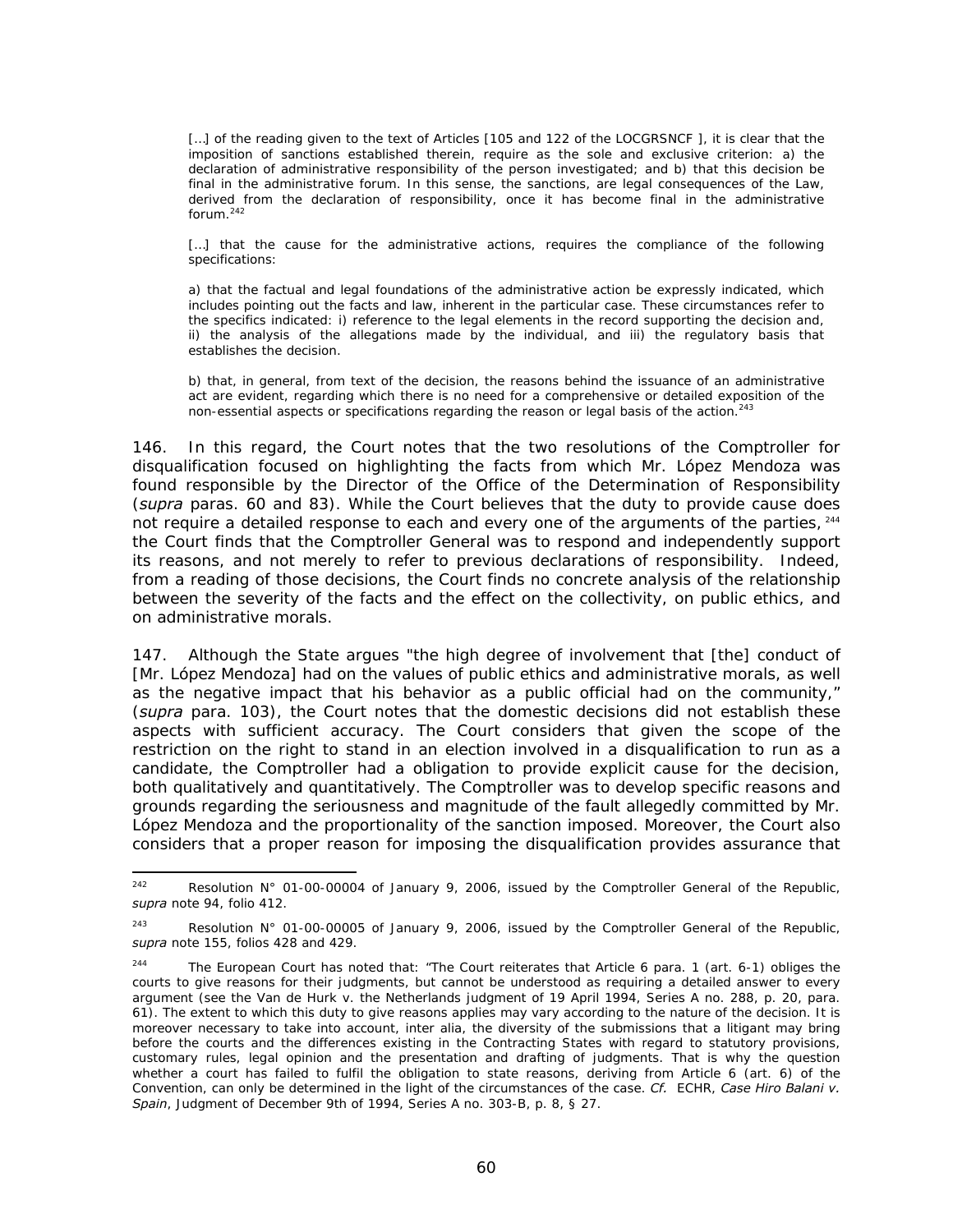the Comptroller has made a specific and independent evaluation, without referring to that determined by the Office of the Determination of Responsibility with respect to the allegations and evidence that led to the declaration of responsibility. Without providing appropriate and autonomous cause, the sanction for disqualification operates almost automatically, by way of a procedural issue that ends up being merely procedural.

148. Finally, the Court has already indicated that Mr. López Mendoza had the opportunity to contest the considerations of the Comptroller through subsequent appeals that rejected the arguments about the magnitude of the administrative failures and the severity of the irregularities (*supra* para. 118). However, the Court considers that the problems in regard to cause to impose the sanction of disqualification had a negative impact on the right to defense. The lack of cause prevented an in-depth review of the arguments or evidence directly related to the additional sanctions, as is obvious and this case demonstrates, may be significantly more onerous than the principle sanction. Regarding this point, the Court reiterates that the motivation demonstrates to the parties that they have been heard and, in cases where decisions may be appealed, it provides the possibility to contest the resolution and make a new examination of the matter before higher authorities. 245

149. Consequently, the State is responsible for the violation of the obligation to establish motivation and the right to defense in administrative proceedings that resulted in the imposition of sanctions for disqualification set out in Article 8(1), in relation with Article 1(1) of the American Convention on Human Rights, to the detriment of Mr. López Mendoza.

### **3. Reasonable period**

150. The Commission and the representatives argued that the contentiousadministrative remedies for annulment and the constitutional challenge filed by Mr. López Mendoza were not resolved in a reasonable period.

151. The State noted that "the time in which the Supreme Tribunal of Justice [...]delayed in resolving the appeals for annulment mentioned [...], it adjusted to a reasonable period, considering the complexity of the case; the procedural activity of the interested parties, as well as the actions of the judicial authorities."

152. Considering the arguments of the parties, the Court notes that the alleged violation of Article 25 of the Convention in the present case involves the following remedies filed by the alleged victim: i) motion to reconsider and a judicial appeal for annulment of the State's administrative decision regarding the resolutions that declared the administrative responsibility of Mr. López Mendoza for the actions of PDVSA and the Municipality of Chacao and against the subsequent declarations of disqualification from holding public office, and ii) the constitutional challenge against Article 105 of the LOCGRSNCF, together with the precautionary measure for protection of a constitutional right before the Constitutional Chamber of the Supreme Tribunal of Justice.

<sup>245</sup> 245 *Cf. Case of Apitz Barbera et al. ("First Court of Administrative Dispute")*, *supra* note 237, para. 78; *Case of Tristán Donoso V. Panamá. Preliminary Objection , Merits, Reparations, and Costs.* Judgment of January 27, 2009 Series C No. 193, para. 153, and *Case of Chocrón Chocrón*, *supra* note 13, para. 118. For its part, the Human Rights Committee considered that the absence of a written reasoned judgment of the Court of Appeal is likely to prevent the author from successfully asking for an authorization to appeal before a Superior Court, stopping him from using an additional remedy. United Nations, Human Rights Committee, Hamilton v. Jamaica, Communication No. 333/1988, CCPR/C/50/D/333/1988, March 23, 1994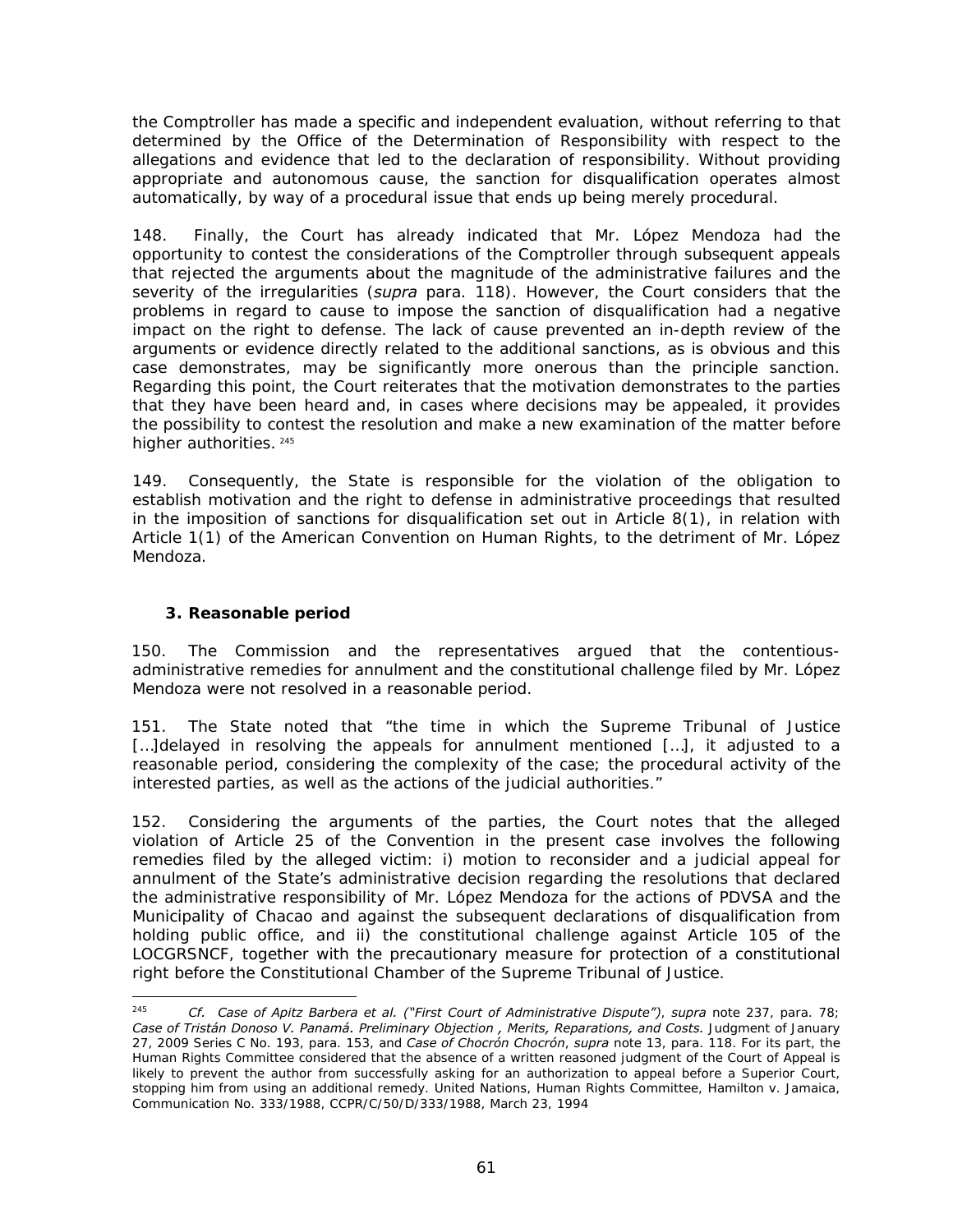### *3.1 Regarding the judicial appeal for annulment of the administrative decicion against the State*

#### *3.1.1. Arguments of the parties*

153. The Commission emphasized that the appeal for annulment filed by Mr. López Mendoza on October 4, 2005, in relation to the administrative action that declared his responsibility for the facts of PDVSA "at the time of presenting the arguments on the merits," on July 2008, "had not been rendered." According to the Commission, although "there is no express provision that indicates the period to decide on the admission of this remedy or on the final decision, the Inter-American bodies have understood that due diligence includes the obligation to undertake all necessary actions within a reasonable time." It noted that "the State did not indicate that the appeal for annulment was particularly complex. There is no evidence that the [alleged] victim or his representative had done something that provoked an undue delay in the handling of the proceeding." Finally, for the Commission, "the State also [did] not show that the processing requirements justified the delay in the proceeding." In this regard, the Commission concluded that "[i]t is evident that an action that has not been resolved three years from the date it was filed is not effective, which leads to helplessness to the detriment of petitioner." "[N]otwithstanding that there was a ruling on this remedy in April 2009, the criteria that led the Commission to conclude that there was an infringement regarding reasonable time stands because the State has not justified the length of the proceeding."

154. Regarding the appeal for annulment filed by Mr. López Mendoza on August 4, 2005, before the Political-Administrative Chamber of the STJ given the facts regarding the Municipality of Chacao, the Commission highlighted that it was decided "three years after it was filed." As such, it "noted that the State did not indicate, in a specific manner, the complexity involved in resolving the appeal […]." On the other hand, according to the Commission, "the State did not make reference to the conduct of the petitioner, and regarding the actions taken by the competent authorities, it only provided a list of actions of the STJ without providing a legal argument." Specifically, regarding the State's argument related to the joinder of July 13, 2006, by another person to the action, the Commission "considered that the delay of more than two years of such joinder and three years since it was filed to resolve the appeal for annulment, is excessive."

155. Regarding the judicial appeal for annulment of the administrative decision against the State for the resolution of responsibility in the case of the donations of PDVSA, the representatives noted that the period of three (3) years, five (5) months and twentyeight (28) days to render a decision "was excessive, and therefore, not reasonable" mainly because "the matter at hand was not […] complex." Moreover, for the representatives, "there also does not exist, in this judicial appeal for annulment of the administrative decision against the State, any circumstances that evince actions to delay or that are negligent on the part of the petitioner that are the cause of delays in the proceeding. Yet, nevertheless, the Tribunal took more [than] three (3) years to admit the petition for processing (10-04-2005 to 02-01-2006); and, more than one (1) year and six (6) months, since the case file was pending, that is, when it was declared as "Having Seen" until the corresponding final judgment was rendered. (10-03-2007 to 04-01- 2009)."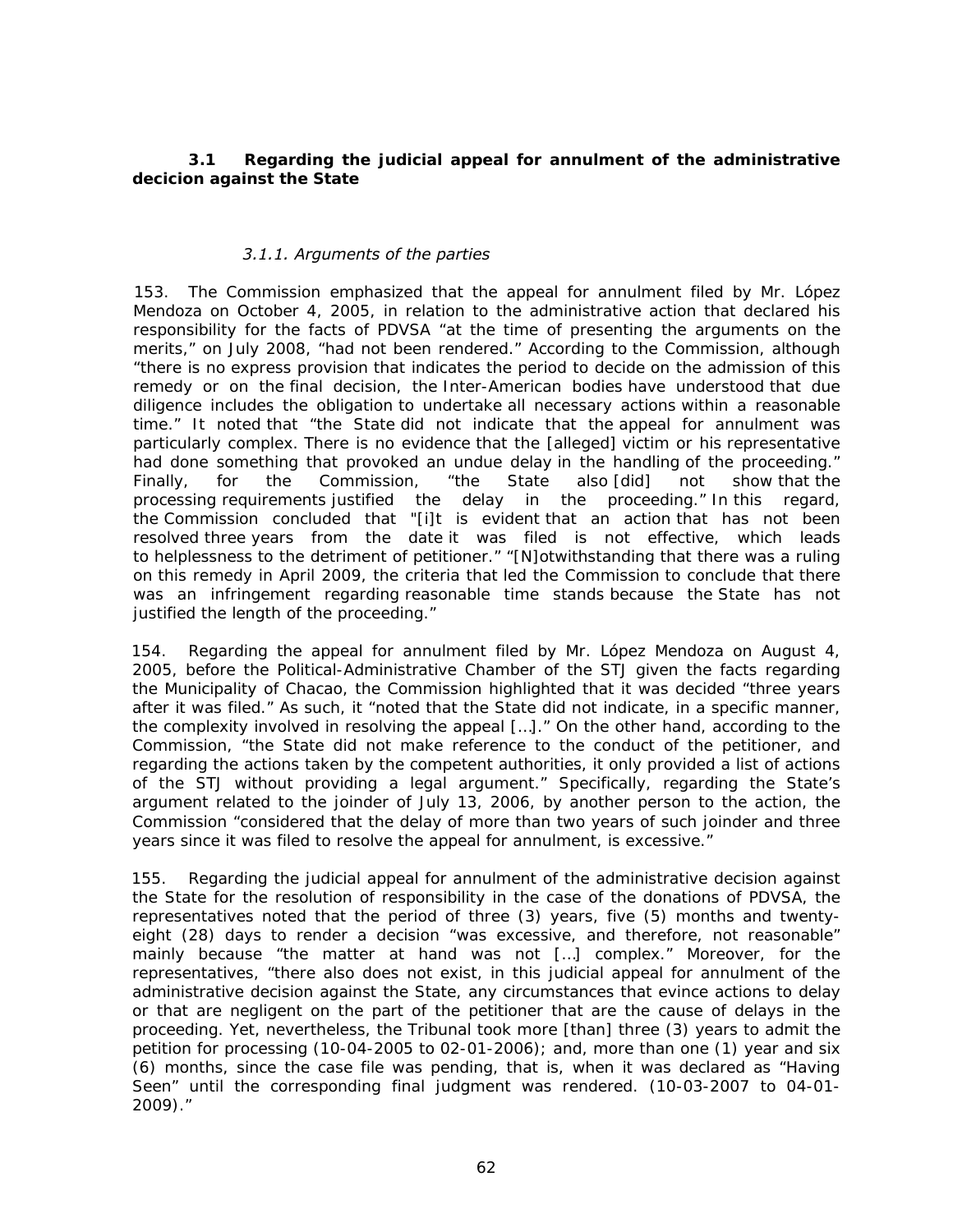156. The representatives indicated, in regard to the appeal for annulment filed for the facts related to the Municipality of Chacao, that "it is obvious that this is a non-complex matter. Analyzing [a] municipal resolution did not require more than a determination on whether the elements of subjectivity, objectivity, were satisfied for its rendering as well as their necessity." On the other hand, for the representatives, "there does not exist […] a single circumstance that evinces delays or negligence by the plaintiff and that are the cause of delays in the proceeding. Nevertheless, the Court took: more than seven (7) months to admit the petition for processing (08-04-2005 to 03-08-2006); and, more than one (1) year and two (2) months, since the case file was pending, that is, since it was declared as "Having Seen," (that is, the substantiation finalized) until it rendered the corresponding final judgment (05-25-2007 to 08-06-2008). In addition, the representatives noted that "for this moment, the first sanction of disqualification had been effectuated […] rendered by the Comptroller […], [to which] there was sufficient evidence of the threat that implied the duration of the administrative act of administrative responsibility, which generated, sufficient arguments for the suspension of [Mr. López Mendoza] or for the non-application of Article 105 of the LOCGR[SNCF]."

157. For its part, the State indicated, in what pertains to the judicial appeal for annulment of the administrative decision regarding the responsibility for the facts of PDVSA, dealing "with a very complex remedy given the irregularities committed by two public officials […], by a judge […], given that between these two officials there exists a first-grade blood relationship." Moreover, according to the State, in the "processing of the appeal in question there was much procedural activity by the interested parties and diligence by the judicial body."

158. Moreover, the State mentioned that the alleged delay in the decision regarding the appeal filed by Mr. López Mendoza for the facts regarding the Municipality of Chacao, "stem[med from the fact that the appeal] was not only filed jointly with the precautionary measure for protection of a constitutional right, which implied as well, a prior ruling, but rather there was also a request for joinder formulated on July 13, 2006, by [a person], as legal representative [of] Council […], who requested precautionary measures, which merited a new proceeding by the Chamber, which was not assessed by the [Inter-American] Commission, who did not take into consideration the procedural activity in the case, which was never at a standstill but rather in continuous movement."

#### *3.1.2 Considerations of the Court*

159. The Court notes that regarding the resolutions that declared the administrative responsibility of Mr. López Mendoza for the facts of the PDVSA and the Municipality of Chacao, he filed the respective Motion to Reconsider on November 22, 2004 (*supra* paras. 56 and 79). Said remedies were declared **'**unfounded by the Director of the Office of the Determination of Responsibility of the General Office of Special Procedures on March 28, 2005, that is, 4 months after it was filed (*supra* paras. 57 and 80). Thus, Mr. López Mendoza filed a judicial appeal for annulment of the administrative decision of the State before the Political-Administrative Chamber of the Supreme Tribunal of Justice on October 4 and August 5, 2005, respectively (*supra* paras. 61 and 84). On March 31, 2009, and on August 5, 2008, respectively, the Political-Administrative Chamber of the Supreme Tribunal of Justice declared the mentioned appeals for annulment unfounded (*supra* paras. 63, and 87), that is, after 3 years and 6 months in the first case and 3 years in the second.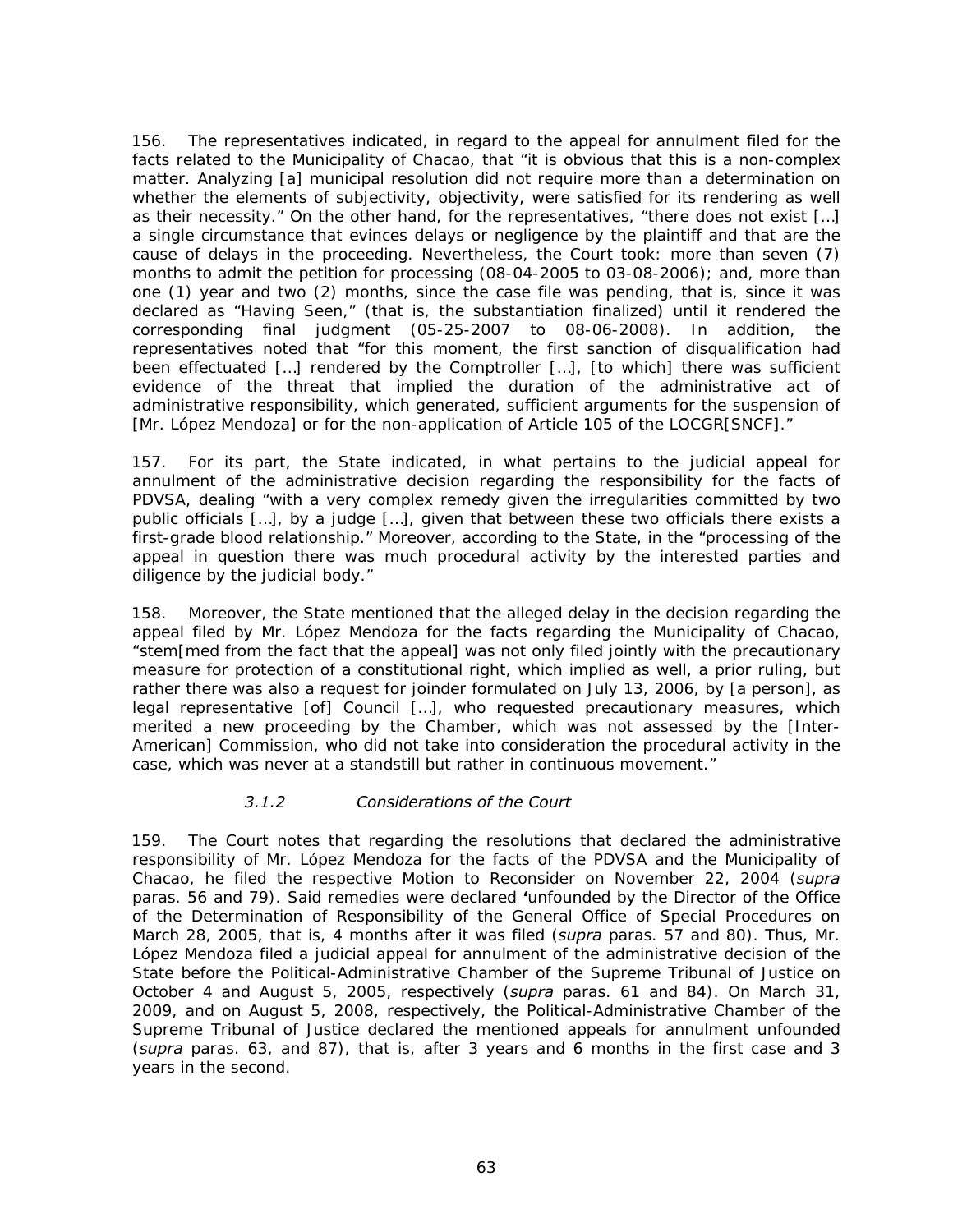160. Likewise, the Court takes into account that regarding the resolutions that declared the sanction for disqualification of Mr. López Mendoza from holding public office for 3 to 6 years, the alleged victim filed a Motion to Reconsider on September 22 and November 15, 2005, respectively (*supra* paras. 59 and 82). On January 9, 2006, the Comptroller General declared the appeals unfounded (*supra* paras. 60 and 83), that is, 3 months and a half and almost 2 months after they were filed. Thus, on June 21, 2006, Mr. López Mendoza filed, before the Constitutional Chamber of the Supreme Tribunal of Justice, the corresponding appeal for annulment together with the request for precautionary measure for protection of a constitutional right (*supra* para. 89). Said remedies were declared 'unfounded' on August 6, 2008 (*supra* para. 90), namely, 1 year and 2 months after being filed.

161. The Court notes that the parties did not present arguments on the alleged violation of the reasonable period regarding the precautionary measure for protection of a constitutional right with a request for suspension of the effects filed by Mr. López Mendoza jointly with the judicial appeal for annulment of the administrative decision for the facts of the Mayor's Office of Chacao, resolved 7 months after by the Political-Administrative Chamber of the Supreme Tribunal of Justice (*supra* paras. 84 and 85). Thus, the Tribunal noted that the parties have developed arguments on the alleged violation of the reasonable period only in what concerns the judicial appeal for annulment of the administrative decision filed by the alleged victim regarding the declarations of administrative responsibility issued by the Office of the Determination of Responsibility for the cases regarding the PDVSA and the Municipality of Chacao.

162. As established prior, the remedies for annulment filed by the alleged victim regarding the declarations of responsibility for the facts of PDVSA and of the Municipality of Chacao were decided after 3 years and 6 months and 3 years, respectively. In order to determine if this is a reasonable period to consider these remedies effective, the Court, pursuant to its jurisprudence, will consider: i) the complexity of the matter, ii) the procedural actions of the interested parties; iii) the conduct of the judicial authorities, <sup>246</sup> and iv) the harm generated in the legal situation of the person involved in the process. <sup>247</sup> In this sense, it corresponds to Venezuela to justify –with the standards mentioned- the reasons it has required the indicated time to handle the case. If it fails to demonstrate this, the Court has the broad power to render its own estimation in this respect.  $^{248}$ 

# *i. Complexity*

163. The State noted that said remedies implied irregular facts committed by public officials, and in the specific case regarding the facts of PDVSA, the analysis of the blood relationship in the first degree between those implicated and the analysis of the implementation of the agreement pertained to a judge. (*supra* paras. 40 to 43). Moreover, the State noted that one of the appeals was filed jointly with a precautionary

<sup>246</sup> 246 *Cf. Case of Genie Lacayo V. Nicaragua. Merits, Reparations, and Costs.* Judgment of January 29 of 1997. Series C No. 30, para. 77; *Case of Xákmok Kásek Indigenous Community, supra* note 22, para. 133, and *Case of Gomes Lund et al. (Guerrilha do Araguaia) V. Brasil. Preliminary Objections, Merits, Reparations, and Costs.* Judgment of November 24, 2010 Series C No. 219, para. 219.

<sup>&</sup>lt;sup>247</sup> *Cf. Case of Valle Jaramillo et al. V. Colombia. Merits, Reparations, and Costs. Judgment of November* 27, 2008. Series C No. 192, para. 155; *Case of Xákmok Kásek Indigenous Community*, *supra* note 22, para. 133, and *Case of Gomes Lund et al. (Guerrilha do Araguaia)*, *supra* note 246, para. 219.

<sup>&</sup>lt;sup>248</sup> *Cf. Case of Anzualdo Castro V. Perú. Preliminary Objections, Merits, Reparations, and Costs. Judgment* of September 22, 2009. Series C No. 202*,* para. 156, and *Case of Radilla Pacheco V. México. Preliminary Objections, Merits, Reparations, and Costs.* Judgment of November 23, 2009. Series C No. 209, para. 244.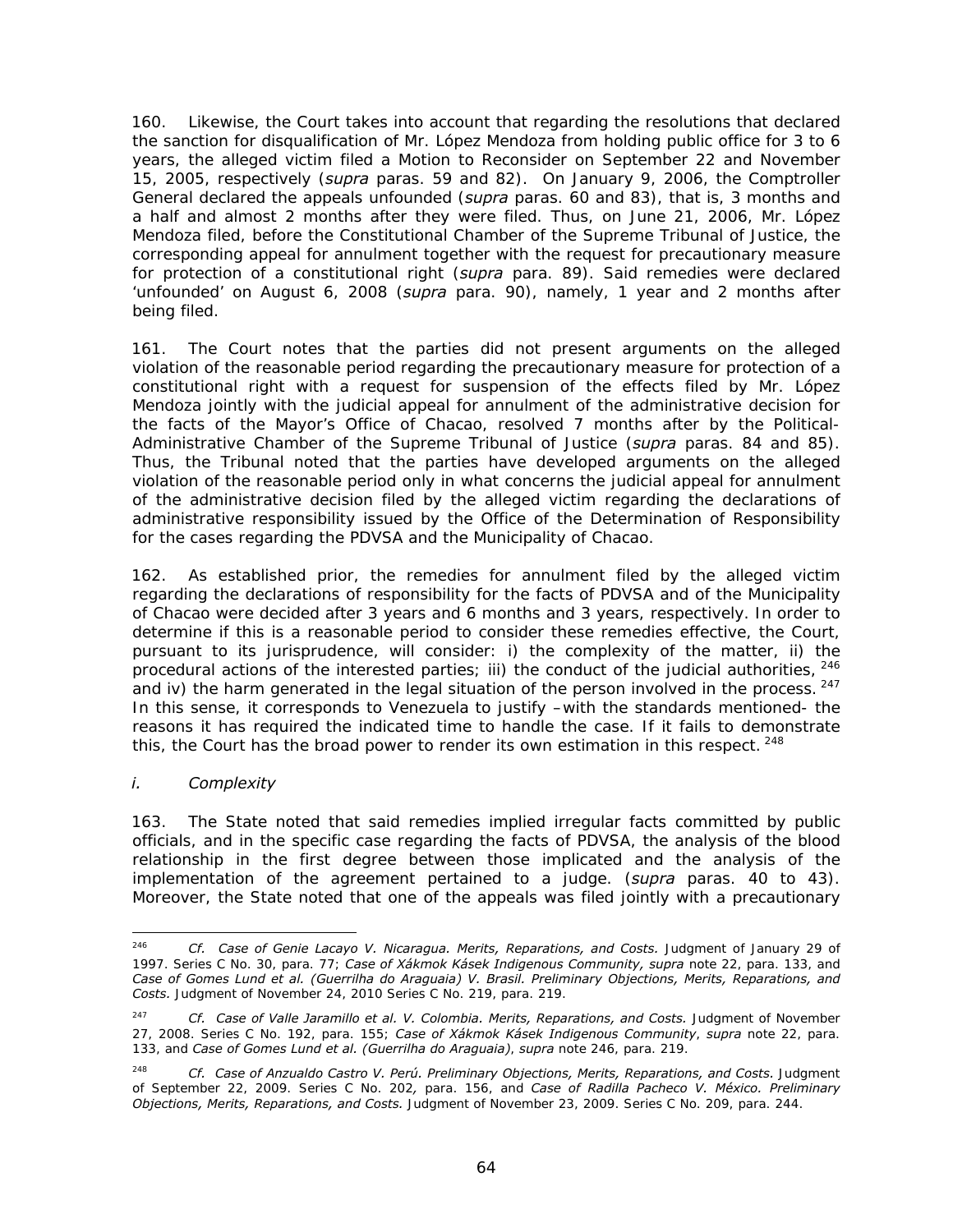measure for protection of a constitutional right that implied prior rulings<sup>249</sup> and that given the declaration of responsibility for the facts of the Municipality of Chacao there was a request for joinder that merited a new ruling by the Political-Administrative Chamber.<sup>250</sup> The Court considers that these aspects involved technical debates on matters regarding the budget and implementation of agreements, which allows one to infer the complexity of the matters to be resolved.

#### *ii. Procedural actions of the interested parties*

164. In addition to that indicated by the State, in regard to the complexity of the case, it is not clear from the case file that Mr. López Mendoza had provoked an undue delay through his actions in the processing of the case. As a consequence, the Court understands that there was no delay provoked by the alleged victim.

### *iii. Actions of the judicial authorities*

165. The State limited itself to noting that the judicial body charged with resolving the matter acted diligently. (*supra* para. 157). Of the evidence in the case file, the Court finds that in the context of said appeals, the authorities analyzed and admitted the evidence put forward by Mr. López Mendoza<sup>251</sup> and heard the respective oral reports.  $252$ On this matter, the Court highlights that while the representatives argued that "according to the Organic Law of the Supreme Tribunal of Justice, the decision on the merits should approximately take 10 and a half months," Article 19 of the Law does not establish a specific period in which said tribunal must resolve the appeals filed.

166. In fact, Article 19 of the Organic Law of the Supreme Tribunal of Justice only mentions the period for, *inter alia:* i) the Substantiation Court to decide on the admission or inadmissibility of the petition or appeal; ii) the interested party to appeal the resolution on inadmissibility; iii) the relation to the claim is initiated; iv) the parties present their reports orally; v) the second stage of the relation to the claim is developed; vi) the possible answer to the appeal; vii) the Supreme Tribunal of Justice or the Chambers resolve the appeals; viii) evidence to be provided; ix) the reports to be brought, and x) appeals of the facts to be filed. Also, said Article established that "[t]he instance ends by

 $249$ 249 Appeal for annulment of August 4, 2005, filed by Mr. López Mendoza, *supra* note 160, folios 1562 to 1591.

<sup>&</sup>lt;sup>250</sup> Brief presented by Mr. Antonio Jímenez, wherein he expressed "having interest in the appeal for annulment underway" of July 13, 2006 (Case file of annexes to the application, tome III, folios 1648 to 1655) and Decision of October 24, 2006, of the Political-Administrative Chamber (Case file of annexes to the application, tome III, folios 1683 to 1689).

<sup>251</sup> *Cf.* Brief of July 27, 2006, presented by Mr. López Mendoza offering evidence before the Court of Substantiation of the Political-Administrative Chamber of the Supreme Tribunal of Justice, *supra* note 171, folios 1662 to 1665. See also Resolution of August 8, 2006, issued by the Substantiation Court of the Political-Administrative Chamber of the Supreme Tribunal of Justice, *supra* note 171, folios 1676 to 1677. See also, brief without date consigned by the defense of Mr. Leopoldo López Mendoza on May 23, 2006, *supra* note 100, folios 8053 to 8057. See also Resolution of June 21, 2006 of the Substantiation Court of the Political-Administrative Chamber of the Supreme Tribunal of Justice, *supra* note 101, folios 8059 to 8060.

<sup>&</sup>lt;sup>252</sup> Official letter without number, dated on March 29, 2007, of the Comptroller General of the Republic addressed to the President and other Magistrates of the Political-Administrative Chamber of the Supreme Tribunal of Justice (Case file of annexes to the application, annex 34, tome III, folios 1692 to 1715). See also, evidence of July 12, 2007, of the Political-Administrative Chamber of the Supreme Tribunal of Justice, *supra* note 102, folio 8081.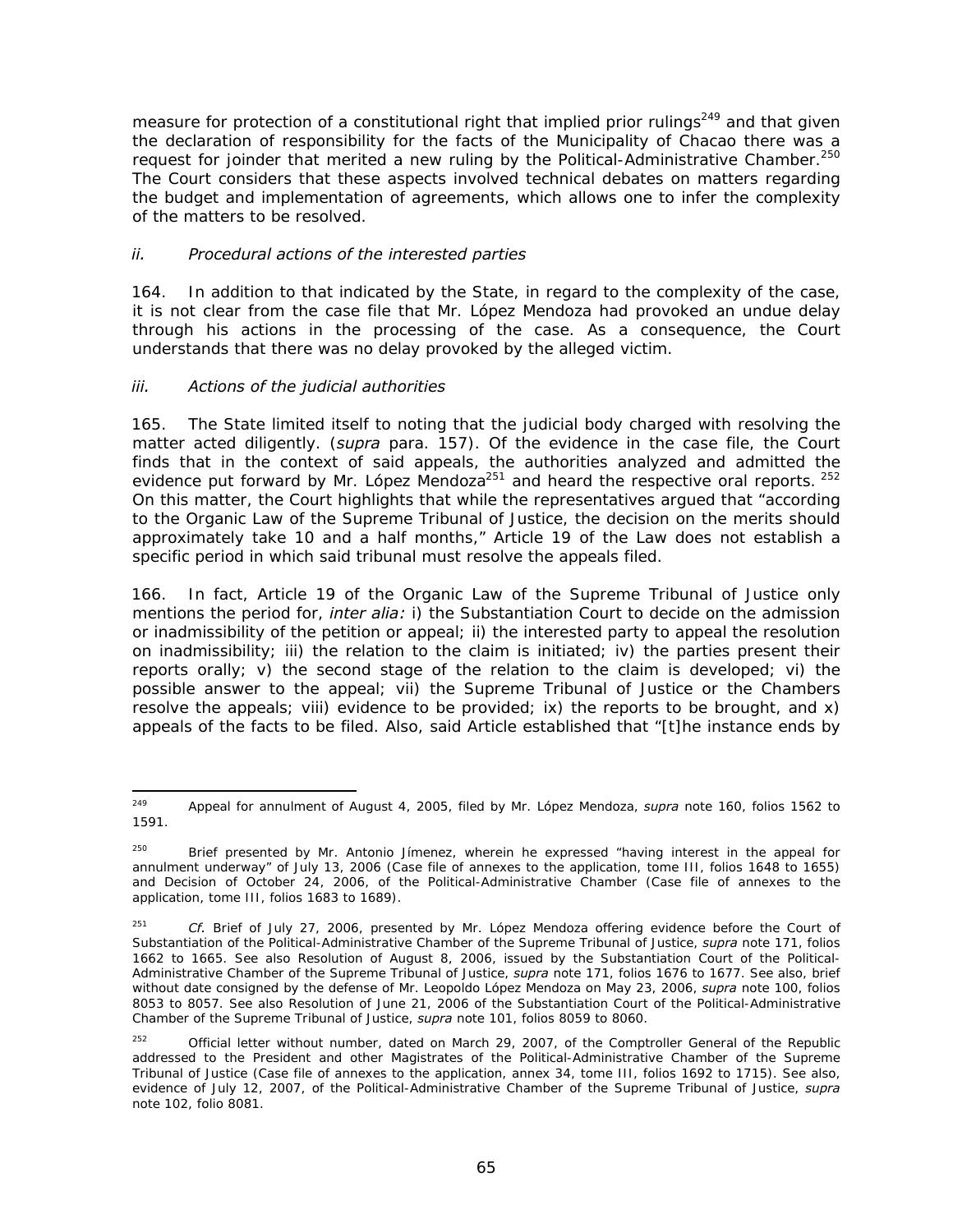law regarding the claims that have been at a standstill for more than (1) year, prior to the presentation of the reports. $"$ <sup>253</sup>

167. In this way, still assuming that on average the periods prescribed in the Organic Law allow for the conclusion that an appeal filed before the Supreme Tribunal of Justice must be resolved in 10 and a half months, the Court considers that the period of 3 years and 6 months and of 3 years are reasonable given the complexity of the matter at hand (*supra* para. 163). Moreover, the Court finds that the Supreme Tribunal of Justice diligently handled the actions put forward by the parties.

### *iv. Effect generated by the legal situation of the person involved in the proceeding*

168. The Court recalls that if the passage of time affects, in a relevant manner, the legal situation of an individual, it is necessary that the proceeding run with more diligence in order for the case to be resolved in as brief a manner as possible.  $254$  The Court notes that while, in this case, Mr. López Mendoza had a special interest in the swiftness of the decision regarding the appeal for annulment in order to establish his candidacy in the election of November 2008, in the circumstances of this case, it is not clear that the lack of a quick decision is what affected the rights of the victim.

169. For the foregoing, the Court considered that the State has been able to justify that the time that the Supreme Tribunal of Justice delayed in resolving the appeals for annulment filed by the alleged victim is in conformity with the principle of reasonable time.

# *3.2. Regarding the constitutional challenge*

# *3.2.1. Arguments of the parties*

170. While the Commission "considered it reasonable that the Constitutional Chamber of the STJ had delayed 2 years in resolving the appeal […] given the complexity of the matter and the accumulation of claims in the same proceeding," it highlighted "that the petitioner attempted, opportunely, various remedies in attempts to challenge or request the suspension of the effects of the law that prevented him from exercising his political rights to run in a popular election; this is all in consideration of his intention to [be] a candidate in the November 2008 elections and considering that the process for registering for said election was August 5 to 14, 2008." Thus, for the Commission, "the time that passed for jointly resolving the appeals is not reasonable. This situation is even more relevant if one considers the nature of the rights and interests at play." In this way, "the possibility of registering, in August 2008, the candidacy of [Mr.] López Mendoza for the November 2008 elections was related to the timely and effective decision of the judicial bodies of his country and the compatibility of Article 105 of the LOCGRSNCF with the Constitution and with the American Convention."

<sup>253</sup> The Organic Law of the Supreme Tribunal of Justice of the Bolivarian Republic of Venezuela, published in the Official Gazette N° 37.942 on May 20, 2004. Cited int he final written arguments of the representatives (Case file on the merits, tome III, folio 1209) and available at: http://www.tsj.gov.ve/legislacion/nuevaleytsj.htm (last visited on September 1, 2011).

<sup>254</sup> *Cf. Case of Valle Jaramillo et al.*, *supra note* 247, para. 155; *Case of Garibaldi V. Brasil. Preliminary Objections, Merits, Reparations, and Costs.* Judgment of September 23, 2009. Series C No. 203, para. 138, and *Case of Xákmok Kásek Indigenous Community*, *supra* note 22, para. 136.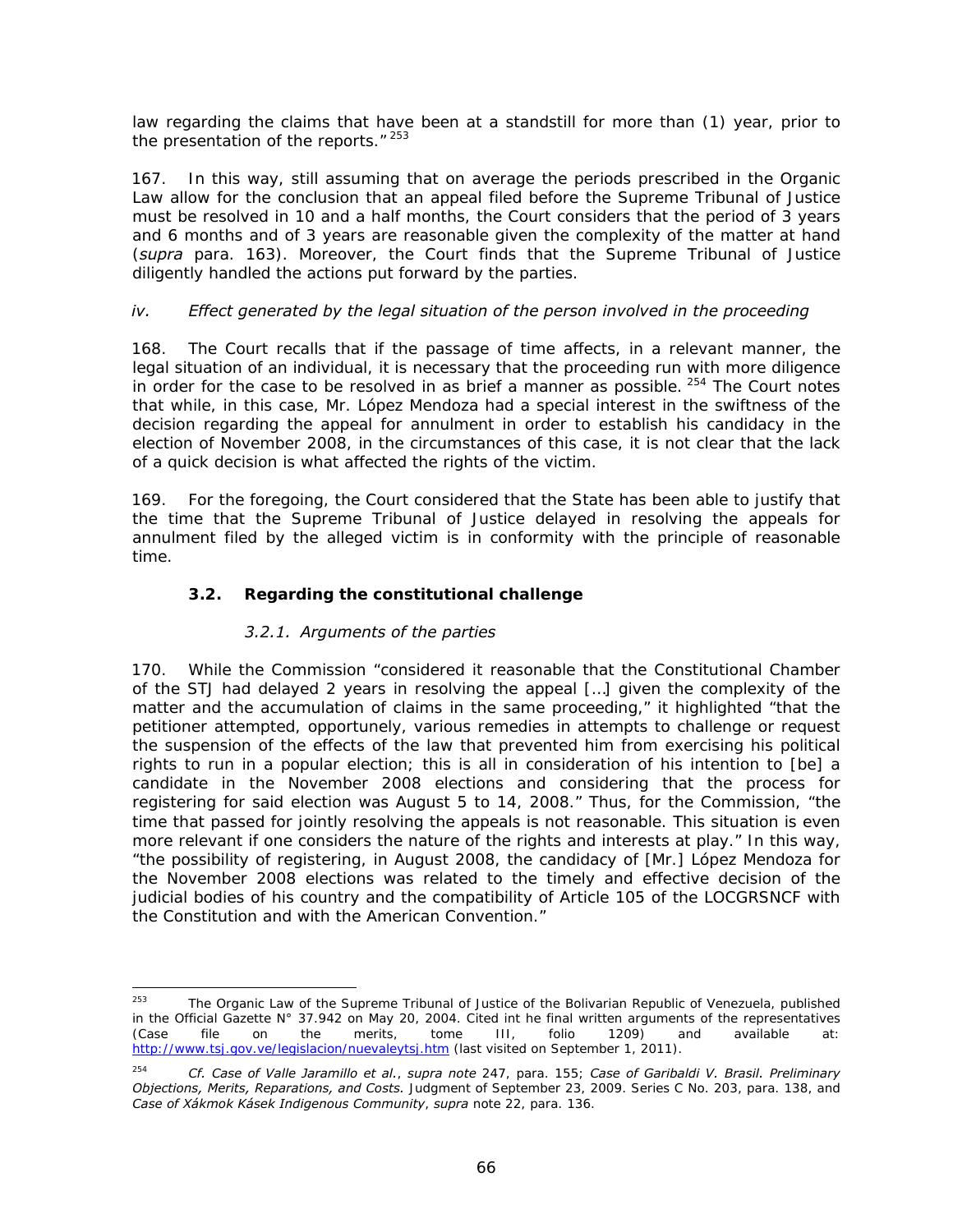171. On their behalf, the representatives noted that "there was a series of precautionary decisions on the constitutional challenge of said Article as of 4 years ago, [but that] the Supreme Tribunal […] ignored [them], […] permitting their arbitrary application and ratif[ying] their compatibility with the Constitution […] and with Article 23(2) of the American Convention." In this regard, they considered it "of great importance to highlight that, after more than 2 years since the filing of the appeal for annulment of Article 105 of the Organic Law of the Comptroller […] and of the actions that […] put in place the political disqualification, without obtaining a ruling by the Constitutional Chamber […],[…he] was informed unofficially that he was to appear at a hearing to listen to the parties […], namely, an untimely summons." Subsequently, "three working days after having celebrated the hearing, the judgment 1266 of August 6, 2008, was rendered, where the final violation of [Mr. López Mendoza's] rights was materialized, where the magistrates had to modify years of jurisprudence and pacific constitutional doctrine."

172. In regard to the motion for annulment and the constitutional challenge of Article 105 of the LOCGRSNCF, the State noted the following: i) "[i]n regards to the complexity of the case, […] it was necessary to take into consideration factors such as the high level of difficulty associated with the resolution of a particularly complicated claim, not only because of the nature of the case, but also because of the amount of petitions filed against the mentioned Article that were joined into one." Moreover, "it corresponded to the Constitutional Chamber […], to decide on the constitutionality of Article 105 of the LOCGRSNCF, a task that is even more complex in the case of public officials in popular elections, as is the case of [Mr.] López Mendoza," ii) "[i]n regard to the procedural activity of the interested parties, it was noted that while these were met in a timely manner, the procedural burdens throughout the *procedural iter,* it is clear from the actions in the respective case file, that others sought to intervene in the proceeding, or that due to the nature of the matter at hand, the judicial body ordered joinder of claims, which no doubt led to its justified lengthening," and iii) as it pertains to the activity of the authorities, it noted that it "maintained a diligent attitude regarding [the] processing of the case, staying active at all times, especially taking into consideration the fact that these were cases that were in constant motion, to the point that from one procedural action to another not much time passed."

173. In this way, the State concluded that "while there were some delays in the processing of the appeal filed by [Mr.]López Mendoza, this is fully justified, not only due to the joinder of those interested parties that filed before the court, but also due to the great activity carried out for the resolution."

# *3.2.2. Considerations of the Court*

174. As was established in the pleadings of the parties, the constitutional challenge brought by the alleged victim of Article 105 of the LOCGRSNCF was resolved after 2 years and 2 months. In order to determine whether this is a reasonable time, the Court will again, pursuant to its jurisprudence, take into account i) the complexity of the case, ii) the procedural actions of the interested parties; iii) the conduct of the judicial authorities, and iv) the effect generated on the legal status of the person involved in the proceeding (*supra* para. 162).

# *i. Complexity*

175. The State indicated that it involves a "case that is particularly difficulty," "due to the nature of the case"; "due to the number of claims filed [and joined in a single case],"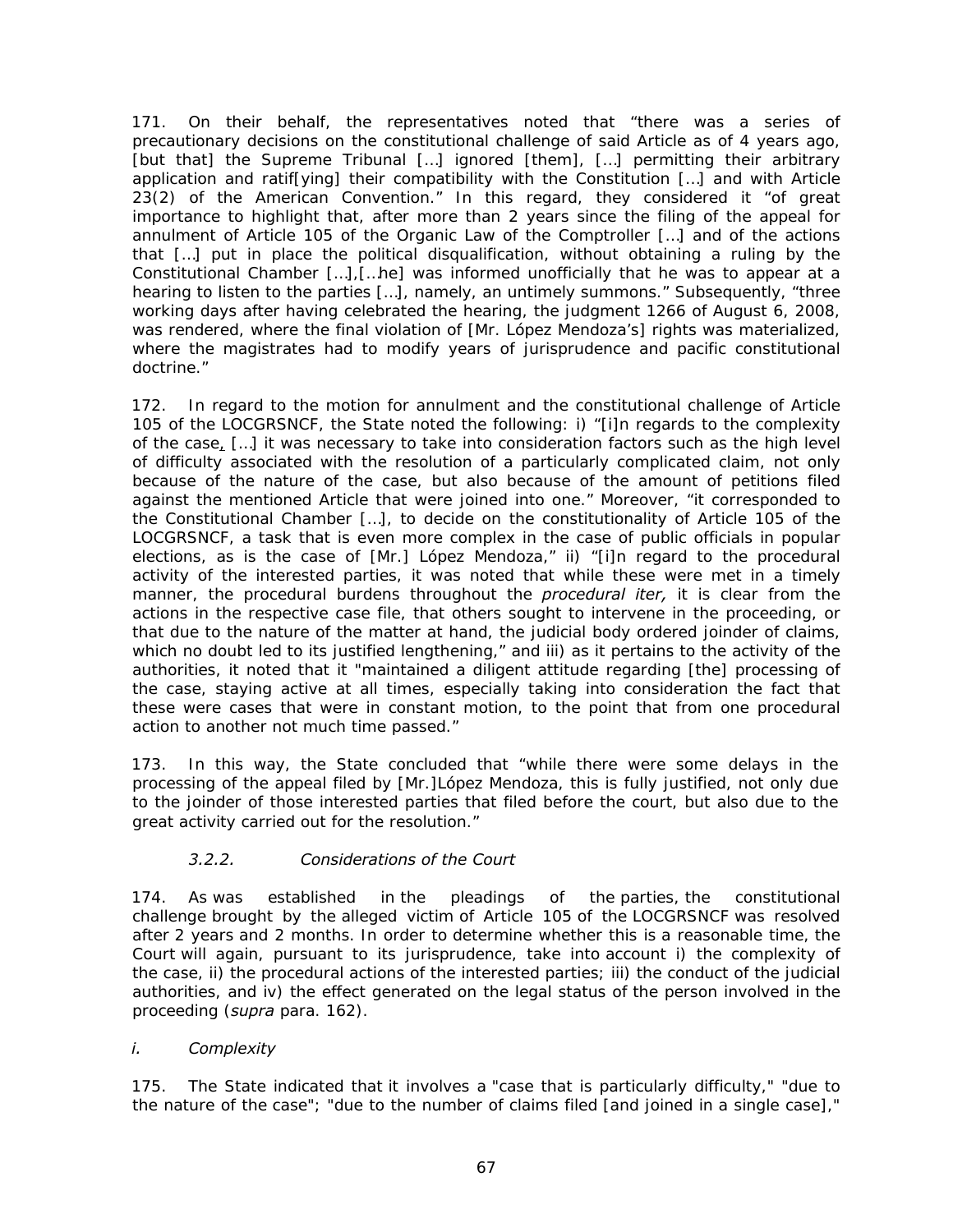and because it was a case involving "officials elected by the people "(*supra* para. 172). The Court finds that indeed the constitutionality challenge filed by Mr. López Mendoza on August 4, 2005, was joined into the record of Nidia Gutierrez de Asencio of April 4, 2006.<sup>255</sup> Moreover, the Court also notes that: i) on July 27, 2006, Mr. Juan Bautista Carrero Marrero sought to intervene as a third party in the case ii) on November 7, 2007, joinder was ordered to join the case file with the claim of Mrs. Rosalba Gil Pacheco iii) on December 19, 2007, joinder was ordered to join the case file with the claim of Humberto Bello Bernay, iv) on June 4, 2008, joinder was ordered to join the case file with the claim of Mrs. Sandra Carolina Alfaro Salazar, and v) on July 8, 2008, joinder was ordered to join the case file with the claim of Mrs. Maria Trinidad Ramirez Egañez. 256

176. Moreover, the Court considers that the fact that the motion filed by Mr. López Mendoza sought a declaration of unconstitutionality of an Article of a Law with general effects is a determining factor to characterize the cases complexity.

### *ii. Procedural activity of the interested parties*

177. The State indicated that the interested parties "met, in a timely manner, their procedural burdens throughout the *procedural iter*." In this regard, the Court finds that the record does not show that Mr. López Mendoza carried out activities that provoked undue delay in the processing of the case. Accordingly, the Court finds that if there was no delaying actions in the case provoked by the alleged victim. With regard to the subsequent claims and corresponding joinders, the Court has considered this in the previous section (supra para. 175).

#### *iii. Actions of the judicial authorities*

-

178. The State limited itself to noting that the authorities maintained a diligent attitude regarding the handling of the case, "developing, at all times, much activity." (*supra* para. 172). From the evidence in the case file, the Court finds that in the course of that appeal, the Supreme Tribunal had to resolve, in parallel manner, the claims for precautionary protection of a constitutional right filed jointly with the constitutional challenges in addition to that of Mr. López Mendoza's. As such, the Court also notes that the Constitutional Chamber issued the corresponding placement cards**;** made a series of notifications to the people involved in the case, and convened and conducted the public hearing. <sup>257</sup> Moreover, the Court notes that Article 19 of the Organic Law of the Supreme Tribunal does not set a specific period for which it is subject to rule on the constitutionality challenges brought before it (*supra* para. 165).

<sup>255</sup> *Cf.* Judgment No. 912 of August 6, 2008, of the Political-Administrative Chamber of the Supreme Tribunal of Justice, *supra* note 111, folios 502 to 535.

<sup>&</sup>lt;sup>256</sup> Description of Case file No. 2006-945 of the Constitutional Chamber of the Supreme Tribunal of Justice: Petiton for annulment for unconstitutionality of Article 105 of the Organic Law of the Comptroller General of the Republic and the National System of Fiscal Oversight, as well as the Resolutions in virtue of the disqualification fromt he excercise of public office. Petitioner: Leopoldo López, Eva Ramos, et al. Joined to the case file 2006-494, petitioner Nidia de Atencio (Case file of annexes to the application, tome III, folios 1320 to 1324).

<sup>&</sup>lt;sup>257</sup> Description of Case file No. 2006-945 of the Constitutional Chamber of the Supreme Tribunal of Justice *supra* note 256, folios 1320 to 1324.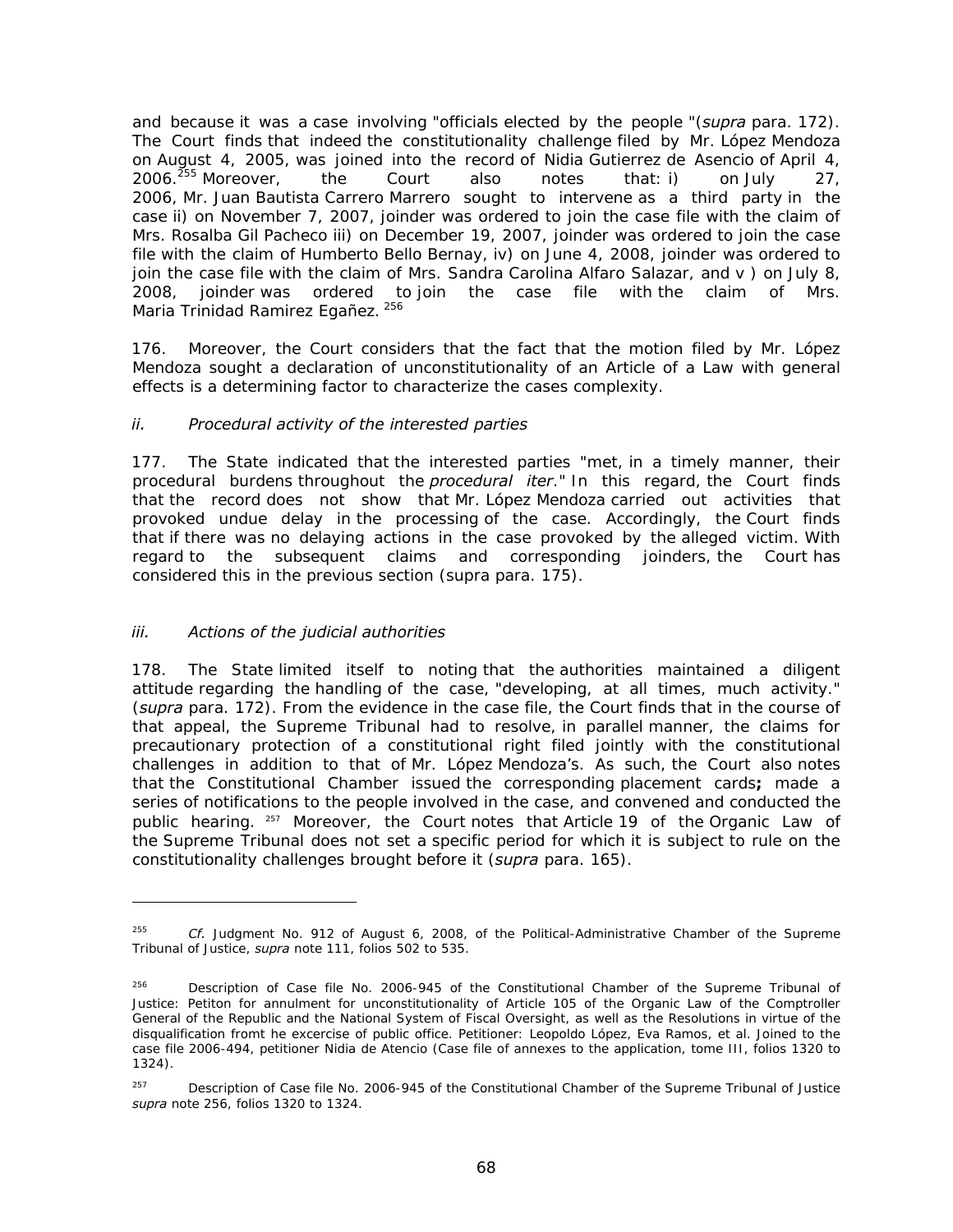# *iv.* Effect generated by the legal situation of the person involved in the proceeding

179. The Court notes that while in the present case Mr. López Mendoza had a special interest in the swiftness of the issuance of the decision to be able to run in the November 2008 election, the situation itself would not be enough to justify the judicial authorities sacrificing the proper development of the proceeding and the determination of constitutionality of the standard which, in short, had general effects that go beyond the particular interests of the alleged victim. Thus, the Court notes that "the interests of the person concerned, regarding that a decision be issued soon as possible, must be balanced against the need for a careful examination of the case and an appropriate execution of the procedures."258

180. Given the foregoing, the Court considers that the State has justified that the time the Constitutional Chamber of the Supreme Tribunal of Justice took to resolve the constitutionality challenge filed by the victim is in conformity with the principle of reasonable time.

# **4. Judicial Protection and Effectiveness of the remedy**

### *4.1. Arguments of the parties*

181. The Commission found that the appeals filed by the victim in the domestic jurisdiction, "in practice, were ineffective" given that the decisions reached by the various courts, "repeatedly dismissing claims related to the compatibility of Article 105 the LOCGRSNCF, for purely procedural grounds or on the basis that it is historically enshrined in Venezuelan law [,] confirm the ineffectiveness of providing a remedy for a violation" of Article 23 of the American Convention. The Commission added that "both the Political-Administrative Chamber and the Constitutional Chamber of the Supreme Tribunal of Justice, dismissed the appeals without providing an effective response regarding the use of administrative means to prevent the victim from exercising his political rights."

182. On their behalf, the representatives indicated that the proceedings were "not appropriate judicial remedies, given that in the respective decisions, the Supreme Tribunal of Justice not only failed to observe constitutional regulations, but also misapplied the provisions of Article 23(2) of the American Convention," showing "a clear denial of justice." In addition, according to the representatives, "none of the judicial remedies" were able to "protect against acts that violate his political rights, as they excessively delayed a decision thereon; they ignored the 'control of conformity with the Convention'" and "rejected that control with the argument of the rule of law based on sovereignty."

183. The State did not present specific arguments about the effectiveness of judicial remedies. However, it argued that "the principle of a reasonable period of time could not be considered breached, to which it could not be said that the Venezuelan State violated the right to an expedited appeal under Article 25 of the American Convention."

#### *4.2. Considerations of the Court*

<sup>258</sup> 258 *Cf.* ECHR. Judgment of 8 de julio de 1987, H v. the United Kingdom, paras. 71-86; Judgment of 31 de marzo de 1992, X v. France, para. 32; Judgment of 23 de marzo de 1994, Silva Pontes, para. 39.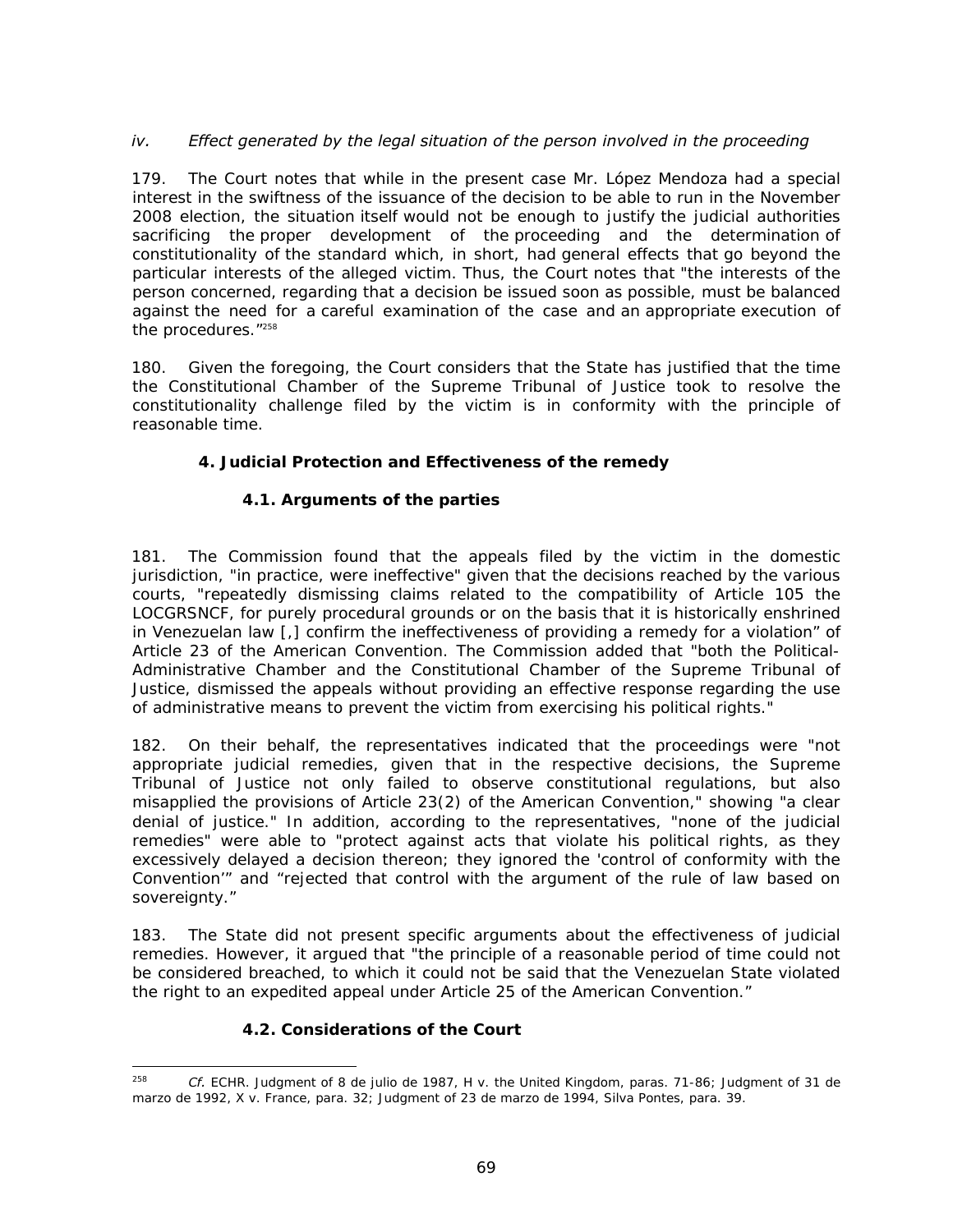184. The Court has held that for there to be an effective remedy, it is not sufficient that it be provided by the Constitution or the law or that it be formally recognized, but rather that it be truly effective in order to establish whether there has been a violation of human rights and to provide that which is necessary to remedy the situation.<sup>259</sup> Moreover, upon evaluating the effectiveness of the action before the national contentious-administrative jurisdiction, $260$  the Court has considered whether the decisions taken there contributed effectively to end the violation of rights, to ensure the non-repetition of the wrongful acts, and to ensure the free and full exercise of rights protected by the Convention.<sup>261</sup> The Court will not assess the effectiveness of the appeals filed in regard to a possible resolution favorable to the interests of the alleged victim.

185. In this regard, the Court notes that the judicial appeals filed by Mr. López Mendoza failed in providing an effective and suitable answer to protect his right to be elected (*supra* para. 109) and that would safeguard the minimum requirements of the duty to establish cause in the proceedings that led to the sanctions of disqualification (*supra* para. 149), which is why it violated the right to judicial protection enshrined in Article 25(1), in relation with Articles  $1(1)$ ,  $8(1)$ ,  $23(1)(b)$ , and  $23(2)$  of the American Convention, to the detriment of Mr. López Mendoza.

#### **C. Equal protection before the law**

### **1. Arguments of the parties**

186. The Commission noted that "in its brief on the merits of the matter, Mr. López Mendoza argued, for the first time, the violation of Article 24 of the American Convention<sup>262</sup> in virtue of considering that he had received discriminatory treatment regarding other persons who, in the past, were able to run for public office despite [the fact that] an administrative sanction of disqualification had been applied to their right to hold public office." In this regard, the Commission specified that "it concluded in its Report on the Merits that said extreme had not been duly founded in this particular case and that it did not have sufficient elements to consider that the alleged facts amounted to that established" in the Article.

187. The representatives argued the alleged violation of equal protection before the law in the case of Mr. López Mendoza. In this sense, they noted two alleged facts that

 $262$  Article 24 of the American Convention (Right to Equal Protection) establishes that:

<sup>-</sup>259 *Cf. Judicial Guarantees in State of Emergency (Arts. 27(2), 25, and 8 of the American Convention on Human Rights). Advisory Opinion OC-9/87 of October 6, 1987. Series A No. 9*, para. 24; *Case of Abrill Alosilla et al.*, *supra* note 16, para.75, *and Case of Mejía Idrovo*, *supra* note 15, para. 94.

<sup>260</sup> *Cf. Case of "Mapiripán Massacre" V. Colombia. Merits, Reparations, and Costs.* Judgment of September 15, 2005. Series C No. 134, para. 210; *Case of "Rochela Massacre" V. Colombia. Merits, Reparations, and Costs.* Judgment of May 11, 2007. Series C No. 163, para. 217, and *Case of Manuel Cepeda Vargas*, *supra* note 21, para. 139.

<sup>261</sup> *Cf. Case of "Mapiripán Massacre". Merits, Reparations, and Costs*, *supra* note 260, para. 214; *Case of "Rochela Massacre" V. Colombia*, *supra* note 260, para. 219, and *Case of Manuel Cepeda Vargas*, *supra* note 21, para. 139.

All persons are equal before the law. Consequently, they are entitled, without discrimination, to equal protection of the law.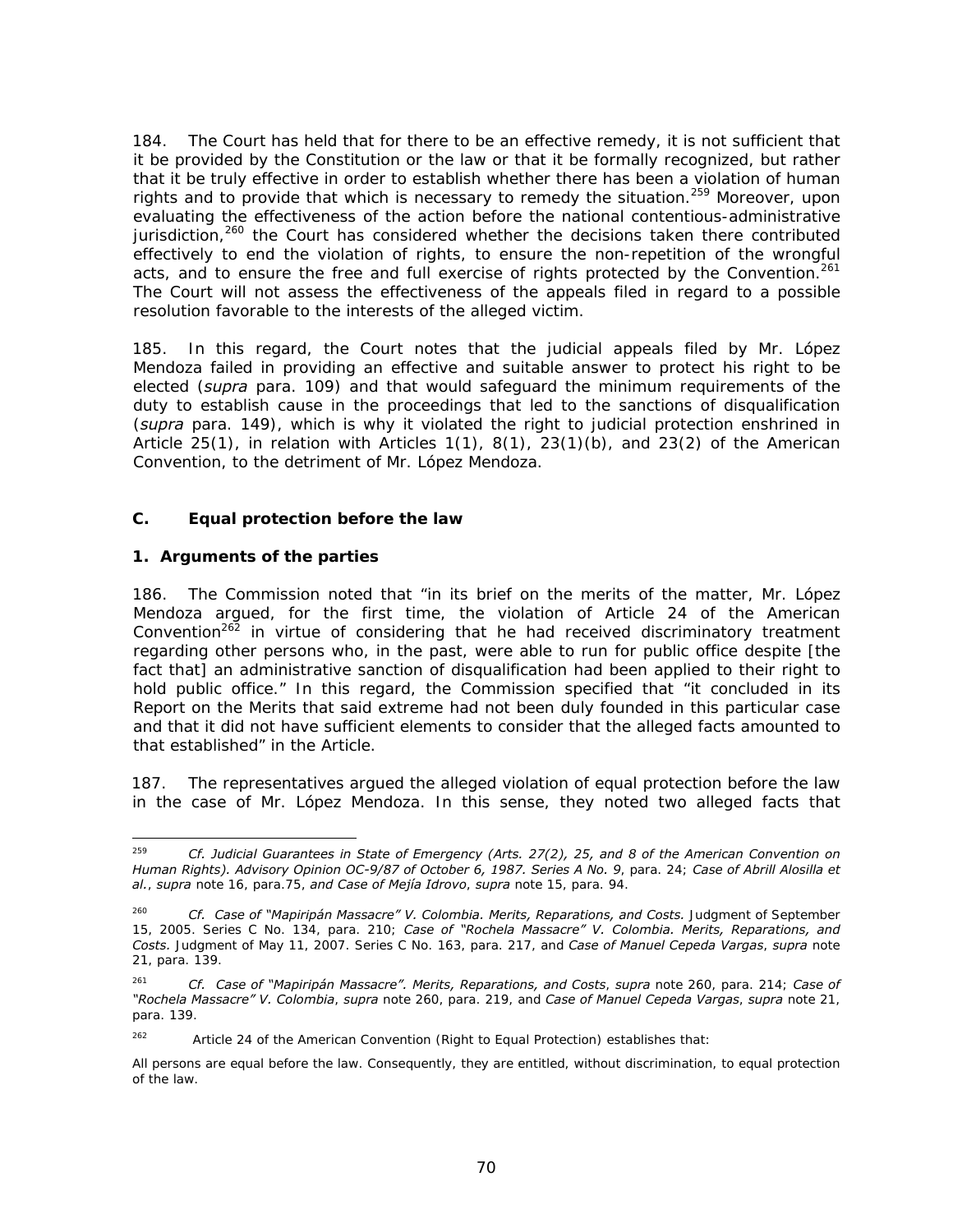demonstrate that Mr. López Mendoza was a victim of discriminatory treatment: i) because before the release of budgetary resources to meet labor obligations for purposes of employees of the Mayor's Office (firefighters, teachers, and retirees, among others), he was [not] given the same treatment as the Comptroller, [when] the use by the President of the Republic and the Minister of Finance was public and notorious of budget resources originally intended to contribute to the Investment Fund for Macroeconomic Stabilization." According to the representatives, "nothing was said about it, validating in this way a flagrant violation of that principle of equal protection of citizens before the law" and ii) because "the National Electoral Council allowed the registration, application, and announced citizens who were in the same situation as disqualified politicians."

188. On its behalf, the State noted that the arguments of the representatives were based on the declarations of some persons made before means of communication, which "could not be considered sufficient evidence of the violation." <sup>263</sup> The State noted that Mr. López Mendoza "referenced candidates that applied to the polls carried out in October 2004, and December 2005, [that] were not disqualified from public office, because the administrative actions were in the administrative forum before the Comptroller General of the Republic, pending interposition or decision of the corresponding administrative resources; or because the sanctions were imposed on dates subsequent to the dates of the polls; or because the National Electoral Council was not given notice of the sanctions imposed or that the people that ran were no longer disqualified from holding public office because the period had passed for the sanctions of disqualification." As a consequence, "at the time the polls were held […], the National Electoral Council impeded the registration of those aspiring for a position through popular vote, on the basis of facts or situations unknown to it as the reasons were not established in the administrative forum." Thus, for the State, "[t]he difference in the cases noted is objective and reasonable given that the difference in reported cases is objective and reasonable regarding the factual circumstances, since at the time of the nomination of [Mr. López Mendoza] the sanction for disqualification from holding public office imposed was final."

189. In short, the State said that "discriminatory treatment would mean that the National Electoral Council allowed the candidacy for the elections held in November 2008, of people who were on equal footing with [Mr.] López Mendoza; this did not happen because the electoral body rejected nominations for elected office not only of [Mr. López Mendoza] but of all the people who were disqualified from holding public office."

#### **2. Considerations of the Court**

190. Considering that the violation of Article 24 was not argued by the Inter-American Commission (*supra* para. 186), the Court reiterates that the alleged victim and its representatives can invoke the violation of other rights distinct from those already stated in the application so long as this heads to the facts already contained in the application (*supra* para. 27) and is done at the appropriate procedural moment –in the brief of pleadings and motions-, which occurred in this case. This possibility is meant to make

<sup>263</sup> The State noted that the respective argument was based on: i) the Statement of Mr. Oscar Pérez of May 13, 2008, issued by a television medium; ii) "a public interview on June 16, 2008, in a newspaper of national circulation, where it had been affirmed, that despite the disqualification, the National Electoral Council, permitted his candidcy for the 2004 elections," and that of Messers. Régulo Hernández, Gleen Rivas, Cruz Ortiz, Cándido Rodríguez, Tirso Colmenares, Oswaldo Díaz, and Justo Hernández, and iii) the interview of Chief Chancellor of the National Electoral Council, Vicente Díaz, on May 12, 2008, "in a newspapaer of national circulation," wherein it stated that "the registration and candidacy of [Messers.] Jenny Cedeño, Gleen Rivas, and Antonio Barreto Sira, was allowed for the elections [of] 2004, despite their disqualification." *Cf*. Brief of final arguments of the State, *supra* note 30, folio 1481.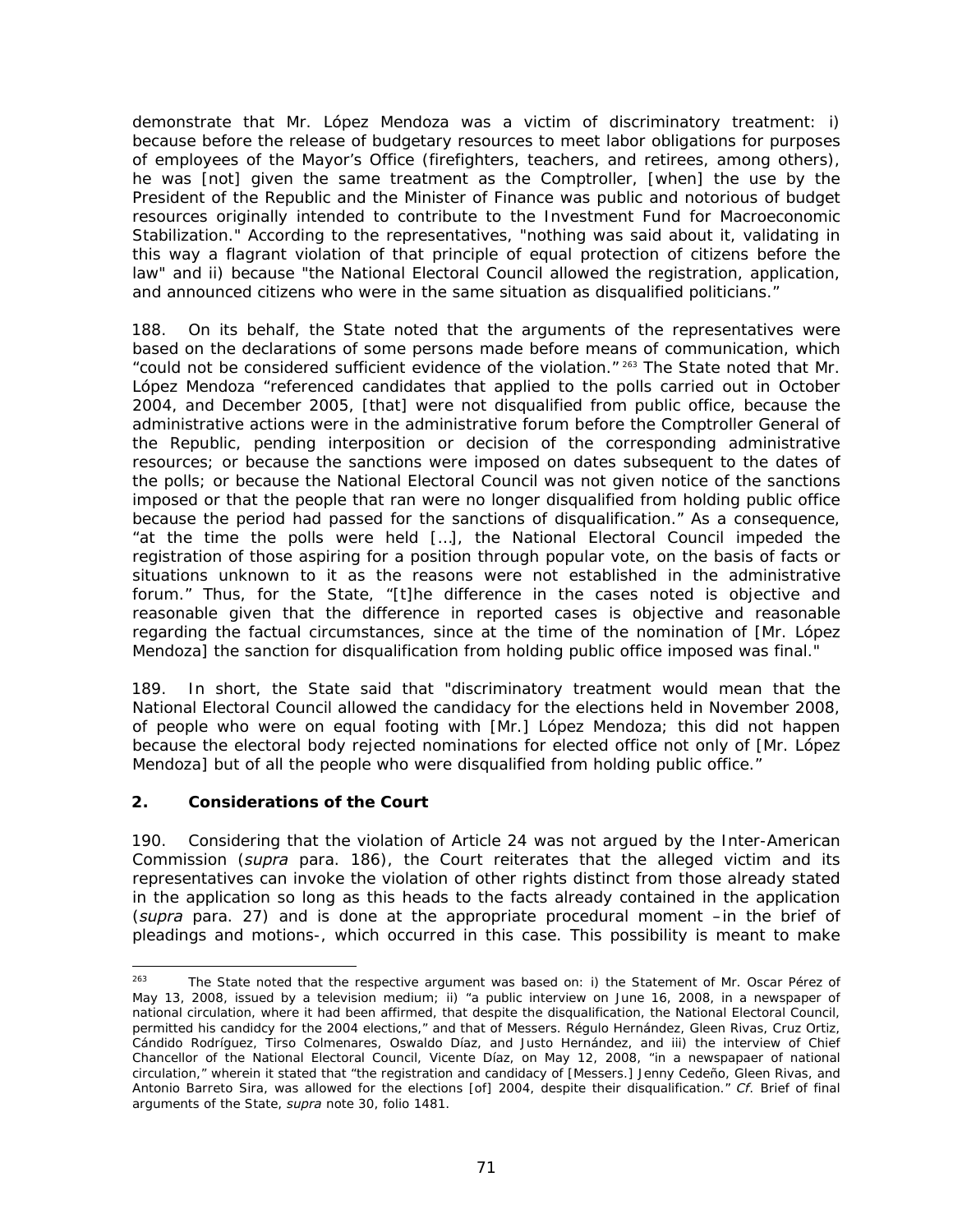effective the procedural power of *locus standi in judicio* that is recognized in the Court's Rules of Procedure, without detracting from the limits of the Convention on the participation and the exercise of the jurisdiction of the Court, nor diminishing or infringing upon the right of defense of the State, which has the procedural opportunity to respond to the arguments of the Commission and representatives at all procedural stages. In this way, the Court must ultimately decide each case based on the admissibility of arguments of such nature in order to safeguard the procedural equality of the parties.<sup>264</sup>

191. In the present case, the Court notes that in its admissibility report, the Commission "declared the application admissible […] in relation to the rights enshrined in Articles 23, 8, and 25 of the American Convention, in relation to the obligations established in Articles 1(1) and 2 therein." <sup>265</sup> Subsequently, in its report on the merits, the Commission outlined explicitly that "in its arguments [...] the petitioner alleged violations of Article 24 of the Convention due to the application of a discriminatory standard." According to the Commission, at that time, the representatives "[b]ased their argument on the basis of statements issued in the media by Mr. Oscar Perez, [...], and that those same operational circumstances involved Mr. Regulus Hernandez, Glenn Rivas, Cruz Ortiz, Candido Rodriguez, Tirso Colmenares, Oswaldo Diaz, Justo Hernandez [and] Jenny Cedeño." Nevertheless, the Commission did not find the State's responsibility for the alleged violation of Article 24 of the Convention.  $266$  Consequently, in its application – which establishes the factual basis of the case—the Commission did not mention the mentioned facts and the alleged violation involved (*supra* para. 2 and 3).

192. Moreover, the Court notes that in the brief of pleadings and motions, Mr. López Mendoza argued the alleged violation of equal protection before the law indicating that the National Electoral Council allowed certain persons to participate as candidates in the electoral processes of 2004 and 2005 who were sanctioned by disqualification from holding public office (*supra* para. 187). Moreover, the Court takes into consideration that the State indicated that these persons "were not disqualified from holding public office," justifying this affirmation with 4 reasons, that is: i) because the administrative actions were in the administrative forum before the Comptroller General of the Republic, pending the interposition or decision of the corresponding administrative remedies; ii) because the sanctions were imposed on dates subsequent to the polls; iii) because the National Electoral Council was not given notice of the sanctions imposed, or iv) because the persons that ran for office were no longer disqualified from holding public office given that the period of the sanction had lapsed. (*supra* para. 188).

193. In this regard, the Tribunal highlighted that the State presented evidence aimed at establishing that the mentioned persons, allegedly disqualified from holding public office, were not disqualified at the time of the election of 2004 and 2005, to which their cases involved one of the 4 reasons explained by the State (*supra* para. 188 and 192). In this sense, in the case file, *inter alia,* the order of November 22, 2004, issued by the Comptroller General of the Republic of the President of the National Electoral Council (CNE) where a list was provided of 118 persons where the sanction was imposed for disqualification from holding public office.  $267$  Moreover, the State rendered a copy of the

<sup>-</sup><sup>264</sup> *Cf. Case of "Mapiripán Massacre" V. Colombia. Merits, Reparations, and Costs*, *supra* note 260, para. 58; *Case of Vélez Loor*, *supra* note 213, para. 43, and *Case of Chocrón Chocrón*, *supra* note 13, para. 134.

<sup>265</sup> Admissibility Report No. 67/08, *supra* note 1, folio 10.

<sup>266</sup> Report on the Merits No. 92/09, *supra* note 2, folios 12 to 52.

<sup>267</sup> *Cf.* Official letter No. 01-00-000730 of November 22, 2004, rendered by the Comptroller General of the Republic to the President of the National Electoral Council (CNE) (Case file of annexes to the answer to the application, annex H, tome XXXIX, folios 13814 to 13830).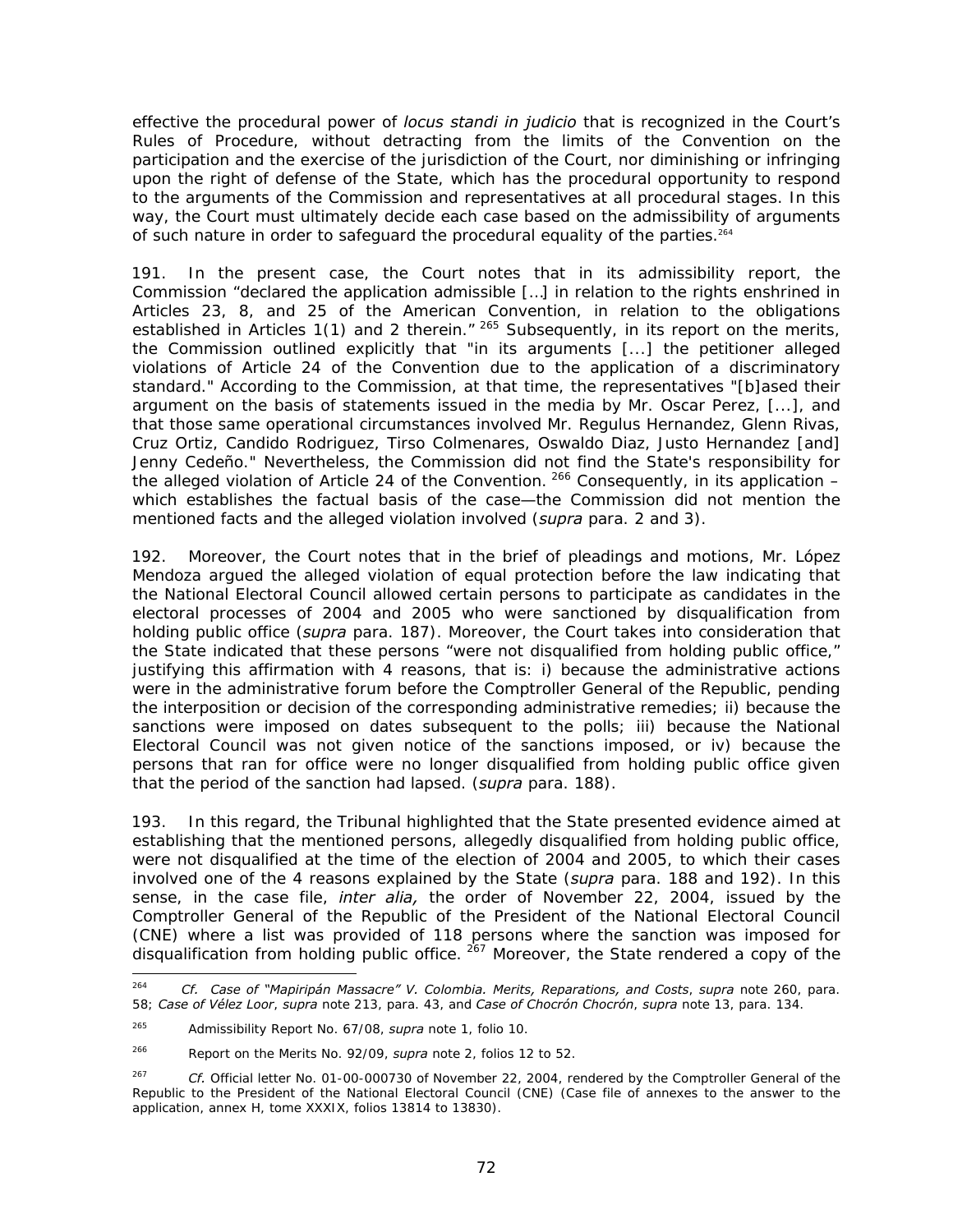order of June 12, 2006, sent by the Comptroller General of the Republic to the President Chancellor of the National electoral council (CNE) where there is a list of 54 persons who also had sanctions of disqualification or dismissal imposed on them. 268

194. The Court understands that the 118 people in the first list and the 54 of the second list were under the sanction of disqualification from public office. However, the Court has no jurisdiction to decide whether in each of these cases the impediment to run in the elections in Venezuela in 2004 and 2005 was appropriate. Indeed, the Court has no power to decide whether such persons should be prevented from registering and running in those elections, because of the administrative and judicial procedures against each of them. Additionally, the Court notes that the representatives did not submit its written pleadings and sufficient evidence that would allow for the clarification of the alleged discrimination in relation to persons who, in the same alleged circumstances as Mr. López Mendoza, received differential treatment by the National Electoral Council in the elections of 2004 and 2005. Thus, it is not possible to affirm that the right enshrined in Article 24 of the Convention would grant Mr. López Mendoza the authority to require the same response from the National Electoral Council in his case.

195. In conclusion, the State is not responsible for a violation of the right of equal protection before the law enshrined in Article 24 of the American Convention to the detriment of Mr. López Mendoza.

# *D.* **Duty to adopt domestic legal effects**

# **1. Arguments of the parties**

196. The Commission argued that "the causes for the sanction and the grade of the sanctions have not been previously defined" in a "detailed and precise manner, which contravenes the principle of criminal codification" and "affects the possibility of arguing about the appropriateness and proportionality of the sanction in adversarial proceedings." It summarized that "the lack of definition allows for the Comptroller General to exert its own discretion in imposing the sanction and affects the possibility to undergo review by independent courts." Moreover, the Commission argued that "after the declaration of administrative responsibility and the imposition of the fine, notice of the possibility that the punitive process may continue was not expected," and that "domestic law does not set a timeframe for the Comptroller to exercise its power of discretion to politically disqualify" generating "uncertainty that has serious repercussions regarding the exercise of due process."

197. The representatives stated that the disqualification is imposed "without a legal framework that establishes the grade of the punishment," and "without existing definitions of the criteria for the assessment of the penalty according to the gravity of behavior." They indicated that the concepts of severity and elements of the violation "are interpreted and used subjectively, given that in the administrative acts of disqualification [against Mr. López Mendoza], the reasons and the mechanism through which the continuance was determined was not explained, much less supported in the body of evidence whatsoever." They specified that the "exercise of the *ius puniendi"* headed by the Comptroller "is unlimited, since it can impose administrative sanctions when it so

<sup>268</sup> Cf. Official letter No. 01-00-000386 of June 12, 2006, forwarded by the Comptroller General of the Republic to the President Chancellor of the National Electoral Council (CNE) (Case file of annexes to the answer to the application, annex H, tome XXXIX, folios 13807 to 13813).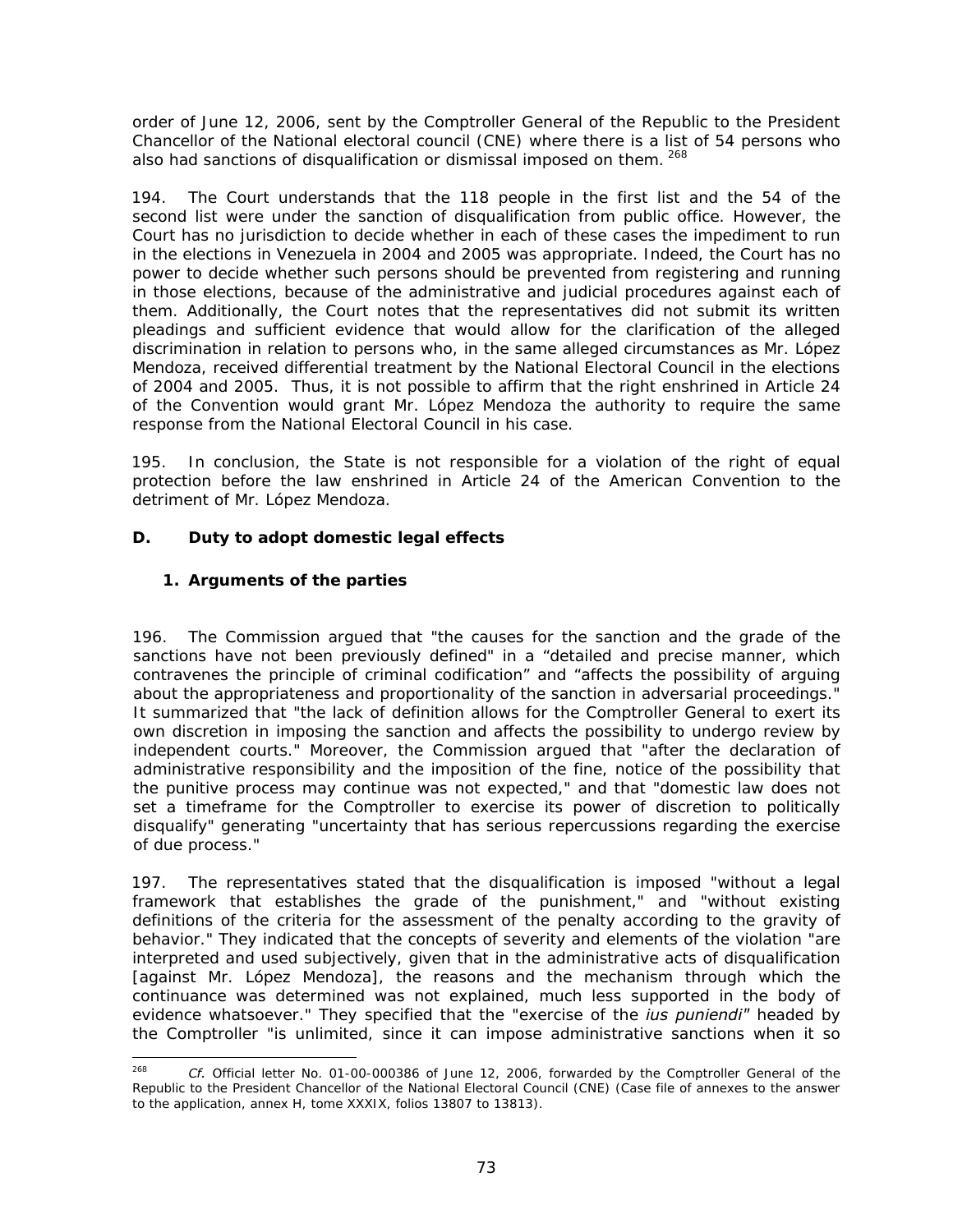deems and even after years pass." They added that the Comptroller "may maintain in limbo the application of additional sanctions, thereby constituting legal uncertainty, arbitrariness, and lack of transparency."

198. The State argued that Article 105 "establishes in an express manner both the administrative infractions" as well as the "sanctions" and, moreover, provides that these be applied heeding to the makeup of the violation and the severity of the irregularity. It added that "the legality of the sanction of disqualification […] is not nor may not be subject to the fact that it is found in the same administrative act that declares the administrative responsibility," given that "both proceedings are brought by distinct officials, to which they cannot be brought in one same and unique action" and only "proceeds after the declaration of administrative responsibility." It added that "given that the administrative responsibilities" of Mr. López Mendoza "were declared by the Director of the Office of the Determination of Responsibility of the Comptroller General of the Republic," the same declarative act of responsibility "could not be imposed by another official on the alleged victim the sanction of disqualification without incurring in a manifest lack of jurisdiction, since it only had a specific delegation, where the aforementioned sanction of disqualification was the exclusive power of the Comptroller General." The State added that "given the absence of an express period for the Comptroller General [...] to impose the additional sanctions," "it has been considered appropriate" to apply "the general period of statute of limitations" identified in Article 114 of the LOCGRSNCF.

# **2. Considerations of the Court**

199. The Court finds that under the framework of due process laid down in Article 8(1) of the American Convention, legal certainty must safeguarded regarding the period in time in which a sanction may be imposed. In this regard, the European Court has held that the law should be: i) adequately accessible,  $^{269}$  ii) with sufficient precision,  $^{270}$  and iii) foreseeable.  $271$  Under this line of thinking, the European Court used the so-called "foreseeability analysis," which takes into account three standards for determining whether a regulation is sufficiently foreseeable, namely<sup>272</sup>: i) the context of the regulation

<sup>269</sup> 269 "The law should be both adequately accessible and foreseeable, that is, formulated with sufficient precision to enable the individual – if need be with appropriate advice – to regulate his conduct. ECHR, *Case Hasan and Chaush v. Bulgaria*, Judgment of 26 October 2000, para. 84. Likewise, in Case of Malone v. The United Kingdom, the Court established that "[t]he law must be adequately accessible: the citizen must be able to have an indication that is adequate in the circumstances of the legal rules applicable to a given case". ECHR, *Case Malone v. The United Kingdom*, Judgment of 2 August 1984, Series A no. 82, para. 66.

 $270$  "The law should be accessible to the persons concerned and formulated with sufficient precision to enable them – if need be, with appropriate advice – to foresee, to a degree that is reasonable in the circumstances, the consequences which a given action may entail". ECHR, *Case Maestri v. Italy*, Judgment of 17 February 2004, para. 30. Likewise, in Case of Malone v. The United Kingdom, the Court established that "a norm cannot be regarded as 'law' unless it is formulated with sufficient precision to enable the citizen to regulate his conduct: he must be able - if need be with appropriate advice - to foresee, to a degree that is reasonable in the circumstances, the consequences which a given action may entail". ECHR, *Case Malone*, *supra note* 269, para. 66. See also, ECHR, *Case Silver and others v. The United Kingdom*, Judgment of 25 March 1983, Series A no. 61, para 88.

<sup>271 &</sup>quot;[T]he Court reiterates that a rule is 'foreseeable' if it is formulated with sufficient precision to enable any individual – if need be with appropriate advice – to regulate his conduct". ECHR, *Case of Landvreugd v. The Netherlands*, Judgment of 4 June 2002, para. 59.

<sup>&</sup>lt;sup>272</sup> Hasan and Chaush v. Bulgaria (Judgment of October 26, 2000) The level of precision required of domestic legislation – which cannot in any case provide for every eventuality – depends to a considerable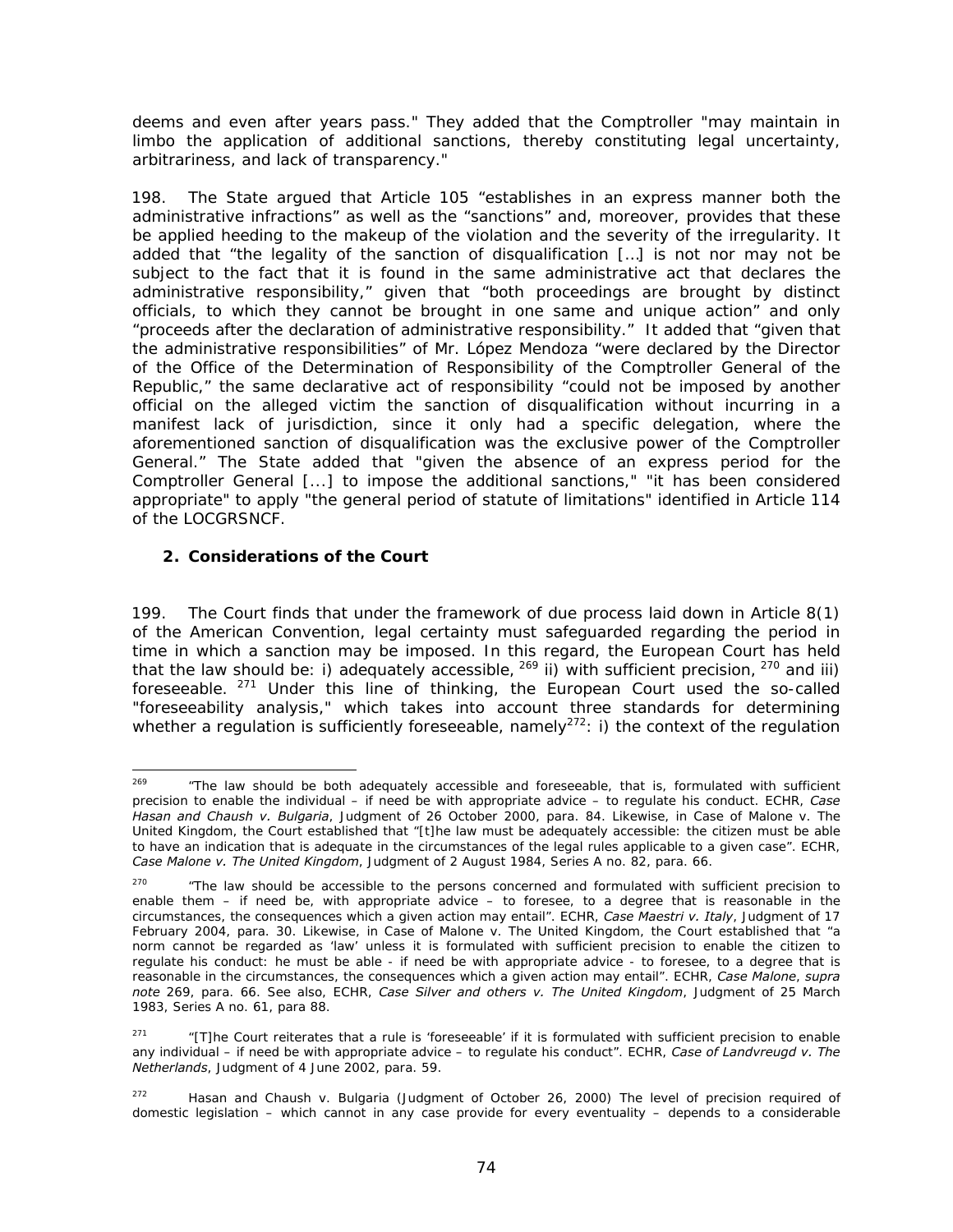under review; ii) the forum of application for which the regulation was created, and iii) the status of the persons which the regulation addresses.

200. In this regard, the Court notes that the Constitutional Chamber of the Supreme Tribunal of Venezuela has analyzed compliance with the principle of legality in relation to the sanctions provided for in Article 105 of the LOCGRSNCF. Said Tribunal has held that:

The principle of criminal codification requires a *lex certa* that provides legal certainty to the public about the serious consequences of the administrative offense However, during the term in force of *ius puniendi* of the State in the sanctioning administrative law, ethical standards of conduct have been accepted that channel the verification of the administrative offense by way of the normative description of events, facts, or omissions that generate administrative responsibility; in no way could be they be likened to what criminal law calls "white criminal laws." [...] The fact is that in the administrative forum, the implementation of what the doctrine called "indeterminate legal concepts" is not banned; rather, they are used to verify the gradient level of the sanction of the penalty, but not the offense itself. This is therefore an approach that gives the sanctioning body discretion that does not conflict with the principle of criminal codification, as it should be satisfied through a thorough and specific analysis of the facts and classification from the values involved in the standard to the maximum required to justify why the sanction is to be imposed. What is important to not incurr a violation of the principle of criminal codification is that the crime or offense be clearly defined, as well as the sanction. [...] In the case of Article 105 of the [LOCGRSNCF], it states that the declaration of administrative responsibility shall be punished by a fine under Article 94 of the Law, pursuant to the severity of the offense and the type of damages caused by following the provisions of Article 66 et seq of the Rules of Procedure of the Law [...] and that the Comptroller shall impose the sanction of suspension without pay for a period not exceeding twenty-four (24) months or dismissal of the responsible heading to the type of illicit crime committed; and disqualification from public office for a maximum of fifteen (15) years depending on the seriousness of the irregularity. The indeterminate legal concepts stated offer a margin of discretionary fiscal control to the governing body for the gradation levels of sanctions in response to the type of infraction and its effects.  $273$ 

201. Moreover, the parties argued that the degree of discretion that can be exercised by the Comptroller at the time of imposing the disqualification is disproportionate and that this is due to the alleged lack of a regulatory framework for grading the principle sanctions and additional sanctions. In this regard, the Court notes that the Constitutional Chamber of the Supreme Tribunal stated the following with regard to the principle of criminal codification of the administrative sanctions:

However, this discretionary power, to be legal and legitimate is necessarily partial, given that the legal mechanism (in this case [LOCGRSNCF]), must establish some conditions or requirements for its exercise, leaving the other to the discretion of the competent body [...]In that regard, Article 12 of the Organic Law on Administrative Procedures, requires that the measure or ruling in the opinion of the competent authority must maintain proportionality and suitability due to the assumption made and under the purposes of the regulation, which is controllable by the contentious-administrative court; what is unacceptable is to seek a declaration of annulment of a general regulation based on the simple fact that it holds discretionary power. Judicial review of a discretionary act could involve the annulment of the discretionary act, if incompetence is highlighted of the entity that deems it, factual inconsistency (false assumption of fact), teleological incongruity (deviation of power), or formal incongruence (procedural error). [...][U]pon being properly codified in the [LOCGRSNCF], both the unlawful acts (Articles 91 and 92), as well as the administrative penalties (Articles 93, 94, and 105); the discretional power of the auditing body is not "blank law" because the parameters must be explicitly set forth in the Organic Law.<sup>27</sup>

degree on the content of the instrument in question, the field it is designed to cover and the number and status of those to whom it is addressed. También, Maestri v. Italy

-

<sup>273</sup> Judgment No. 1.266 of August 6, 2008, issued by the Constitutional Chamber of the Supreme Tribunal of Justice, *supra* note 31, folio 633.

<sup>274</sup> Moreover, "it highlighted that even in this case, wherein the Administration acts with certain discretion, this does not imply , "this does not mean that it can act arbitrarily, since its actions are always committed to the principles of proportionality and appropriateness under the Article 12 of the Organic Law on Administrative Procedures, which can be protected by the courts [...]." In this regard, it specified that "In regard to sanctioning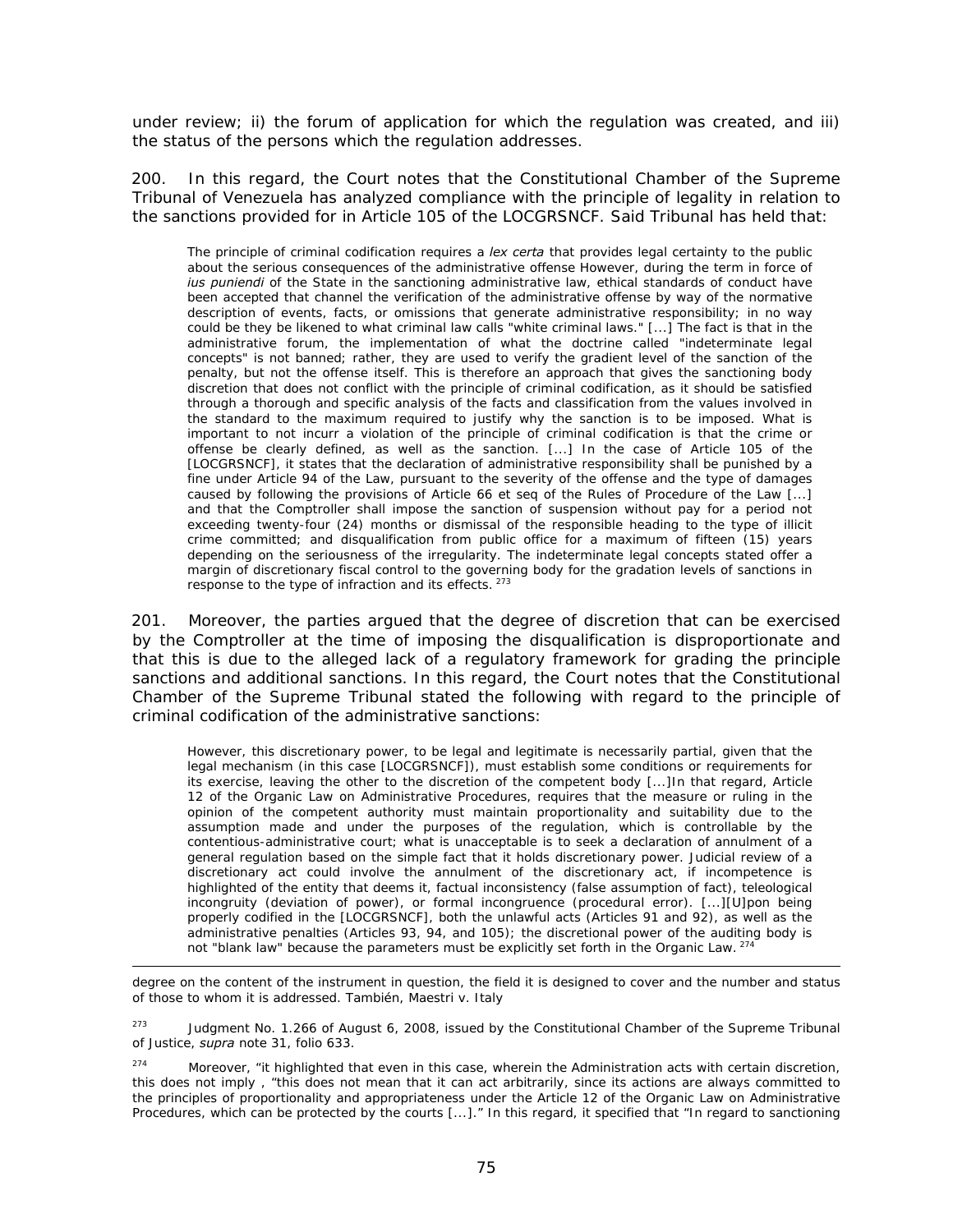202. In this regard, the Court considers that the problems regarding uncertainty do not generate *per se* a violation of the Convention, namely, that the fact that a regulation grant some form of discretion is not inconsistent with the degree of forseeability that the regulation should bear, provided that the scope of discretion and the manner in which it should be exercised is indicated with sufficient clarity so as to provide adequate protection from arbitrary interference. <sup>275</sup> The Court finds that there are standards that the Comptroller General must follow in deciding to impose any of the three sanctions contained in Article 105 of the LOCGRSNCF (*supra* para. 33) and that there are parameters that limit the discretion granted by the regulation to the Comptroller.

203. Moreover, the parties presented arguments concerning the nonexistence of a regulation that establishes the period of time that the Comptroller has to impose additional sanctions, once the administrative responsibility of a public official has been declared and the appropriate fine imposed. However, the Court finds that the Political-Administrative Chamber of the Supreme Tribunal of Justice, taking into account the general regulation on the statute of limitations of the sanctioning administrative actions (established in the LOCGRSNCF), in jurisprudence subsequent to the facts of this case, has established a maximum period of five years for the sanction of disqualification to be adopted. That Chamber found that "due to the absence of an express period for the Comptroller General of the Republic to impose an additional sanction," "a general statute of limitations that is analogous should be applied."<sup>276</sup>

204. In this case, the imposition of the disqualification against Mr. López Mendoza for the facts relating to PDVSA occurred about five months after the declaration of administrative responsibility was final<sup>277</sup> (*supra* para. 57 and 58), while the disqualification

-

<sup>275</sup> "A law which confers a discretion is not in itself inconsistent with the requirement of foreseeability, provided that the scope of the discretion and the manner of its exercise are indicated with sufficient clarity, having regard to the legitimate aim of the measure in question, to give the individual adequate protection against arbitrary interference". ECHR, *Case Olsson v. Sweden*, Judgment of 24 March 1988, Series A no. 130. para. 61 y *Case Gillow v. The United Kingdom*, Judgment of 24 November 1986, Series A no. 109, para. 51.

 $276$  Article 114 of the LOCGRSNCF establishes that "[t]he administrative sanctioning or recovery actions derived from this law, are prescribed for a period of 5 (years), unless in special Laws different periods are established. Said term will begin to run as of the date that the events, actions, or ommissions from which administrative responsibility took place, the imposition of fines or reparation; neverthless, when the infractor is a pubic official, the perspcription will begin to run as of the date of cessation of the charge for the period of the occurrence of the irregularity. […]" Judgment No. 01516 of October 20, 2009 (Exp. Nº 2005-5270) issued by the Accidental Chamber of the Supreme Tribunal of Justice and available at: http://www.tsj.gov.ve/decisiones/spa/Octubre/01516-211009-2009-2005-5270.hctml (last visited on September 1, 2011) and Judgment No. 00782 of July 27, 2010 (Exp. N° 2008-0871) issued by the Political-<br>Administrative Chamber of the Supreme Tribunal of Justice and available at: Administrative Chamber of the Supreme Tribunal of Justice and available at: http://www.tsj.gov.ve/decisiones/spa/Julio/00782-28710-2010-2008-0871.html (last visited on September 1, 2011). Cited in the brief of final arguments of the State, *supra* note 30, folio 1459.

 $277$  On March 28, 2005, the Motion to reconsider was resolved that was resolved that set as final the declaration of administrative responsibility for the facts related to PDVSA and on August 24, 2005, of the Comptroller General of the Republic issued on Resolution N° 01-00-000206 that set the sanction for disqualification for 3 years, *supra* notas 88 and 90.

administrative law, what is prohibited is that the legislation establish what the doctrine has defined as blank criminal regulations; that is, those cases where the judicial norm allows that the Administration be who defines the administrative infraction or who enshrine the sanctions that may be imposed." The Constitutional Chamber added that the doctrine has noted that "the rigourous and perfect description of the infraction is, under some exception, practically impossible. The detail of the definition has its limits. The maximum requirements only allow, in the mean time, for the regulatory paralysis or of the annulment, in a good part, of the sanctionatory provisions that exist or that were to be rendered." Judgment N° 1.270 of August 12, 2008, of the Constitutional Chamber of the Supreme Tribunal of Justice, *supra* note 188, folio 1421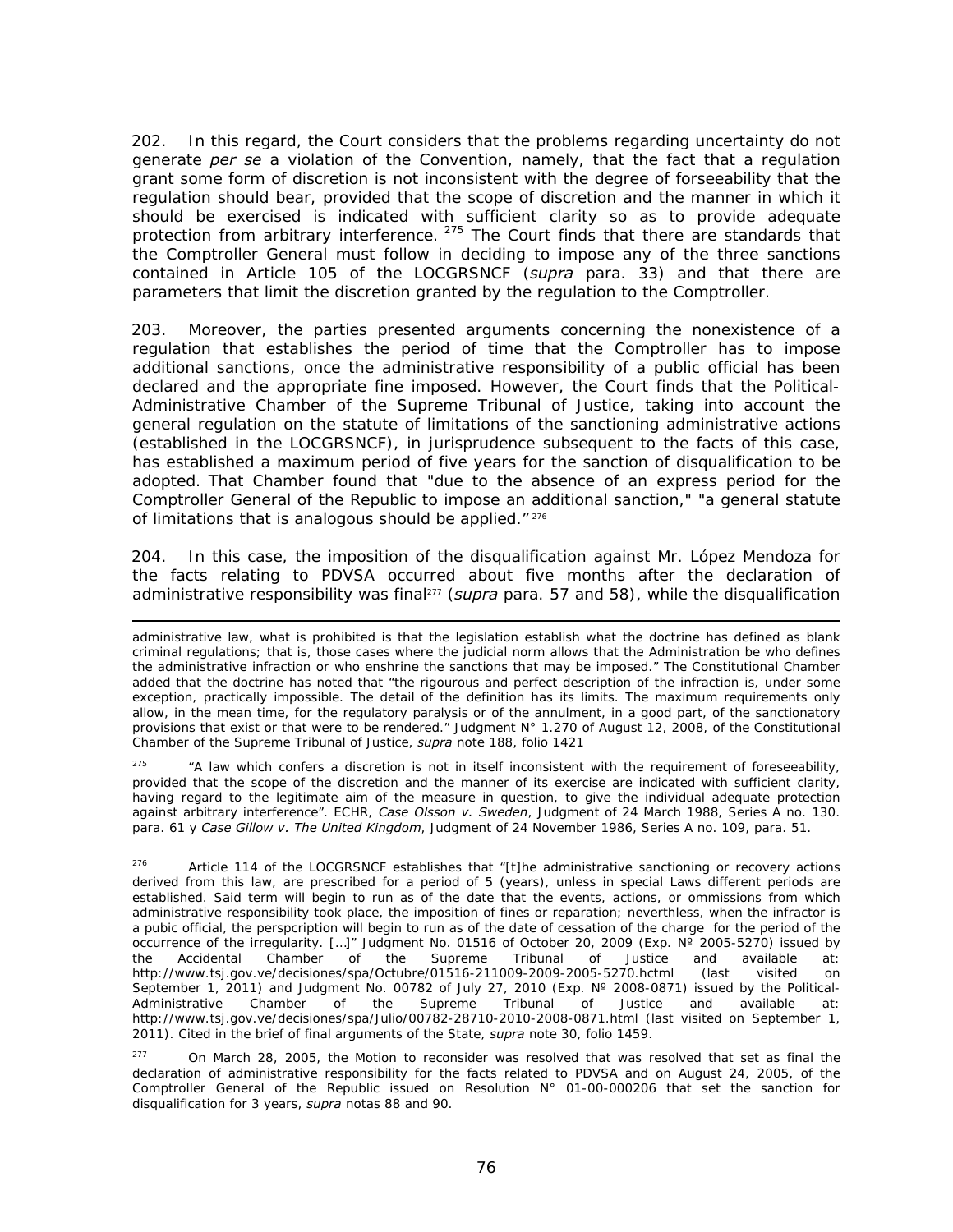for the facts related to the Municipality of Chacao was imposed about six months after the final resolution of the declaration of responsibility. 278 (*supra* para .80 and 81).

205. In this regard, although the time that passed in this case between the declaration of responsibility and the imposition of the disqualification itself was not excessive, it is proven that the domestic regulation did not establish a period or fixed term for the Comptroller to exercise such power. The decision of the Political-Administrative Chamber in which it attempted to fill this regulatory gap with the statute of limitations of administrative actions does not meet the standard of predictability or certainty of the regulation. Indeed, the "foreseeability test" implies proving that the regulation delineate the scope of discretion that can be exercised by the authority and define the circumstances in which it can be exercised in order to establish appropriate safeguards to prevent abuse. <sup>279</sup> The Court considers that the uncertainty regarding the period within which it could impose the additional sanctions established in Article 105 of the LOCGRSNCF is contrary to the legal certainty which must be had in a sanctioning proceeding. Moreover, a period of five years is not reasonable to ensure foreeseability in the imposition of the restriction. It is a period that is too prolonged and, therefore, is incompatible with the requirement that a sanctioning proceeding be concluded at the time the corresponding responsibility is determined, in such a way that the accused does not wait for a period that is too broad to determine the type of sanction that will be imposed for responsibility that has already been determined. Furthermore, the lack of a fixed, foreseeable, and reasonable period of time may lead to the arbitrary exercise of discretion by imposing sanctions applied in a totally unexpected moment for the person who has been previously found responsible.

206. Consequently, by not complying with the requirement of forseeability, and also, taking into account that specified in regard to how Article 105 of the LOCGRSNCF allows a restriction on the right to be elected by an authority that is not a criminal court as required Article 23(2) (*supra* para. 107 and 108), the Court concludes that in this case, the State violated Articles 8(1), 23(1)(b) and 23(2), in relation with Articles 1(1) and 2 of the American Convention.

# **VII**

#### **REPARATIONS (APPLICATION OF ARTICLE 63(1) OF THE AMERICAN CONVENTION)**

207. On the basis of Article 63(1) of the American Convention,  $280$  the Court has indicated that any violation of an international obligation that has caused damage triggers

-

 $278$  On March 28, 2005, the Motion to reconsider was resolved that set as final the declaration of administrative responsibility for the facts related to the Mayor's Office of Chacao and on September 26, 2005, of the Comptroller General of the Republic issued Resolution No. 01-00-235 that set the sanction of disqualification for 6 years, *supra* notas 147 and 152.

 $279$  In this regard, the European Court has established that "a law which confers a discretion must indicate the scope of that discretion […]. The degree of precision required of the "law" in this connection will depend upon the particular subject-matter. […] Consequently, the law must indicate the scope of any such discretion conferred on the competent authorities and the manner of its exercise with sufficient clarity, having regard to the legitimate aim of the measure in question, to give the individual adequate protection against arbitrary interference". ECHR, *Case Malone*, *supra note* 269, para. 67 and *Case Olsson*, *supra note* 275, para. 61.

<sup>&</sup>lt;sup>280</sup> This Article provides that "when the Court finds a violation of a right or freedom protected by [the] Convention, the Court shall rule that the injured party be guaranteed his or her right or freedom that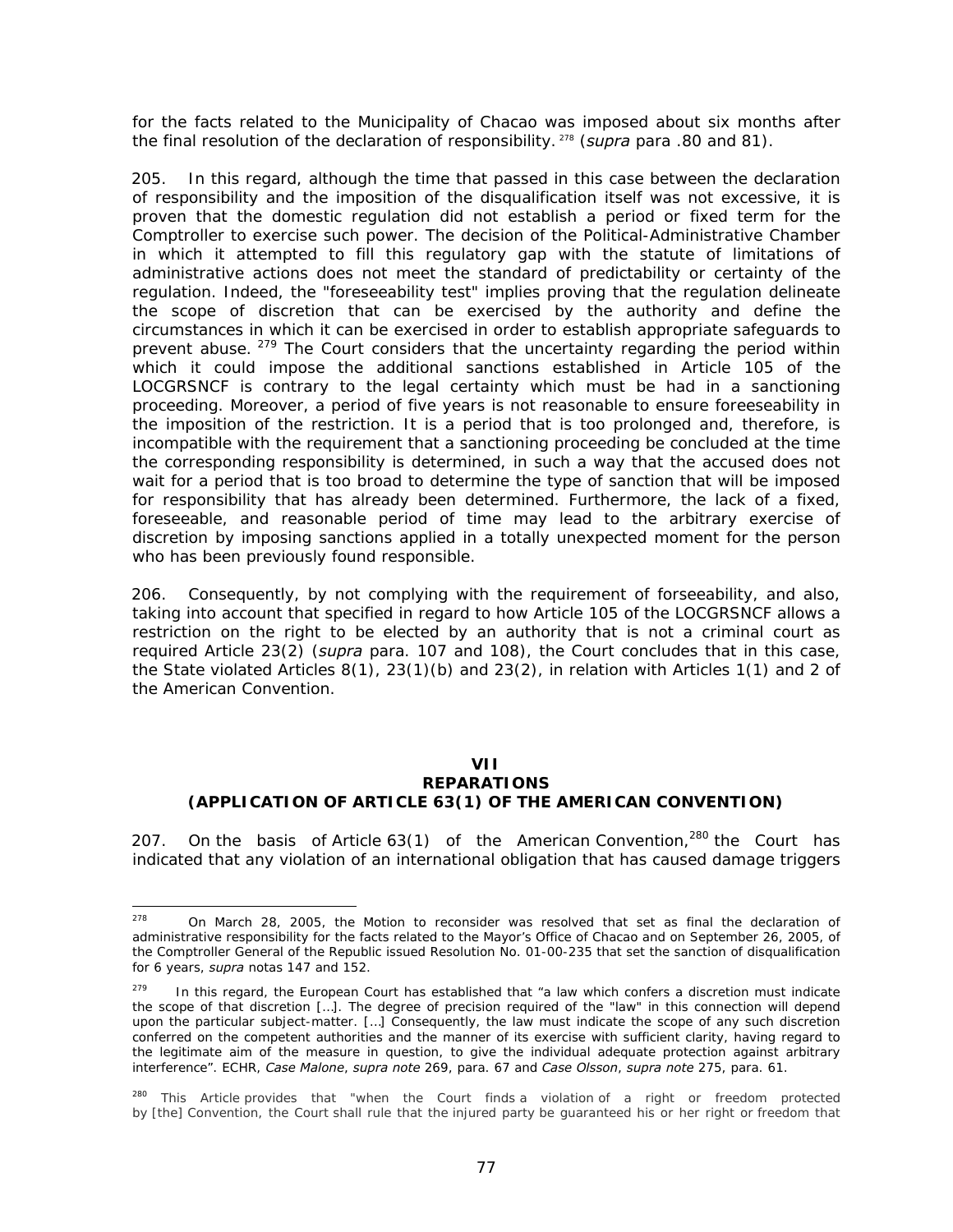the duty to provide a proper reparation, $^{281}$  and that this provision "reflects a customary law which is one of the fundamental principles of contemporary international law on State responsibility."<sup>282</sup>

208. In the present case, the State requested –in a general manner- that "the application filed by the Inter-American Commission be deemed unfounded […], as well as the requests for reparations and costs, contained therein." Nevertheless, in consideration of the violations of the American Convention declared in the prior sections, the Court will analyze the pretensions presented by the Commission and the representatives, as well as the positions of the State *ad cautela*, in light of the standards established in the jurisprudence of the Court in relation to the nature and scope of the obligation to repair, in order to provide the measures necessary to repair the harm caused to the victim.

209. The reparation of the damage caused by a violation of an international obligation requires, whenever possible, full restitution (*restitutio in integrum),* which consists in restoring the situation that existed before the violation occurred. When this is not possible, as in the majority of the cases, among them the present one, it is the task of the Tribunal to order the adoption of a series of measures that, besides guaranteeing respect for the rights violated, will ensure that the damage resulting from the infractions is repaired, as well as establish payment of an indemnity as compensation for the harm caused. 283 Therefore, the Court has considered the need to provide for different remedies, in order to compensate the damages in a comprehensive manner, to which, in addition to financial compensation, measures of restitution, satisfaction and guarantees of non-repetition are especially relevant for the damage caused. 284

210. This Court has established that the reparations must have a causal connection with the facts of the case, the violations declared, the harm proven, as well as with the measures requested to repair the damage. Therefore, the Court must observe this in order to rule properly and pursuant to the law. 285

# **A. Injured Party**

211. The Court reiterates that it considers an injured party, in the terms of Article 63(1) of the American Convention, a person declared a victim of the violation of the

was violated. It shall also, if appropriate, order reparation for the consequences of the measure or situation that constituted the breach of such rights and the payment of just compensation to the injured party. "

<sup>&</sup>lt;sup>281</sup> *Cf. Case of Velásquez Rodríguez V. Honduras. Reparations and Costs. Judgment of July 21, 1989.* Series C No. 7, para. 25; *Case of Chocrón Chocrón*, *supra* note 13, para. 143, and *Case of Mejía Idrovo*, *supra*  note 15, para. 126..

<sup>&</sup>lt;sup>282</sup> *Case of the "Street Children" (Villagrán Morales et al) V. Guatemala. Reparations and Costs. Judgment* of May 26, 2001. Series C No. 77, para. 62; *Case of Salvador Chiriboga V. Ecuador,* para. 32, and *Case of Abrill Alosilla et al. V. Perú,* para. 86. Series C No. 77, para. 62; *Case of Chocrón Chocrón*, *supra* note 13, para. 143, and *Case of Mejía Idrovo*, *supra* note 15, para. 126.

<sup>283</sup> *Cf. Case of Velásquez Rodríguez V. Honduras. Reparations and Costs*, *supra* note 281, para. 26; *Case of Chocrón Chocrón*, *supra* note 13, para. 145, and *Case of Mejía Idrovo*, *supra* note 15, para. 128.

<sup>284</sup> *Cf. Case of "Mapiripán Massacre" V. Colombia. Preliminary Objections*, *supra* note 20, para. 294; *Case*  of "Dos Erres Massacre" V. Guatemala. Preliminary Objections, Merits, Reparations, and Costs. Judgment of November 24, 2009. Series C No. 211, para. 226, and *Case of Chocrón Chocrón*, *supra* note 13, para. 145.

<sup>&</sup>lt;sup>285</sup> Cf. Case of Baldeón García V. Perú. Merits, Reparations, and Costs. Judgment of April 6, 2006. Series C No. 183; *Case of Chocrón Chocrón*, *supra* note 13, para. 146, and *Case of Mejía Idrovo*, *supra* note 15, para. 129.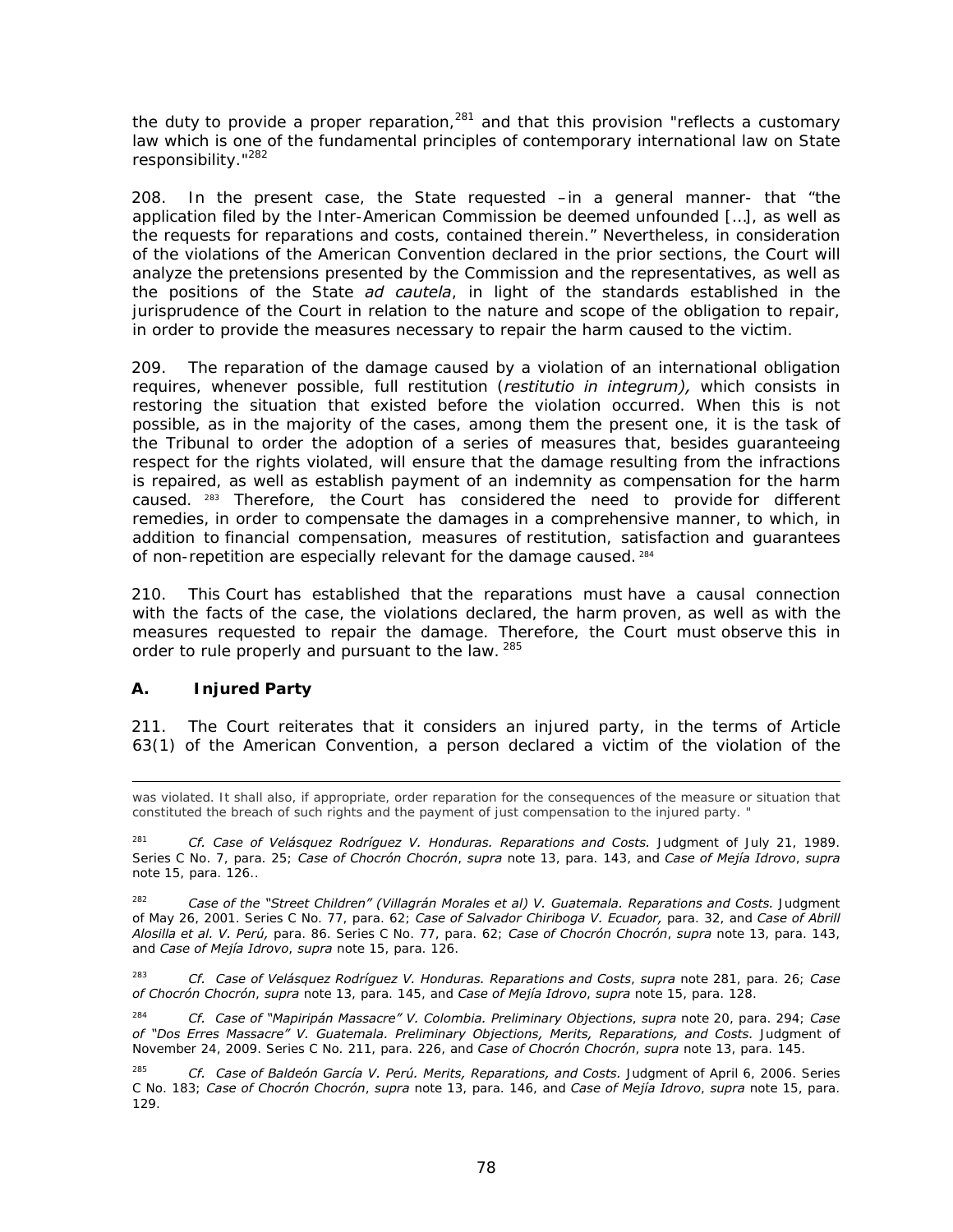rights established therein. <sup>286</sup> The victim in the present case is Mr. López Mendoza, to which he is the beneficiary of the reparations that the Court orders below.

# **B. Measures of comprehensive reparation: restitution, satisfaction, and guarantees of non-repetition**

212. The Court will determine the measures that seek to repair the non-pecuniary damage and that are not pecuniary, and will order measures of a public scope and impact.<sup>287</sup>

213. International jurisprudence and in particular jurisprudence of the Court, has repeatedly held that the judgment is *per se* a form of reparation.<sup>288</sup> However, considering<br>the circumstances of the case *sub judice*, given the damage to Mr. the circumstances of the case *sub judice*, given the damage to Mr. López Mendoza and consequences of a pecuniary or non-pecuniary nature suffered as a result of violations of Articles 8, 23, and 25 of the American Convention, declared to the detriment of the victim, the Court considers it appropriate to establish the following measures.

# **1. Restitution**

214. The Commission requested the Court to order the State "[t]o adopt the necessary measures to reestablish the political rights of Mr. Leopoldo López Mendoza."

215. For its part, the representatives requested the "[f]ull restitution in the exercise of the political rights of [Mr. López Mendoza] to be elected, according to Article 23 of the Convention [...] in order for him to run as a candidate in elections held in the Bolivarian Republic of Venezuela." In that sense, they requested that "the decisions for disqualification issued by the Comptroller be dismissed, [...] as well as those decisions made by the different branches of the National Public Power regarding the politicaladministrative disqualifications." In the same vein, they requested the Court to "require the State that the National Electoral Council allow the electoral registration and application of [Mr.] López [Mendoza] for any electoral process to be held in the Bolivarian Republic of Venezuela."

216. In this regard, the Court notes that in the public hearing in this case, Mr. López Mendoza said that "pursuant to [the] Comptroller General of the Republic" his political rights would be restored "in the year 2014." He added that in that sense, he had hoped to be "release[ed] from [the] restriction [on these] rights [and to] have the ability to freely participate in [the] elections in [his] country."<sup>289</sup>

<sup>286</sup> <sup>286</sup> *Cf. Case of Bayarri V. Argentina*, *supra* note 216, para. 126*; Case of Chocrón Chocrón*, *supra* note 13, para. 147, and *Case of Mejía Idrovo*, *supra* note 15, para. 130.

<sup>287</sup> *Cf. Case of the "Street Children" (Villagrán Morales et al) V. Guatemala. Reparations and Costs.* Judgment of May 26, 2001. *Supra* note 282, para. 84; *Case of Chocrón Chocrón*, *supra* note 13, para. 148, and *Case of Mejía Idrovo*, *supra* note 15, para. 132.

<sup>288</sup> *Cf. Case of Neira Alegría et al V. Perú. Reparations and Costs*, Judgment of September 19, 1996. Series C No. 29, para. 56; *Case of Chocrón Chocrón*, *supra* note 13, para. 149, and *Case of Mejía Idrovo*, *supra*  note 15, para. 134.

<sup>289</sup> Statement of Mr. Leopoldo López Mendoza, *supra* note 214.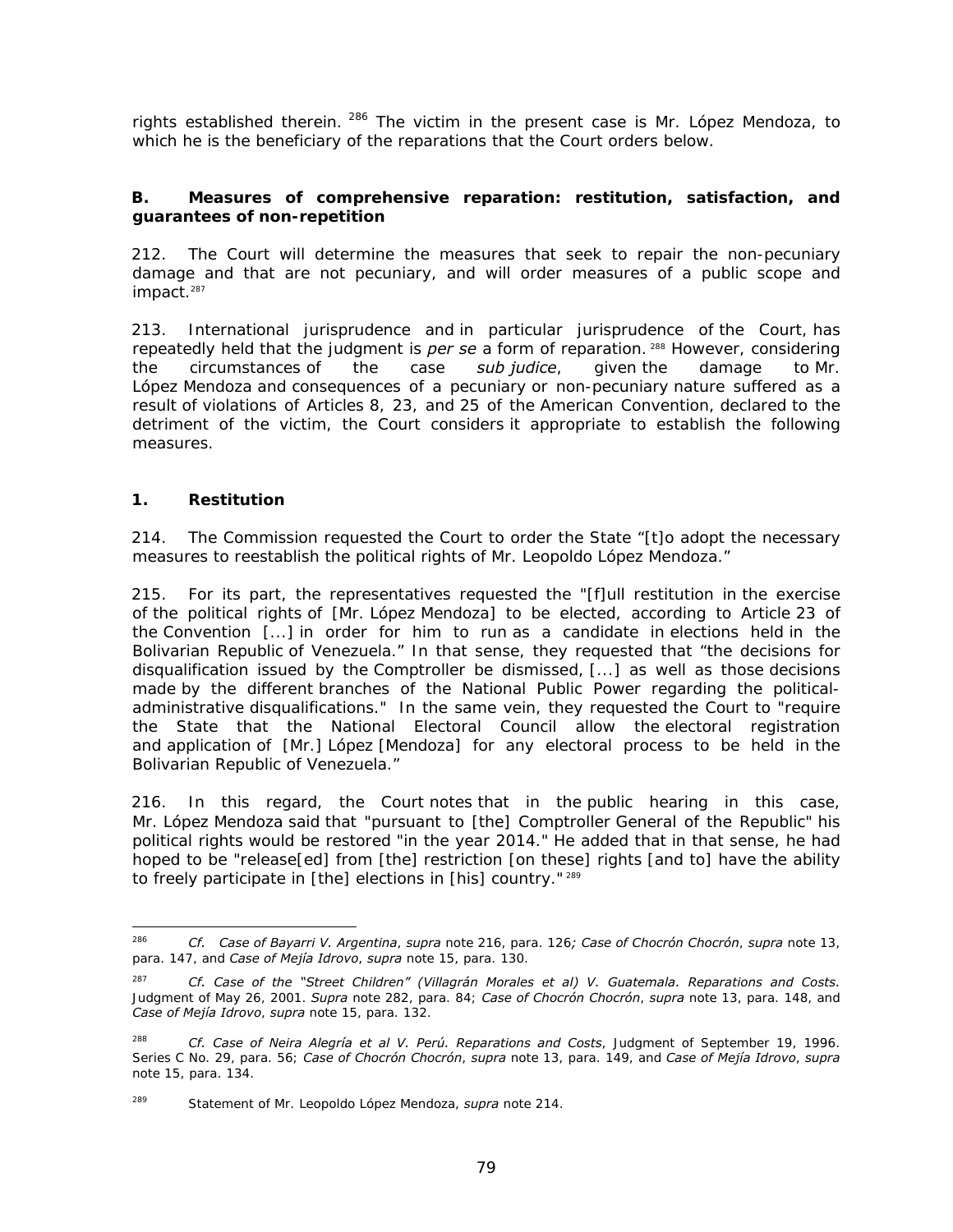217. The Court has noted that, given the specific circumstances in the present case, Articles 23(1)(b), 23(2), and 8(1) were violated, in relation to Articles 1(1) and 2 of the American Convention (*supra* paras. 109, 149, 205, and 206). Accordingly, the Court finds that the State, through its competent bodies, particularly the National Electoral Council (CNE), must ensure that the sanction of disqualification is not an impediment to Mr. López Mendoza in the election in which he wishes to register as a candidate held after the rendering of this Judgment.

218. Moreover, the Court also finds that the State must set aside Resolutions Nos. 01- 00-000206 of August 24, 2005, and 01-00-000235 of September 26, 2005, issued by the Comptroller General of the Republic (*supra* paras. 58 and 81), wherein the disqualification from public office was declared against Mr. López Mendoza for a period of 3 and 6 years, respectively.

# *2. Satisfaction*

219. The Commission did not request the Court to order any measures of satisfaction from the State.

220. The representatives requested that the State recognize its international responsibility in the present case.

221. The Court finds that the action requested by the representatives usually, though not exclusively, is ordered in order to redress violations of the rights to life, integrity, and personal liberty,  $290$  and in that sense, the Court considers that this measure is not necessary to remedy the violation found in this case.

222. On the other hand, the Court finds, as it has in other cases, $291$  that the State must publish, within six months from the date of notification of this Judgment:

- a. the official summary of the present Judgment drafted by the Court, once, in the Official Gazette;
- b. the official summary of the present Judgment drafted by the Court, once, in a newspaper of wide national circulation, and
- c. the present Judgment in its entirety, available for a period of one year, on an official website.

# **3. Guarantees of non-repetition**

223. The Commission requested the Court to order the State to "adjust its domestic legal code, in particular Article 105 of the [LOCGRSNCF] that imposes disqualification from running for a position of popular election, to the provisions of Article 23 of the American Convention." Moreover, that it order "the strengthening of the guarantees of

<sup>290</sup> 290 Cf. *Case of Castañeda Gutman*, *supra* note 209, para. 239.

<sup>291</sup> *Cf. Case of Barrios Altos V. Perú. Reparations and Costs*. Judgment of November 30, 2001. Series C No. 87, Operative Paragraph 5(d)); *Case of Chocrón Chocrón*, *supra* note 13, para. 158, and *Case of Mejía Idrovo*, *supra* note 15, para. 141.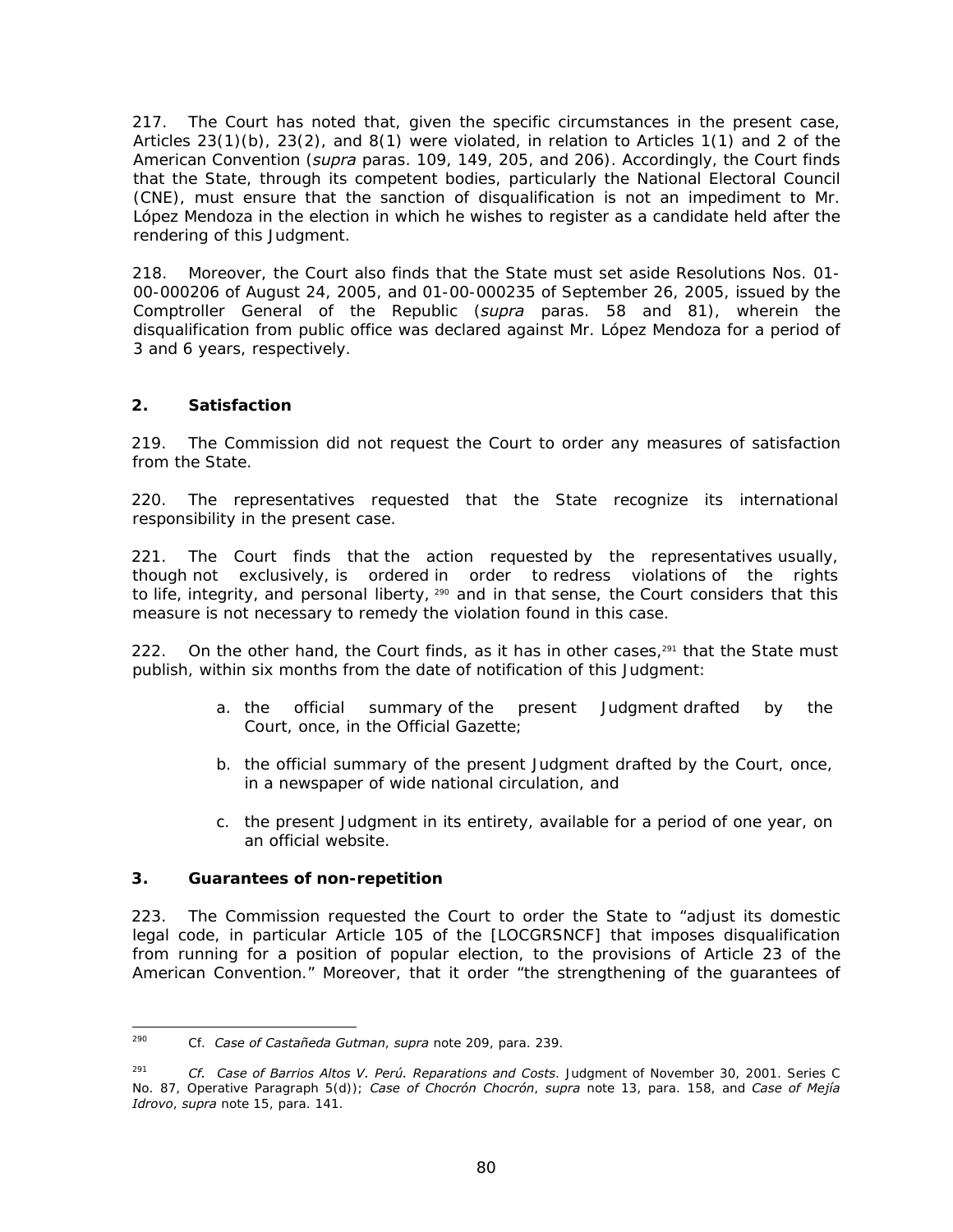due process in the administrative proceedings of the Comptroller […] pursuant to the standards of Article 8 of the American Convention."

224. In the same sense, the representatives requested that "the State of Venezuela be required to suppress or modify Article 105 of the [LOCGRSNCF and to]immediately cease the imposition of political disqualifications by the Comptroller General of the Republic."

225. Given that the Court found violations of political rights and judicial guarantees (*supra* paras. 109 and 149), the Court considers that, as a guarantee of nonrepetition, the State shall, within a reasonable time, adapt Article 105 of the LOCGRSNCF to that noted in paragraphs 199, 205, and 206 of this Judgment.

226. Notwithstanding the foregoing, as set forth in its prior jurisprudence, the Court recalls that it is aware that the domestic authorities are subject to the rule of law and, therefore, are obligated to apply the existing provisions in the legal system.<sup>292</sup> But, when a State is a Party to an international treaty such as the American Convention, all its bodies, including the judges and other bodies related to the administration of justice, are also subject to it, which obligates them to ensure that the effects of the provisions of the Convention are not affected by the application of regulations that are contrary to its object and purpose. Judges and bodies related to the administration of justice at all levels are obligated *ex officio* to exercise "control of conformity with the Convention" between the domestic rules and the American Convention, within the framework of their powers and the corresponding procedural regulations. In this task, judges and bodies related to the administration of justice must take into account not only the treaty, but also the interpretation thereof made by the Inter-American Court, the ultimate interpreter of the American Convention.<sup>293</sup>

227. For example, the courts of the highest hierarchical level in the region, such as the Constitutional Chamber of the Supreme Court of Costa Rica,294 The Constitutional Tribunal of Bolivia,<sup>295</sup> the Supreme Court of the Dominican Republic,<sup>296</sup> the Constitutional Tribunal of Peru, <sup>297</sup> the Supreme Court of Justice of the Nation of Argentina,<sup>298</sup> and the

<sup>292</sup> 292 *Cf. Case of Almonacid Arellano et al. V. Chile*. *Preliminary Objections, Merits, Reparations, and Costs*. Judgment of September 26, 2006. Series C No. 154, para. 124; *Case of Cabrera García and Montiel Flores*, *supra* note 21, para. 225, and *Case of Chocrón Chocrón*, *supra* note 13, para. 194.

<sup>293</sup> *Cf. Case of Almonacid Arellano*, *supra* note 292, para. 124; *Case of Cabrera García and Montiel Flores*, *supra note* 21, para. 225, and *Case of Chocrón Chocrón*, *supra* note 13, para. 164.

<sup>294</sup>*Cf.* Judgment of May 9, 1995, issued by the Constitutional Chamber of the Supreme Court of Justice of Costa Rica. Unconstitutionality Action. Opinion 2313-95 (Case file 0421-S-90), consideranding clause VII.

Resolution issued on May 10, 2010, by the Constitutional Tribunal of Bolivia (Case file No. 2006-13381-27-RAC), section III.3.on "El Sistema Interamericano de Derechos Humanos. Fundamentos y efectos de las Sentencias emanadas de la Corte Interamericana de Derechos Humanos" [The Inter-American System on Human Rights. Grounds and effects of the Judgment issued by the Inter-American Court of Human Rights."

 $296$  Resolution No. 1920-2003 issed on November 13, 2003, by the Supreme Court of Justice of the Dominican Republic.

<sup>&</sup>lt;sup>297</sup> Judgment issued on July 21, 2006, for the Constitutional Tribunal of Peru (Case file No. 2730-2006-PA/TC), ground 12 and judgment 00007-2007-PI/TC issued on June 19, 2007, for the full Constitutional Tribunal of Peru (Attorney Bar of Callao c. Congress of the Republic), ground 26.

Judgment issued on December 23, 2004, by the Supreme Court of Justice of the Nation, Argentine Republic (Case file 224. XXXIX), "Espósito, Miguel Angel s/ incident of perspcription of the criminal action pushed in his defense," considering clause 6 and Judgment of the Supreme Court of Justice of the Nation of Argentina, Mazzeo, Julio Lilo et al., cassation and unconstitutionality appeal. M. 2333. XLII. Et al. of July 13, 2007, para. 20.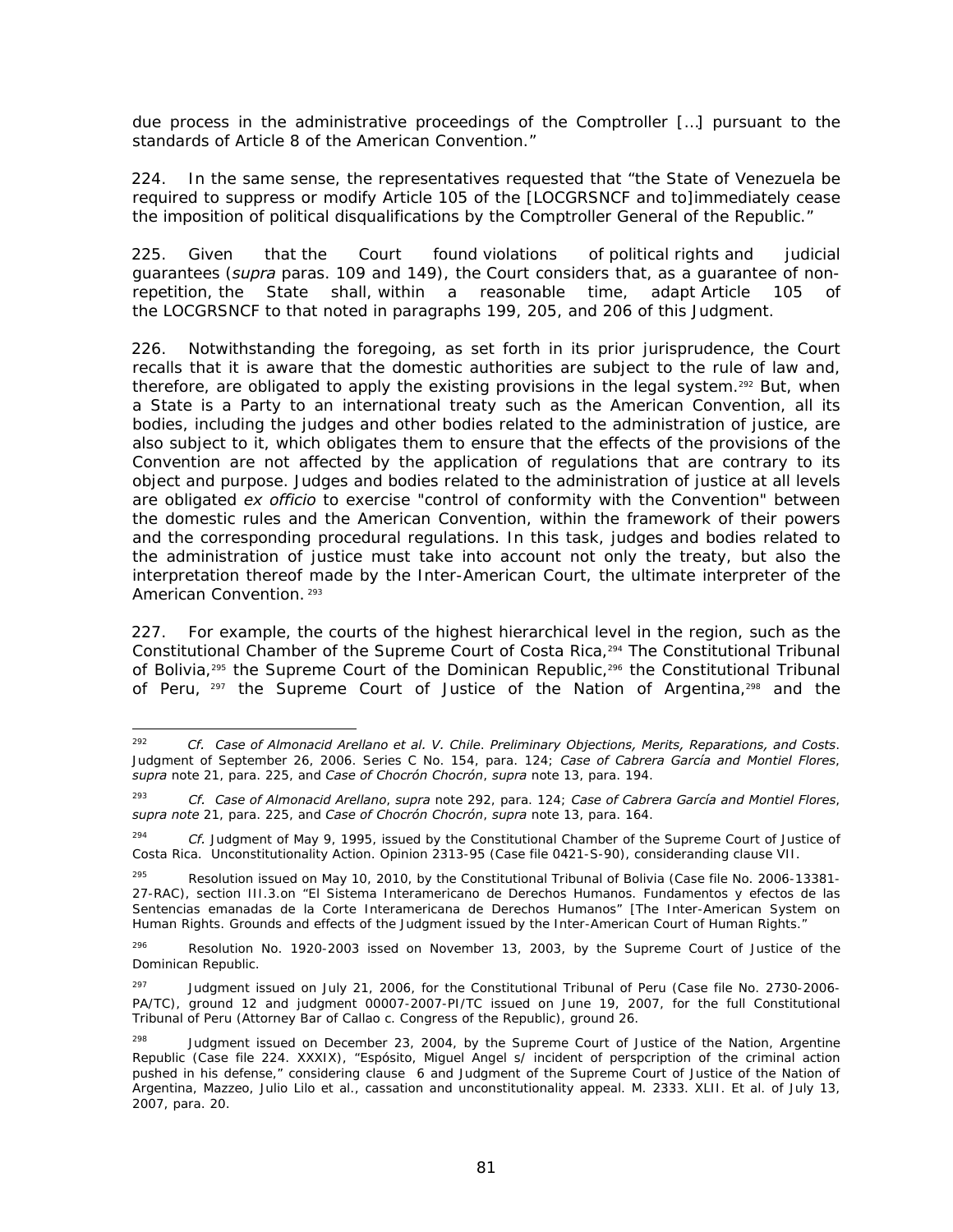Constitutional Court of Colombia,<sup>299</sup> have referred to and applied the control of conformity with the Convention considering interpretations made by the Inter-American Court.

228. In conclusion, regardless of the legal reforms that the State must adopt (*supra* para. 225), based on the control of conformity with the Convention, it is necessary for the judicial and administrative interpretations and judicial guarantees be applied, adapting themselves to the principles established in the jurisprudence of this Court that have been reiterated in this case.

# **4. Other measures of reparation requested**

229. The representatives "request[ed] that a general [m]easure of reparation and nonrepetition be agreed upon, in order to safeguard and protect the large number of Venezuelans who are in the same factual and legal situation [approximately 575 people], in order for the restoration of their political rights and the State undertake to not tolerate, accept, and adopt new tools to prosecute and limit these rights."

230. Regarding this request, the Court finds that the issuance of this Judgment and the reparations ordered in this chapter are sufficient and appropriate to remedy the violations suffered by the victim.<sup>300</sup> Moreover, the Court held that the alleged context of persecution and impediments to the members of political parties of the opposition in Venezuela through the application of administrative sanctions such as disqualification from public office posed by the representatives was not included by the Commission in its application (*supra* para. 28), reason for which, for procedural reasons, they were not assessed during the merits of the matter. Thus, the Court reiterates that the reparations must have a causal connection with the facts of the case and the violations found (supra para. 210). Therefore, the Court will not render a decision regarding the request for reparation.

# **C. Compensatory damages for pecuniary and non-pecuniary damage**

231. The Court has developed in its jurisprudence the concepts of pecuniary<sup>301</sup> and nonpecuniary damages<sup>302</sup> and the reasons for compensation.

<sup>299</sup> Judgment C-010/00 issued on January 19, 2000, by the Constitutional Court of Colombia, para. 6.

<sup>300</sup> *Cf. Case of Radilla Pacheco V. México*, *supra* note 248, para. 359; *Case of Rosendo Cantú et al. V. México. Preliminary Objection, Merits, Reparations, and Costs.* Judgment of August 31, 2010. Series C No. 216, para. 267, and *Case of Cabrera García and Montiel Flores*, *supra* note 21, para. 247.

<sup>&</sup>lt;sup>301</sup> This Court has established that the pecuniary damage is "loss or detriment to the income of the victims, the costs incurred due to the facts and the pecuniary consequences that have a causal relationship with the facts of the case." *Cf. Case of Bámaca Velásquez V. Guatemala. Reparations and Costs.* Judgment of February 22, 2002. Series C No. 91, para. 43; *Case of Chocrón Chocrón*, *supra* note 13, para. 177, and *Case of Mejía Idrovo*, *supra* note 15, para. 150.

<sup>&</sup>lt;sup>302</sup> Court has established that non-pecuniary damages "may include the suffering and distress caused to the direct victim's relatives, the erosion of values that are very meaningful to people, and the non-pecuniary changes in living conditions of the victim or his family." Case of the "Street Children" *(Villagrán Morales et al) V. Guatemala.* Reparations and Costs, *supra* note 282, para. 84; *Case of Chocrón Chocrón V. Venezuela. Preliminary Objections, Merits, Reparations, and Costs.* Judgment of July 1, 2011. Series C No. 227, *supra* note 13, para. 185, and *Case of Mejía Idrovo*, *supra* note 15, para. 150.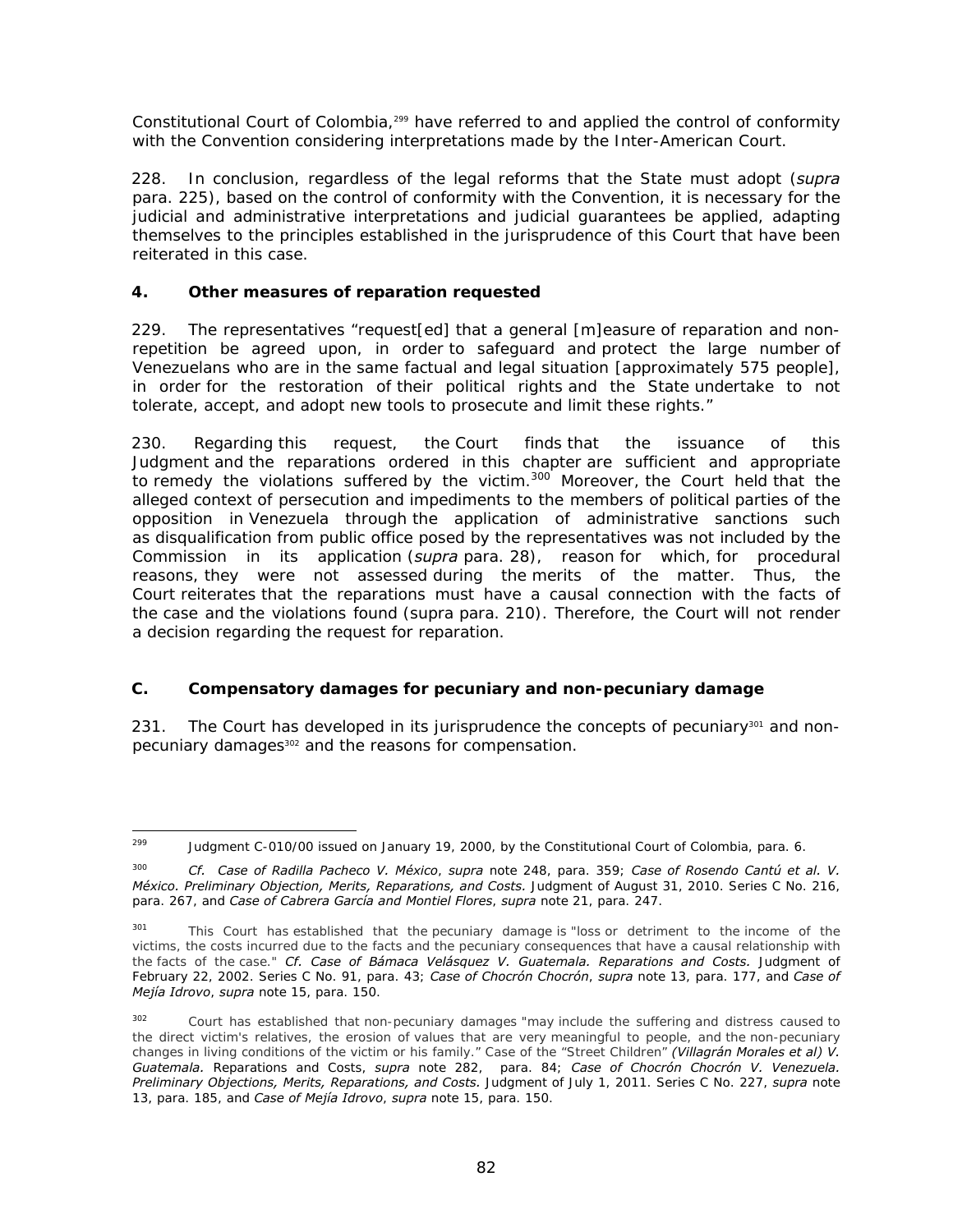232. The Commission "consider[ed] it relevant to redress the consequences of the violations committed against the victim by providing compensation for the [material and moral] damage caused in the case."

233. The representatives did not request the Court to order the State to pay a specific amount for pecuniary and non-pecuniary damage.

234. The Court notes that there is no evidence on the pecuniary damage suffered by Mr. López Mendoza and that the only evidence regarding moral damage in the case file is related to the declaration of the victim in the public hearing. Mr. López Mendoza noted that "he cannot carry out any public function before the Venezuelan State, at the local, regional, and national level [and that] he was totally excluded from participating as a public servant [and] from excercising [his] political rights and to run as a candidate in a popular election." He added that "his political career is [his] life [and that] being disqualified as a politician, as a public servant, is like taking wood away from a carpenter [...] or taking the possibility away from those who dedicate themselves to justice [...] from evaluating a case." According to Mr. López Mendoza, "a political disqualification [implies] removing him completely from [his] profession, [his] vocation, of working with people, of working with citizens, of building hope through the possibility granted to people through their votes." Finally, he specified that "as of 2008, […] he has not been able to serve as a public servant within the structure of the Venezuelan State [and that, nevertheless, he] has remained […] with the community, […] organizing the hope of a people who want an option for change." 303

235. Considering that international jurisprudence has consistently reiterated that the Judgment may be *per se* a form of reparation304 (*infra* para. \*\*) and, taking into account that in the circumstances of the case *sub judice* the Court has no other additional element to assess in addition to the declaration of the victim and the victim's representatives did not make a specific request for pecuniary and non-pecuniary damage, the Court does not deem a measure of pecuniary in this regard.

# **D. Costs and expenses**

236. As the Court has stated on previous occasions, costs and expenses are included in the reparations provided for in Article  $63(1)$  of the American Convention.<sup>305</sup>

237. The Commission requested that the State "pay the costs arising at the national level in the processing of the judicial proceedings of the victim or their representatives in the domestic forum, as well as those incurred at the international level in the handling of the case before the Commission and those incurred as a result of the processing of the [...] application before the Court which are properly proven by the representatives."

238. The representatives "request[ed] that [payment be made for] the costs and expenses incurred by [Mr. López Mendoza] due to the efforts related to the processing of

<sup>303</sup> 303 Statement of Mr. Leopoldo López Mendoza, *supra note* 214.

<sup>304</sup> Cf.*Case of Neira Alegría et al. V. Perú. Reparaciones y Costas*, *supra* note 288, para. 56; *Case of Chocrón Chocrón*, *supra* note 13, para. 149, and *Case of Mejía Idrovo*, *supra* note 15, para. 134

<sup>305</sup> *Cf. Case of Garrido and Baigorria V. Argentina. Reparations and Costs.* Judgment of August 27, 1998. Series C. No. 39, para. 79; *Case of Chocrón Chocrón*, *supra* note 13, para. 192, and *Case of Mejía Idrovo*, *supra*  note 15, para. 157.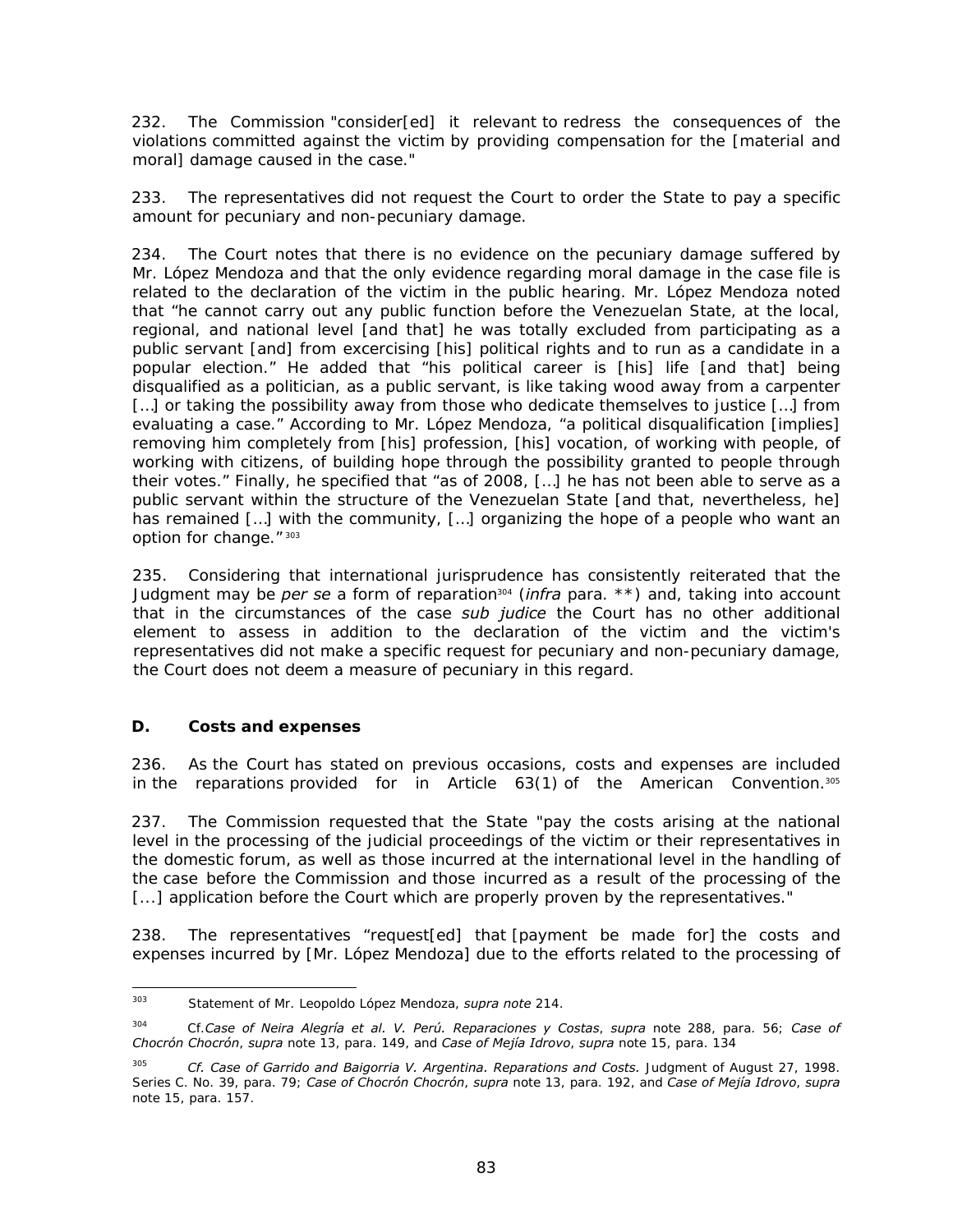case before the justice system, in both domestic and international forums." According to Mr. López Mendoza, he "had to incur substantial expenses, primarily related to costs of reasonable attorney fees that in both the administrative and judicial proceedings, as well as in the proceedings before the Inter-American Commission and [the] Inter-American Court." This, plus the "additional costs" in which he had to incur, "such summons cards, certified copies, notice expenses, cost of express shipping, international calls, calls to mobile phones, among others."

239. Thus, in regard to the "administrative and legal domestic proceedings," the representatives indicated that the victim had incurred costs from: i) Bs. 7,500.00 equivalent to US\$ 1,744.18 for attorneys fees in two administrative proceedings before the Comptroller General of the Republic<sup>306</sup>; ii) Bs. 5,000.00 equivalent to US\$ 1,162.79 for attorney fees corresponding to four judicial proceedings involved in the case (an amparo, two judicial appeals for administrative decisions and a constitutional challenge); and iii) Bs. 1,000.00 equivalent to US\$ 232.55 corresponding to "[p]rocedural expenses in the indicated motions." In regard to the "proceedings before the Commission and Court," the representatives noted that the victim had incurred expenses from: i) Bs. 150,500.00 equivalent to US\$35,000 for attorneys fees,<sup>307</sup>and ii) approximately Bs. 79,980.00 equivalent to US\$ 15,000 for procedural expenses. Said quantities represent a total amount of US\$ 53,139.52. Lastly, the Court requested that "based on the amounts mentioned, the State recognize, in equity, the amounts for costs and expenses incurred in the defense of the rights of [Mr. López Mendoza]."

240. The State only noted that "the airplane costs [receipt No. 026709] that corresponds to [Mr.] José Maes, Antonio Canova, Bernardo Pulido, and Moisés Alberto Arteaga Sánchez were acquired by the Sociedad Anónima Técnica de Conservación Ambiental (SATECA)[Techincal Society for Environmental Conservation] […] that currently holds concessions for the Municipality of Chacao, municipality where [Mr.] López [Mendoza] held public office as Mayor." In this regard, the representatives noted that "there is nothing extraordinary about an individual receiving donations from other individuals, regardless of whether they are individuals or entities, especially considering that it can be costly to take a case before the Inter-American System." In addition, they stated that "it is not true that the SATECA gave concessions to the Mayor of Chacao [at the time in which] Mr. Leopoldo López was Mayor, [that is] until 2008, [but rather] that SATECA provided concessions to said municipality only from 2010 on and after complying with all of the legal requisites and having been selected in the public bidding."

241. Regarding the reimbursement of the legal costs and expenses, it is for the Tribunal to assess their scope prudently. This reimbursement includes the costs arising before the domestic authorities, as well as those arising during the proceedings before the Inter-American system, taking into account the circumstances of the specific case and

<sup>306</sup> Agreement of professional services of February 16, 2009, for US\$35.000 (Case file of annexes to the brief of pleadings and motions, annex K, folios 5366 and 5367). For the administrative proceeding (Exp. No.22/001/2003): Agreement for professional services of October 3, 2003 for Bs.6.000.000, which "if the preliminary decision is postponed for a period of four months as of the moment of the first appearance of the client at the Comptroller, he will pay two million bolivares (Bs. 2,000,000.00) upon four months passing." (case file of annexes to the brief of pleadings and motions , Annex I, folio 5360, and 5361). For the administrative proceeding (Exp. No.07-02-PI-2003-020): Agreement for professional services of February 16, 2004 for Bs.1,500,000.00 (one million and five hundred thousand bolivares) (case file of annexes to the brief of pleadings and motions, Annex J, folio 5363, and 5364).

<sup>&</sup>lt;sup>307</sup> Agreement of professional services of February 2009, for US\$35,000 (Case file of annexes to the brief of pleadings and motions, annex K, folios 5366 and 5367).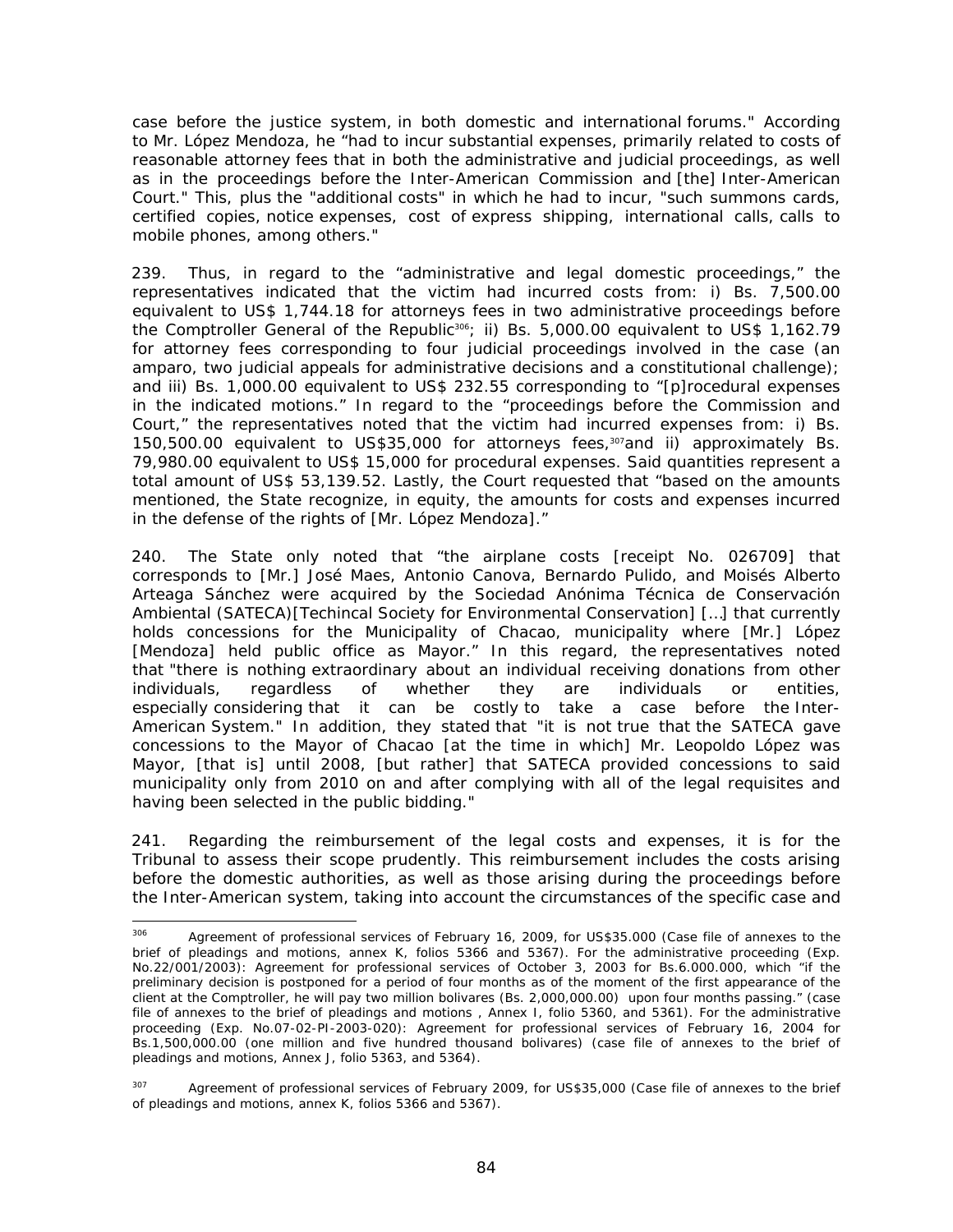the nature of the international jurisdiction for the protection of human rights. This assessment must be made on an equitable basis and taking into account the expenses incurred by the parties, provided their *quantum* is reasonable.<sup>308</sup>

242. In the present case, the Court notes that in regard to the domestic administrative and legal proceedings, the representatives only provided evidence of the expenses for attorney's fees regarding the two administrative proceedings before the Comptroller General of the Republic, amounting to US\$ 1,744.18. That is, the record does not provide evidentiary proof regarding the amounts that the victim incurred regarding the cited judicial proceedings and for the concept of procedural expenses. Nevertheless, the Court considers that it is reasonable to assume that during these proceedings the victim made economic expenditures. On the other hand, in regard to the proceeding before the Inter-American System, the Court notes that Mr. López Mendoza and the representatives incurred several expenses related to fees, transport, communication services, travel, photocopies, among other expenses.309 While the amounts have not been duly proven in their totality,310 the Court can infer that before the Inter-American System, the victim and the representatives incurred expenses totaling approximately US\$ 11,557.52. Moreover, US\$ 35,000 have been requested for fees. Nevertheless, the representatives did not present specific arguments that allow for an analysis of reasonability and scope of the request for fees.

243. Taking into account the arguments and comments of the parties and the evidence submitted, the Court determines --in equity-- that the State must pay the amount of US\$12,000.00 (twelve thousand dollars of the United States of America) to the victim, for costs and expenses. This amount must be paid within one year of notification of this Judgment. Mr. López Mendoza will deliver, in turn, the amount considered appropriate to his representatives in the domestic forum and in the process before the Inter-American System. The Court also states that in the process of monitoring compliance with this Judgment, it may provide for the reimbursement to the victim or his representatives, by the State, of reasonable expenses incurred in this stage of the proceedings.

# **E. Method of compliance with the reimbursement of costs and expenses**

244. The State must pay the reimbursement of costs and expenses directly to the victim, within one year of legal notice of this Judgment, under the terms of the following paragraphs.

245. The State must comply with its obligations by payment in dollars of the United States of America or the equivalent amount in Venezuelan money, using the exchange rate in force in the New York exchange, United States of America, the day before the payment to make the respective calculation.

<sup>308</sup> 308 *Cf. Case of Garrido and Baigorria, supra* note 305*,* para. 82; *Case of Chocrón Chocrón*, *supra* note 13, para. 196, and *Case of Mejía Idrovo*, *supra* note 15, para. 161.

Costs for flight Caracas-Washington-Caracas for Messers. Enrique Sánchez and Leopoldo López Mendoza; flights for Caracas-Costa Rica-Caracas for the representatives of Mr. López Mendoza, him and the declarants required for the public hearing in this case; on the ground transportation in San José, Costa Rica; food in hotel; national and international telephone service, and photocopies (case file on the merits, annex A, folios 1378 to 1390 and case file of annexes to the brief of pleadings and motions, Annexes L, folios 5369).

<sup>&</sup>lt;sup>310</sup> Lodging for Mr. Enrique Sánchez, Mr. José A. Maes, and Mr. Alberto Arteaga is not evident in the receipts (case file on the merits, Annex A, folio 1379).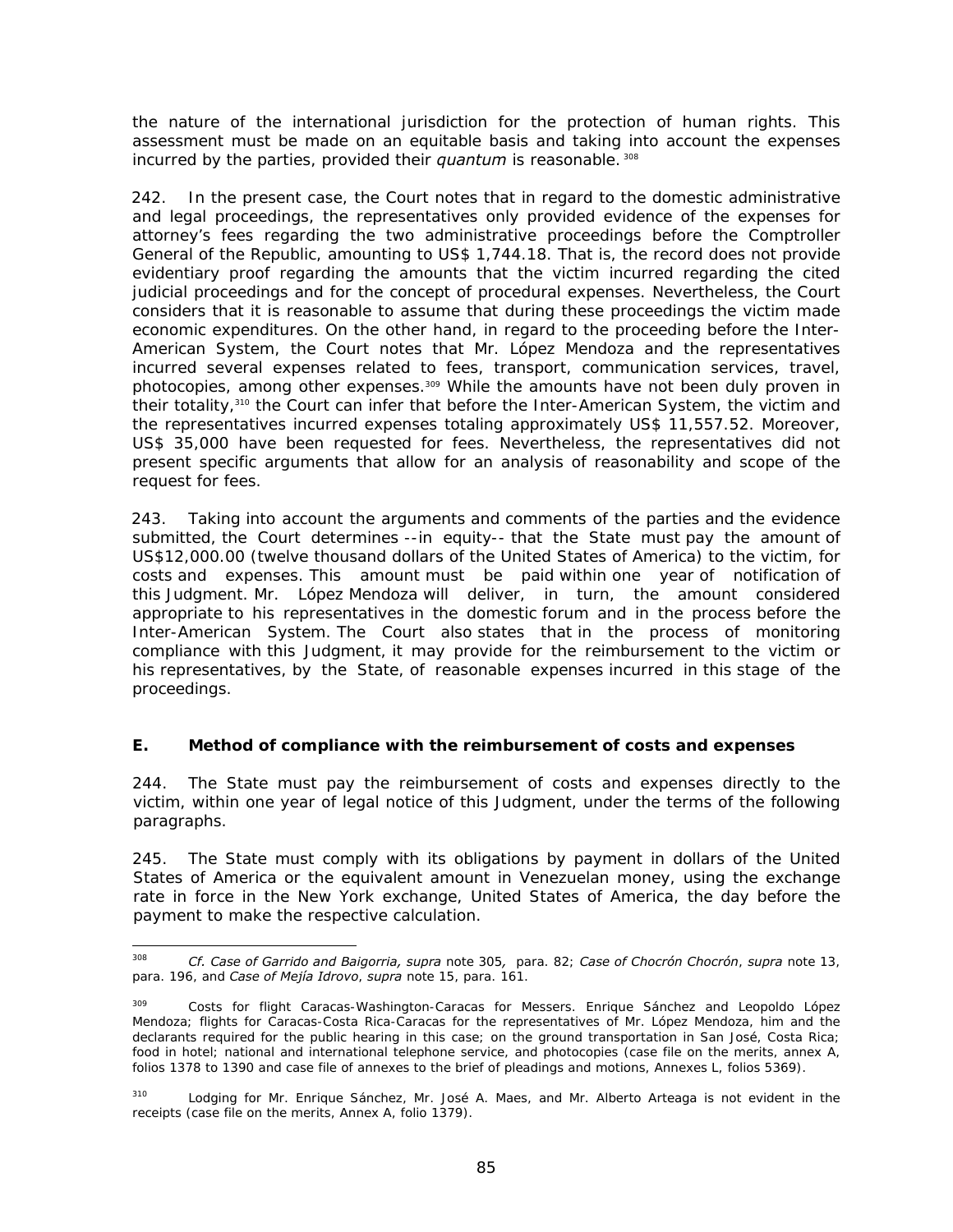246. If, for reasons that can be attributed to the beneficiary of the reimbursement, it is not possible to pay the amounts established within the time indicated, the State shall deposit the amount in his favor in an account or a deposit certificate in a solvent Venezuelan financial institute in dollars of the United States of America and in the most favorable financial conditions permitted by law and banking practice. If, after 10 years, the reimbursement has not been claimed, the amounts shall revert to the State with the accrued interest.

247. The amounts allocated in this Judgment as reimbursement of costs and expenses must be delivered to the persons indicated in an integral manner, as established in this Judgment, without any deduction arising from possible taxes or charges.

248. If the State should fall into arrears, it shall pay interest on the amount owed, corresponding to the banking interest on arrears in Venezuela.

### **VIII**

### **OPERATIVE PARAGRAPHS**

249. Therefore,

### **THE COURT**

### **DECLARES:**

Unanimously, that:

1. The State is responsible for the violation of the right to be elected, established in Articles 23(1)(b) and 23(2), in relation to the obligation to respect and guarantee rights set forth in Article 1(1) of the American Convention on Human Rights, to the detriment of Mr. López Mendoza, in terms of paragraph 109 of this Judgment.

2. The State is responsible for the violation of obligation to establish cause and the right to defense in the administrative proceedings that resulted in the imposition of sanctions of disqualification, established in Article 8(1), in relation to the obligation to respect and guarantee rights, established in Article 1(1) of the American Convention on Human Rights, to the detriment of Mr. López Mendoza, in terms of paragraph 149 of this Judgment.

3. The State is responsible for the violation of the right to judicial protection established in Article 25(1), in relation to the obligation to respect and guarantee rights, the right to a fair trial [judicial guarantees], and the right to be elected as set out in Articles 1(1) , 8(1), 23(1)(b), and 23(2) of the American Convention on Human Rights, to the detriment of Mr. López Mendoza, in terms of paragraph 185 of this Judgment.

4. The State has breached its obligation to adapt its domestic law to the American Convention on Human Rights, established in Article 2, in relation to the obligation to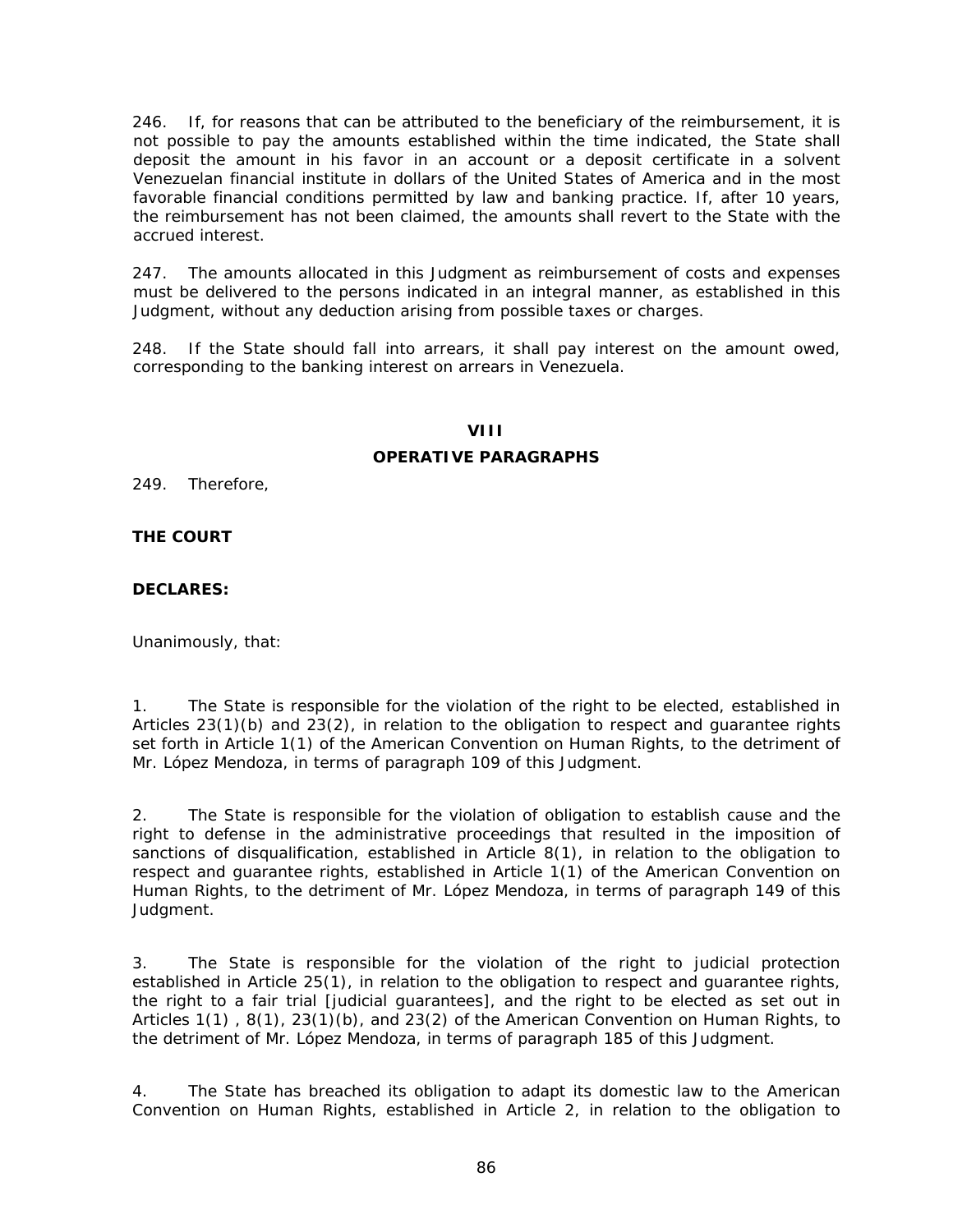respect and guarantee rights, the right to a fair trial [judicial guarantees], and the right to be elected, established in Articles 1(1), 8(1), 23(1)(b), and 23(2) thereof, pursuant to paragraph 206 of this Judgment.

5. The State did not violate the right to defense and the right to appeal a ruling in the administrative proceedings that ended in the determination of responsibility and fines, recognized in Article  $8(1)$ , in relation to the obligation to respect and guarantee rights set forth in Article 1(1) of the American Convention on Human Rights, to the detriment of Mr. López Mendoza, in terms of paragraph 123 of this Judgment.

6. The State did not violate the reasonable period of time in the resolution of Judicial appeal for annulment of the administrative decision of the State filed against the declarations of responsibility and fines, the and appeal of unconstitutionality against Article 105 of the Organic Law of the Comptroller General of the Republic and the National System of Fiscal Oversight, recognized in Article 8(1), in relation to the obligation to respect and guarantee rights set forth in Article 1(1) of the American Convention on Human Rights against Mr. López Mendoza, in terms of paragraphs 169 and 180 of this Judgment.

7. The State did not violate the presumption of innocence in the proceedings that led to the determination of responsibility and fines, recognized in Article 8(1), in relation to the obligation to respect and guarantee rights set forth in Article 1(1) of the American Convention on Human Rights, to the detriment of Mr. López Mendoza, in terms of paragraph 132 of this Judgment.

8. The State did not violate the right to equality before the law, established in Article 24, in relation to the obligation to respect and guarantee rights, established in Article 1(1) of the American Convention on Human Rights, to the detriment of Mr. López Mendoza, pursuant to that established in paragraph 195 of this Judgment.

# **AND DECIDES:**

Unanimously, that:

1. This Judgment constitutes *per se* a form of reparation.

2. The State, by way of its competent bodies, and specifically the National Electoral Council, (CNE), must assure that the sanctions for disqualification do not prevent Mr. López Mendoza from running as a candidate if he so chooses in elections that are to be held after the issuance of this Judgment, pursuant to that established in paragraph 217 of this ruling.

3. The State must set aside Resolutions 01-00-000206 of August 24, 2005, and 01- 00-000235 of September 26, 2005, issued by the Comptroller General of the Republic, pursuant to that established in paragraph 218 of this Judgment.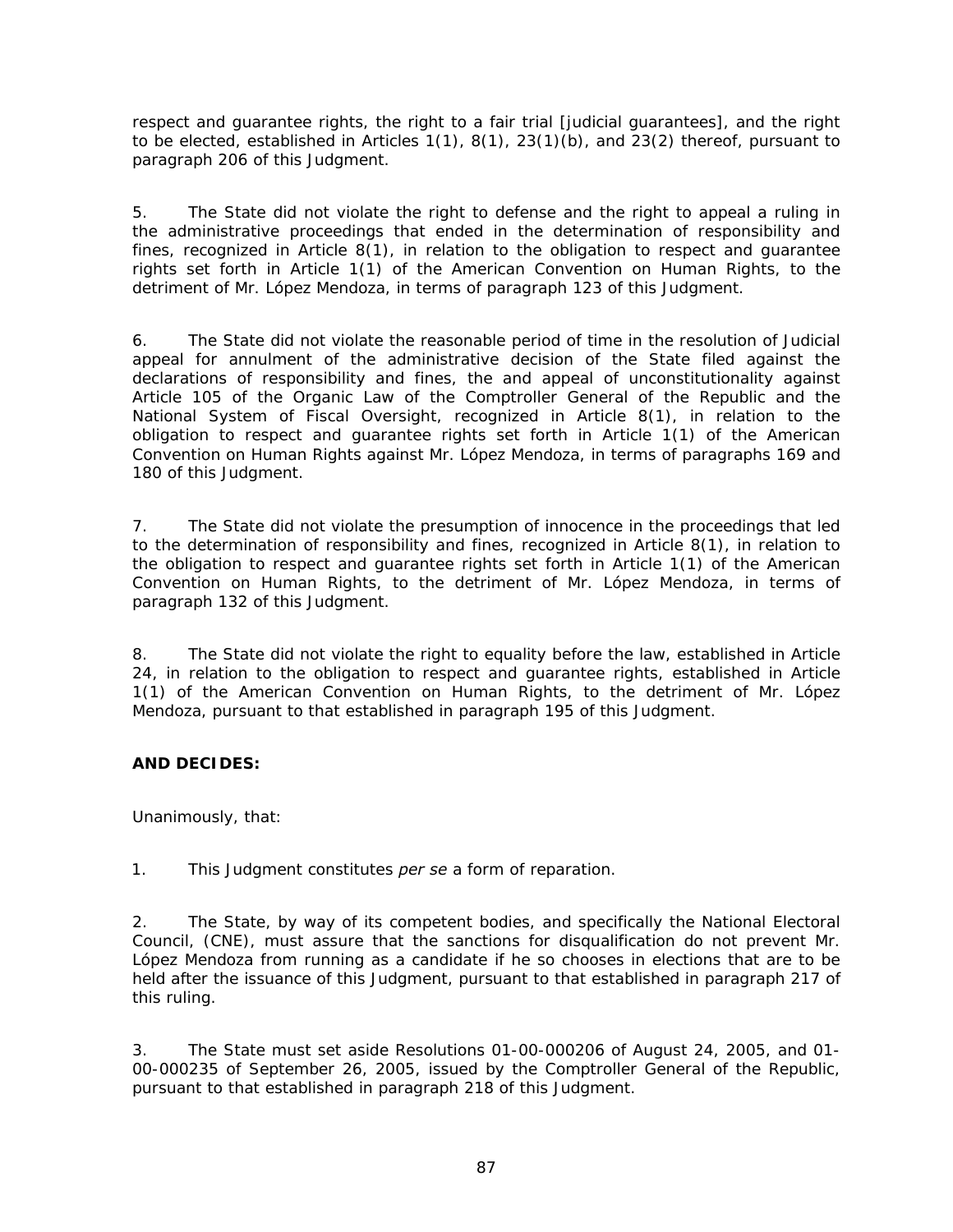4. The State must carry out, in a period of six months as of legal notice of this Judgment, the publications provided for in paragraph 222 of this ruling.

5. The State must, within a reasonable perdio, adapt Article 105 of the Organic Law of the Comptroller General of the Republic and the National System of Fiscal Oversight, pursuant to that established in paragraph 225 of this Judgment.

6. The State must pay, within a period of one year as of legal notice of this Judgment, the amounts established in paragraph 243, for compensation of costs and expenses, in conformity with paragraphs 244 to 248 of this Judgment.

7. The State must provide, within a period of one year as of legal notice of this Judgment, a brief regarding the measures adopted to satisfy compliance.

8. Pursuant to its attributes and in compliance with that established in the American Convention, the Court will monitor the full compliance with this Judgment and will conclude the case once the State has entirely satisfied said provisions.

Judges Diego García-Sayán and Eduardo Vio Grossi made their Concurring Opinions known to the Court, those of which accompany this Judgment.

Written in Spanish and in English, the Spanish text being authentic, in Bogota, Colombia on September 1, 2010.

> Diego García-Sayán President

Manuel E. Ventura Robles Manuel E. Ventura Robles

Rhadys Abreu Blondet Alberto Pérez Pérez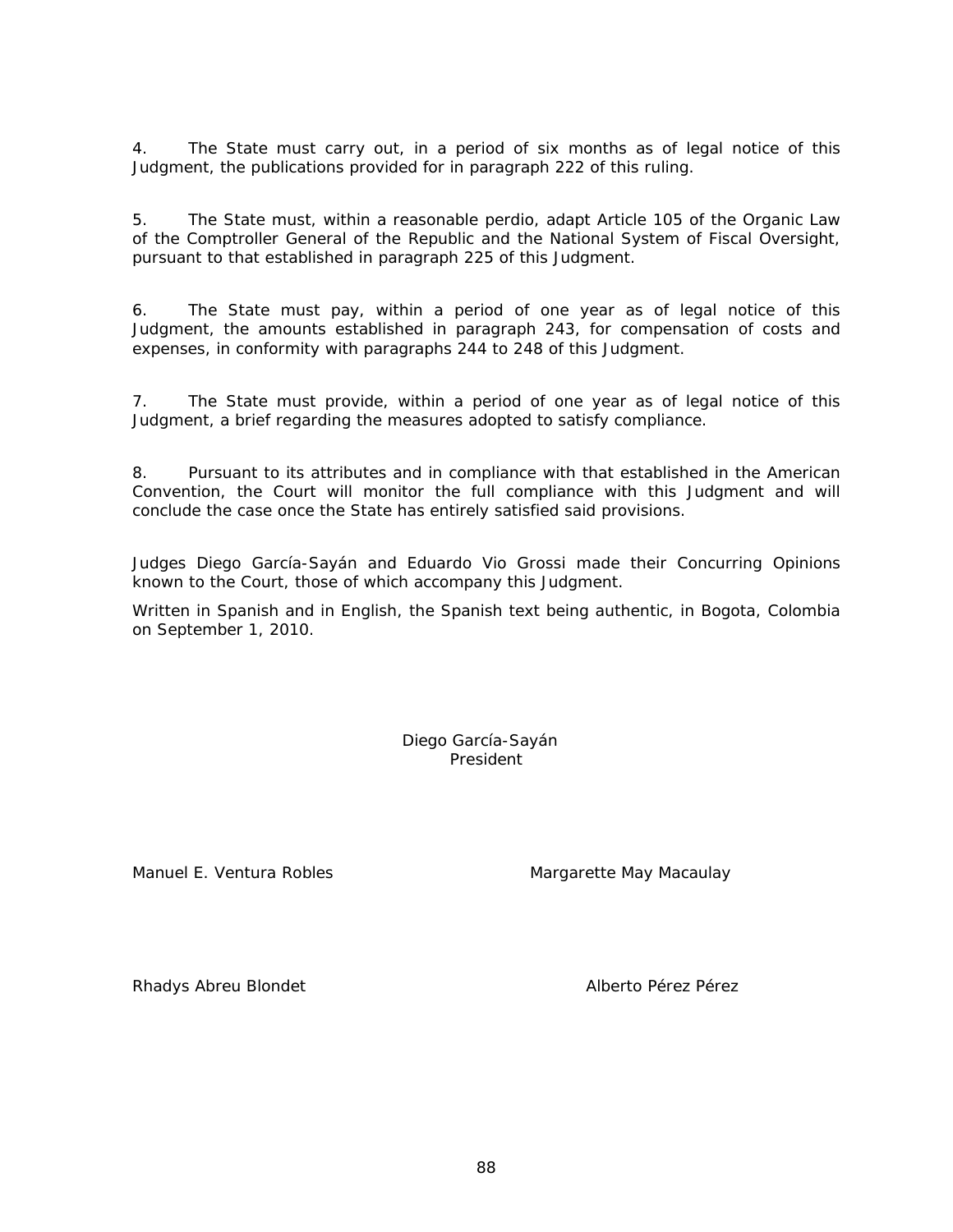Eduardo Vio Grossi

Pablo Saavedra Alessandri **Secretary** 

So ordered,

Diego García-Sayán President

Pablo Saavedra Alessandri **Secretary**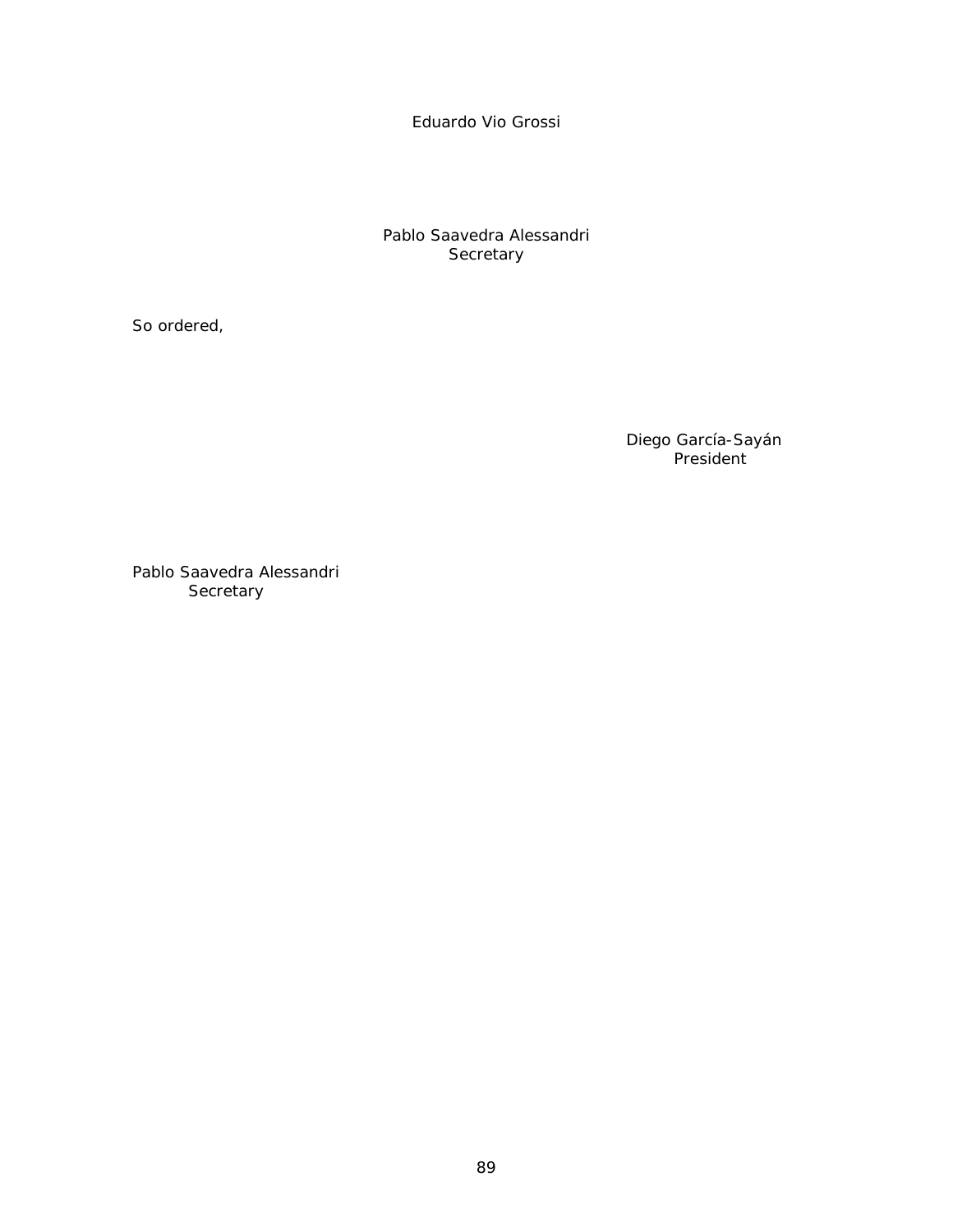### **CONCURRING OPINION OF JUDGE DIEGO GARCÍA-SAYÁN JUDGMENT OF THE INTER-AMERICAN COURT OF HUMAN RIGHTS CASE OF** *LÓPEZ MENDOZA V. VENEZUELA*  **OF SEPTEMBER 1, 2011**

1. The case decided by the Court refers to an individual victim, Mr. Leopoldo López Mendoza, and a legal situation and matter, wherein the "main point" is identified by the Court as:

*100. The main point of this case lies in the sanctions of disqualification imposed on Mr. Lopez Mendoza by way of a decision of an administrative body, applying Article 105 of the LOCGRSNCF, which prevented him from registering his candidacy for an elective office.* 

*2.* Given this central point, the Court has established the international responsibility of Venezuela for affecting, *inter alia,* the right established in Article 23(2) of the American Convention on Human Rights, which states: *"[t] he law may regulate the exercise of the rights and opportunities referred to in the preceding paragraph only on the basis of age, nationality, residence, language, education, civil and mental capacity, or sentencing by a competent court in criminal proceedings."* 

3. As the main theme in this case is the right of Mr. Lopez Mendoza to register hi candidacy for elective office and because the Court declared a violation of the right to be elected, turning to, among others, that established in Article 23(2) of the Convention, it so corresponds to compliment the interpretation of this Tribunal regarding said provision and the effects delimited in this case. The matter faced by the Court in this case is also related to the sanctioning power of the administration and its limits in regard to passive suffrage.

4. For the reasons presented in the Judgment, the Court has concluded that in this case Article 23(2) of the American Convention was violated. However, sustaining said conclusion exclusively based upon a literal interpretation of the regulation and not complimenting it with an explanation and further reasoning, as with other tools for interpretation, it could lead to incorrect conclusions if taken beyond the scope of the case and used for other situations that affect political rights. Which, specifically, could be interpreted in a manner that weakens the State's institutional powers when faced with scourges of corruption.

5. From a, not only literal but also systematic and evolutionary interpretation of Article 23(2), that, also, incorporates the working papers [travaux preparatoire] of the Convention as complimentary criteria, this concurring opinion provides an alternative perspective. But, it should not lead to the conclusion that Mr. López Mendoza's right to be elected was not violated.

# Comprehensive interpretations of Article 23(2)

6. An additional analysis of the wording "*only"* and "*sentencing by a competent court in criminal proceedings"* of Article 23(2) of the Convention is convenient. In particular, it is relevant to determine if this wording entirely excludes the possibility of imposing limitations on holding public office through legal means other than by way of criminal proceedings or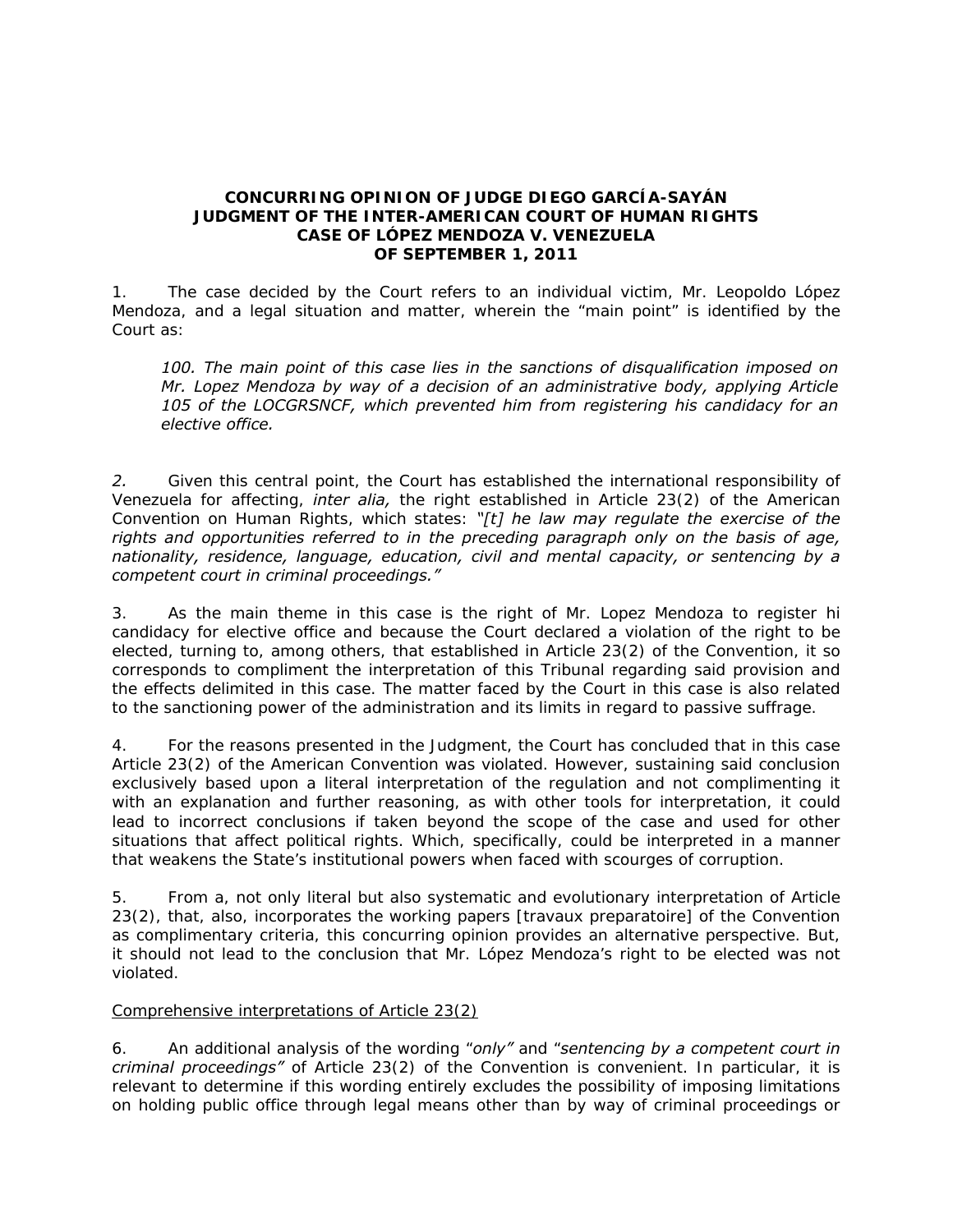through administrative or disciplinary proceedings. A systematic evolutionary**,** and teleological interpretation, as well as an instrumental complimentary one of the working papers of the American Convention leads us to different conclusions.

7. The Court has carried out, in a different case, 8. <sup>1</sup> a determination of the term "*only,*" and it established that it must be interpreted in a systematic manner with Article 23(1) and the other provisions of the Convention and the basic principles that form it**.** In particular, it established that the reasons enshrined in this Article are not restrictive, but rather can be regulated by taking into account factors such as the historic, political, social, and cultural necessities of a society.

*166. The inter-American system [does not] impose a specific electoral system or a specific means of exercising the rights to vote and to be elected. The American Convention establishes general guidelines that determine a minimum content of political rights and allows the States to regulate those rights, within the parameters established in the Convention, according to their historical, political, social and cultural needs, which may vary from one country to another and even within one country, at different historical moments.* 

9. The systematic analysis, taking into account the elements of this case, leads, first, to an analysis of this regulation of the American Convention in relation to other international, universal, and regional instruments, that regulate restrictions on political rights. In addition, it is necessary to consider the scope and repercussion of international instruments adopted in the framework of the fight against corruption, all of which came into effect after the American Convention in 1969.

10. In this order of analysis, it is noteworthy to mention that in the other international legal systems for the protection of human rights there is no specific reference to means or mechanisms that regulate the right to stand in an election or to passive suffrage. The universal system and other regional systems have also not stipulated a regulation that establishes that States can only restrict passive suffrage by way of "*sentencing by a competent court in criminal proceedings*."

11. In the universal forum, Article 25 of the International Covenant on Civil and Political Rights<sup>2</sup> does not include possible reasons to restrict or regulate political rights similar to Article 23(2) of the Convention. It does establish that these rights may not be limited by "*unreasonable restrictions***.**" The European Convention, in Article 3 of Protocol 1,<sup>3</sup> only establishes the obligation to guarantee "*free elections."* In some cases, the European Court

-

<sup>1</sup> *Case of Castañeda Gutman V. México. Preliminary Objections, Merits, Reparations and Costs.* Judgment of August 6, 2008. Series C No. 184.

<sup>2</sup> Article 25 of the International Covenant on Civil and Political Rights establishes that, "[e]very citizen shall have the right and the opportunity, without any of the distinctions mentioned in article 2 and without unreasonable restrictions: (a) To take part in the conduct of public affairs, directly or through freely chosen representatives; (b) To vote and to be elected at genuine periodic elections which shall be by universal and equal suffrage and shall be held by secret ballot, guaranteeing the free expression of the will of the electors; (c) To have access, on general terms of equality, to public service in his country."

<sup>3</sup> Article 3 of Protocol No. 1 to the Convention for the Protection of Human Rights and Fundamental Freedoms (right to free elections) states that "[t]he High Contracting Parties undertake to hold free elections at reasonable intervals by secret ballot, under conditions which will ensure the free expression of the opinion of the people in the choice of the legislature."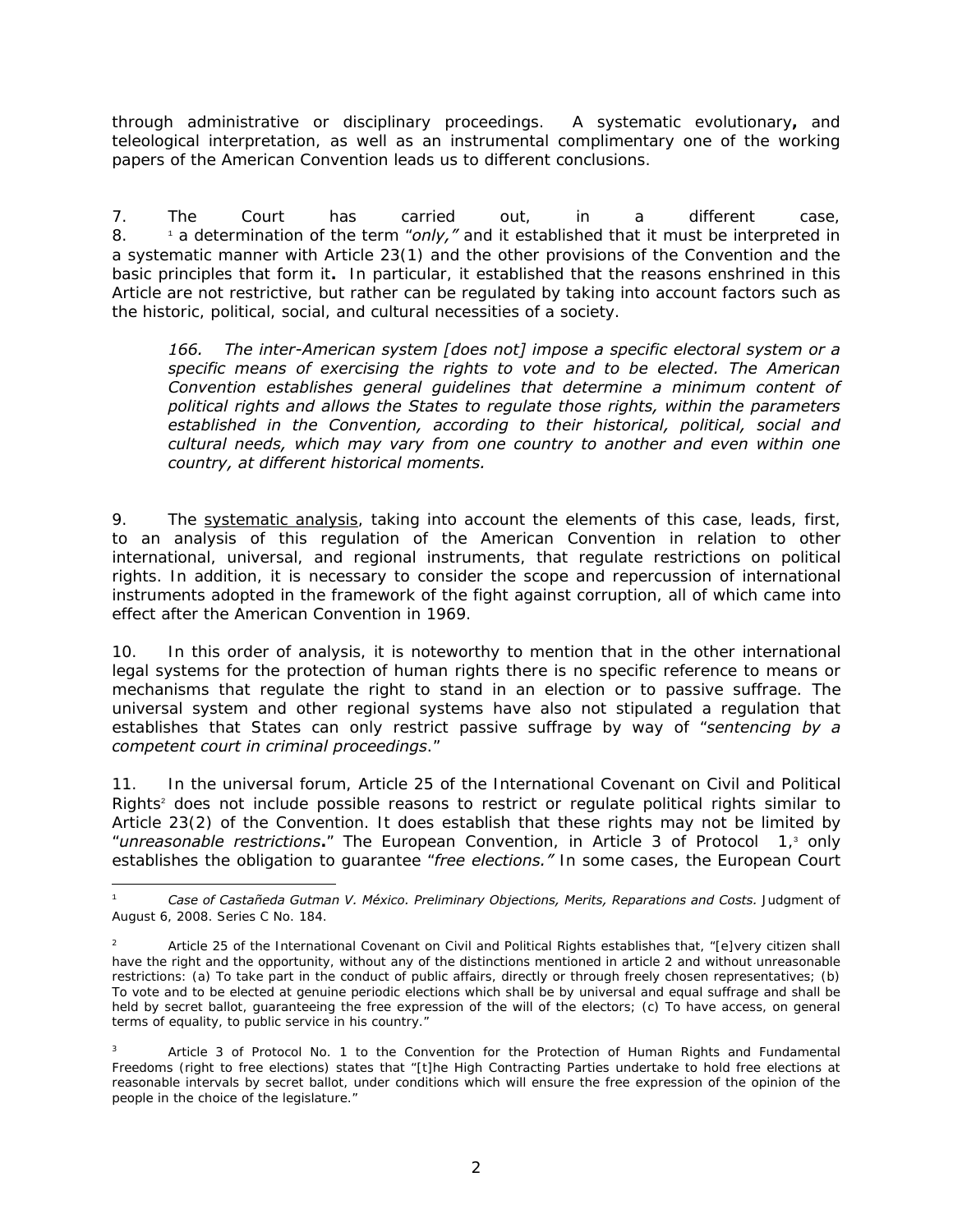has established that States Parties may establish requirements for a candidates registration in an election, and that in this regard, more stringent requirements may be imposed than those established for the right to vote.<sup>4</sup> Lastly, in the African Charter on Human and People's Rights there is no regulation similar to that of Article 23(2) of the American Convention.

12. The conceptual and normative framework of the international obligations in the fight against corruption, for their part, points to certain guidelines that govern State conduct in the implementation of the United Nations Convention Against Corruption<sup>5</sup> and of the Inter-American Convention Against Corruption. These instruments have specified obligations that are not limited to criminal proceedings to combat conduct related to the phenomenon of corruption. <sup>7</sup>.

13. In regard to the evolutionary interpretation, this approximation has been constant in as much as the Inter-American Court as well as the European Court has established that human right treatises are living instruments, whose interpretation must accompany the evolution of the times and current living conditions. <sup>\*</sup>This Court has used comparative national law when considering domestic<sup>9</sup> regulations or jurisprudence of domestic tribunals<sup>10</sup>

7 For example, Article 8(6) of the United Nations Convention against Corruption (Codes of Conduct for Public Officials) states: "[e]ach State Party shall consider taking, in accordance with the fundamental principles of its domestic law, disciplinary or other measures against public officials who violate the codes or standards established in accordance with this article."

8 *Cf. Case of the Mapiripan Massacre V. Colombia. Merits, Reparations and Costs.* Judgment of September 15, 2005. Series C No. 134, para. 106. See also, ECHR, *Case Tyrer v. The United Kingdom*, Judgment of 25 April 1978, Series A no. 26, para. 31.

9 In the Case of Kawas Fernández regarding Honduras, the Court considered in its analysis "considerable number of States Parties to the American Convention have adopted constitutional provisions which expressly recognize the right to a healthy environment." *Case of Kawas Fernández V. Honduras. Merits, Reparations and Costs.* Judgment of April 3, 2009, Serie C No. 196, para. 148.

In the case of Heliodoro Portugal and Tiu Tojín, the Court considered judgments from tribunals in Bolivia, Colombia, México, Panamá, Perú, and Venezuela regarding the nonexistence of a statute of limitations for permanent crimes such as enforced disappearance. *Cf. Case of Heliodoro Portugal V. Panamá. Preliminary Objections, Merits, Reparations and Costs.* Judgment of August 12, 2008. Series C No. 186, para. 111 and Case of Tiu Tojín V. Guatemala. Merits, Reparations and Costs. Judgment of November 26, 2008. Series C No. 190, para. 87. Moreover, in the Case of Anzualdo Castro, the Tribunal used rulings of constitutional courts in American states to support the delimitation it has established for enforced disappearance. *Cf. Case of Anzualdo Castro V. Perú. Preliminary Objections, Merits, Reparations and Costs.* Judgment of September 22, 2009. Series C No. 202, para. 61. Moreover, in the case of Gomes Lund et al. and Gelman, the Court took into account the rulings of the high courts of the region regarding the prohibition of amnesties in the case of gross human rights violations and the prohibition of referendums that limit access to justice of victims in these cases of grave violations. *Cf. Case of Gomes Lund et al. (Guerrilha do Araguaia) V. Brazil. Preliminary Objections, Merits, Reparations and Costs.* 

<sup>1</sup> 4 "States enjoy considerable latitude in establishing criteria governing eligibility to stand for election, and in general, they may impose stricter requirements in that context than in the context of eligibility to vote". ECHR, *Case of Paksas v. Lithuania*, Judgment of 6 January 2001, para. 96, *Case Ždanoka v. Latvia,* Judgment, of 16 March 2006, para. 115; *Case Ādamsons v. Latvia,* Judgment of 24 June 2008, para 111; Case *Tănase v. Moldova*, Judgment of 27 April 2010, para. 156, y *Case Yumak y Sadak v. Turkey,* Judgment of 30 January 2007, para. 109.

<sup>5</sup> Article 30(8) of the United Nations Convention Against Corruption notes that criminal action "shall be without prejudice to the exercise of disciplinary powers by the competent authorities against civil servants."

<sup>6</sup> In the Final Report on Venezuela, on March 25, 2010, drafted by the Inter-American Convention against Corruption and the Follow-Up Mechanism for its Implementation (MESICIC), recommendations were provided for adjusting criminal norms based on the legislation that restricts political rights in non-criminal forums. *Cf.*  Recommendation 1.2.2. of the Final Report of March 25, 2010, related to the implementation of the Bolivarian Republic of Venezuela of the Convention, drafted by the Expert Committee of the the Inter-American Convention against Corruption and the Follow-Up Mechanism for its Implementation. Sixteenth Reunion of the Committee of Experts. March 22-26, 2010. Washington, DC (OEA /Ser.L. SG/MESICIC/doc.248/09 rev. 4).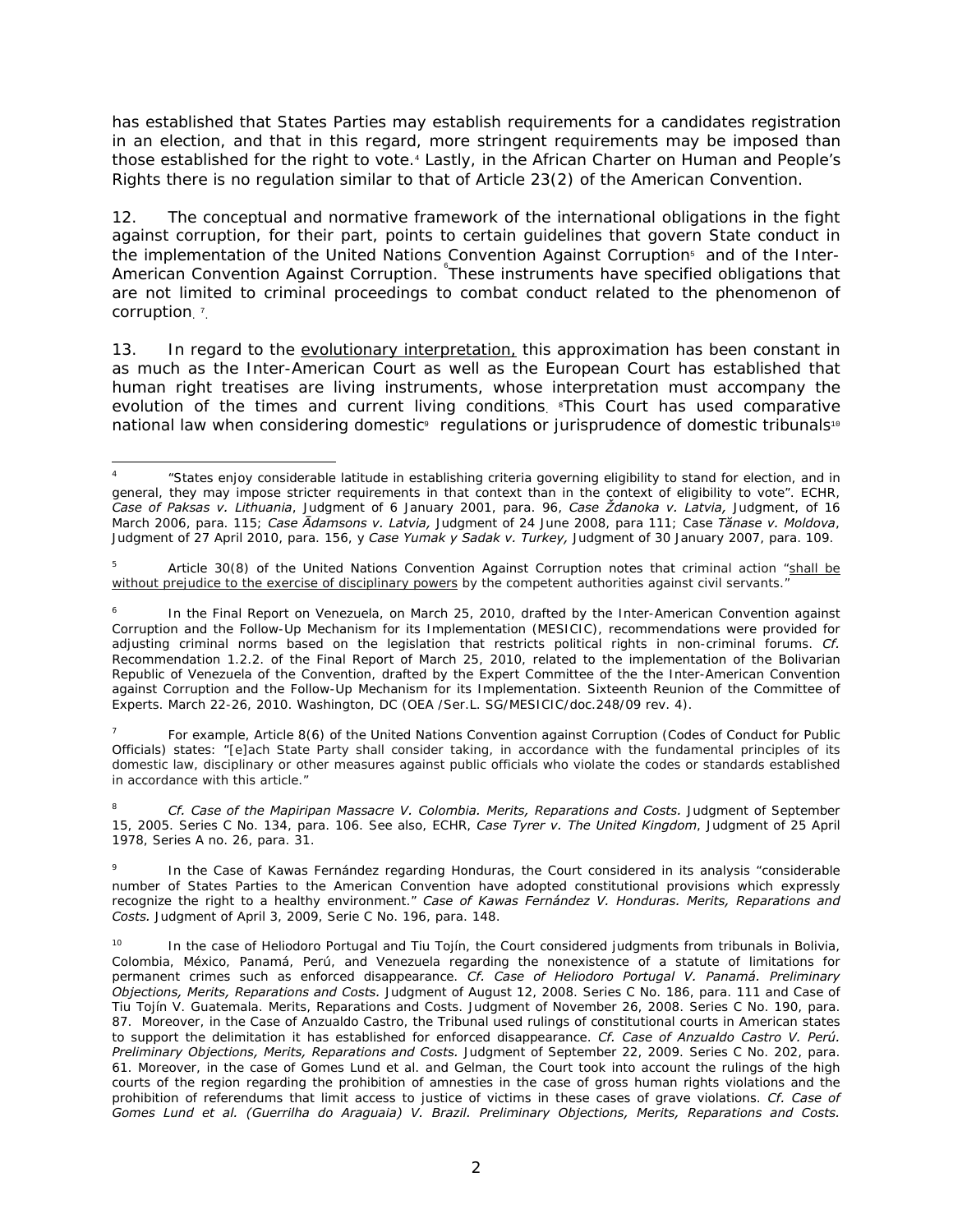to analyze controversies in contentious cases. The European Court has also used comparative law as a mechanism to assess a State's subsequent practice.  $^{\text{11}}$ 

14. From the information at hand in the case file, it appears that in the region there are different systems regarding the disqualification of public officials that result in restrictions on passive suffrage: i) political system, that consists of a political trial carried out by a legislative body, generally against high-ranking officials syndicated for faults or crimes $u_2$ ; ii) judicial system by way of a criminal proceeding, $13$  and iii) administrative, system, disciplinary or entrusted to the judicial electoral authority.<sup>14</sup> From this examination, it can be concluded that the use of one system does not exclude another system.<sup>4</sup> By observing this context of comparative law, it can be said that these judicial and institutional practices of the States Parties are related to the international obligations at hand regarding the principles and instruments of anti-corruption previously mentioned.

15. The teleological interpretation takes into account the purpose established in the various standards that regulate political rights. In Article 23(2) of the Convention, possible reasons are stipulated for the restriction or regulation of political rights, and it clearly seeks that it not be left to the will or discretion of the ruling authority**,** in attempts to safeguard that the political opposition may exercise its rights without undue restrictions. That is the clear purpose of the regulation. The restrictive mechanism of rights, thus, must offer sufficient guarantees to comply with the purpose of protecting rights and liberties of persons, democratic systems, and the political opposition. It must be understood, therefore, that the judgment of must be the strictest possible, regardless of the means used to effectuate the restriction.

16. In what regards the working papers of the Convention, as supplemental standards for interpretation, no debate nor basis is found in these papers on the terms "*only […]*  sentencing by a competent court in a criminal proceeding." This standard was included only in the last discussion of the Article on political rights, due to a proposal from the Brazilian

-Judgment of November 24, 2010. Serie C No. 219, paras. 163 to 169, and *Case of Gelman V. Uruguay. Merits and Reparaciones.* Judgment of February 24, 2011 Serie C No. 221, paras. 215 to 223.

For example, in the case TV Vest As & Rogoland Pensionistparti against Norway, the European Court took into account a document of the "European Platform of Regulatory Authorities" wherein a comparison was carried out of 31 countries of ther egion, in order to determine in which countries paid political publicity was allowed and in which this sort of publicity was free. *Cf. Case TV Vest As & Rogoland Pensionistparti v. Norway*, Judgment of 11 December 2008, para. 24. Similarly, in the case of Hirst against the United Kingdom, the Court considered "the legislation and practices of State Parties" to determine which countries restricted to right of those convicted of a crime from voting; the legslation of 48 countries was analyzed. *Cf. Hirst v. United Kingdom*, Judgment of 6 October 2005, paras. 33 to 39.

Examples of the foregoing are Articles 59 and 60 of the National Constitution of the Republic of Argentina, Article 110 of the Political Constitution of the United Mexican States. *Cf.* Brief of final arguments of the representatives of the victim (case file on the Merits, tome III, folios 1361 and 1362).

13 For example, Article 43 of the Criminal Code of Colombia, Articles 260 and 264 of the Criminal Code of Argentina or Article 24 of the Federal Criminal Code of Mexico, cited in the Carpizo's expert report. *Cf.* Expert report rendered by public notary (*affidavit)* by expert witness Jorge Carpizo McGregor on January 20, 2011 (case file on the Merits, tome III, folios 872, 873, and 878).

14 Pursuant to that information, that is the case of Brazil, Colombia, Costa Rica, México, Perú, and the Dominican Republic.

It is, for example, the case of México. A normative analysis in Mexico, allows for evidence of the establishment of a political trial (Article 110 of the Constitution), in the criminal process (Article 24 of the Federal Criminal Code of Mexico) and the administrative or disciplinary sanction (Article 13 of the Federal Law on Responsibility of Public Officials).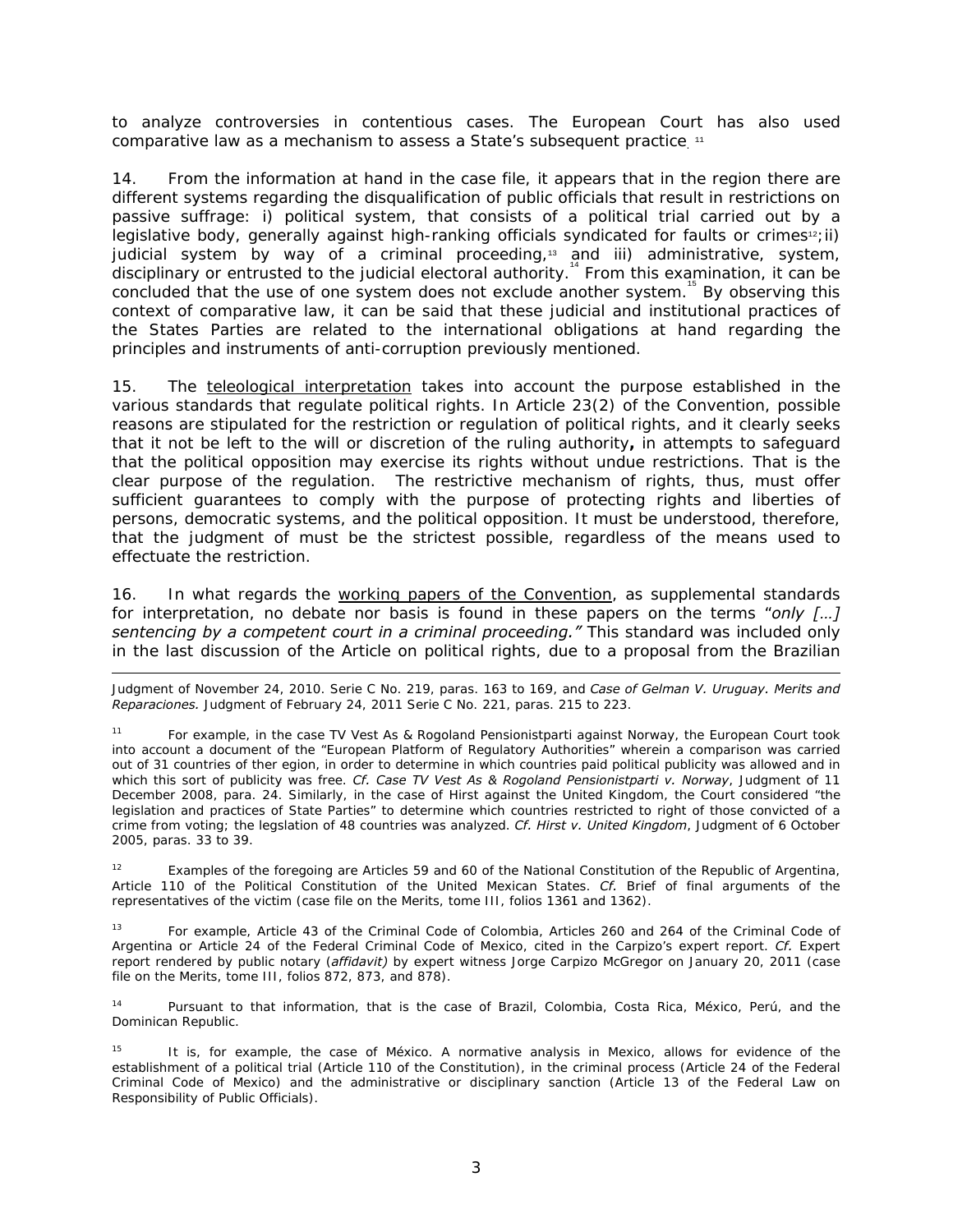delegate.<sup>16</sup>The Colombian delegate and the member of the Commission on Human Rights presented objections.<sup>17</sup> Nevertheless, the amendment was approved and it was added to the final text of Article 23. However, the reason or motivation for which the amendment was presented was not presented and the debate regarding it is unknown. Thus, it is not possible to conclude, with absolute clarity, the intent of the States with regard to the incorporation of said term in Article 23 of the American Convention.

17. From the means of interpretation referred to in the preceding paragraphs, it can be concluded that the term "*only"* of Article 23(2) of the Convention does not provide a restrictive list of possible reasons for a restriction or regulation of political rights. Similarly, the term "*sentencing by a competent court in a criminal proceeding"* does not necessarily assume that this may be the only type of proceeding that may be used to impose a restriction. Other judicial forums (such as the judicial electoral authority, for example) may have, in this way, legitimacy to act. What is clear and fundamental is that whatever the means used, it must be carried out with full respect to the guarantees established in the Convention, and moreover, be proportional and foreseeable.

18. In light of a evolutionary and systematic interpretation of Article 23(2) and heeding to the living nature of the Convention, whose interpretation must accompany the evolution of the times and current conditions of institutional development, what is important is that the authority be of a judicial nature, in a broad sense, and not restricted to a criminal court. In this case, the sanction was not imposed by a judicial authority.

# Proportionality and foreseability of the sanction imposed

19. Notwithstanding that the sanction of disqualification was not imposed by a judicial authority, in this case, the Court has also established the State's responsibility for the violation to the obligation to provide cause, the right to defense, and the right to judicial protection that all stemmed from the imposition of the sanction of disqualification (paras. 149, 150, and 185). Specific arguments were not provided on the relevance of the facts, the level of responsibility, and the harm to the public good, all of which would have provided cause in a qualitative and quantitative manner to justify the magnitude of the sanction of disqualification and length of the sanction as the one imposed. Moreover, and considering the interpretation already stated of Article 23(2), it is, in my opinion, important to determine if in the exercise of its sanctioning power, the State heeded to the principles of proportionality and foreseeability.

20. In regard to the issue of proportionality of the sanction imposed by the Comptroller General to the detriment of Mr. Lopez Mendoza, what should first be noted is that given this involves a restriction on the right to passive suffrage, that is, the right to register as a candidate for an elective office, the paths used must be more strict and narrow**.** Among other reasons because in these cases it is not only the person who seeks to run for office,

<sup>16 &</sup>quot;The delegate of Brazil (Carlos A. Dunshee de Abranches) proposed that the end of paragraph 2, 'as appropriate,' be deleted, and that 'or sentencing [,] by a competent court [,] in a criminal proceeding'" be added. Minutes and Documents of the Inter-American Specialized Conference on Human Rights. Minutes of the Thirteenth Session of the Commission "I", Doc 54, November 18, 1969, San Jose, Costa Rica, pg. 254.

<sup>&</sup>quot;The DELEGATE OF COLOMBIA (Mr. Pedro Pablo Camargo) felt that if 'in criminal proceedings' was added, all political matters would to be subject to criminal prosecution and this would deny all other rights contained in section 2. A Member of the Human Rights Commission (Mr. Justino Jiménez de Arechaga) not[ed] that the variation between the text of the Project and the Working Group's proposal would raise sensitive issues with which care must be taken." Minutes and Documents of the Inter-American Specialized Conference on Human Rights. Minutes of the Thirteenth Session of the Commission "I", Doc 54, November 18, 1969, San Jose, Costa Rica, pg. 254.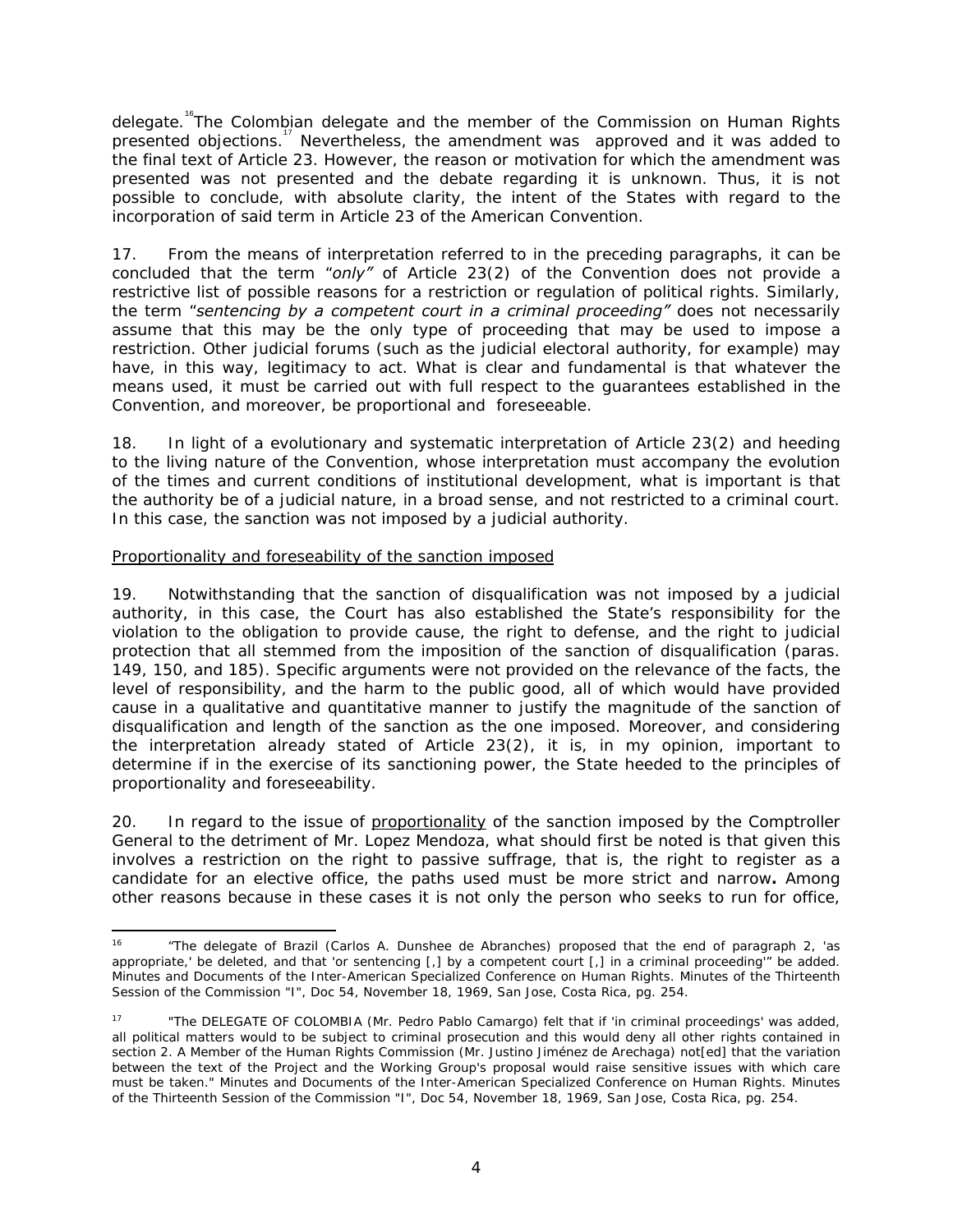but also the collective interest of the voters that is affected. It is not therefore a situation, equal to that of appointed officials, regardless of the path (free appointment or competition).

21. As I have emphasized some lines above, it is fundamental that the State have efficient and effective administrative mechanisms to combat and punish acts of corruption. It is also noteworthy that in this case –wherein Mr. Lopez Mendoza's hand in a crime was not proven criminally –the "additional" sanction was notoriously more severe than the "principle" sanction (a fine). Particularly when this involves a person, Mr. López Mendoza, who has made his participation in electoral life his life project. The high impact of the sanction in regard to Mr. Lopez Mendoza's political rights, prevented him from running as a candidate for Metropolitan Mayor of Caracas, and eventually, other elective offices.

22. In light of the facts of this case, we must ask if the exercise of the sanctioning power of the administration may affect the right to passive suffrage. In other words, if by way of that forum, a citizen may be prevented from participating as a candidate in an electoral race. I share and agree with that established by the Court in that the exercise of the sanctioning power of the State cannot affect the right to passive suffrage and that this power lies only in the hands of a judicial authority taking into account the scope of the affected right.

23. Nevertheless, from my point of view and going beyond this case, this type of restriction does not need to be exclusively reserved to a criminal court, but rather it may extend to other judicial authorities that has been previously established in the respective legal systems who comply with the obligation to respect and assure the guarantees established to this effect.

24. Regarding the same topic, proportionality, from what is found in the case file, it follows that the conduct attributed to Mr. Lopez Mendoza were not the most severe. The Organic Law of the Comptroller General of the Republic and the National System of Fiscal Oversight (hereinafter, LOCGRSNCF) established that the amount of the fine was determined based on the severity of the fine and the type of detriment.<sup>"</sup>While the State argued that the sanctions were not accumulated and that recidivism existed, the protruding lack of gravity in the conduct being attributed to Mr. Lopez Mendoza is evident in the fact that the fines imposed were not the most severe fines legally available. The fine applied for the "facts of the PDVSA" was of the lowest of the applicable fines.<sup>19</sup> The fine applied in relation to the "facts of the Mayor's Office" is a fine that ranks at an intermediary level of the applicable fines.<sup>1</sup>

<sup>18</sup> Article 94 of the LOCGRSNCF states that those found responsible may be punished "according to the seriousness of the offense and the type of damage caused, with fine[s] of one hundred (100) to [...] one thousand (1,000) tax units to be imposed by supervisory bodies referred to in [the] Law." Organic Law of the Comptroller General of the Republic and the National System of Fiscal Oversight, published in the Official Gazette No. 37.347 on Monday, December 17, 2001 (case file of attachments to the application, appendix 1, page 1419).

<sup>19</sup> According to the deciding order of the Office of Determination of Responsibility on October 29, 2004, the fine imposed on Mr. Lopez Mendoza was of one million two hundred forty-two thousand bolivares (Bs, 1,243,200.00), that is, equivalent to 168 tax units (UT). Indeed, according to the order, the value of the current Tax Unit was seven thousand four hundredbolivars (Bs. 7400.00). Cf. Deciding Order of the Office of Determination of Responsibility of the Office of Special Procedures of the Comptroller General of the Republic of October 29, 2004 (case file of annexes to the application, Annex 34, Volume V, pages 2614-2616).

<sup>&</sup>lt;sup>20</sup> According to the deciding order of the Office for the Determination of Responsibility of November 2, 2004, the fine imposed on Mr. Lopez Mendoza was of eight million, one hundred and forty thousand bolivares (Bs. 8,140,000.00), that is, equivalent to 550 tax units (TU). According to that order, the value of the current Tax Unit was fourteen thousand eight hundredbolivars (Bs. 14,800.00). *Cf.* Deciding Order of November 2, 2004 issued by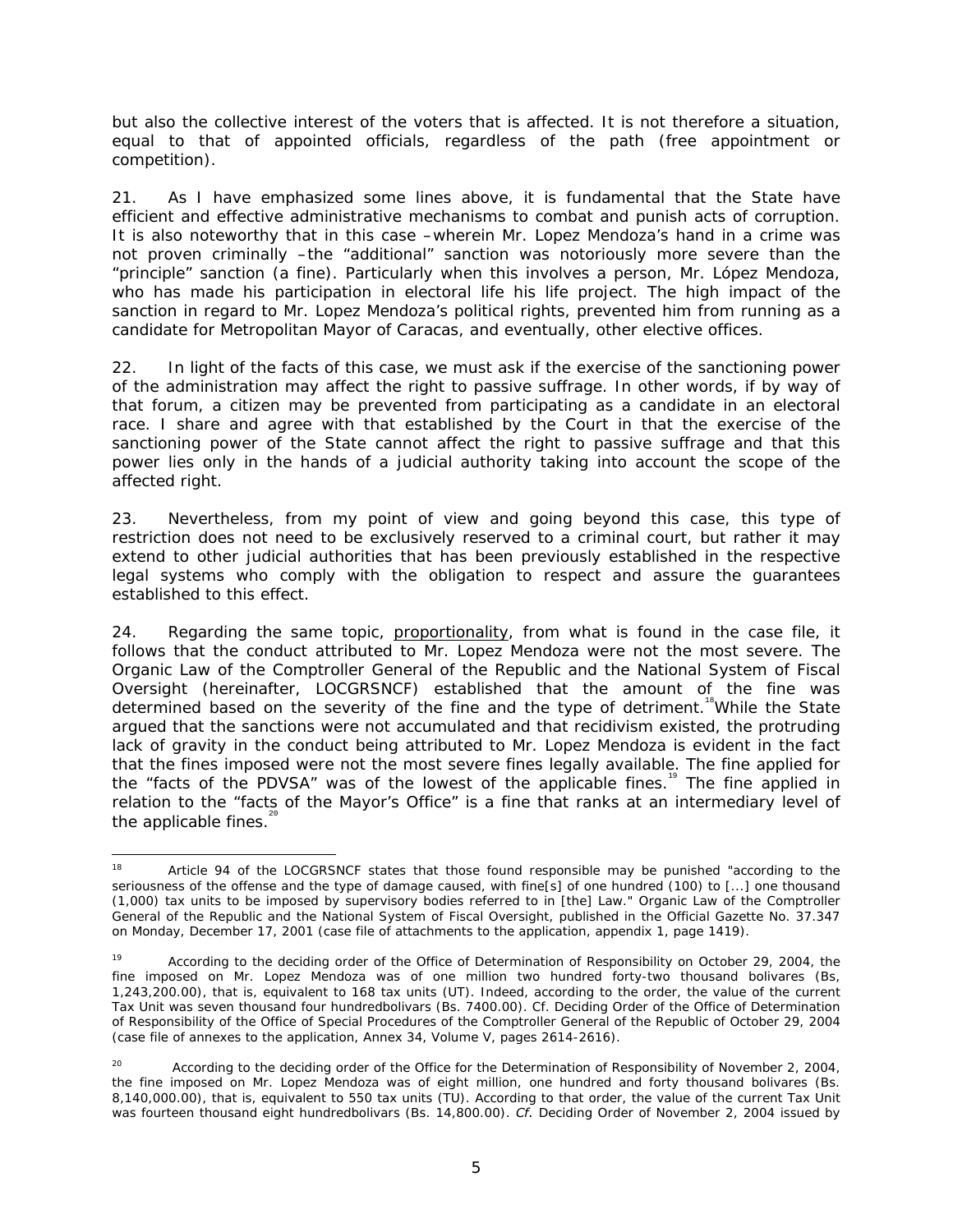25. It must also be considered that these facts did not lead to the initiation of a criminal proceeding. The inexistence of a criminal prosecution allows us to infer, specifically, that Mr. Lopez Mendoza's actions could not be associated with more severe conduct, those of which may justify a sanction such as a restriction on political rights.

26. As such, the disproportion between the sanction imposed as the "principle" sanction and the one imposed as the "additional" sanction (disqualification from running as a candidate) is irrational. While it is alleged that in the domestic legislation there is no relationship between the fine and disqualification,  $21$  given the circumstances of the case – wherein, as established in the Judgment, sufficient cause is not provided for the sanction of disqualification – the difference is manifestly unreasonable between the fines imposed as principle sanction against Mr. López Mendoza (for U.S. \$ 1000 and \$ 4000) and the sanction of disqualification that he also underwent, which implies a restriction from running as a candidate for 6 years. The high impact of the sanction on the political rights of Mr. Lopez Mendoza barred him from running as candidate for mayor of Caracas or other elected office.

27. Political rights and the use of them serve to strengthen democracy and political pluralism. As the Court has stated, "*[r]epresentative democracy is the determining factor throughout the system of which the Convention is a part,"* and it constitutes "*a 'principle' reaffirmed by the American States in the OAS Charter, the basic instrument of the Inter-*American System."<sup>22</sup> In the Inter-American System, the relationship between human rights, representative democracy and political rights in particular, is reflected in the Inter-American Democratic Charter.<sup>23</sup> In this Inter-American instrument it is stipulated that among other essential elements of a representative democracy is the access to power and its exercise, which is subject to the rule of law and the holding of periodic, free, and fair elections based on universal suffrage and secret balloting as an expression of the sovereignty of the people.

28. In analyzing the strict proportionality of the sanction, we must consider that not only are the rights of those seeking to run affected, but the collective interests of the voters is also harmed. This requires that the restriction be analyzed in a stricter manner when it comes to elected officials as opposed to appointed officials, in which case there is no involvement of citizens in the selection of these officials. This leads us to conclude therefore that, in regard to persons elected by popular vote or who intend to run, restrictions on passive suffrage can be exercised only to the extent strictly necessary to protect the fundamental legal rights from the most serious attacks that place them in harm or dangers way.

<sup>22</sup> The Word "Laws" in Article 30 of the American Convention on Human Rights. Advisory Opinion OC-6/86 of May 9, 1986. Series A No. 6, para. 34.

23 Organization of American States. *Inter-American Charter.* Approved on the first full session of the General Assembly of the OAS, held on September 11, 2001, during the twenty-eight Extraordinary Period of Sessions, Article 3.

<sup>1</sup> the Office of Determination of Responsibility of the Office of Special Procedures of the Comptroller General of the Republic (case file of annexes to the application, attachment 34, tome VI, folios 3356).

<sup>&</sup>lt;sup>21</sup> The Constitutional Chamber of the Supreme Court of Venezuela has stated in its Judgement No. 1266 of August 6, 2008 that: "it is not valid to [affirm] that proportionality was violated because there is no correspondence between the main sanction andthe additional sanction." Judgement No. 1266 of the Constitutional Chamber of the Supreme Court of Justice of August 6, 2008 (case file of appendix to the application, volume I, annex 27, pages 584 to 642). According to this reasoning, the sanctions of disqualification are a consequence of the declaration of administrative responsibility and do not depend on the other sanctions.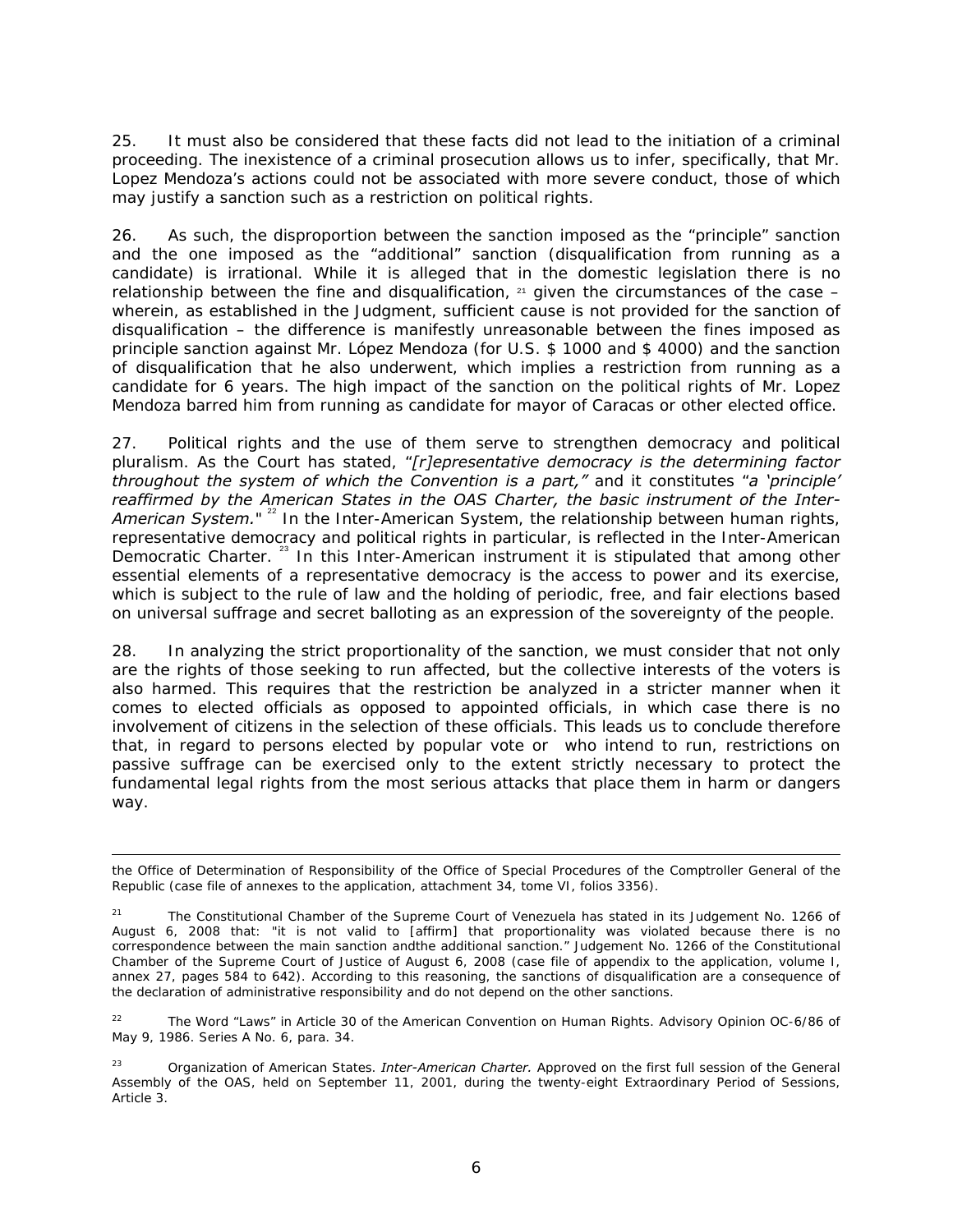29. Another aspect to consider is the foreseeability of the sanction of disqualification being imposed. The parties presented arguments concerning the temporal period used by the Comptroller to impose additional sanctions, once the administrative responsibility is declared and imposed for the corresponding fine. The Political-Administrative Chamber of the Supreme Tribunal of Justice, taking into account the general rule on statute of limitations of punitive administrative actions (under Article 114 of the LOCGRSNCF), in the jurisprudence that arose after the facts of this case, has set a maximum term of five years for the sanction of disqualification to be adopted.

30. Mr. Lopez Mendoza disqualification due to the events related to PDVSA occurred approximately five months after the declaration of administrative responsibility was final (para. 204),  $25$  while the disqualification for the events surrounding the Mayor's Office of Chacao was imposed about six months after the resolution that established declaration of responsibility was final (para. 204). <sup>26</sup> While the time between the declaration of responsibility and the imposition of the disqualification itself was not excessive, it has been held (para. 205) that the domestic legislation does not establish a fixed period or time for the Comptroller to exercise this power.

31. The decision of the Political-Administrative Chamber, designed to work around this regulatory gap with the statute of limitations of the administrative action, does not meet the standard of foreseeability or legal certainty of the legislation. As was set out in paragraph 205 of the Judgment, the "foreseeability test" involves proving that the legislation clearly delineate the scope of discretion that may be exercised by the authority and define the circumstances in which it may be exercised in order to establish appropriate safeguards to prevent abuse.<sup>27</sup> The uncertainty regarding the period within which it could impose a restriction on the right to be elected is not compatible with the legal certainty in a sanctioning proceeding that restricts such rights. Furthermore, a period of five years is not reasonable to ensure predictability in the enforcement of the restriction because it is too long a period and, therefore, incompatible with the requirement that a sanctioning proceeding conclude when the appropriate liability is established, in order that the accused does not wait for a long time in the setting of a sanction established as punishment for his

 $24$ Article 114 of the LOCGRSNCF establishes that "[t]he administrative sanctioning or recovery actions derived from this law, are prescribed for a period of 5 (years), unless in special Laws different periods are established. Said term will begin to run as of the date that the events, actions, or ommissions from which administrative responsibility took place, the imposition of fines or reparation; neverthless, when the infractor is a pubic official, the perspcription will begin to run as of the date of cessation of the charge for the period of the occurrence of the irregularity. […]" Judgment No. 01516 of October 20, 2009 (Exp. Nº 2005-5270) issued by the Accidental Chamber of the Supreme Tribunal of Justice and judgment No. 00782 of July 27, 2010 (Exp. No. 2008- 0871) issued by the Political-Administrative Chamber of the Supreme Tribunal of Justice. Cited in the final written brief of the State (case file on the Merits, tome III, folio 1459).

 $25$  On March 28, 2005, the motion for reconsideration was decided, which finalized the declaration of administrative responsibility for the facts related to PDVSA, and on August 24, 2005, the Comptroller General of the Republic issued Resolution No. 01-00-000206, which imposed the sanction of disqualification for 3 years.

<sup>26</sup> On March 28, 2005, the motion for reconsideration was decided, which finalized the declaration of administrative responsibility for the facts related to Chacao Mayor's Office, and on September 26, 2005, the Comptroller General of the Republic issued the Resolution No. 01-00 -235, which imposed the sanction of disqualification for 6 years.

In this regard, the European Court has established that "a law which confers a discretion must indicate the scope of that discretion […]. The degree of precision required of the "law" in this connection will depend upon the particular subject-matter. […] Consequently, the law must indicate the scope of any such discretion conferred on the competent authorities and the manner of its exercise with sufficient clarity, having regard to the legitimate aim of the measure in question, to give the individual adequate protection against arbitrary interference." ECHR, *Case Malone v. The United Kingdom*, Judgment of 2 August 1984, Series A no. 82, para. 67 y *Case Olsson v. Sweden*, Judgment of 24 March 1988, Series A no. 130. para. 61.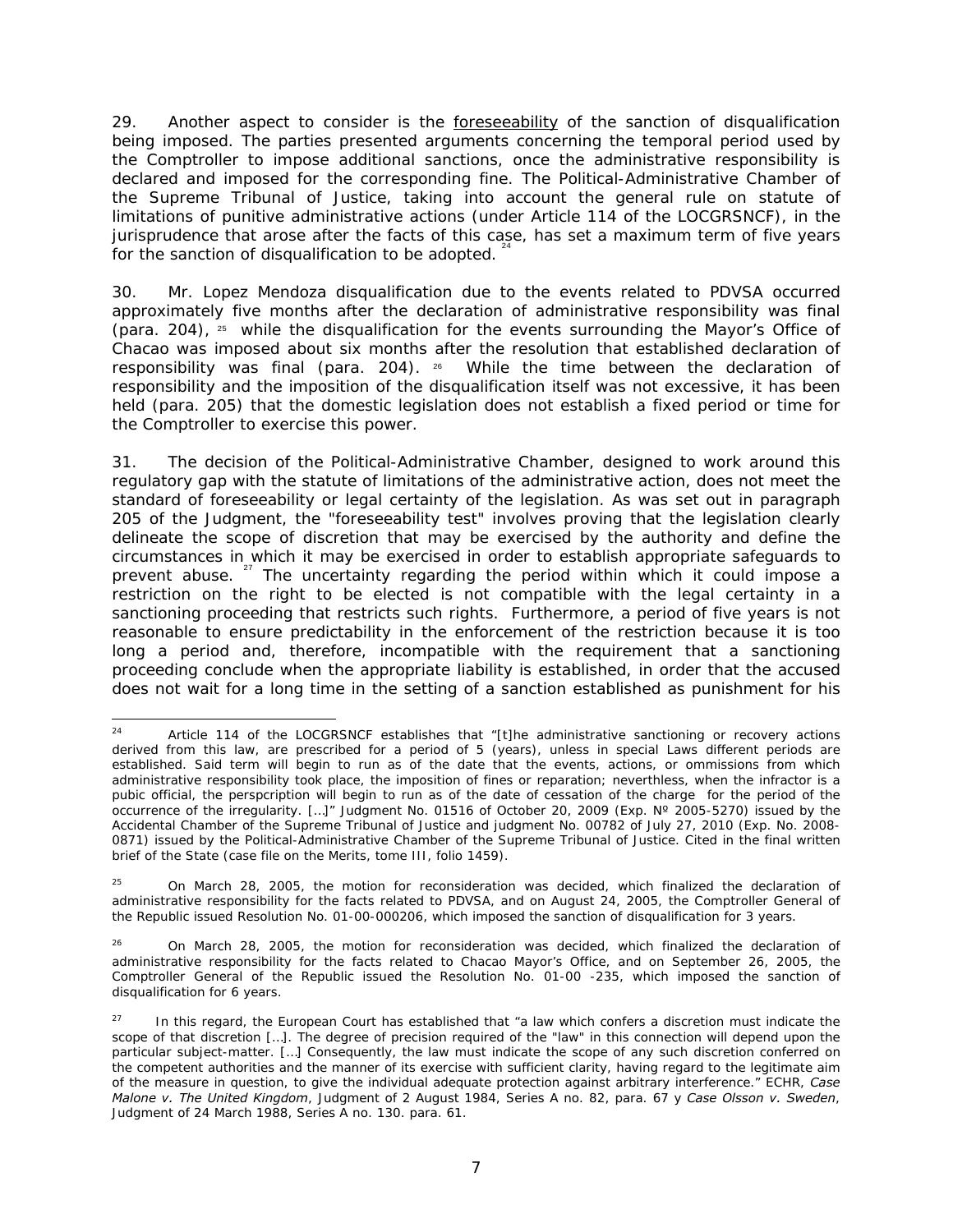responsibility. Moreover, the lack of a fixed, predictable, and reasonable period may lead to an arbitrary exercise of discretion over sanctions at an unexpected time for the sanctioned person (para. 205).

32. Therefore, taking into account the comprehensive interpretation of the norm established in Article 23(2) of the Convention, upon assessing the right to be elected of a citizen and the failure to meet the requirements of foreseeability and proportionality, the restrictions determined by the administrative authority was not justified nor consistent with the Convention.

> Diego García-Sayán Judge

Pablo Saavedra Alessandri **Secretary**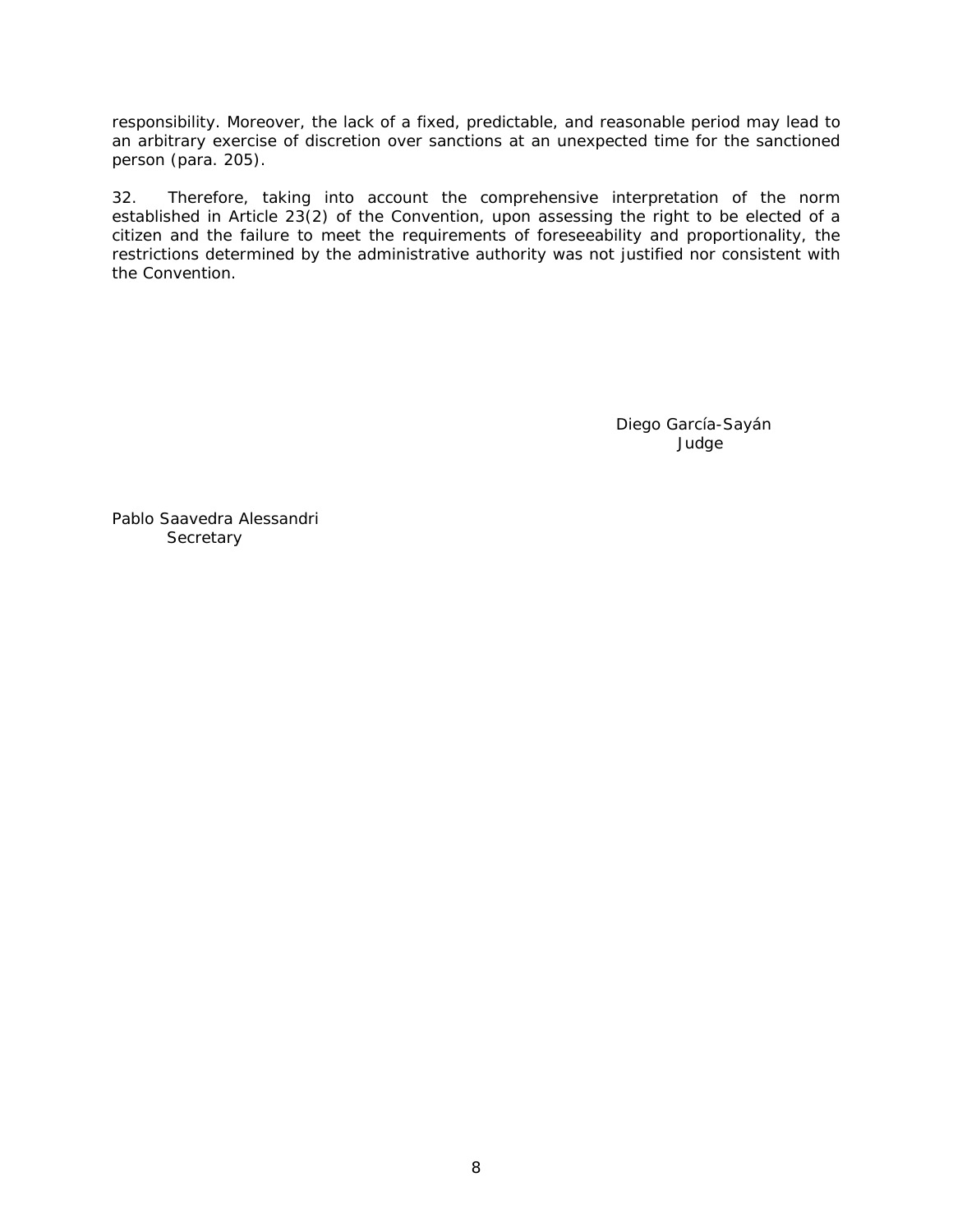### **CONCURRING OPINION OF JUDGE EDUARDO VIO GROSSI CASE OF LÓPEZ MENDOZA** *v***. VENEZUELA, JUDGMENT OF SEPTEMBER 1, 2011 (MERITS, REPARATIONS, AND COSTS)**

#### Introduction.

I render this concurring opinion with that decided in Judgment stated in the title, hereinafter the Judgment, and in particular Declarative Paragraph, N°1 and in Deciding Paragraph  $N^{\circ}$  s 2, 3, and 5, all of the Judgment's Operative Paragraphs,<sup>1</sup> in order to highlight, first, that from its mere reading, it is evident that Article 23(2) of the American Convention on Human Rights, hereinafter the Convention,<sup>2</sup> is clear, simple, and categorical, specifically in what in regards orders, namely, that "*the exercise of the rights and opportunities referred*" in numeral 1 of said Article, particularly that which refers to the right to "be elected*(… ),"<sup>3</sup>* can be regulated "*only*" by, among others, *"sentencing by a competent court in criminal proceedings."* 

Second, with this concurring vote, it is my attempt to call attention to that strictly pertaining to the law, specifically, Public International Law,<sup>4</sup> which is the nature of this Judgment, considering that the result confronted<sup>5</sup> by that provided in Article 23(2) of the Convention both with the Resolutions of the Comptroller General of the Bolivarian Republic of Venezuela, hereinafter the State, which imposed upon Mr. Lopez Mendoza the sanction of disqualification from holding public office, as well as that enshrined in Article 105 of the Organic Law of the Comptroller General of the Republic and the National System of Fiscal Oversight, hereinafter the LOCGRSNCF, of the State,<sup>7</sup> and the amparo to which these rendered decisions, was achieved by applying objective and teleological methods of interpretation referred to in the Vienna Convention on the Law

-

<sup>&</sup>lt;sup>1</sup> See paragraph 249 of this Judgment..

<sup>2</sup> *"The law may regulate the exercise of the rights and opportunities referred to in the preceding paragraph only on the basis of age, nationality, residence, language, education, civil and mental capacity, or sentencing by a competent court in criminal proceedings."*

<sup>3</sup> "*Every citizen shall enjoy the following rights and opportunities: a). to take part in the conduct of public affairs, directly or through freely chosen representatives; b). to vote and to be elected in genuine periodic elections, which shall be by universal and equal suffrage and by secret ballot that guarantees the free expression of the will of the voters; and c). to have access, under general conditions of equality, to the public service of his country."* 

<sup>4</sup> Article 3 of the Draft Articles on Responsibility of States for Internationally Wrongful Acts, adopted by the International Law Commission (ILC) of the United Nations (UN)**: "***The characterization of an act of a State as internationally wrongful is governed by international law. Such characterization is not affected by the characterization of the same act as lawful by internal law."*

<sup>&</sup>lt;sup>5</sup> "The jurisdiction of the Court shall comprise all cases concerning the interpretation and application of the *provisions of this Convention that are submitted to it, provided that the States Parties to the case recognize or have recognized such jurisdiction, whether by special declaration pursuant to the preceding paragraphs, or by a special agreement."* 

<sup>&</sup>lt;sup>6</sup> See paragraphs 58 and 81 of this Judgment.

 $<sup>7</sup>$  See paragraph 33 of this Judgment.</sup>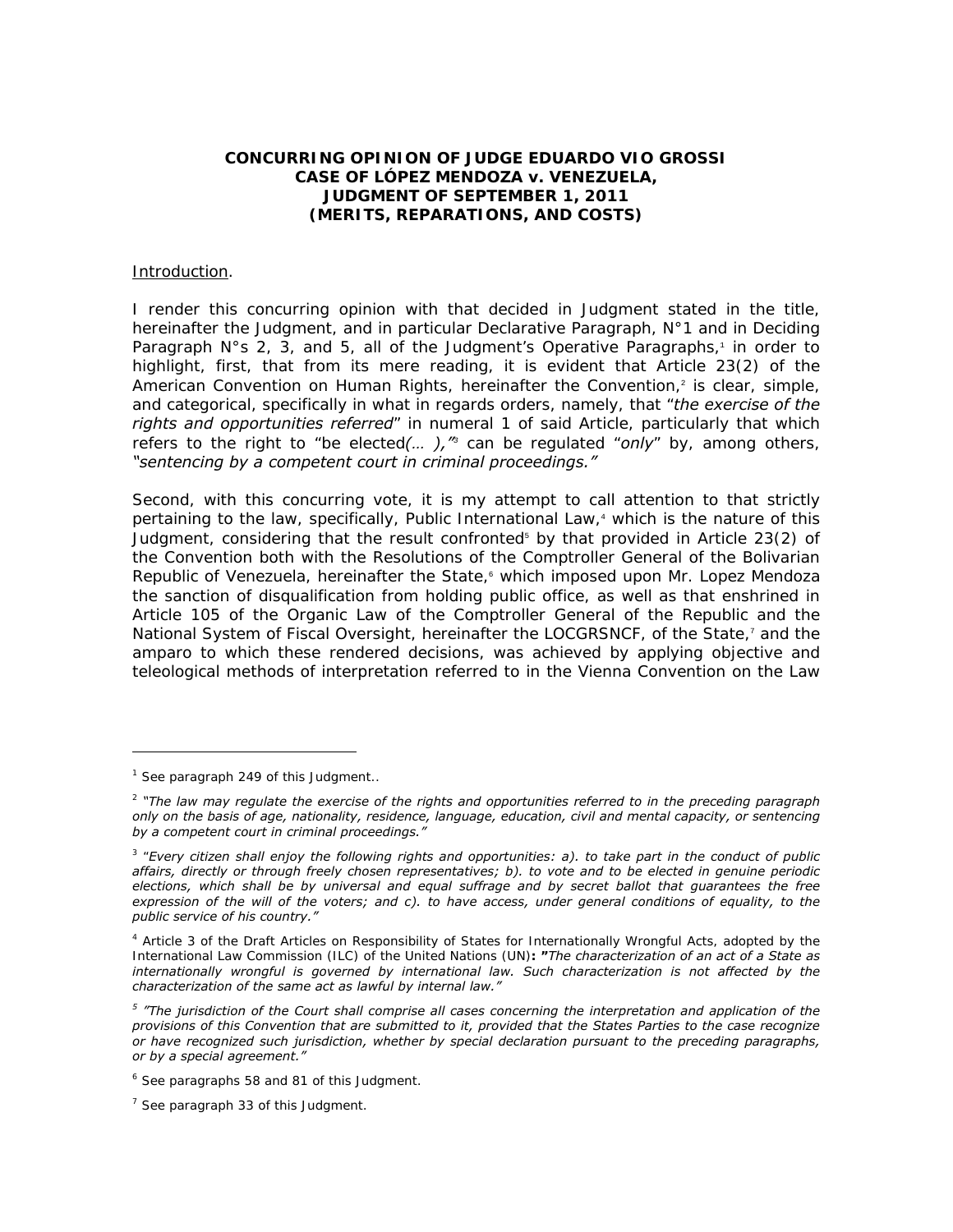of Treaties, hereinafter the Vienna Convention, namely, the rules relating to good faith, the terms of the treaty, the context of those terms, and the object and purpose.<sup>8</sup>

### 1.- Good faith.

The "*bona fides*" applies from the assumption that States Parties to the Convention intended to use it and, in what pertains to said kind, include in it Article 23(2). In that sense, what the Judgment does is discover or scrutinize what they, as the creators of the regulation, in this regard actually agreed upon, deeming that this agreement leads to, according to the principle "*pacta sunt servanda,"*<sup>9</sup> the obligation to comply with that being agreed upon, even with primacy to what the respective national or domestic laws provide.<sup>10</sup>

It is for this reason that it did not proceed to invoke in orders, domestic legislation and jurisprudence of the State concerned nor of other States also Parties to the Convention, let alone an assumed primacy of national law over International law, $11$  as background to argue the compatibility with Article  $23(2)$ ,<sup>12</sup> because the intention was precisely to determine whether these laws are consistent and conform to the requirements of the latter.

### 2.- The terms.

-

That agreed upon by the States Parties to the Convention is stated, moreover, in the terms used in Article 23(2), namely, the wording, "*only*" and "*sentencing by a competent court in criminal proceedings,"* without providing, however, "*a special meaning*"*13,* but rather, to the contrary, an "*ordinary*" meaning, with the purpose of expressing what is regularly or normally intended by them.

It turns out that the word "*only*" means, pursuant to the Spanish Language Dictionary,14 "that which excludes or has the force and virtue to exclude" or "*exclusive, single, excluding any other*" from which it follows that the grounds or reasons for the Law to regulate the exercise of political rights are solely those set out in that Article, wherein ""*sentencing by a competent court in criminal proceedings,"* is stated.

Certainly, if the States Parties to the Convention had wanted to enshrine in Article 23(2) the specific grounds for regulating the rights and opportunities referred to in Article 23(1) therein or allow sentencing by another court or other judicial body distinct from a criminal court or in proceedings similar to criminal ones, they would have said so expressly or directly or would have used different terminology, for example, "*such* 

*<sup>8</sup>* Art.31(1*):"A treaty shall be interpreted in good faith in accordance with the ordinary meaning to be given to the terms of the treaty in their context and in the light of its object and purpose."* 

<sup>9</sup> Article 26 of the Vienna Convention: *"Every treaty in force is binding upon the parties to it and must be performed by them in good faith."*

*<sup>10</sup>* Article 27 of the same Convention: *"A party may not invoke the provisions of its internal law as justification for its failure to perform a treaty."* 

<sup>&</sup>lt;sup>11</sup> See paragraph 103 of this Judgment.

<sup>&</sup>lt;sup>12</sup> See paragraph 105 of this Judgment.

<sup>13</sup> Art.31(4) of the Vienna Convention: "*A special meaning shall be given to a term if it is established that the parties so intended.*"

<sup>14</sup> Real Academia Española, Vigésima segunda edición, Madrid: Espasa Calpe, 2001. (definition does not pertain to English translation).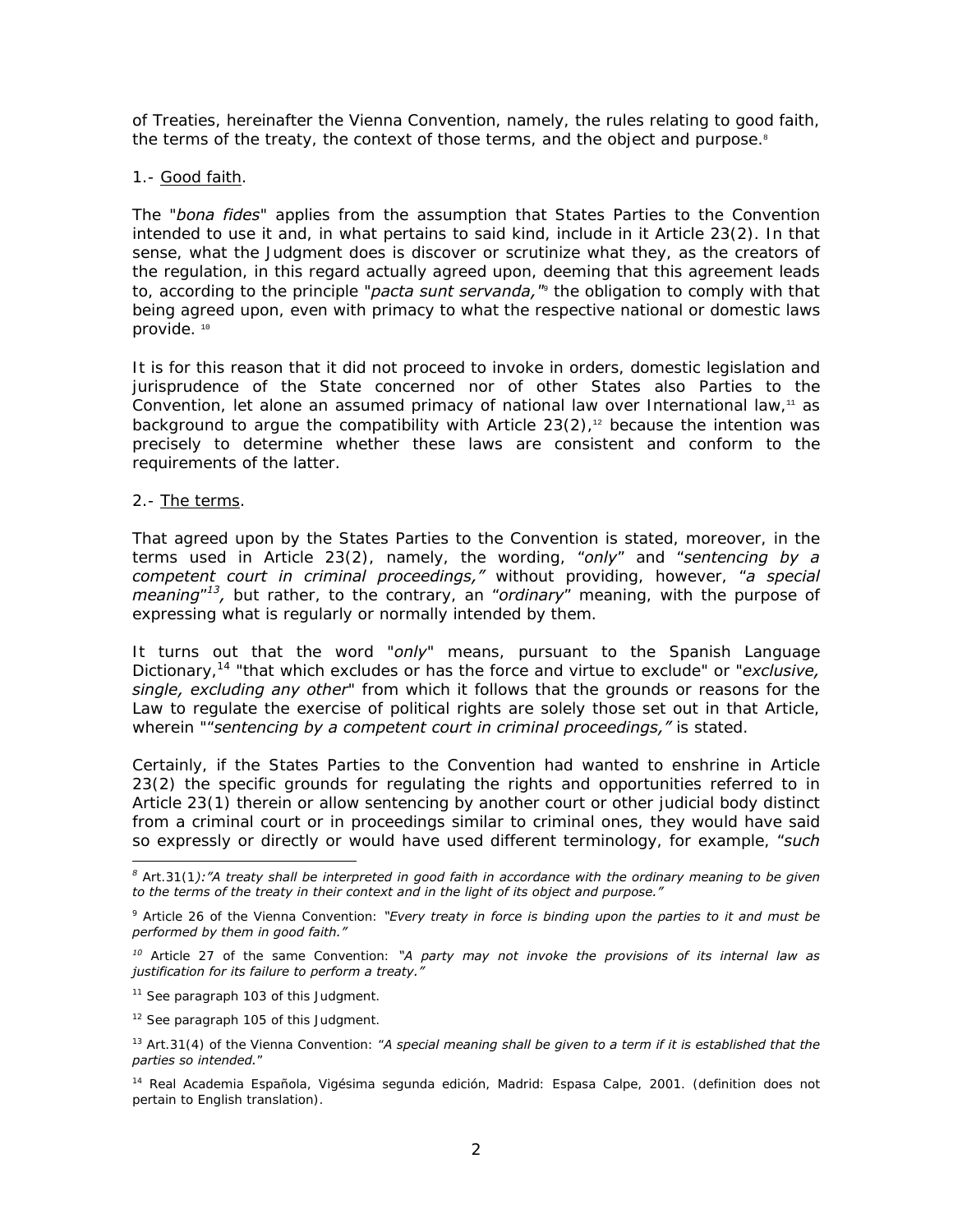*as*" or "*among others.*" But they did not do so. On the other hand, there is no indication in the record indicating that upon establishing Article 23(2), the intent or aim was to include other types of proceedings or courts that are not criminal.

#### 3.- The context of the terms.

It is also not in the record that there was an agreement between the States Parties to the Convention related or linked to Article 23(2) or made in regard to this,<sup>15</sup> or subsequently, interpreting it,  $16$  nor is there evidence of an ulterior motive for which said agreement stands  $17$  and that would support a different interpretation to that provided in the Judgment.

It is important to note, in this regard, that the fact that in the legislations of some States Parties to the Convention, they provide that a noncriminal body may impose the sanction of disqualification from being elected, <sup>18</sup> in this way reflecting that it is a practice that "*establishes the agreement of the parties regarding its interpretation*." First, because it involves the legislation of only some of the States Parties to the Convention, and therefore, insufficient to assume a widespread practice in the field. Second, because it does not provide anything to suggest that, in dictating those laws, the purpose was to comply with that provided in the Convention. And third, since, pursuant to the Law of Treaties, practice does not imply the modification of a treaty.<sup>19</sup>

It follows to note that it is not appropriate to invoke $20$  what has been done in the record of the Inter-American Convention Against Corruption, $21$  to argue that it is possible to interpret Article 23(2) of the Convention in such a way that it allow the regulation of the exercise of political rights through a sentence imposed by an administrative authority. This is because what is that instrument provides for the obligation of States Parties to it to criminalize acts of corruption and even refers to criminal jurisdiction,  $22$ 

<sup>18</sup> See paragraph 103 of this Judgment.

-

<sup>15</sup> Art. 31(2). of the Vienna Convention: *"The context for the purpose of the interpretation of a treaty shall comprise, in addition to the text, including its preamble and annexes: (a) any agreement relating to the treaty which was made between all the parties in connection with the conclusion of the treaty; (b) any instrument which was made by one or more parties in connection with the conclusion of the treaty and accepted by the other parties as an instrument related to the treaty."* 

<sup>16</sup> Art. 31(3)(a) of the same Convention: "*There shall be taken into account, together with the context: (a) any subsequent agreement between the parties regarding the interpretation of the treaty or the application of its provisions;"* 

*<sup>17</sup>* Art. 31(3)(b) "*There shall be taken into account, together with the context* …*(b) any subsequent practice in the application of the treaty which establishes the agreement of the parties regarding its interpretation;"*

<sup>19</sup> Note that draft article 38 of the Vienna Convention, which provided "*A treaty may be modified by subsequent practice in the application of the treaty when ... it denotes the agreement of the parties to amend the provisions of the treaty*" was suppressed by a majority of the States participating in the Conference which adopted the Vienna Convention.

<sup>20</sup> Art. 31(3)(c) of the Vienna Convention:"*There shall be taken into account, together with the context* …*(c) "any relevant rules of international law applicable in the relations between the parties.."*

<sup>&</sup>lt;sup>21</sup> See paragraph 103 of this Judgment.

<sup>22</sup> Article V: "*Jurisdiction. 1. Each State Party shall adopt such measures as may be necessary to establish its jurisdiction over the offenses it has established in accordance with this Convention when the offense in question is committed in its territory. 2. Each State Party may adopt such measures as may be necessary to establish its jurisdiction over the offenses it has established in accordance with this Convention when the offense is committed by one of its nationals or by a person who habitually resides in its territory.3. Each State Party shall adopt such measures as may be necessary to establish its jurisdiction over the offenses it has established in accordance with this Convention when the alleged criminal is present in its territory and it*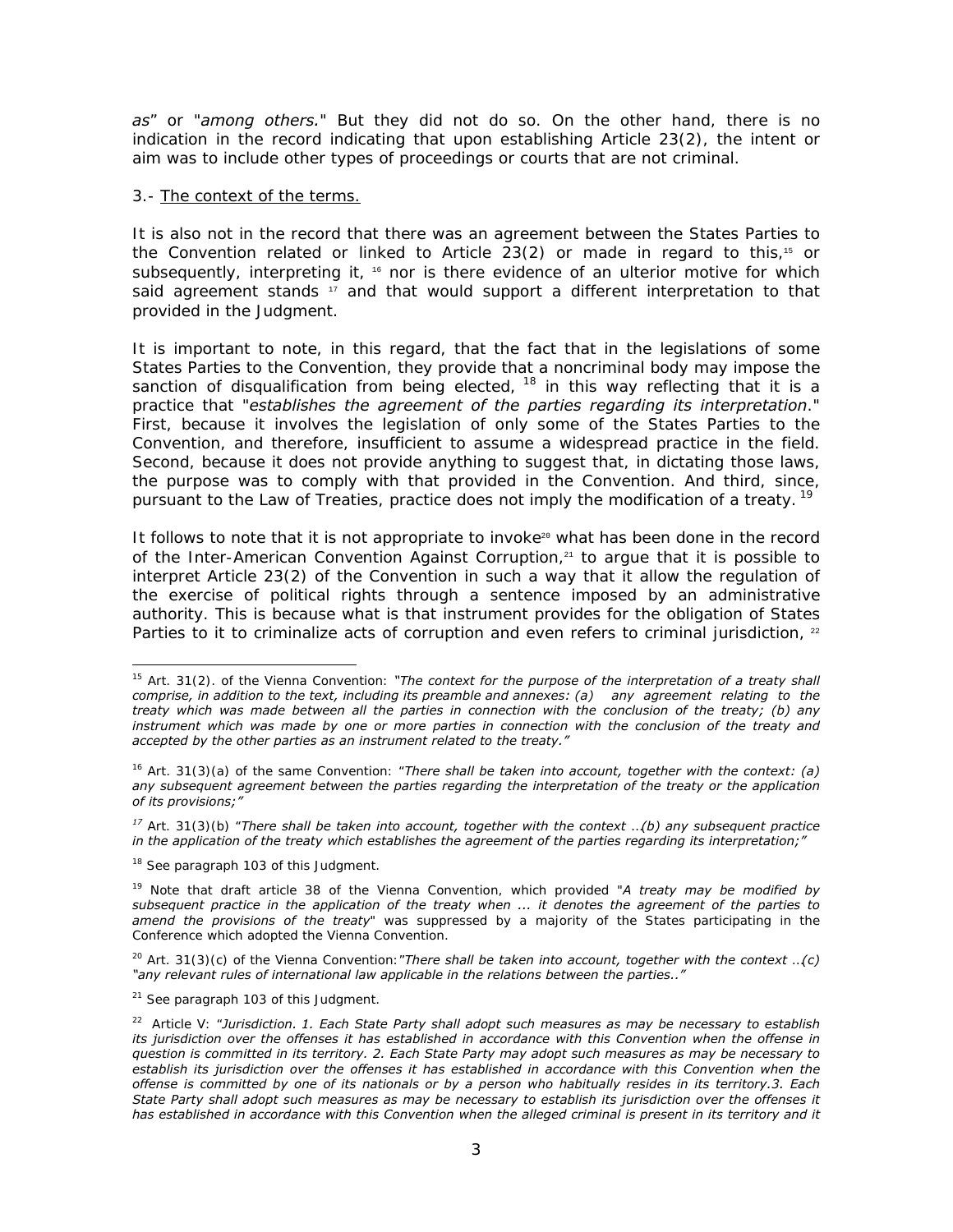and nowhere has or contemplates that the penalty for that offense may be imposed by an administrative body, whence it follows that, in any way, is directly or indirectly, an amendment or interpretation of the provisions of the Convention, but precisely the opposite.

#### 4.- Object and purpose.

Finally, if one considers the "object and purpose" of the Convention, namely the commitments of due respect and protection of human rights which States parties undertake,  $^{23}$  one can not but conclude that what is intended by Article 23(2) is, therefore, to restrict or regulate as little as possible the rights and opportunities set forth in Article 23(1), including the right to be elected or the right of passive suffrage, $^{24}$  and it is for this reason that, under this perspective, the same conclusion is made as in the Judgment that, incidentally, agrees with the principle of *pro homine* established in Article 29 of the Convention, $25$  which requires interpretation in favor of broader respect for human rights.

#### 5.- Supplementary means.

Now, considering the foresaid, and also, that neither are the supplementary means mentioned in the record, but neither are grounds provided to obtain them, there is no reference regarding the supplementary means of interpretation under the Vienna Convention<sup>26</sup> that could alter the conclusion which the Judgment has so provided.

### Conclusion.

-

Thus, in the latter, Article 23(2) has been interpreted and applied, as provided in Article  $63(1)$  of the Convention,  $27$  concluding that both Article 105 of the LOCGRSNCF as well as that stated in protection of this by the Comptroller General of the Republic of

23 Art. 1(1) of the Convention: *"The States Parties to this Convention undertake to respect the rights and freedoms recognized herein and to ensure to all persons subject to their jurisdiction the free and full exercise of those rights and freedoms, without any discrimination for reasons of race, color, sex, language, religion, political or other opinion, national or social origin, economic status, birth, or any other social condition*."

<sup>24</sup> See paragraph 107 of the Judgment.

*25 "No provision of this Convention shall be interpreted as: a. permitting any State Party, group, or person to suppress the enjoyment or exercise of the rights and freedoms recognized in this Convention or to restrict them to a greater extent than is provided for herein."* 

26 Art. 32: "*Recourse may be had to supplementary means of interpretation, including the preparatory work of the treaty and the circumstances of its conclusion, in order to confirm the meaning resulting from the application of article 31, or to determine the meaning when the interpretation according to article 31: (a)*

*leaves the meaning ambiguous or obscure; or (b)* leads to a result which is manifestly absurd or *unreasonable."* 

<sup>27</sup> *"If the Court finds that there has been a violation of a right or freedom protected by this Convention, the Court shall rule that the injured party be ensured the enjoyment of his right or freedom that was violated. It shall also rule, if appropriate, that the consequences of the measure or situation that constituted the breach of such right or freedom be remedied and that fair compensation be paid to the injured party."* 

*does not extradite such person to another country on the ground of the nationality of the alleged criminal. 4. This Convention does not preclude the application of any other rule of criminal jurisdiction established by a State Party under its domestic law."*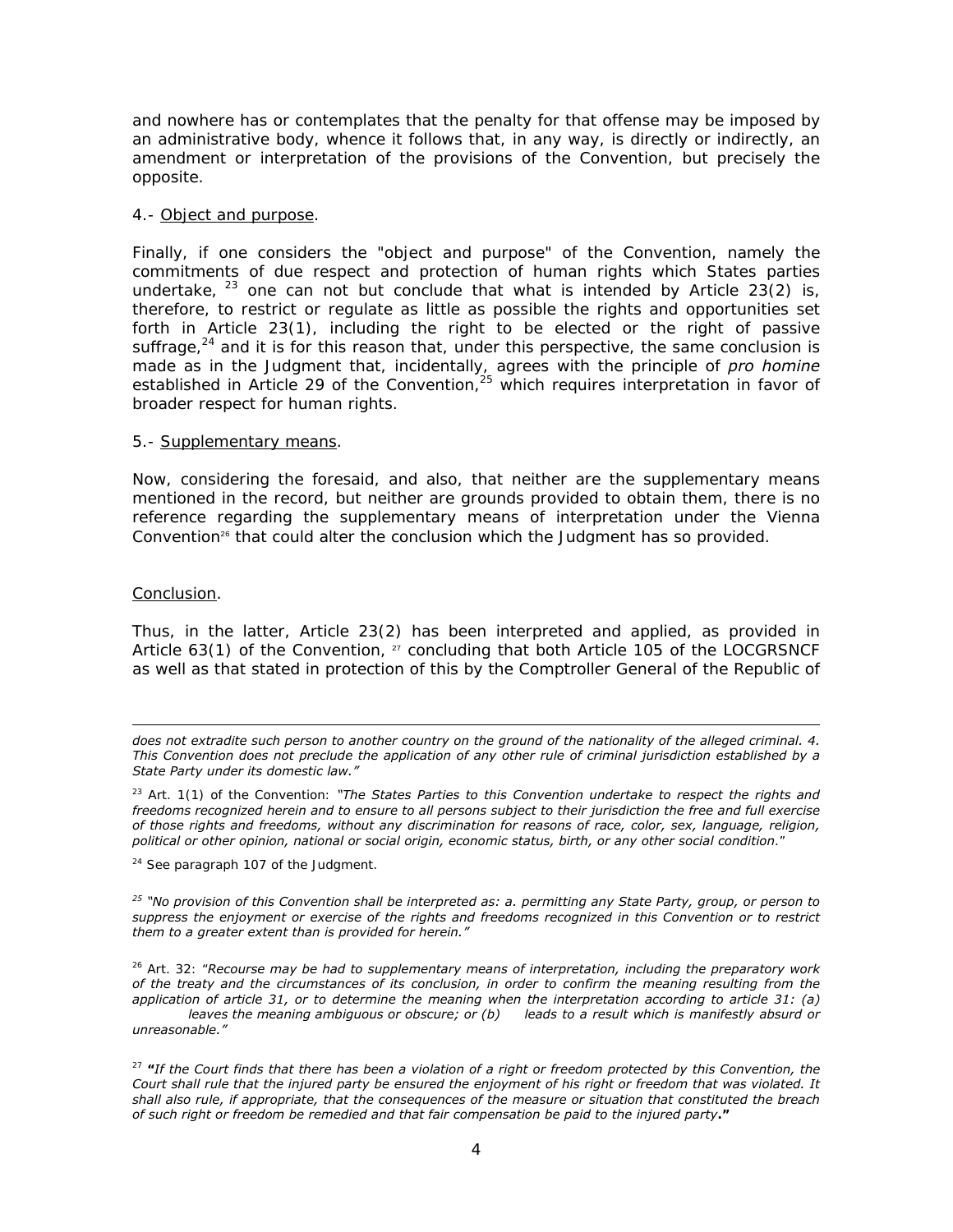State, imposing the aforementioned sanctions, is contrary to the Convention and, therefore, has generated international responsibility.<sup>28</sup>

The mentioned ruling conforms, therefore, to the nature of the jurisprudence, $29$  without attempting to generate, in practice, a new regulation, different and contradictory to that provided in Article 23(2) of the Convention, namely, the Judgment has proceeded by establishing the direction and scope of the latter according to the only possible alternative application.

The Judgment for which I render this opinion is, therefore and simply, the expression of the realization, in a specific case submitted before the Court, $30$  of the judicial function that has been conferred upon the Court, for which it does not have the authority to change that provided in the Convention, a role that is assigned specifically to the States Parties,  $31$  in keeping, moreover, with the provisions of General International Law<sup>32</sup> and that, without doubt, must be carried out pursuant to standards that are more broad than those that refer exclusively to the Administration of Justice.

EVG.

-

Art. 59 of the same text*: "*The decision of the Court has no binding force except between the parties and in respect of that particular case.*."*

 $30$  See note  $N^{\circ}$  29.

<sup>28</sup> Art. 12 of the the *draft articles* to *responsibility* of *States for internationally* wrongful *acts* preparted by the ILC of the UN "*There is a breach of an international obligation by a State when an act of that State is not in conformity with what is required of it by that obligation, regardless of its origin or character.."*

*<sup>29</sup> Art.* 38(1)(b) of the Statute of the International Court of Justice: *"* The Court, whose function is to decide in accordance with international law such disputes as are submitted to it, shall apply: b. international custom, as evidence of a general practice accepted as law…. subject to the provisions of Article 59… as subsidiary means for the determination of rules of law."

<sup>31</sup> Art. 76(1): *"Proposals to amend this Convention may be submitted to the General Assembly for the action it deems appropriate by any State Party directly, and by the Commission or the Court through the Secretary Gener."*

Art. 77(1): *"In accordance with Article 31, any State Party and the Commission may submit proposed protocols to this Convention for consideration by the States Parties at the General Assembly with a view to gradually including other rights and freedoms within its system of protection."* 

<sup>32</sup> Art. 39, first phrase, of the Vienna Convention: "*A treaty may be amended by agreement between the parties. The rules laid down in Part II apply to such an agreement except insofar as the treaty may otherwise provide"*